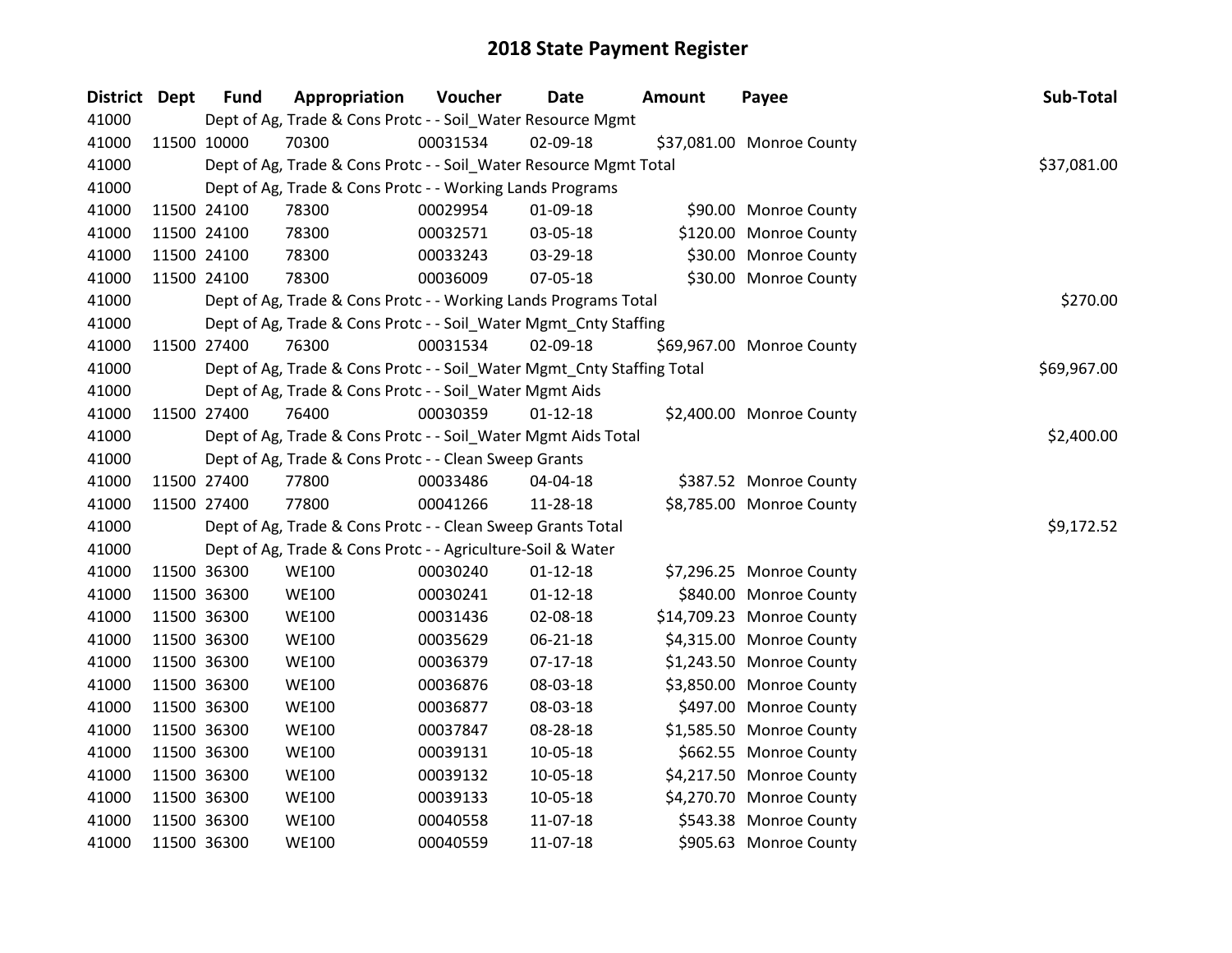| <b>District Dept</b> | <b>Fund</b> | Appropriation                                                           | <b>Voucher</b> | Date           | Amount | Payee                     | Sub-Total   |
|----------------------|-------------|-------------------------------------------------------------------------|----------------|----------------|--------|---------------------------|-------------|
| 41000                |             | Dept of Ag, Trade & Cons Protc - - Agriculture-Soil & Water Total       |                |                |        |                           | \$44,936.24 |
| 41000                |             | Dept of Ag, Trade & Cons Protc - - Conservation Reserve Enhancemt       |                |                |        |                           |             |
| 41000                | 11500 36300 | <b>WF100</b>                                                            | 00041329       | 11-29-18       |        | \$124.80 Monroe County    |             |
| 41000                |             | Dept of Ag, Trade & Cons Protc - - Conservation Reserve Enhancemt Total |                |                |        |                           | \$124.80    |
| 41000                |             | Dept of Safety & Prof Services - - General Program Operations           |                |                |        |                           |             |
| 41000                | 16500 10000 | 12100                                                                   | 00021187       | $07-19-18$     |        | \$28.75 Monroe County     |             |
| 41000                | 16500 10000 | 12100                                                                   | 00027044       | 11-13-18       |        | \$11.25 Monroe County     |             |
| 41000                |             | Dept of Safety & Prof Services - - General Program Operations Total     | \$40.00        |                |        |                           |             |
| 41000                |             | Dept of Safety & Prof Services - - Powts Replacement Rehab              |                |                |        |                           |             |
| 41000                | 16500 10000 | 23600                                                                   | 00027328       | 11-29-18       |        | \$32,424.00 Monroe County |             |
| 41000                |             | Dept of Safety & Prof Services - - Powts Replacement Rehab Total        |                |                |        |                           | \$32,424.00 |
| 41000                |             | Dept of Natural Resources - - General Program Operations --             |                |                |        |                           |             |
| 41000                | 37000 21200 | 25400                                                                   | 00218741       | 03-07-18       |        | \$480.00 Monroe County    |             |
| 41000                | 37000 21200 | 25400                                                                   | 00250746       | $07-11-18$     |        | \$1,050.00 Monroe County  |             |
| 41000                | 37000 21200 | 25400                                                                   | 00283396       | 12-06-18       |        | \$660.00 Monroe County    |             |
| 41000                | 37000 21200 | 25400                                                                   | 00286331       | 12-19-18       |        | \$930.00 Monroe County    |             |
| 41000                |             | Dept of Natural Resources - - General Program Operations -- Total       |                |                |        |                           | \$3,120.00  |
| 41000                |             | Dept of Natural Resources - - Venison Processing                        |                |                |        |                           |             |
| 41000                | 37000 21200 | 54900                                                                   | 00219195       | 03-12-18       |        | \$570.00 Monroe County    |             |
| 41000                | 37000 21200 | 54900                                                                   | 00282163       | $11 - 27 - 18$ |        | \$180.00 Monroe County    |             |
| 41000                |             | Dept of Natural Resources - - Venison Processing Total                  |                |                |        |                           | \$750.00    |
| 41000                |             | Dept of Natural Resources - - Wildlife Damage Claims & Abat             |                |                |        |                           |             |
| 41000                | 37000 21200 | 55300                                                                   | 00219195       | 03-12-18       |        | \$9,236.16 Monroe County  |             |
| 41000                | 37000 21200 | 55300                                                                   | 00282163       | 11-27-18       |        | \$9,412.92 Monroe County  |             |
| 41000                | 37000 21200 | 55300                                                                   | 00285292       | 12-27-18       |        | \$4,035.16 Monroe County  |             |
| 41000                |             | Dept of Natural Resources - - Wildlife Damage Claims & Abat Total       |                |                |        |                           | \$22,684.24 |
| 41000                |             | Dept of Natural Resources - - Resaids - County Cons Aids                |                |                |        |                           |             |
| 41000                | 37000 21200 | 56300                                                                   | 00222531       | 03-26-18       |        | \$2,500.00 Monroe County  |             |
| 41000                |             | Dept of Natural Resources - - Resaids - County Cons Aids Total          |                |                |        |                           | \$2,500.00  |
| 41000                |             | Dept of Natural Resources - - Ra- Fish, WI & Forestry                   |                |                |        |                           |             |
| 41000                | 37000 21200 | 56400                                                                   | 00228657       | 04-19-18       |        | \$341.27 Monroe County    |             |
| 41000                |             | Dept of Natural Resources - - Ra- Fish, WI & Forestry Total             |                |                |        |                           | \$341.27    |
| 41000                |             | Dept of Natural Resources - - Resaids - Forest Croplnd & Mfl            |                |                |        |                           |             |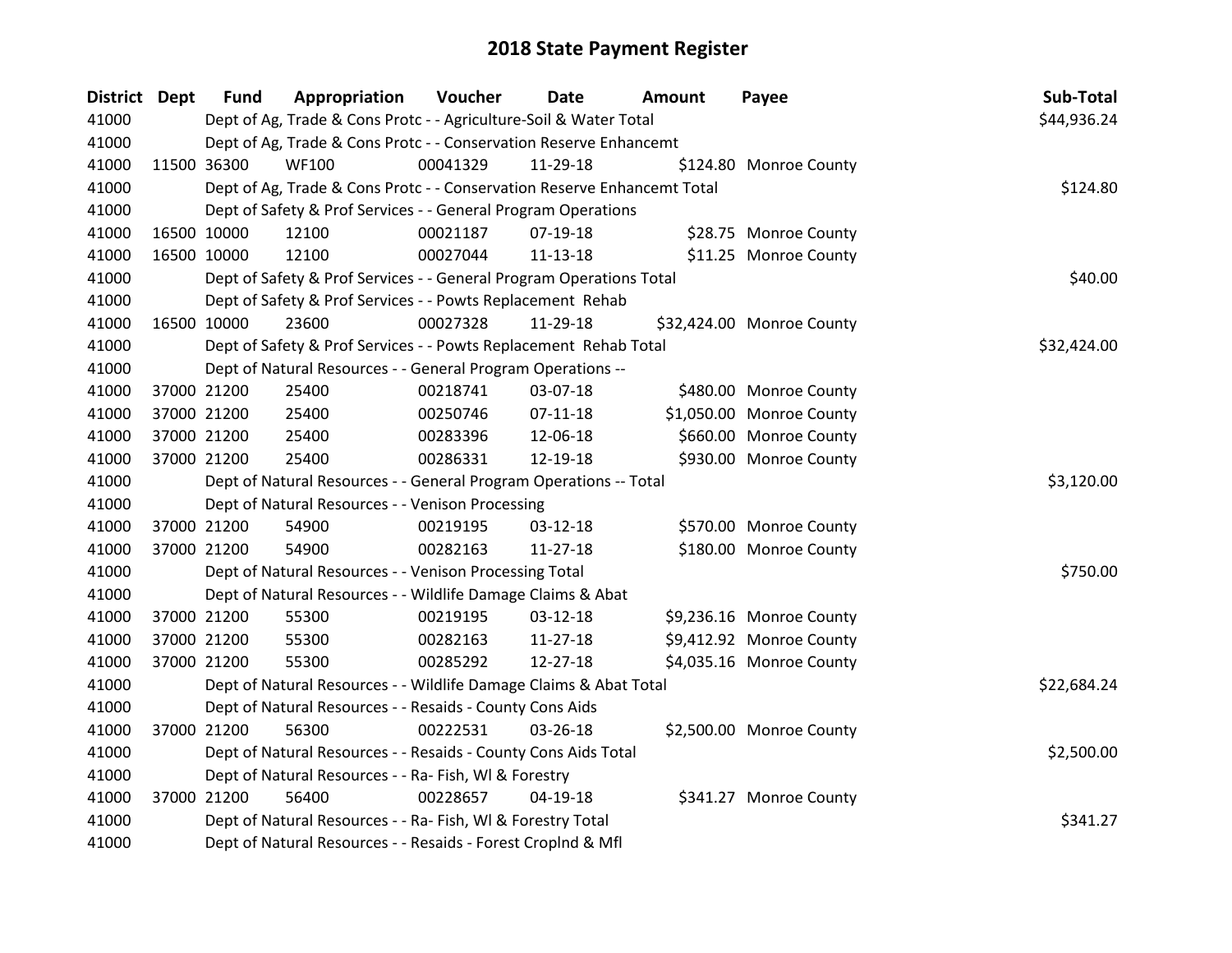| District Dept | <b>Fund</b> | Appropriation                                                      | Voucher  | <b>Date</b>    | <b>Amount</b> | Payee                      | Sub-Total    |
|---------------|-------------|--------------------------------------------------------------------|----------|----------------|---------------|----------------------------|--------------|
| 41000         | 37000 21200 | 56600                                                              | 00267473 | 09-17-18       |               | \$21,122.24 Monroe County  |              |
| 41000         |             | Dept of Natural Resources - - Resaids - Forest CropInd & Mfl Total |          |                |               |                            | \$21,122.24  |
| 41000         |             | Dept of Natural Resources - - Resaids - Cnty Forst & Admin         |          |                |               |                            |              |
| 41000         | 37000 21200 | 57200                                                              | 00216335 | 02-26-18       |               | \$43,409.80 Monroe County  |              |
| 41000         |             | Dept of Natural Resources - - Resaids - Cnty Forst & Admin Total   |          |                |               |                            | \$43,409.80  |
| 41000         |             | Dept of Natural Resources - - Ra- Snowmobile Trail Areas           |          |                |               |                            |              |
| 41000         | 37000 21200 | 57500                                                              | 00218985 | 03-19-18       |               | \$15,045.26 Monroe County  |              |
| 41000         | 37000 21200 | 57500                                                              | 00280979 | 11-23-18       |               | \$28,228.08 Monroe County  |              |
| 41000         | 37000 21200 | 57500                                                              | 00280981 | 11-23-18       |               | \$44,745.00 Monroe County  |              |
| 41000         |             | Dept of Natural Resources - - Ra- Snowmobile Trail Areas Total     |          |                |               |                            | \$88,018.34  |
| 41000         |             | Dept of Natural Resources - - Resaids - Pymt In Lieu Tax Fed       |          |                |               |                            |              |
| 41000         | 37000 21200 | 58400                                                              | 00270438 | $10 - 01 - 18$ |               | \$144,669.00 Monroe County |              |
| 41000         |             | Dept of Natural Resources - - Resaids - Pymt In Lieu Tax Fed Total |          |                |               |                            | \$144,669.00 |
| 41000         |             | Dept of Natural Resources - - Gpo-Environmental Fund               |          |                |               |                            |              |
| 41000         | 37000 27400 | 46100                                                              | 00263045 | 08-30-18       |               | \$30.00 Monroe County      |              |
| 41000         |             | Dept of Natural Resources - - Gpo-Environmental Fund Total         |          |                |               |                            | \$30.00      |
| 41000         |             | Dept of Natural Resources - - Fin Asst For Responsible Units       |          |                |               |                            |              |
| 41000         | 37000 27400 | 67000                                                              | 00235024 | $05 - 11 - 18$ |               | \$132,780.12 Monroe County |              |
| 41000         |             | Dept of Natural Resources - - Fin Asst For Responsible Units Total |          |                |               |                            | \$132,780.12 |
| 41000         |             | Dept of Natural Resources - - Recycling Consolidation Grants       |          |                |               |                            |              |
| 41000         | 37000 27400 | 67300                                                              | 00235024 | $05 - 11 - 18$ |               | \$11,630.88 Monroe County  |              |
| 41000         |             | Dept of Natural Resources - - Recycling Consolidation Grants Total |          |                |               |                            | \$11,630.88  |
| 41000         |             | Dept of Natural Resources - - Land Acquisition                     |          |                |               |                            |              |
| 41000         | 37000 36300 | TA100                                                              | 00204326 | $01 - 04 - 18$ |               | \$30.00 Monroe County      |              |
| 41000         | 37000 36300 | <b>TA100</b>                                                       | 00209574 | $01 - 24 - 18$ |               | \$30.00 Monroe County      |              |
| 41000         | 37000 36300 | <b>TA100</b>                                                       | 00255371 | 07-30-18       |               | \$30.00 Monroe County      |              |
| 41000         | 37000 36300 | <b>TA100</b>                                                       | 00255375 | 07-25-18       |               | \$30.00 Monroe County      |              |
| 41000         | 37000 36300 | TA100                                                              | 00255752 | 07-30-18       |               | \$30.00 Monroe County      |              |
| 41000         | 37000 36300 | TA100                                                              | 00256664 | 08-07-18       |               | \$30.00 Monroe County      |              |
| 41000         |             | Dept of Natural Resources - - Land Acquisition Total               |          |                |               |                            | \$180.00     |
| 41000         |             | Dept of Natural Resources - - Dnr-Nonpoint Source                  |          |                |               |                            |              |
| 41000         | 37000 36300 | TF100                                                              | 00206624 | $01 - 11 - 18$ |               | \$199,500.00 Monroe County |              |
| 41000         | 37000 36300 | <b>TF100</b>                                                       | 00217209 | 03-02-18       |               | \$49,500.00 Monroe County  |              |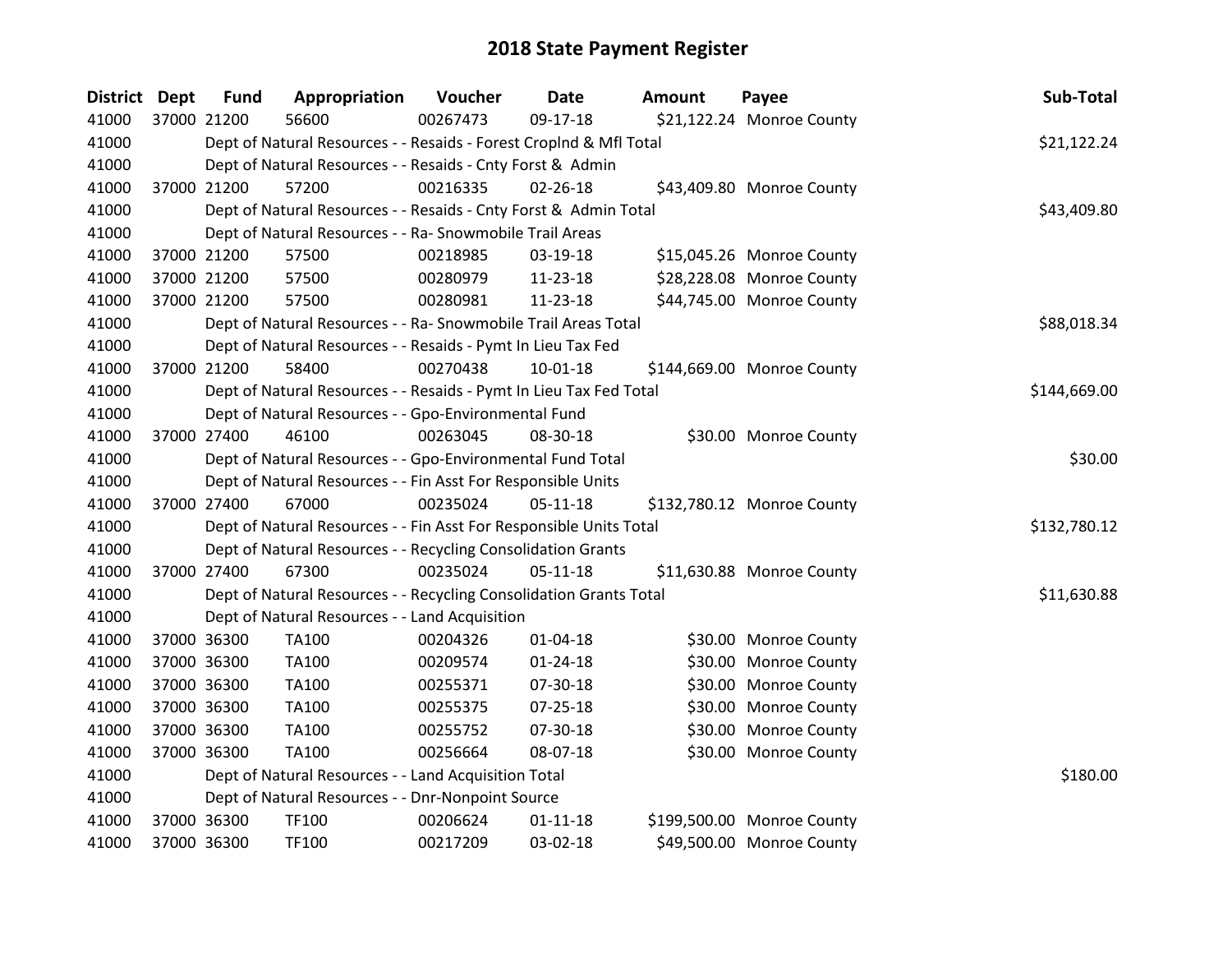| District Dept | <b>Fund</b> | Appropriation                                                     | Voucher  | <b>Date</b>    | <b>Amount</b> | Payee                      | Sub-Total      |
|---------------|-------------|-------------------------------------------------------------------|----------|----------------|---------------|----------------------------|----------------|
| 41000         |             | Dept of Natural Resources - - Dnr-Nonpoint Source Total           |          |                |               |                            | \$249,000.00   |
| 41000         |             | Dept of Natural Resources - - Gpo - Sd Water Loan Prog, Fed       |          |                |               |                            |                |
| 41000         | 37000 57300 | 48200                                                             | 00206296 | 01-09-18       |               | \$3,275.50 Monroe County   |                |
| 41000         | 37000 57300 | 48200                                                             | 00222032 | $04 - 19 - 18$ |               | \$2,302.50 Monroe County   |                |
| 41000         | 37000 57300 | 48200                                                             | 00244143 | 06-18-18       |               | \$2,302.50 Monroe County   |                |
| 41000         | 37000 57300 | 48200                                                             | 00267312 | $10-10-18$     |               | \$2,302.50 Monroe County   |                |
| 41000         |             | Dept of Natural Resources - - Gpo - Sd Water Loan Prog, Fed Total |          |                |               |                            | \$10,183.00    |
| 41000         |             | WI Dept of Transportation - - Eldly&Disa Co/Aid Sf                |          |                |               |                            |                |
| 41000         | 39500 21100 | 16800                                                             | 00229647 | 03-14-18       |               | \$114,293.00 Monroe County |                |
| 41000         |             | WI Dept of Transportation - - Eldly&Disa Co/Aid Sf Total          |          |                |               |                            | \$114,293.00   |
| 41000         |             | WI Dept of Transportation - - Hwy Sfty Loc Aid Ffd                |          |                |               |                            |                |
| 41000         | 39500 21100 | 18500                                                             | 00244037 | $04 - 27 - 18$ |               | \$2,490.34 Monroe County   |                |
| 41000         | 39500 21100 | 18500                                                             | 00255010 | 06-05-18       |               | \$72.66 Monroe County      |                |
| 41000         | 39500 21100 | 18500                                                             | 00305908 | 10-05-18       |               | \$4,000.00 Monroe County   |                |
| 41000         |             | WI Dept of Transportation - - Hwy Sfty Loc Aid Ffd Total          |          |                |               |                            | \$6,563.00     |
| 41000         |             | WI Dept of Transportation - - Trans Aids To Co.-Sf                |          |                |               |                            |                |
| 41000         | 39500 21100 | 19000                                                             | 00203653 | $01 - 02 - 18$ |               | \$282,895.97 Monroe County |                |
| 41000         | 39500 21100 | 19000                                                             | 00267861 | 07-02-18       |               | \$565,791.94 Monroe County |                |
| 41000         | 39500 21100 | 19000                                                             | 00301913 | 10-01-18       |               | \$282,895.98 Monroe County |                |
| 41000         |             | WI Dept of Transportation - - Trans Aids To Co.-Sf Total          |          |                |               |                            | \$1,131,583.89 |
| 41000         |             | WI Dept of Transportation - - Local Rds, Grants Sf                |          |                |               |                            |                |
| 41000         | 39500 21100 | 27000                                                             | 00327861 | 12-03-18       |               | \$164,434.67 Monroe County |                |
| 41000         | 39500 21100 | 27000                                                             | 00328119 | 12-03-18       |               | \$424,287.50 Monroe County |                |
| 41000         |             | WI Dept of Transportation - - Local Rds, Grants Sf Total          |          |                |               |                            | \$588,722.17   |
| 41000         |             | WI Dept of Transportation - - Loc Rd Imp Prg St Fd                |          |                |               |                            |                |
| 41000         | 39500 21100 | 27800                                                             | 00278487 | 07-25-18       |               | \$5,421.12 Monroe County   |                |
| 41000         | 39500 21100 | 27800                                                             | 00330487 | 12-10-18       |               | \$63,256.98 Monroe County  |                |
| 41000         |             | WI Dept of Transportation - - Loc Rd Imp Prg St Fd Total          |          |                |               |                            | \$68,678.10    |
| 41000         |             | WI Dept of Transportation - - St Hwy Rehab, Sf                    |          |                |               |                            |                |
| 41000         | 39500 21100 | 36300                                                             | 00225471 | $02 - 26 - 18$ |               | \$992.33 Monroe County     |                |
| 41000         | 39500 21100 | 36300                                                             | 00306810 | 10-04-18       |               | \$16,956.37 Monroe County  |                |
| 41000         |             | WI Dept of Transportation - - St Hwy Rehab, Sf Total              |          |                |               |                            | \$17,948.70    |
| 41000         |             | WI Dept of Transportation - - Hwy Mgmt & Opers Sf                 |          |                |               |                            |                |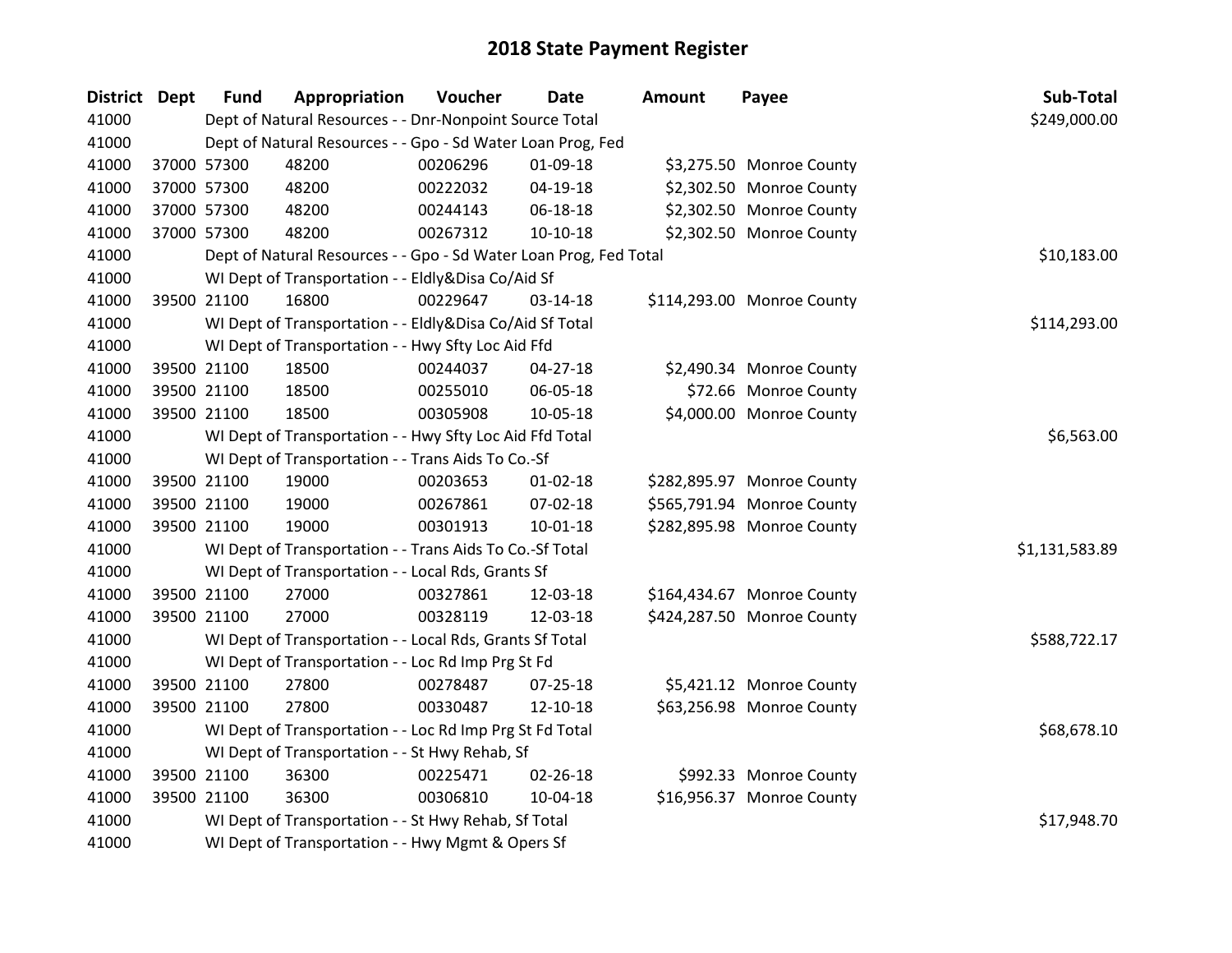| <b>District Dept</b> |             | <b>Fund</b> | Appropriation                                           | Voucher  | <b>Date</b>    | <b>Amount</b> | Payee                      | Sub-Total    |
|----------------------|-------------|-------------|---------------------------------------------------------|----------|----------------|---------------|----------------------------|--------------|
| 41000                |             | 39500 21100 | 36500                                                   | 00217218 | 02-09-18       |               | \$9,350.80 Monroe County   |              |
| 41000                |             | 39500 21100 | 36500                                                   | 00220366 | 02-09-18       |               | \$1,233.50 Monroe County   |              |
| 41000                |             | 39500 21100 | 36500                                                   | 00220746 | 02-09-18       |               | \$4,434.45 Monroe County   |              |
| 41000                | 39500 21100 |             | 36500                                                   | 00225471 | 02-26-18       |               | \$4,398.72 Monroe County   |              |
| 41000                |             | 39500 21100 | 36500                                                   | 00232720 | 03-23-18       |               | \$22,252.06 Monroe County  |              |
| 41000                |             | 39500 21100 | 36500                                                   | 00233876 | 03-27-18       |               | \$11,002.03 Monroe County  |              |
| 41000                |             | 39500 21100 | 36500                                                   | 00275671 | 07-19-18       |               | \$14,308.91 Monroe County  |              |
| 41000                |             | 39500 21100 | 36500                                                   | 00275696 | 07-19-18       |               | \$12,644.23 Monroe County  |              |
| 41000                |             | 39500 21100 | 36500                                                   | 00275719 | 07-19-18       |               | \$7,322.37 Monroe County   |              |
| 41000                |             | 39500 21100 | 36500                                                   | 00275825 | 07-19-18       |               | \$5,347.71 Monroe County   |              |
| 41000                |             | 39500 21100 | 36500                                                   | 00285016 | 08-10-18       |               | \$8,736.54 Monroe County   |              |
| 41000                |             | 39500 21100 | 36500                                                   | 00306810 | 10-04-18       |               | \$126,884.65 Monroe County |              |
| 41000                |             | 39500 21100 | 36500                                                   | 00319411 | 11-05-18       |               | \$111,435.58 Monroe County |              |
| 41000                | 39500 21100 |             | 36500                                                   | 00327504 | 12-07-18       |               | \$101,822.66 Monroe County |              |
| 41000                |             | 39500 21100 | 36500                                                   | 00329122 | 12-06-18       |               | \$31,375.80 Monroe County  |              |
| 41000                |             |             | WI Dept of Transportation - - Hwy Mgmt & Opers Sf Total |          |                |               |                            | \$472,550.01 |
| 41000                |             |             | WI Dept of Transportation - - Routine Maint Sf          |          |                |               |                            |              |
| 41000                |             | 39500 21100 | 36800                                                   | 00207076 | $01 - 03 - 18$ |               | \$77,664.00 Monroe County  |              |
| 41000                |             | 39500 21100 | 36800                                                   | 00217218 | 02-09-18       |               | \$135,752.96 Monroe County |              |
| 41000                |             | 39500 21100 | 36800                                                   | 00220366 | 02-09-18       |               | \$175,485.56 Monroe County |              |
| 41000                |             | 39500 21100 | 36800                                                   | 00220746 | 02-09-18       |               | \$206,600.66 Monroe County |              |
| 41000                |             | 39500 21100 | 36800                                                   | 00225471 | 02-26-18       |               | \$82,665.82 Monroe County  |              |
| 41000                | 39500 21100 |             | 36800                                                   | 00232720 | 03-23-18       |               | \$7,946.11 Monroe County   |              |
| 41000                |             | 39500 21100 | 36800                                                   | 00233876 | 03-27-18       |               | \$319,953.96 Monroe County |              |
| 41000                |             | 39500 21100 | 36800                                                   | 00275671 | 07-19-18       |               | \$326,972.06 Monroe County |              |
| 41000                |             | 39500 21100 | 36800                                                   | 00275696 | 07-19-18       |               | \$237,628.20 Monroe County |              |
| 41000                |             | 39500 21100 | 36800                                                   | 00275719 | 07-19-18       |               | \$132,223.04 Monroe County |              |
| 41000                |             | 39500 21100 | 36800                                                   | 00275825 | 07-19-18       |               | \$393,173.58 Monroe County |              |
| 41000                |             | 39500 21100 | 36800                                                   | 00285016 | 08-10-18       |               | \$161,254.70 Monroe County |              |
| 41000                |             | 39500 21100 | 36800                                                   | 00288503 | 08-20-18       |               | \$48,633.90 Monroe County  |              |
| 41000                |             | 39500 21100 | 36800                                                   | 00306810 | 10-04-18       |               | \$132,107.16 Monroe County |              |
| 41000                |             | 39500 21100 | 36800                                                   | 00312314 | 10-18-18       |               | \$637.50 Monroe County     |              |
| 41000                |             | 39500 21100 | 36800                                                   | 00319411 | 11-05-18       |               | \$61,944.29 Monroe County  |              |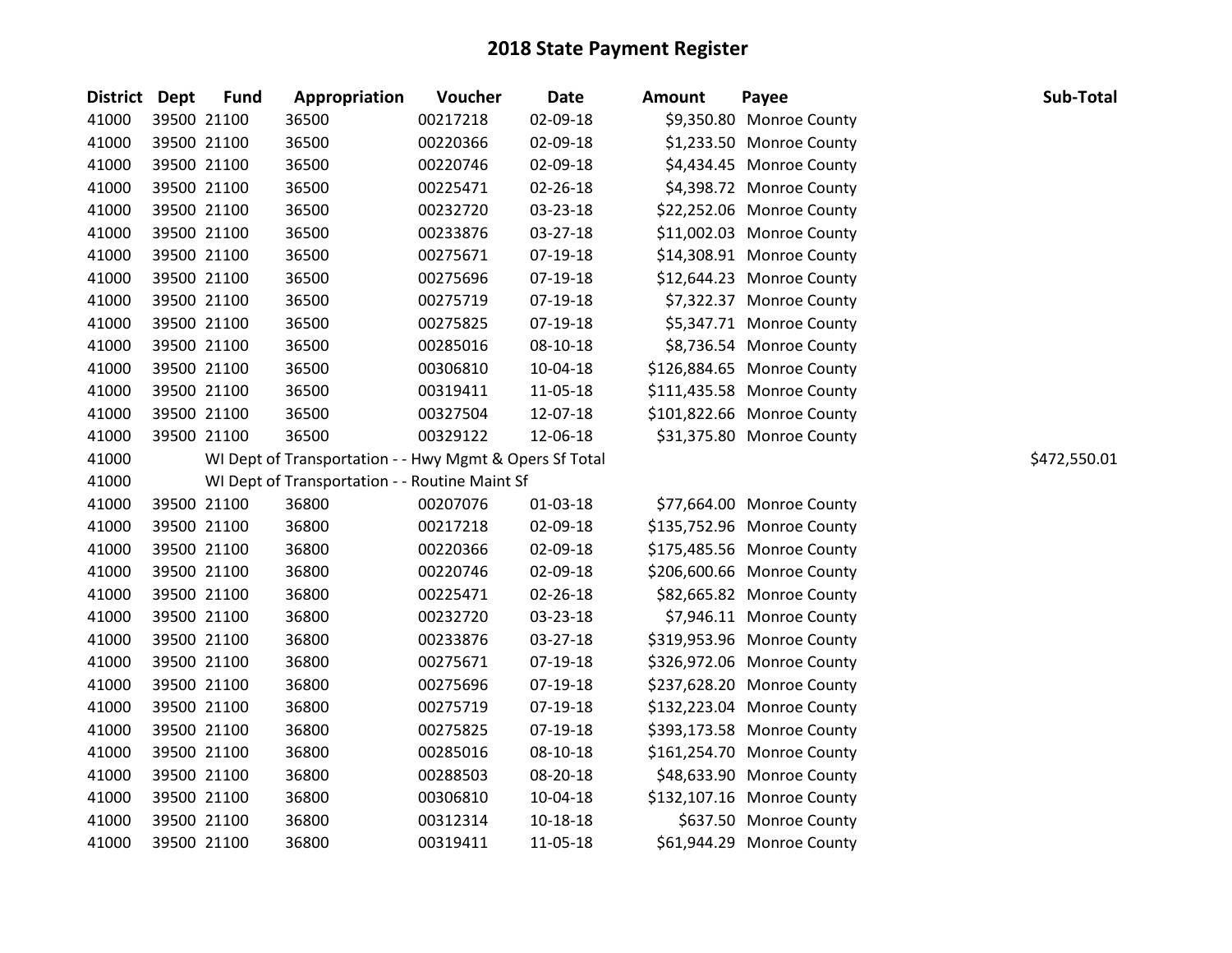| <b>District</b> | <b>Dept</b> | <b>Fund</b> | Appropriation                                                | Voucher  | <b>Date</b>    | <b>Amount</b> | Payee                      | Sub-Total      |
|-----------------|-------------|-------------|--------------------------------------------------------------|----------|----------------|---------------|----------------------------|----------------|
| 41000           |             | 39500 21100 | 36800                                                        | 00327504 | 12-07-18       |               | \$80,085.04 Monroe County  |                |
| 41000           |             | 39500 21100 | 36800                                                        | 00328076 | 12-03-18       |               | \$54,262.00 Monroe County  |                |
| 41000           |             | 39500 21100 | 36800                                                        | 00329122 | 12-06-18       |               | \$235,271.87 Monroe County |                |
| 41000           |             |             | WI Dept of Transportation - - Routine Maint Sf Total         |          |                |               |                            | \$2,870,262.41 |
| 41000           |             |             | WI Dept of Transportation - - Routine Maint Ff               |          |                |               |                            |                |
| 41000           |             | 39500 21100 | 38000                                                        | 00220366 | 02-09-18       |               | \$641.26 Monroe County     |                |
| 41000           |             | 39500 21100 | 38000                                                        | 00329122 | 12-06-18       |               | \$279.45 Monroe County     |                |
| 41000           |             |             | WI Dept of Transportation - - Routine Maint Ff Total         |          |                |               |                            | \$920.71       |
| 41000           |             |             | WI Dept of Transportation - - St Hwy Rehab Fed Fd            |          |                |               |                            |                |
| 41000           |             | 39500 21100 | 38300                                                        | 00225471 | 02-26-18       |               | \$614.97 Monroe County     |                |
| 41000           |             |             | WI Dept of Transportation - - St Hwy Rehab Fed Fd Total      |          |                |               |                            | \$614.97       |
| 41000           |             |             | WI Dept of Transportation - - Hwy Mgmt & Opers Ff            |          |                |               |                            |                |
| 41000           |             | 39500 21100 | 38500                                                        | 00220366 | 02-09-18       |               | \$302.37 Monroe County     |                |
| 41000           |             | 39500 21100 | 38500                                                        | 00233876 | 03-27-18       |               | \$15,269.92 Monroe County  |                |
| 41000           |             | 39500 21100 | 38500                                                        | 00275696 | 07-19-18       |               | \$1,569.75 Monroe County   |                |
| 41000           |             |             | WI Dept of Transportation - - Hwy Mgmt & Opers Ff Total      |          |                |               |                            | \$17,142.04    |
| 41000           |             |             | WI Dept of Transportation - - Veh Insp, Trf EnfSf            |          |                |               |                            |                |
| 41000           |             | 39500 21100 | 56400                                                        | 00211397 | $01 - 11 - 18$ |               | \$202.41 Monroe County     |                |
| 41000           |             | 39500 21100 | 56400                                                        | 00225471 | 02-26-18       |               | \$106.21 Monroe County     |                |
| 41000           |             | 39500 21100 | 56400                                                        | 00229999 | 03-16-18       |               | \$760.00 Monroe County     |                |
| 41000           |             | 39500 21100 | 56400                                                        | 00233876 | 03-27-18       |               | \$957.85 Monroe County     |                |
| 41000           |             | 39500 21100 | 56400                                                        | 00298223 | 09-28-18       |               | \$320.00 Monroe County     |                |
| 41000           |             |             | WI Dept of Transportation - - Veh Insp, Trf EnfSf Total      |          |                |               |                            | \$2,346.47     |
| 41000           |             |             | Department of Corrections - - Corrections Contracts And Agre |          |                |               |                            |                |
| 41000           |             | 41000 10000 | 11400                                                        | 00192378 | 03-02-18       |               | \$1,080.66 Monroe County   |                |
| 41000           |             | 41000 10000 | 11400                                                        | 00197432 | 03-23-18       |               | \$5,506.22 Monroe County   |                |
| 41000           |             | 41000 10000 | 11400                                                        | 00204772 | 04-26-18       |               | \$7,513.16 Monroe County   |                |
| 41000           |             | 41000 10000 | 11400                                                        | 00212272 | 06-01-18       |               | \$5,094.54 Monroe County   |                |
| 41000           |             | 41000 10000 | 11400                                                        | 00218712 | 07-02-18       |               | \$7,719.00 Monroe County   |                |
| 41000           |             | 41000 10000 | 11400                                                        | 00220832 | $07-10-18$     |               | \$12,196.02 Monroe County  |                |
| 41000           |             | 41000 10000 | 11400                                                        | 00231370 | 08-28-18       |               | \$15,643.84 Monroe County  |                |
| 41000           |             | 41000 10000 | 11400                                                        | 00237221 | 10-19-18       |               | \$11,115.36 Monroe County  |                |
| 41000           |             | 41000 10000 | 11400                                                        | 00246438 | 11-07-18       |               | \$8,902.58 Monroe County   |                |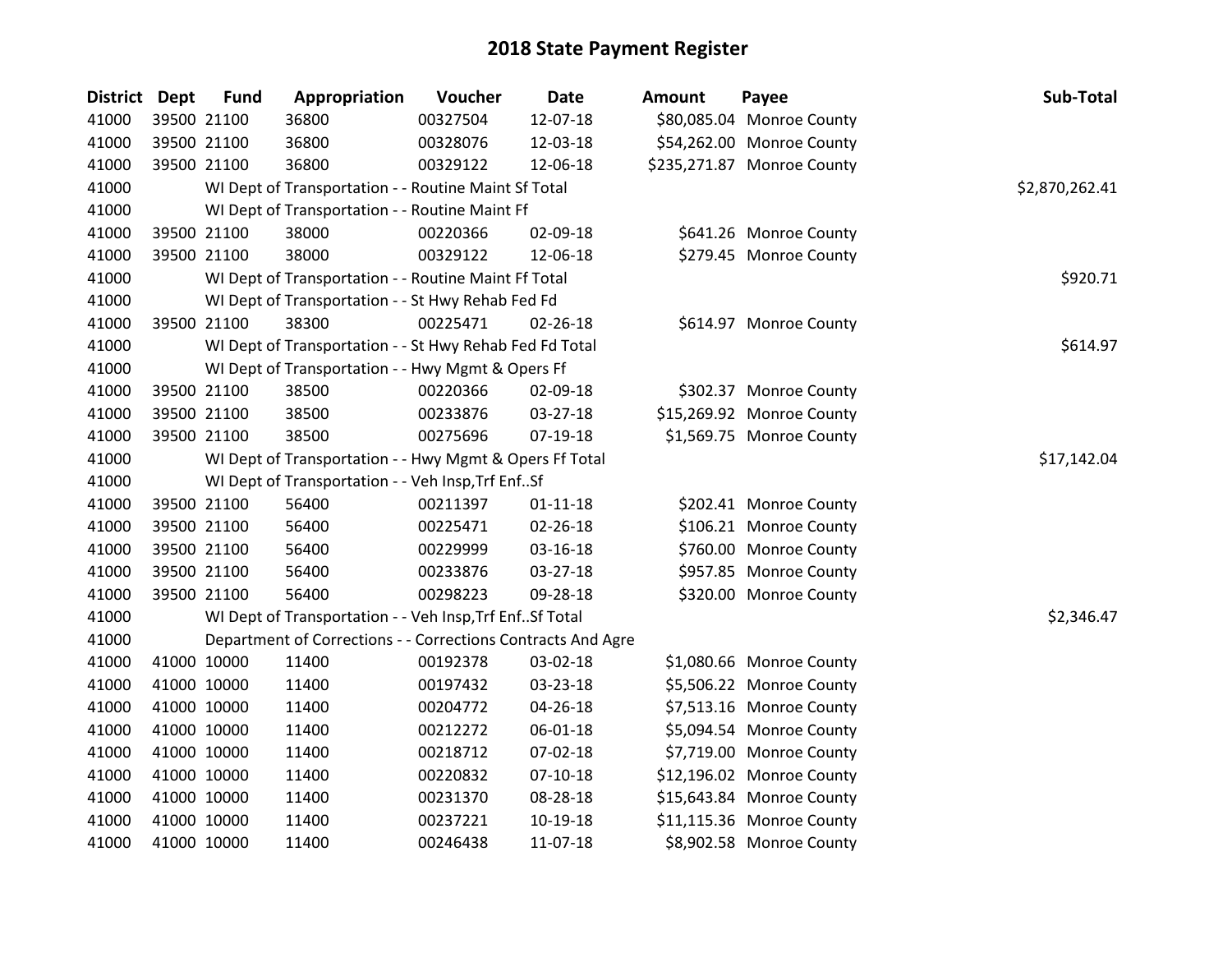| District Dept | <b>Fund</b> | Appropriation                                                      | Voucher  | <b>Date</b>    | <b>Amount</b> | Payee                                                                                                         | Sub-Total      |
|---------------|-------------|--------------------------------------------------------------------|----------|----------------|---------------|---------------------------------------------------------------------------------------------------------------|----------------|
| 41000         | 41000 10000 | 11400                                                              | 00251957 | 11-29-18       |               | \$10,652.22 Monroe County                                                                                     |                |
| 41000         |             | Department of Corrections - - Corrections Contracts And Agre Total |          |                |               |                                                                                                               | \$85,423.60    |
| 41000         |             |                                                                    |          |                |               | Department of Corrections - - Reimbursing Counties For Probation, Extended Supervision And Parole Holds       |                |
| 41000         | 41000 10000 | 11600                                                              | 00246268 | 11-02-18       |               | \$57,139.20 Monroe County                                                                                     |                |
| 41000         |             |                                                                    |          |                |               | Department of Corrections - - Reimbursing Counties For Probation, Extended Supervision And Parole Holds Total | \$57,139.20    |
| 41000         |             | Department of Corrections - - Probation, Parole And Extended       |          |                |               |                                                                                                               |                |
| 41000         | 41000 10000 | 18700                                                              | 00182095 | $01 - 16 - 18$ |               | \$33.25 Monroe County                                                                                         |                |
| 41000         | 41000 10000 | 18700                                                              | 00182223 | $01-17-18$     |               | \$71.25 Monroe County                                                                                         |                |
| 41000         | 41000 10000 | 18700                                                              | 00202459 | $04 - 16 - 18$ |               | \$57.25 Monroe County                                                                                         |                |
| 41000         | 41000 10000 | 18700                                                              | 00202463 | $04 - 16 - 18$ |               | \$75.25 Monroe County                                                                                         |                |
| 41000         | 41000 10000 | 18700                                                              | 00227039 | 08-07-18       |               | \$30.50 Monroe County                                                                                         |                |
| 41000         | 41000 10000 | 18700                                                              | 00227042 | 08-07-18       |               | \$80.00 Monroe County                                                                                         |                |
| 41000         | 41000 10000 | 18700                                                              | 00243436 | 10-23-18       |               | \$79.75 Monroe County                                                                                         |                |
| 41000         | 41000 10000 | 18700                                                              | 00243439 | 10-23-18       |               | \$11.00 Monroe County                                                                                         |                |
| 41000         | 41000 10000 | 18700                                                              | 00246268 | 11-02-18       |               | \$4,300.80 Monroe County                                                                                      |                |
| 41000         |             | Department of Corrections - - Probation, Parole And Extended Total |          |                |               |                                                                                                               | \$4,739.05     |
| 41000         |             | Department of Health Services - - State/Federal Aids               |          |                |               |                                                                                                               |                |
| 41000         | 43500 10000 | 00000                                                              | 90808    | $01 - 02 - 18$ |               | \$170,874.00 Monroe County                                                                                    |                |
| 41000         | 43500 10000 | 00000                                                              | 90809    | 02-01-18       |               | \$100,585.00 Monroe County                                                                                    |                |
| 41000         | 43500 10000 | 00000                                                              | 90810    | 03-01-18       |               | \$133,017.00 Monroe County                                                                                    |                |
| 41000         | 43500 10000 | 00000                                                              | 90811    | 03-02-18       |               | \$8,566.00 Monroe County                                                                                      |                |
| 41000         | 43500 10000 | 00000                                                              | 90812    | 04-02-18       |               | \$293,342.00 Monroe County                                                                                    |                |
| 41000         | 43500 10000 | 00000                                                              | 90813    | 05-01-18       |               | \$26,887.00 Monroe County                                                                                     |                |
| 41000         | 43500 10000 | 00000                                                              | 90814    | 06-01-18       |               | \$262,356.00 Monroe County                                                                                    |                |
| 41000         | 43500 10000 | 00000                                                              | 90900    | 07-02-18       |               | \$310,250.00 Monroe County                                                                                    |                |
| 41000         | 43500 10000 | 00000                                                              | 90901    | 08-01-18       |               | \$759,276.00 Monroe County                                                                                    |                |
| 41000         | 43500 10000 | 00000                                                              | 90902    | 09-04-18       |               | \$49,121.00 Monroe County                                                                                     |                |
| 41000         | 43500 10000 | 00000                                                              | 90903    | 10-01-18       |               | \$140,925.00 Monroe County                                                                                    |                |
| 41000         | 43500 10000 | 00000                                                              | 90904    | 11-01-18       |               | \$135,807.00 Monroe County                                                                                    |                |
| 41000         | 43500 10000 | 00000                                                              | 90905    | 12-03-18       |               | \$151,459.00 Monroe County                                                                                    |                |
| 41000         |             | Department of Health Services - - State/Federal Aids Total         |          |                |               |                                                                                                               | \$2,542,465.00 |
| 41000         |             | Department of Health Services - - Public Health Dispensaries And   |          |                |               |                                                                                                               |                |
| 41000         | 43500 10000 | 10700                                                              | 00206282 | 05-25-18       |               | \$56.66 Monroe County                                                                                         |                |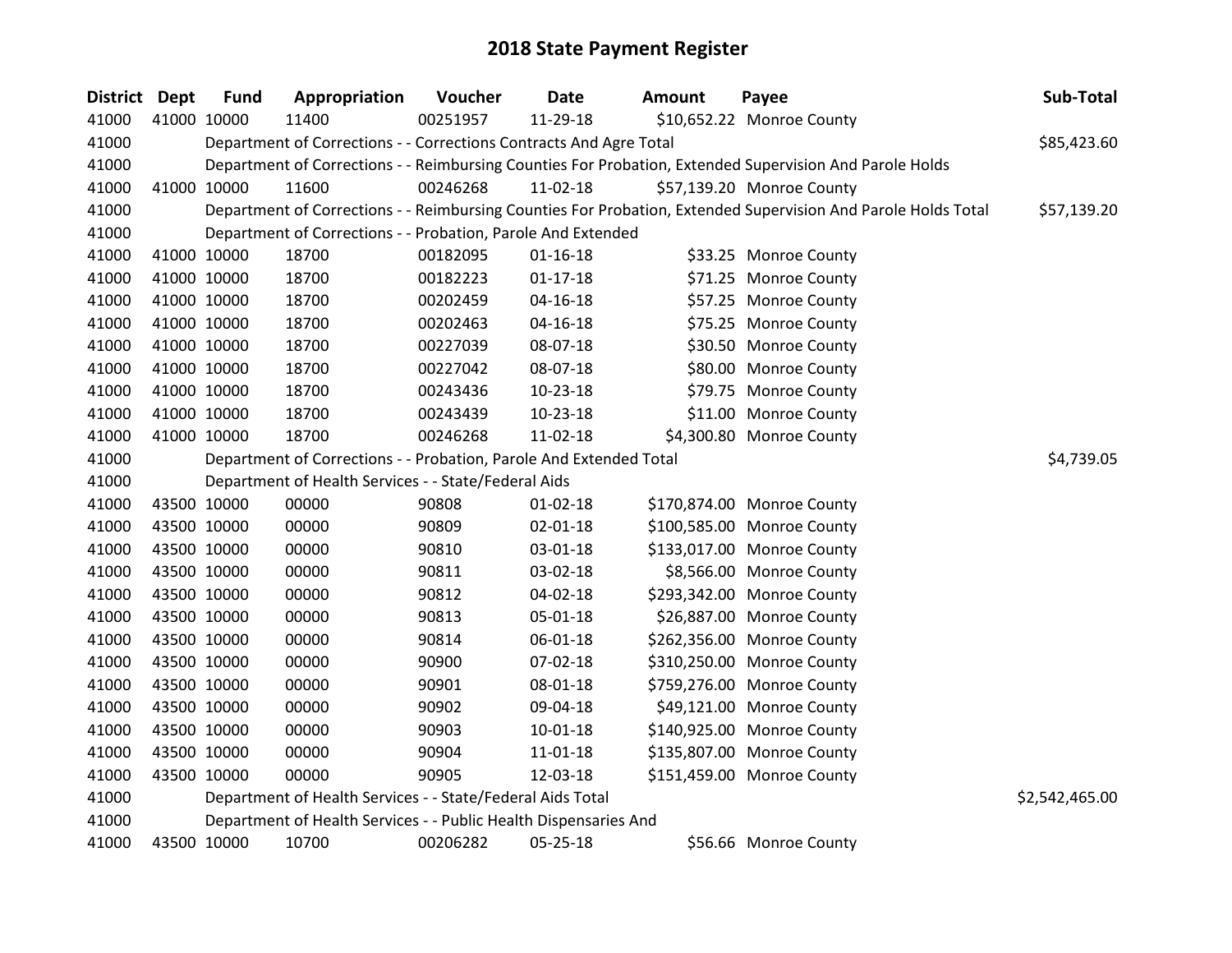| District Dept |             | <b>Fund</b> | Appropriation                                                          | Voucher  | <b>Date</b>    | <b>Amount</b> | Payee                     | Sub-Total   |
|---------------|-------------|-------------|------------------------------------------------------------------------|----------|----------------|---------------|---------------------------|-------------|
| 41000         |             | 43500 10000 | 10700                                                                  | 00212336 | 06-29-18       |               | \$47.00 Monroe County     |             |
| 41000         |             | 43500 10000 | 10700                                                                  | 00228173 | 08-24-18       |               | \$37.60 Monroe County     |             |
| 41000         |             |             | Department of Health Services - - Public Health Dispensaries And Total |          |                |               |                           | \$141.26    |
| 41000         |             |             | Department of Health Services - - General Program Operations           |          |                |               |                           |             |
| 41000         |             | 43500 10000 | 40100                                                                  | 00191136 | 03-07-18       |               | \$1.50 Monroe County      |             |
| 41000         |             | 43500 10000 | 40100                                                                  | 00199175 | $04 - 13 - 18$ |               | \$1.50 Monroe County      |             |
| 41000         |             | 43500 10000 | 40100                                                                  | 00203420 | 05-02-18       |               | \$1.50 Monroe County      |             |
| 41000         | 43500 10000 |             | 40100                                                                  | 00215814 | 06-29-18       |               | \$1.00 Monroe County      |             |
| 41000         | 43500 10000 |             | 40100                                                                  | 00218569 | $07 - 11 - 18$ |               | \$0.50 Monroe County      |             |
| 41000         | 43500 10000 |             | 40100                                                                  | 00226091 | 08-16-18       |               | \$1.00 Monroe County      |             |
| 41000         |             | 43500 10000 | 40100                                                                  | 00230596 | 09-05-18       |               | \$1.50 Monroe County      |             |
| 41000         |             | 43500 10000 | 40100                                                                  | 00230605 | 09-05-18       |               | \$15.00 Monroe County     |             |
| 41000         | 43500 10000 |             | 40100                                                                  | 00231893 | 09-12-18       |               | \$15.00 Monroe County     |             |
| 41000         |             | 43500 10000 | 40100                                                                  | 00248401 | 11-28-18       |               | \$1.50 Monroe County      |             |
| 41000         |             | 43500 10000 | 40100                                                                  | 00250770 | 12-12-18       |               | \$1.50 Monroe County      |             |
| 41000         |             |             | Department of Health Services - - General Program Operations Total     | \$41.50  |                |               |                           |             |
| 41000         |             |             | Department of Health Services - - Medical Assistance State Admin       |          |                |               |                           |             |
| 41000         | 43500 10000 |             | 44000                                                                  | 00191136 | 03-07-18       |               | \$1.50 Monroe County      |             |
| 41000         | 43500 10000 |             | 44000                                                                  | 00199175 | 04-13-18       |               | \$1.50 Monroe County      |             |
| 41000         |             | 43500 10000 | 44000                                                                  | 00203420 | 05-02-18       |               | \$1.50 Monroe County      |             |
| 41000         |             | 43500 10000 | 44000                                                                  | 00215814 | 06-29-18       |               | \$1.00 Monroe County      |             |
| 41000         |             | 43500 10000 | 44000                                                                  | 00218569 | $07-11-18$     |               | \$0.50 Monroe County      |             |
| 41000         | 43500 10000 |             | 44000                                                                  | 00226091 | 08-16-18       |               | \$1.00 Monroe County      |             |
| 41000         |             | 43500 10000 | 44000                                                                  | 00230596 | 09-05-18       |               | \$1.50 Monroe County      |             |
| 41000         |             | 43500 10000 | 44000                                                                  | 00230605 | 09-05-18       |               | \$15.00 Monroe County     |             |
| 41000         |             | 43500 10000 | 44000                                                                  | 00231893 | 09-12-18       |               | \$15.00 Monroe County     |             |
| 41000         | 43500 10000 |             | 44000                                                                  | 00248401 | 11-28-18       |               | \$1.50 Monroe County      |             |
| 41000         | 43500 10000 |             | 44000                                                                  | 00250770 | 12-12-18       |               | \$1.50 Monroe County      |             |
| 41000         |             |             | Department of Health Services - - Medical Assistance State Admin Total |          |                |               |                           | \$41.50     |
| 41000         |             |             | Dept of Children and Families - - Federal Project Aids                 |          |                |               |                           |             |
| 41000         |             | 43700 10000 | 14600                                                                  | 00034549 | 02-21-18       |               | \$13,377.71 Monroe County |             |
| 41000         |             | 43700 10000 | 14600                                                                  | 00041575 | 07-05-18       |               | \$33,511.03 Monroe County |             |
| 41000         |             |             | Dept of Children and Families - - Federal Project Aids Total           |          |                |               |                           | \$46,888.74 |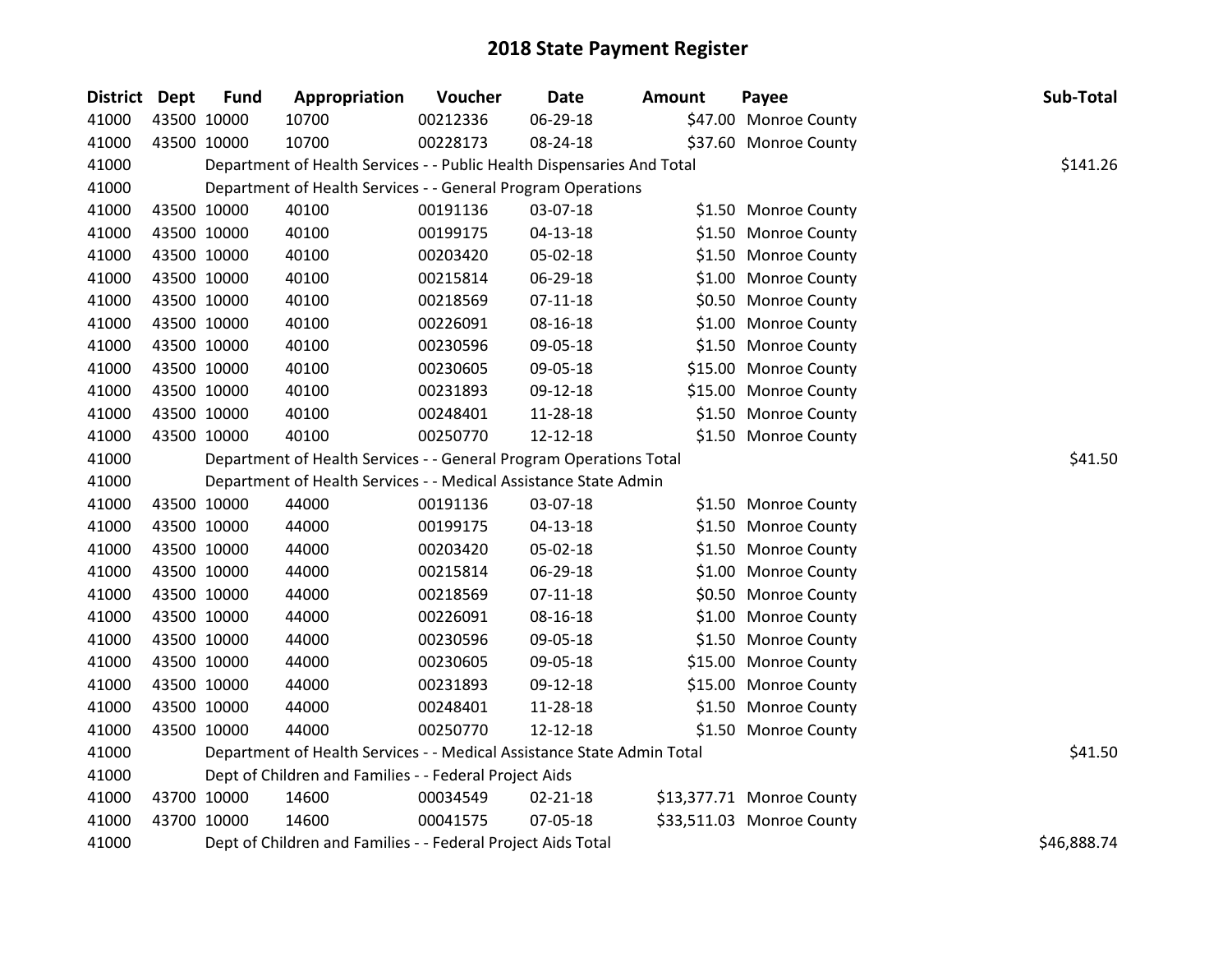| District Dept |             | <b>Fund</b> | Appropriation                                                          | Voucher  | <b>Date</b>    | <b>Amount</b> | Payee                      | Sub-Total |
|---------------|-------------|-------------|------------------------------------------------------------------------|----------|----------------|---------------|----------------------------|-----------|
| 41000         |             |             | Dept of Children and Families - - Fees For Administrative Servic       |          |                |               |                            |           |
| 41000         |             | 43700 10000 | 23100                                                                  | 00033807 | $01-19-18$     |               | \$95.00 Monroe County      |           |
| 41000         | 43700 10000 |             | 23100                                                                  | 00038266 | 04-18-18       |               | \$60.00 Monroe County      |           |
| 41000         |             | 43700 10000 | 23100                                                                  | 00042329 | 07-17-18       |               | \$70.00 Monroe County      |           |
| 41000         |             | 43700 10000 | 23100                                                                  | 00045794 | $10 - 18 - 18$ |               | \$45.00 Monroe County      |           |
| 41000         |             |             | Dept of Children and Families - - Fees For Administrative Servic Total |          |                |               |                            | \$270.00  |
| 41000         |             |             | Dept of Children and Families - - General Aids                         |          |                |               |                            |           |
| 41000         |             | 43700 10000 | 99000                                                                  | 00033207 | 01-05-18       |               | \$13,306.84 Monroe County  |           |
| 41000         |             | 43700 10000 | 99000                                                                  | 00034122 | 01-30-18       |               | \$118,025.32 Monroe County |           |
| 41000         |             | 43700 10000 | 99000                                                                  | 00034317 | 02-05-18       |               | \$18,921.00 Monroe County  |           |
| 41000         |             | 43700 10000 | 99000                                                                  | 00034370 | 02-05-18       |               | \$6,937.00 Monroe County   |           |
| 41000         |             | 43700 10000 | 99000                                                                  | 00034862 | 02-21-18       |               | \$298.87 Monroe County     |           |
| 41000         |             | 43700 10000 | 99000                                                                  | 00035015 | $02 - 21 - 18$ |               | \$430.55 Monroe County     |           |
| 41000         |             | 43700 10000 | 99000                                                                  | 00035118 | $02 - 21 - 18$ |               | \$478.25 Monroe County     |           |
| 41000         |             | 43700 10000 | 99000                                                                  | 00035249 | 02-22-18       |               | \$575.27 Monroe County     |           |
| 41000         |             | 43700 10000 | 99000                                                                  | 00035651 | 03-05-18       |               | \$114,277.20 Monroe County |           |
| 41000         |             | 43700 10000 | 99000                                                                  | 00036850 | 03-27-18       |               | \$53,522.51 Monroe County  |           |
| 41000         |             | 43700 10000 | 99000                                                                  | 00037577 | 04-05-18       |               | \$210,086.44 Monroe County |           |
| 41000         |             | 43700 10000 | 99000                                                                  | 00038814 | 04-30-18       |               | \$144,697.48 Monroe County |           |
| 41000         |             | 43700 10000 | 99000                                                                  | 00039190 | 05-07-18       |               | \$116,061.31 Monroe County |           |
| 41000         |             | 43700 10000 | 99000                                                                  | 00040610 | 06-05-18       |               | \$111,391.34 Monroe County |           |
| 41000         |             | 43700 10000 | 99000                                                                  | 00041628 | 06-29-18       |               | \$688.00 Monroe County     |           |
| 41000         |             | 43700 10000 | 99000                                                                  | 00041791 | 07-05-18       |               | \$44,165.50 Monroe County  |           |
| 41000         |             | 43700 10000 | 99000                                                                  | 00042805 | 07-31-18       |               | \$125,614.60 Monroe County |           |
| 41000         |             | 43700 10000 | 99000                                                                  | 00043011 | 08-03-18       |               | \$4,546.00 Monroe County   |           |
| 41000         |             | 43700 10000 | 99000                                                                  | 00043101 | 08-06-18       |               | \$24,405.31 Monroe County  |           |
| 41000         |             | 43700 10000 | 99000                                                                  | 00043557 | 08-17-18       |               | \$11,272.00 Monroe County  |           |
| 41000         |             | 43700 10000 | 99000                                                                  | 00043979 | 08-29-18       |               | \$573,981.00 Monroe County |           |
| 41000         |             | 43700 10000 | 99000                                                                  | 00044064 | 08-30-18       |               | \$25,095.31 Monroe County  |           |
| 41000         |             | 43700 10000 | 99000                                                                  | 00044175 | 09-05-18       |               | \$41,808.51 Monroe County  |           |
| 41000         |             | 43700 10000 | 99000                                                                  | 00044434 | 09-11-18       |               | \$104,190.40 Monroe County |           |
| 41000         |             | 43700 10000 | 99000                                                                  | 00045383 | 10-05-18       |               | \$138,874.04 Monroe County |           |
| 41000         |             | 43700 10000 | 99000                                                                  | 00046202 | 10-30-18       |               | \$122,644.81 Monroe County |           |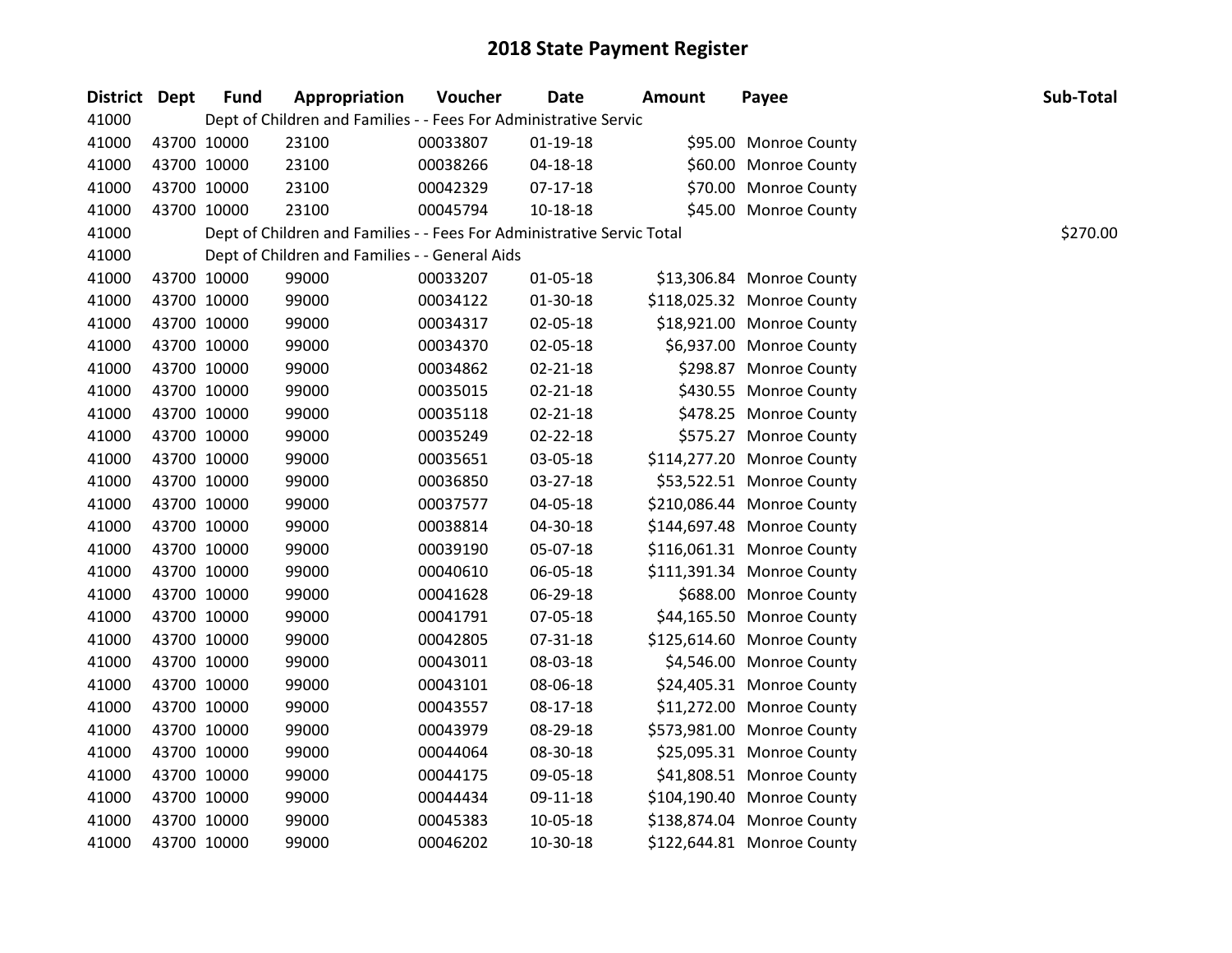| District Dept |             | <b>Fund</b> | Appropriation                                                         | Voucher  | Date           | <b>Amount</b> | Payee                     | Sub-Total      |
|---------------|-------------|-------------|-----------------------------------------------------------------------|----------|----------------|---------------|---------------------------|----------------|
| 41000         |             | 43700 10000 | 99000                                                                 | 00046516 | 11-05-18       |               | \$28,122.00 Monroe County |                |
| 41000         | 43700 10000 |             | 99000                                                                 | 00046571 | 11-05-18       |               | \$2,059.00 Monroe County  |                |
| 41000         | 43700 10000 |             | 99000                                                                 | 00047573 | 12-05-18       |               | \$26,885.55 Monroe County |                |
| 41000         |             |             | Dept of Children and Families - - General Aids Total                  |          |                |               |                           | \$2,183,361.41 |
| 41000         |             |             | Dept of Workforce Development - - Ui Admin Fed                        |          |                |               |                           |                |
| 41000         |             | 44500 10000 | 15100                                                                 | 00142140 | 01-03-18       |               | \$45.00 Monroe County     |                |
| 41000         | 44500 10000 |             | 15100                                                                 | 00146819 | 02-02-18       |               | \$25.00 Monroe County     |                |
| 41000         |             | 44500 10000 | 15100                                                                 | 00152404 | 03-02-18       |               | \$50.00 Monroe County     |                |
| 41000         |             | 44500 10000 | 15100                                                                 | 00157716 | 04-03-18       |               | \$45.00 Monroe County     |                |
| 41000         |             | 44500 10000 | 15100                                                                 | 00163035 | 05-02-18       |               | \$70.00 Monroe County     |                |
| 41000         |             | 44500 10000 | 15100                                                                 | 00168111 | 06-04-18       |               | \$35.00 Monroe County     |                |
| 41000         | 44500 10000 |             | 15100                                                                 | 00173114 | 07-03-18       |               | \$50.00 Monroe County     |                |
| 41000         |             | 44500 10000 | 15100                                                                 | 00178359 | 08-02-18       |               | \$20.00 Monroe County     |                |
| 41000         |             | 44500 10000 | 15100                                                                 | 00183417 | 09-05-18       |               | \$50.00 Monroe County     |                |
| 41000         |             | 44500 10000 | 15100                                                                 | 00188563 | $10-02-18$     |               | \$35.00 Monroe County     |                |
| 41000         |             | 44500 10000 | 15100                                                                 | 00194626 | 11-02-18       |               | \$75.00 Monroe County     |                |
| 41000         |             | 44500 10000 | 15100                                                                 | 00199606 | 12-04-18       |               | \$45.00 Monroe County     |                |
| 41000         |             |             | Dept of Workforce Development - - Ui Admin Fed Total                  |          |                |               |                           | \$545.00       |
| 41000         |             |             | Dept of Workforce Development - - Title Ib Aids State Gpr             |          |                |               |                           |                |
| 41000         |             | 44500 10000 | 50900                                                                 | 00153109 | 03-05-18       |               | \$19.17 Monroe County     |                |
| 41000         |             |             | Dept of Workforce Development - - Title Ib Aids State Gpr Total       |          |                |               |                           | \$19.17        |
| 41000         |             |             | Dept of Workforce Development - - Title Ib Aids Federal Prf           |          |                |               |                           |                |
| 41000         |             | 44500 10000 | 54400                                                                 | 00153109 | 03-05-18       |               | \$70.83 Monroe County     |                |
| 41000         |             |             | Dept of Workforce Development - - Title Ib Aids Federal Prf Total     |          |                |               |                           | \$70.83        |
| 41000         |             |             | Dept of Workforce Development - - Wc Ops Uninsured Emplyr Admin       |          |                |               |                           |                |
| 41000         |             | 44500 22700 | 17700                                                                 | 00150658 | $02 - 21 - 18$ |               | \$30.00 Monroe County     |                |
| 41000         | 44500 22700 |             | 17700                                                                 | 00150660 | 02-21-18       |               | \$10.00 Monroe County     |                |
| 41000         |             | 44500 22700 | 17700                                                                 | 00195312 | 11-07-18       |               | \$20.00 Monroe County     |                |
| 41000         |             |             | Dept of Workforce Development - - Wc Ops Uninsured Emplyr Admin Total |          |                |               |                           | \$60.00        |
| 41000         |             |             | Department of Justice - - Crime Laboratories, Dna                     |          |                |               |                           |                |
| 41000         |             | 45500 10000 | 22100                                                                 | 00049008 | 07-19-18       |               | \$3,730.00 Monroe County  |                |
| 41000         |             |             | Department of Justice - - Crime Laboratories, Dna Total               |          |                |               |                           | \$3,730.00     |
| 41000         |             |             | Department of Justice - - Law Enforcement Train, Local                |          |                |               |                           |                |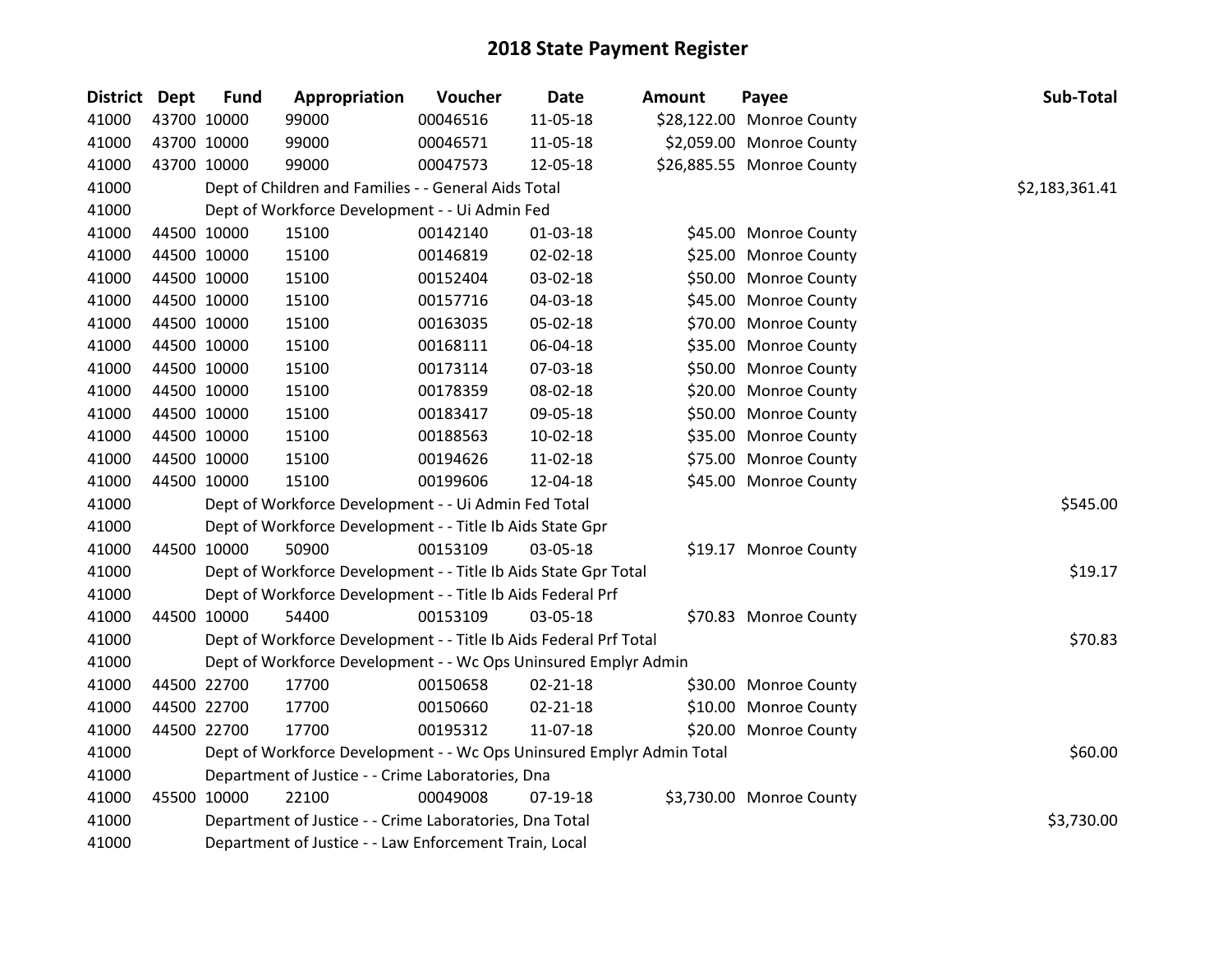| District Dept |             | <b>Fund</b> | Appropriation                                                          | Voucher  | <b>Date</b>    | Amount | Payee                     | Sub-Total   |
|---------------|-------------|-------------|------------------------------------------------------------------------|----------|----------------|--------|---------------------------|-------------|
| 41000         | 45500 10000 |             | 23100                                                                  | 00041135 | $02 - 01 - 18$ |        | \$1,760.82 Monroe County  |             |
| 41000         | 45500 10000 |             | 23100                                                                  | 00053237 | $10-17-18$     |        | \$6,880.00 Monroe County  |             |
| 41000         |             |             | Department of Justice - - Law Enforcement Train, Local Total           |          |                |        |                           | \$8,640.82  |
| 41000         |             |             | Department of Justice - - County-Tribal Programs, Local                |          |                |        |                           |             |
| 41000         |             | 45500 10000 | 26300                                                                  | 00040154 | 01-08-18       |        | \$24,742.00 Monroe County |             |
| 41000         |             |             | Department of Justice - - County-Tribal Programs, Local Total          |          |                |        |                           | \$24,742.00 |
| 41000         |             |             | Department of Justice - - Alt Prosecution Alcohol Drugs                |          |                |        |                           |             |
| 41000         | 45500 10000 |             | 27100                                                                  | 00049812 | 08-02-18       |        | \$224.00 Monroe County    |             |
| 41000         | 45500 10000 |             | 27100                                                                  | 00049859 | 08-03-18       |        | \$470.92 Monroe County    |             |
| 41000         |             | 45500 10000 | 27100                                                                  | 00054242 | 10-26-18       |        | \$3,189.31 Monroe County  |             |
| 41000         |             |             | Department of Justice - - Alt Prosecution Alcohol Drugs Total          |          |                |        |                           | \$3,884.23  |
| 41000         |             |             | Department of Justice - - Crime Victim Witness Assist                  |          |                |        |                           |             |
| 41000         | 45500 10000 |             | 53200                                                                  | 00043062 | 03-06-18       |        | \$18,935.96 Monroe County |             |
| 41000         | 45500 10000 |             | 53200                                                                  | 00049121 | 07-19-18       |        | \$19,082.94 Monroe County |             |
| 41000         |             |             | Department of Justice - - Crime Victim Witness Assist Total            |          |                |        |                           | \$38,018.90 |
| 41000         |             |             | Department of Military Affairs - - Federal Aid-Service Contracts       |          |                |        |                           |             |
| 41000         | 46500 10000 |             | 14100                                                                  | 00045876 | 07-03-18       |        | \$1,810.58 Monroe County  |             |
| 41000         |             |             | Department of Military Affairs - - Federal Aid-Service Contracts Total |          |                |        |                           | \$1,810.58  |
| 41000         |             |             | Department of Military Affairs - - Disaster Recovery Aid               |          |                |        |                           |             |
| 41000         | 46500 10000 |             | 30500                                                                  | 00047279 | 08-03-18       |        | \$809.68 Monroe County    |             |
| 41000         | 46500 10000 |             | 30500                                                                  | 00050659 | 10-18-18       |        | \$19,075.30 Monroe County |             |
| 41000         |             |             | Department of Military Affairs - - Disaster Recovery Aid Total         |          |                |        |                           | \$19,884.98 |
| 41000         |             |             | Department of Military Affairs - - Emergency Response Equipment        |          |                |        |                           |             |
| 41000         | 46500 10000 |             | 30800                                                                  | 00037286 | $01 - 18 - 18$ |        | \$8,125.07 Monroe County  |             |
| 41000         | 46500 10000 |             | 30800                                                                  | 00039059 | $02 - 13 - 18$ |        | \$766.66 Monroe County    |             |
| 41000         |             |             | Department of Military Affairs - - Emergency Response Equipment Total  |          |                |        |                           | \$8,891.73  |
| 41000         |             |             | Department of Military Affairs - - Local Emer Planning Grants          |          |                |        |                           |             |
| 41000         | 46500 10000 |             | 33700                                                                  | 00045728 | 07-02-18       |        | \$7,326.61 Monroe County  |             |
| 41000         |             |             | Department of Military Affairs - - Local Emer Planning Grants Total    |          |                |        |                           | \$7,326.61  |
| 41000         |             |             | Department of Military Affairs - - Federal Aid, Local Assistance       |          |                |        |                           |             |
| 41000         | 46500 10000 |             | 34200                                                                  | 00036926 | 01-09-18       |        | \$5,038.84 Monroe County  |             |
| 41000         |             | 46500 10000 | 34200                                                                  | 00038091 | 01-30-18       |        | \$22,416.53 Monroe County |             |
| 41000         | 46500 10000 |             | 34200                                                                  | 00046379 | $07-13-18$     |        | \$684.47 Monroe County    |             |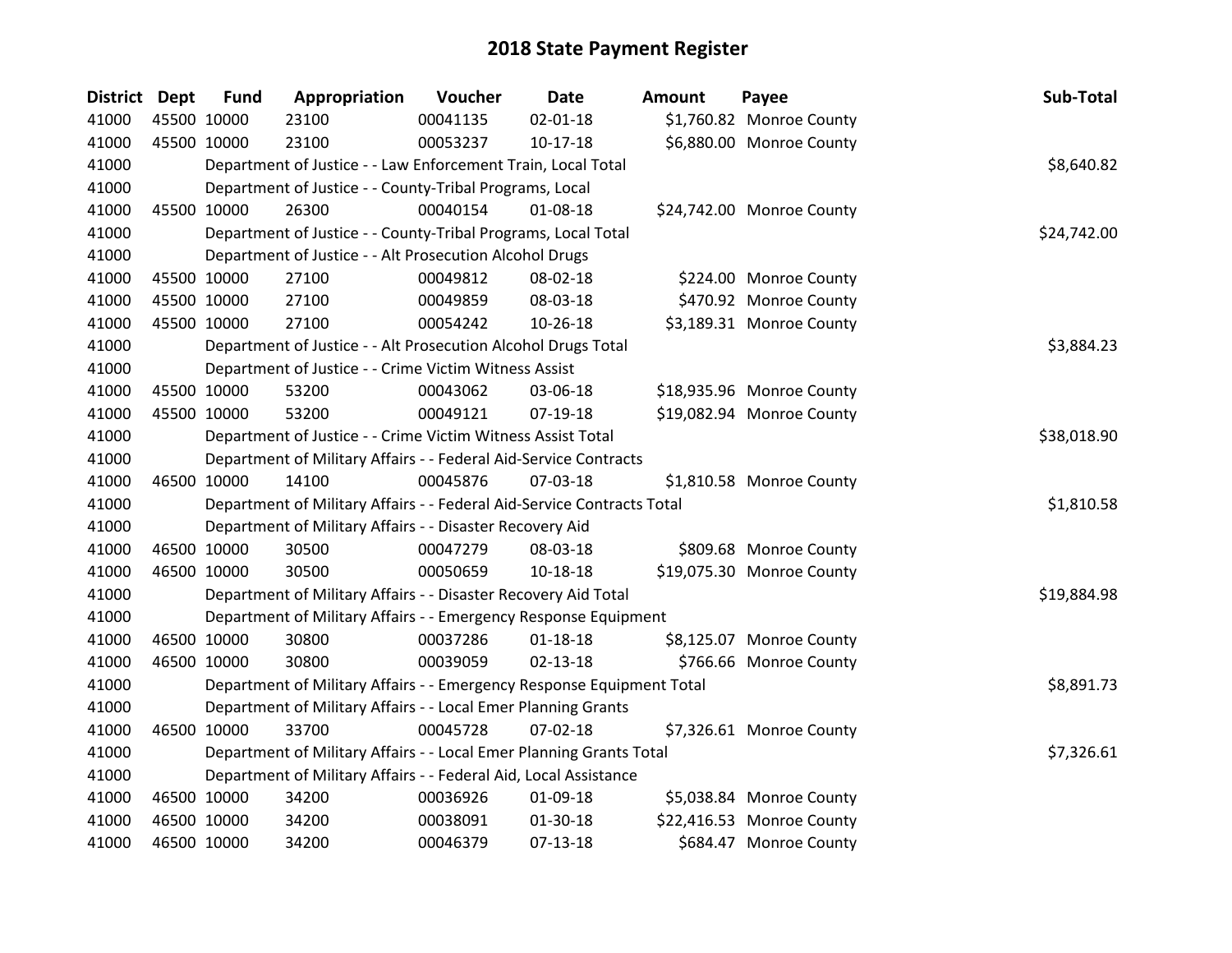| <b>District Dept</b> | <b>Fund</b> | Appropriation                                                           | Voucher  | <b>Date</b>    | <b>Amount</b> | Payee                      | Sub-Total    |
|----------------------|-------------|-------------------------------------------------------------------------|----------|----------------|---------------|----------------------------|--------------|
| 41000                | 46500 10000 | 34200                                                                   | 00047279 | 08-03-18       |               | \$4,858.09 Monroe County   |              |
| 41000                | 46500 10000 | 34200                                                                   | 00048203 | 08-29-18       |               | \$22,394.86 Monroe County  |              |
| 41000                | 46500 10000 | 34200                                                                   | 00050659 | $10-18-18$     |               | \$114,451.82 Monroe County |              |
| 41000                |             | Department of Military Affairs - - Federal Aid, Local Assistance Total  |          |                |               |                            | \$169,844.61 |
| 41000                |             | Department of Military Affairs - - Federal Aid, Homeland Security       |          |                |               |                            |              |
| 41000                | 46500 10000 | 35000                                                                   | 00043166 | $05 - 21 - 18$ |               | \$4,606.00 Monroe County   |              |
| 41000                |             | Department of Military Affairs - - Federal Aid, Homeland Security Total |          |                |               |                            | \$4,606.00   |
| 41000                |             | Department of Military Affairs - - St Emerg Response Bd Grant Pif       |          |                |               |                            |              |
| 41000                | 46500 27200 | 36400                                                                   | 00038429 | 01-30-18       |               | \$7,318.84 Monroe County   |              |
| 41000                |             | Department of Military Affairs - - St Emerg Response Bd Grant Pif Total |          |                |               |                            | \$7,318.84   |
| 41000                |             | Department of Veterans Affairs - - Grants To Counties                   |          |                |               |                            |              |
| 41000                | 48500 15200 | 12700                                                                   | 00043050 | $02 - 16 - 18$ |               | \$1,150.00 Monroe County   |              |
| 41000                |             | Department of Veterans Affairs - - Grants To Counties Total             |          |                |               |                            | \$1,150.00   |
| 41000                |             | Department of Veterans Affairs - - County Grants                        |          |                |               |                            |              |
| 41000                | 48500 58200 | 26700                                                                   | 00043050 | $02 - 16 - 18$ |               | \$5,175.00 Monroe County   |              |
| 41000                |             | Department of Veterans Affairs - - County Grants Total                  |          |                |               |                            | \$5,175.00   |
| 41000                |             | Department of Veterans Affairs - - County Grants                        |          |                |               |                            |              |
| 41000                | 48500 58300 | 37000                                                                   | 00043050 | $02 - 16 - 18$ |               | \$5,175.00 Monroe County   |              |
| 41000                |             | Department of Veterans Affairs - - County Grants Total                  |          |                |               |                            | \$5,175.00   |
| 41000                |             | Department of Administration - - Federal Aid, Local Assistance          |          |                |               |                            |              |
| 41000                | 50500 10000 | 15500                                                                   | 00070034 | $01-17-18$     |               | \$4,955.00 Monroe County   |              |
| 41000                | 50500 10000 | 15500                                                                   | 00072693 | $02 - 15 - 18$ |               | \$4,943.00 Monroe County   |              |
| 41000                | 50500 10000 | 15500                                                                   | 00075137 | 03-15-18       |               | \$5,426.00 Monroe County   |              |
| 41000                | 50500 10000 | 15500                                                                   | 00077678 | $04-17-18$     |               | \$5,060.00 Monroe County   |              |
| 41000                | 50500 10000 | 15500                                                                   | 00081322 | 05-30-18       |               | \$5,388.00 Monroe County   |              |
| 41000                | 50500 10000 | 15500                                                                   | 00083947 | 06-29-18       |               | \$7,428.00 Monroe County   |              |
| 41000                | 50500 10000 | 15500                                                                   | 00085798 | 07-31-18       |               | \$3,955.00 Monroe County   |              |
| 41000                | 50500 10000 | 15500                                                                   | 00087422 | 08-29-18       |               | \$2,525.00 Monroe County   |              |
| 41000                | 50500 10000 | 15500                                                                   | 00088339 | 09-17-18       |               | \$2,407.00 Monroe County   |              |
| 41000                | 50500 10000 | 15500                                                                   | 00090341 | 10-16-18       |               | \$2,375.00 Monroe County   |              |
| 41000                | 50500 10000 | 15500                                                                   | 00093754 | 12-17-18       |               | \$5,011.00 Monroe County   |              |
| 41000                | 50500 10000 | 15500                                                                   | 00094457 | 12-31-18       |               | \$4,545.00 Monroe County   |              |
| 41000                |             | Department of Administration - - Federal Aid, Local Assistance Total    |          |                |               |                            | \$54,018.00  |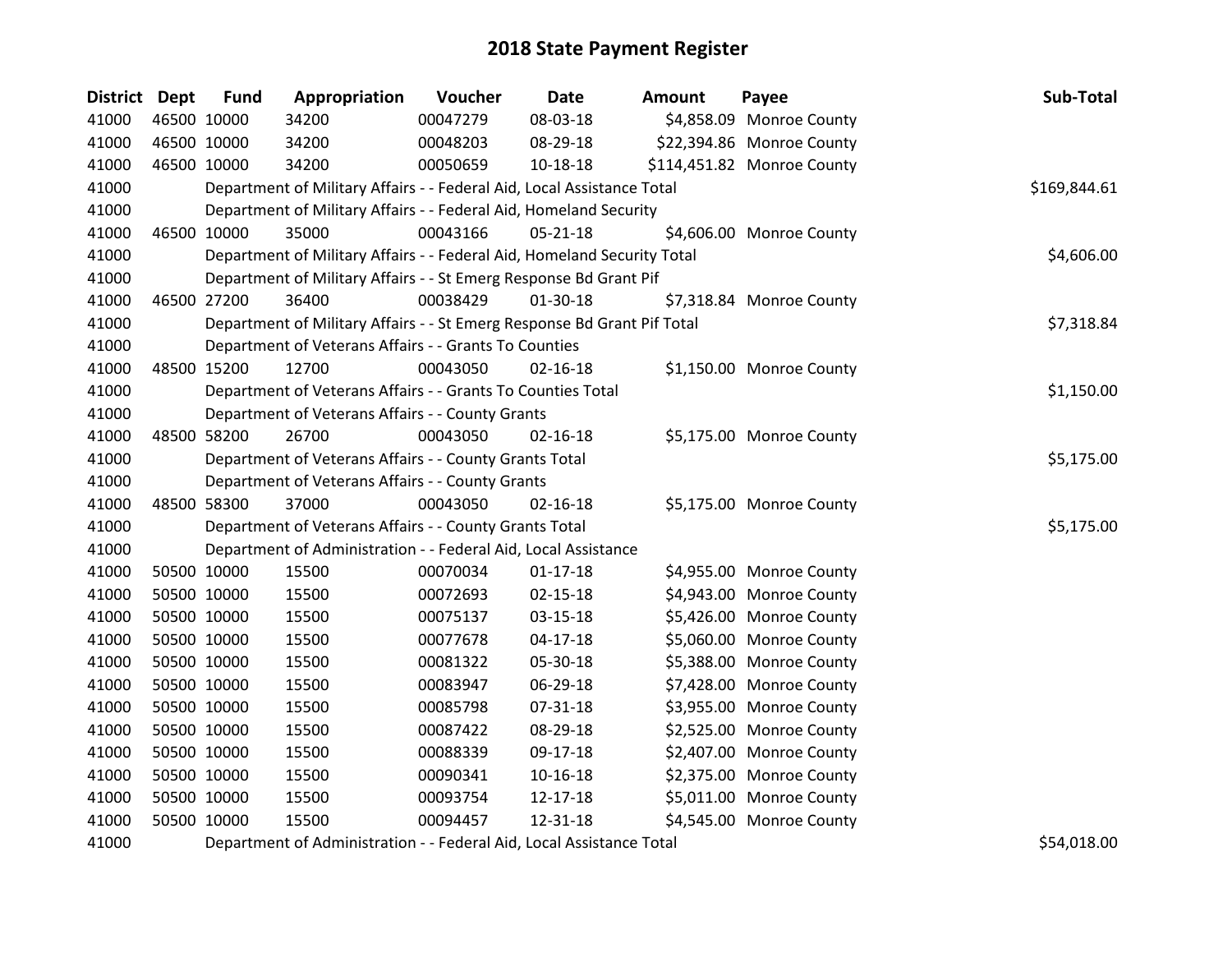| District Dept | <b>Fund</b> | Appropriation                                                         | Voucher  | <b>Date</b>    | <b>Amount</b> | Payee                     | Sub-Total   |
|---------------|-------------|-----------------------------------------------------------------------|----------|----------------|---------------|---------------------------|-------------|
| 41000         |             | Department of Administration - - Low-Income Assistance Grants         |          |                |               |                           |             |
| 41000         | 50500 23500 | 37100                                                                 | 00070034 | $01 - 17 - 18$ |               | \$3,557.00 Monroe County  |             |
| 41000         | 50500 23500 | 37100                                                                 | 00072693 | $02 - 15 - 18$ |               | \$2,858.00 Monroe County  |             |
| 41000         | 50500 23500 | 37100                                                                 | 00075137 | 03-15-18       |               | \$2,739.00 Monroe County  |             |
| 41000         | 50500 23500 | 37100                                                                 | 00077678 | $04 - 17 - 18$ |               | \$2,958.00 Monroe County  |             |
| 41000         | 50500 23500 | 37100                                                                 | 00081322 | 05-30-18       |               | \$2,813.00 Monroe County  |             |
| 41000         | 50500 23500 | 37100                                                                 | 00083947 | 06-29-18       |               | \$2,308.00 Monroe County  |             |
| 41000         | 50500 23500 | 37100                                                                 | 00085798 | 07-31-18       |               | \$3,108.00 Monroe County  |             |
| 41000         | 50500 23500 | 37100                                                                 | 00087422 | 08-29-18       |               | \$2,025.00 Monroe County  |             |
| 41000         | 50500 23500 | 37100                                                                 | 00088339 | 09-17-18       |               | \$2,106.00 Monroe County  |             |
| 41000         | 50500 23500 | 37100                                                                 | 00090341 | $10 - 16 - 18$ |               | \$1,991.00 Monroe County  |             |
| 41000         | 50500 23500 | 37100                                                                 | 00093754 | 12-17-18       |               | \$2,690.00 Monroe County  |             |
| 41000         | 50500 23500 | 37100                                                                 | 00094457 | 12-31-18       |               | \$2,698.00 Monroe County  |             |
| 41000         |             | Department of Administration - - Low-Income Assistance Grants Total   |          |                |               |                           | \$31,851.00 |
| 41000         |             | Department of Administration - - Land Information Program; Loca       |          |                |               |                           |             |
| 41000         | 50500 26900 | 17300                                                                 | 00073056 | 02-22-18       |               | \$1,000.00 Monroe County  |             |
| 41000         | 50500 26900 | 17300                                                                 | 00075532 | 03-20-18       |               | \$35,376.00 Monroe County |             |
| 41000         | 50500 26900 | 17300                                                                 | 00083697 | 06-26-18       |               | \$25,000.00 Monroe County |             |
| 41000         |             | Department of Administration - - Land Information Program; Loca Total |          |                |               |                           | \$61,376.00 |
| 41000         |             | Public Defender Board - - Trial Representation                        |          |                |               |                           |             |
| 41000         | 55000 10000 | 10300                                                                 | 00132095 | 03-09-18       |               | \$33.60 Monroe County     |             |
| 41000         | 55000 10000 | 10300                                                                 | 00132152 | 03-12-18       |               | \$27.50 Monroe County     |             |
| 41000         | 55000 10000 | 10300                                                                 | 00159967 | 09-14-18       |               | \$10.00 Monroe County     |             |
| 41000         | 55000 10000 | 10300                                                                 | 00165048 | $11 - 01 - 18$ |               | \$15.00 Monroe County     |             |
| 41000         |             | Public Defender Board - - Trial Representation Total                  |          |                |               |                           | \$86.10     |
| 41000         |             | Public Defender Board - - Transcript, Discovery And Int               |          |                |               |                           |             |
| 41000         | 55000 10000 | 10600                                                                 | 00123480 | 01-09-18       |               | \$12.63 Monroe County     |             |
| 41000         | 55000 10000 | 10600                                                                 | 00123481 | 01-09-18       |               | \$10.72 Monroe County     |             |
| 41000         | 55000 10000 | 10600                                                                 | 00127096 | 02-05-18       |               | \$15.40 Monroe County     |             |
| 41000         | 55000 10000 | 10600                                                                 | 00127097 | 02-05-18       |               | \$8.60 Monroe County      |             |
| 41000         | 55000 10000 | 10600                                                                 | 00128198 | $02 - 13 - 18$ |               | \$21.20 Monroe County     |             |
| 41000         | 55000 10000 | 10600                                                                 | 00131618 | 03-07-18       |               | \$5,788.00 Monroe County  |             |
| 41000         | 55000 10000 | 10600                                                                 | 00135298 | 04-04-18       |               | \$368.75 Monroe County    |             |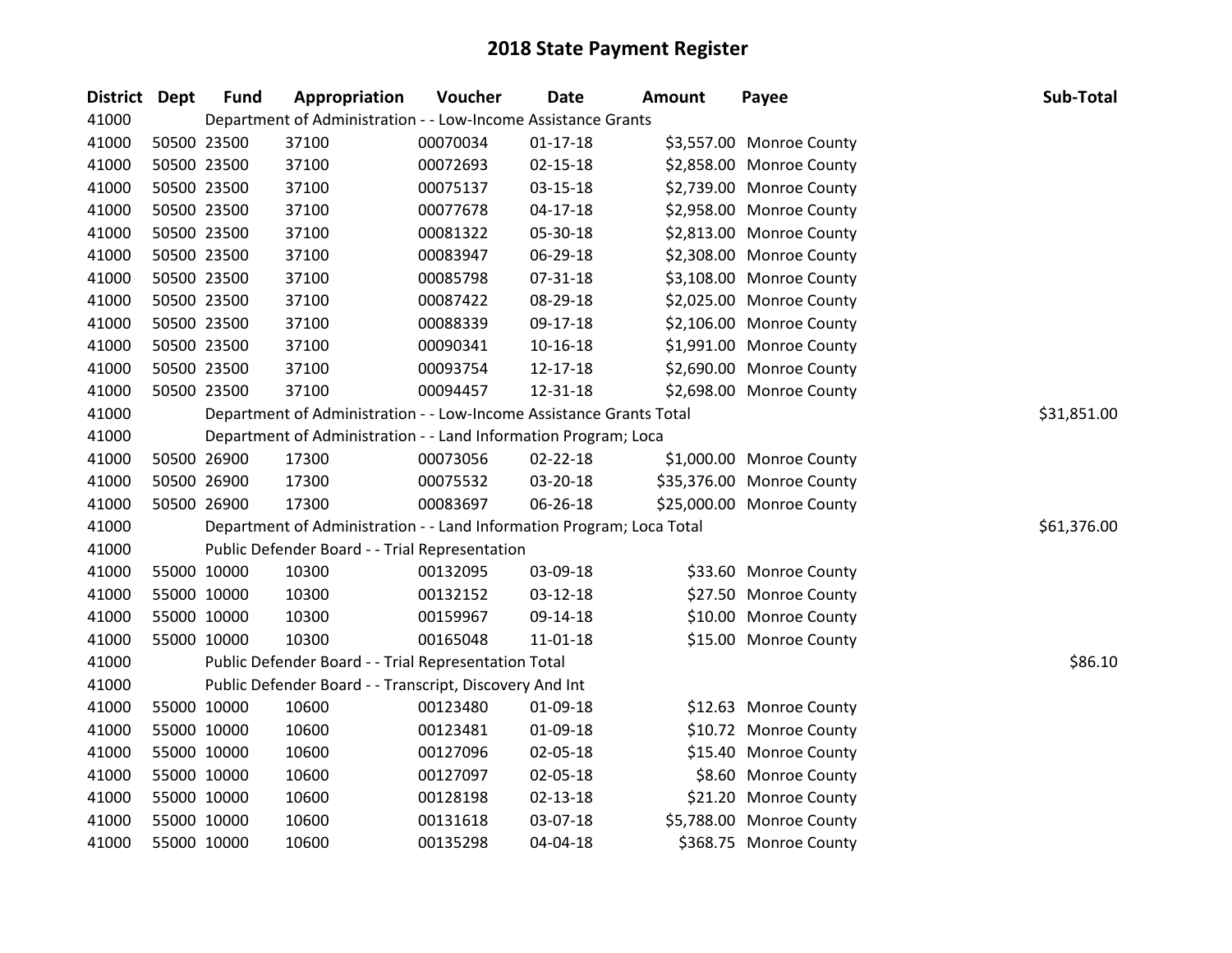| <b>District Dept</b> | <b>Fund</b> | Appropriation                                                 | Voucher  | <b>Date</b>    | <b>Amount</b> | Payee                      | Sub-Total    |
|----------------------|-------------|---------------------------------------------------------------|----------|----------------|---------------|----------------------------|--------------|
| 41000                | 55000 10000 | 10600                                                         | 00136763 | $04 - 11 - 18$ |               | \$8.40 Monroe County       |              |
| 41000                | 55000 10000 | 10600                                                         | 00138178 | 04-23-18       |               | \$16.00 Monroe County      |              |
| 41000                | 55000 10000 | 10600                                                         | 00138179 | 04-23-18       |               | \$30.70 Monroe County      |              |
| 41000                | 55000 10000 | 10600                                                         | 00139652 | 04-30-18       |               | \$7.60 Monroe County       |              |
| 41000                | 55000 10000 | 10600                                                         | 00139653 | 04-30-18       |               | \$6,127.40 Monroe County   |              |
| 41000                | 55000 10000 | 10600                                                         | 00142416 | 05-18-18       |               | \$42.00 Monroe County      |              |
| 41000                | 55000 10000 | 10600                                                         | 00143569 | 05-23-18       |               | \$5.00 Monroe County       |              |
| 41000                | 55000 10000 | 10600                                                         | 00152565 | 07-19-18       |               | \$6,689.60 Monroe County   |              |
| 41000                | 55000 10000 | 10600                                                         | 00160390 | 09-11-18       |               | \$1.20 Monroe County       |              |
| 41000                | 55000 10000 | 10600                                                         | 00167502 | 11-07-18       |               | \$5,110.00 Monroe County   |              |
| 41000                | 55000 10000 | 10600                                                         | 00167504 | 11-07-18       |               | \$27.40 Monroe County      |              |
| 41000                |             | Public Defender Board - - Transcript, Discovery And Int Total |          |                |               |                            | \$24,290.60  |
| 41000                |             | Department of Revenue - - General Program Operations          |          |                |               |                            |              |
| 41000                | 56600 10000 | 10100                                                         | 00084142 | $02 - 15 - 18$ |               | \$215.00 Monroe County     |              |
| 41000                | 56600 10000 | 10100                                                         | 00084148 | 02-22-18       |               | \$210.50 Monroe County     |              |
| 41000                | 56600 10000 | 10100                                                         | 00087598 | 03-14-18       |               | \$210.50 Monroe County     |              |
| 41000                | 56600 10000 | 10100                                                         | 00098811 | 05-23-18       |               | \$175.00 Monroe County     |              |
| 41000                | 56600 10000 | 10100                                                         | 00106663 | 08-16-18       |               | \$210.50 Monroe County     |              |
| 41000                | 56600 10000 | 10100                                                         | 00107278 | 08-24-18       |               | \$210.50 Monroe County     |              |
| 41000                | 56600 10000 | 10100                                                         | 00109598 | 09-14-18       |               | \$315.00 Monroe County     |              |
| 41000                | 56600 10000 | 10100                                                         | 00115972 | 11-30-18       |               | \$250.00 Monroe County     |              |
| 41000                | 56600 10000 | 10100                                                         | 00116932 | 12-28-18       |               | \$210.50 Monroe County     |              |
| 41000                |             | Department of Revenue - - General Program Operations Total    |          |                |               |                            | \$2,007.50   |
| 41000                |             | Circuit Courts - - Circuit Court Costs                        |          |                |               |                            |              |
| 41000                | 62500 10000 | 10500                                                         | 00000507 | 01-09-18       |               | \$97,602.00 Monroe County  |              |
| 41000                | 62500 10000 | 10500                                                         | 00000721 | 04-19-18       |               | \$1,287.28 Monroe County   |              |
| 41000                | 62500 10000 | 10500                                                         | 00000863 | 07-27-18       |               | \$1,977.00 Monroe County   |              |
| 41000                | 62500 10000 | 10500                                                         | 00000981 | 08-24-18       |               | \$155,081.01 Monroe County |              |
| 41000                |             | Circuit Courts - - Circuit Court Costs Total                  |          |                |               |                            | \$255,947.29 |
| 41000                |             | Circuit Courts - - Court Interpreters                         |          |                |               |                            |              |
| 41000                | 62500 10000 | 12100                                                         | 00000540 | $01 - 25 - 18$ |               | \$1,403.34 Monroe County   |              |
| 41000                | 62500 10000 | 12100                                                         | 00001071 | 09-20-18       |               | \$2,947.38 Monroe County   |              |
| 41000                |             | Circuit Courts - - Court Interpreters Total                   |          |                |               |                            | \$4,350.72   |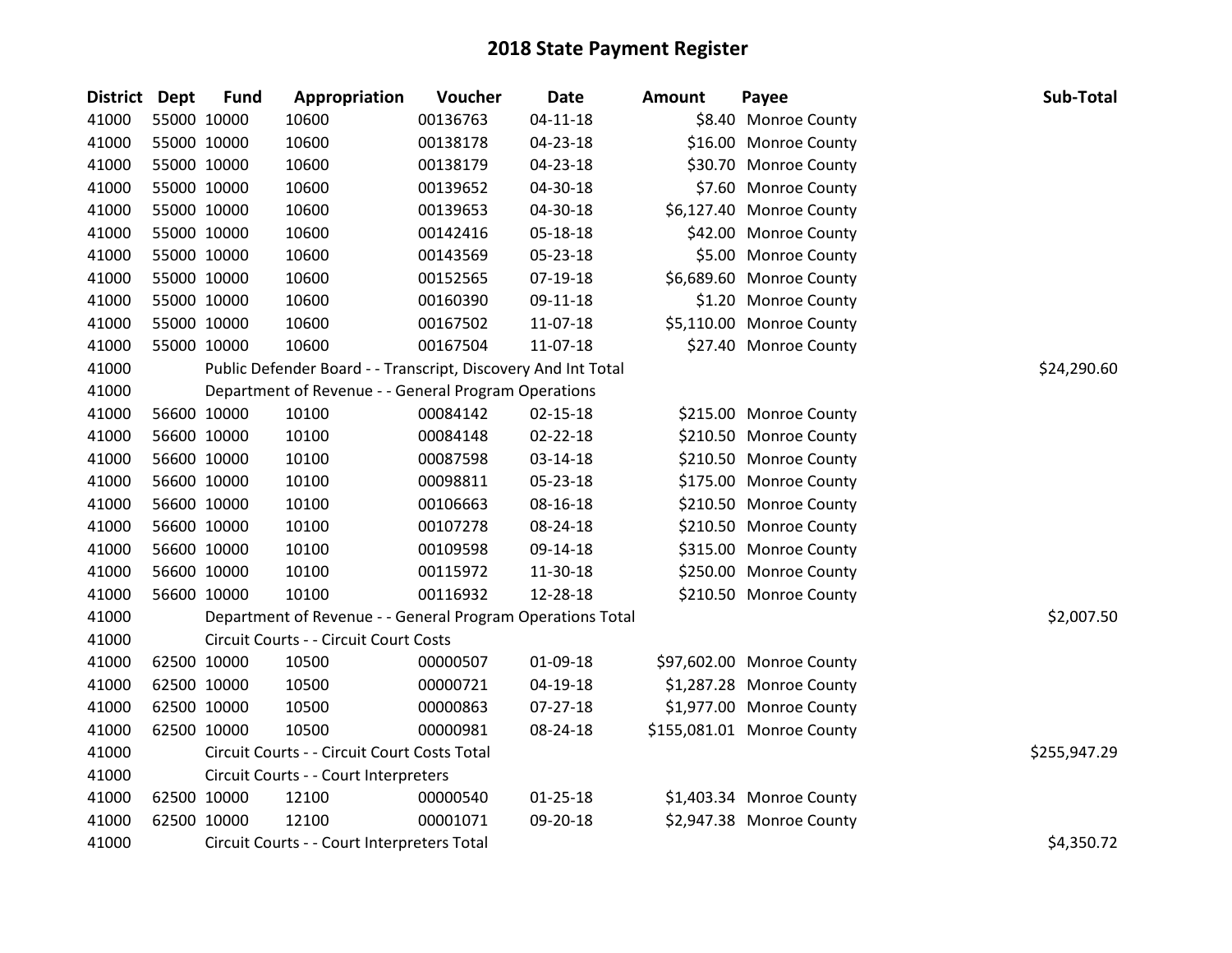| <b>District</b> | Dept | <b>Fund</b> | Appropriation                                                         | <b>Voucher</b> | Date           | Amount | Payee                        | Sub-Total       |
|-----------------|------|-------------|-----------------------------------------------------------------------|----------------|----------------|--------|------------------------------|-----------------|
| 41000           |      |             | Shared Revenue and Tax Relief - - County And Municipal Aid            |                |                |        |                              |                 |
| 41000           |      | 83500 10000 | 10500                                                                 | 00033705       | 07-23-18       |        | \$318,779.67 Monroe County   |                 |
| 41000           |      | 83500 10000 | 10500                                                                 | 00036591       | 11-19-18       |        | \$1,806,418.10 Monroe County |                 |
| 41000           |      |             | Shared Revenue and Tax Relief - - County And Municipal Aid Total      |                |                |        |                              | \$2,125,197.77  |
| 41000           |      |             | Shared Revenue and Tax Relief - - Exempt Computer Aid                 |                |                |        |                              |                 |
| 41000           |      | 83500 10000 | 10900                                                                 | 00029910       | $07 - 23 - 18$ |        | \$25,458.82 Monroe County    |                 |
| 41000           |      |             | Shared Revenue and Tax Relief - - Exempt Computer Aid Total           |                |                |        |                              | \$25,458.82     |
| 41000           |      |             | Shared Revenue and Tax Relief - - Utility Aid                         |                |                |        |                              |                 |
| 41000           |      | 83500 10000 | 11000                                                                 | 00033705       | 07-23-18       |        | \$27,950.32 Monroe County    |                 |
| 41000           |      | 83500 10000 | 11000                                                                 | 00036591       | 11-19-18       |        | \$160,223.75 Monroe County   |                 |
| 41000           |      |             | Shared Revenue and Tax Relief - - Utility Aid Total                   |                |                |        |                              | \$188,174.07    |
| 41000           |      |             | Shared Revenue and Tax Relief - - School Lvy Tx/First Dollar Cr       |                |                |        |                              |                 |
| 41000           |      | 83500 10000 | 30200                                                                 | 00029654       | 07-23-18       |        | \$722,766.54 Monroe County   |                 |
| 41000           |      | 83500 10000 | 30200                                                                 | 00029802       | $07 - 23 - 18$ |        | \$3,262,948.58 Monroe County |                 |
| 41000           |      |             | Shared Revenue and Tax Relief - - School Lvy Tx/First Dollar Cr Total |                |                |        |                              | \$3,985,715.12  |
| 41000           |      |             | Shared Revenue and Tax Relief - - Lottery & Gaming Credit             |                |                |        |                              |                 |
| 41000           |      | 83500 52100 | 36300                                                                 | 00027169       | $03 - 26 - 18$ |        | \$778,421.54 Monroe County   |                 |
| 41000           |      |             | Shared Revenue and Tax Relief - - Lottery & Gaming Credit Total       |                |                |        |                              | \$778,421.54    |
| 41000 Total     |      |             |                                                                       |                |                |        |                              | \$18,986,760.01 |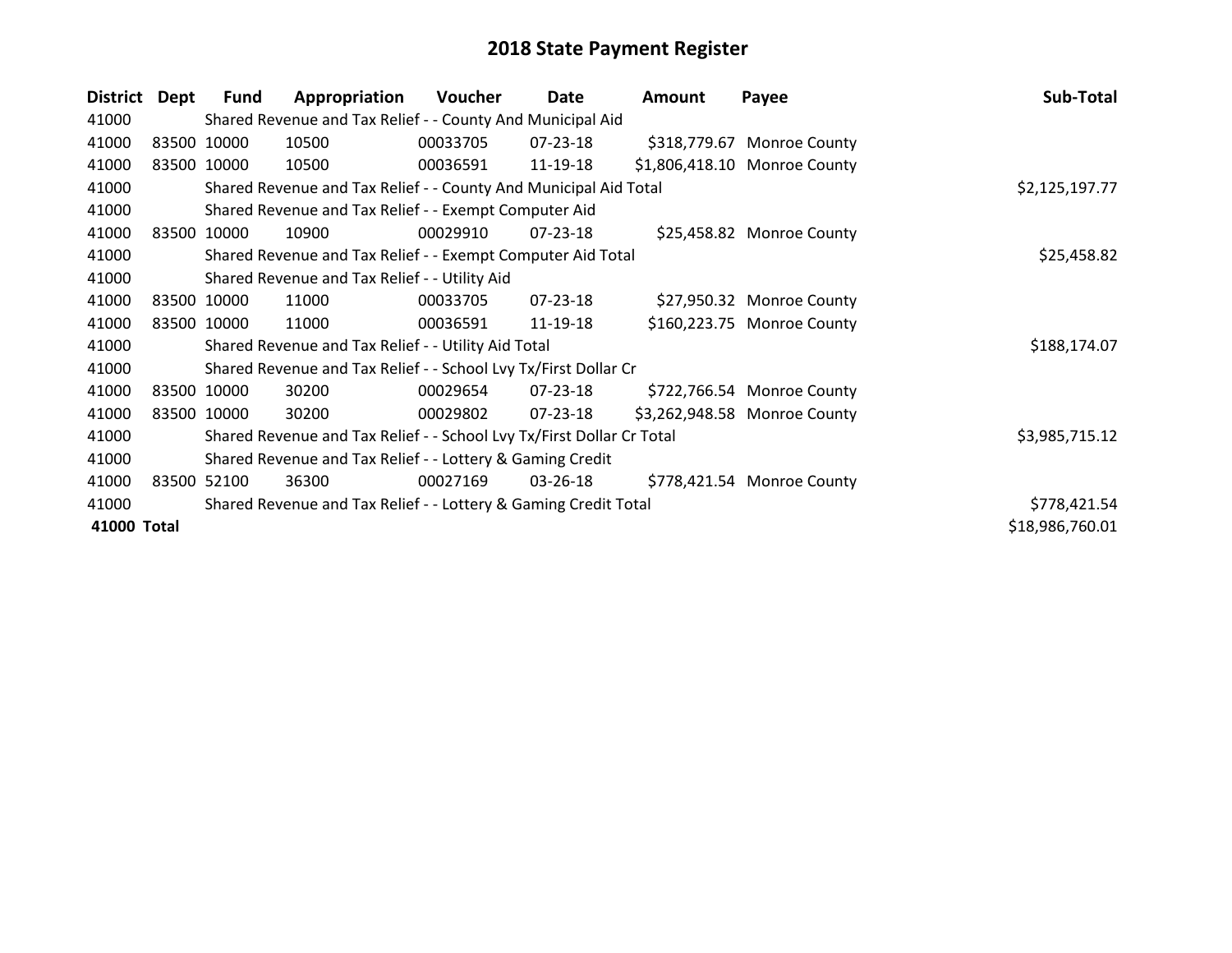| <b>District</b> | Dept  | Fund        | Appropriation                                                      | <b>Voucher</b> | <b>Date</b>    | <b>Amount</b> | Payee                      | Sub-Total    |
|-----------------|-------|-------------|--------------------------------------------------------------------|----------------|----------------|---------------|----------------------------|--------------|
| 41002           |       |             | Dept of Safety & Prof Services - - Fire Dues Distribution          |                |                |               |                            |              |
| 41002           |       | 16500 10000 | 22500                                                              | 00022106       | 07-24-18       |               | \$2,946.09 Town Of Adrian  |              |
| 41002           |       |             | Dept of Safety & Prof Services - - Fire Dues Distribution Total    | \$2,946.09     |                |               |                            |              |
| 41002           |       |             | Dept of Natural Resources - - Resaids - Cnty Forst, Cl & Mfl       |                |                |               |                            |              |
| 41002           | 37000 | 21200       | 57100                                                              | 00247802       | 06-28-18       |               | \$245.40 Town Of Adrian    |              |
| 41002           |       |             | Dept of Natural Resources - - Resaids - Cnty Forst, Cl & Mfl Total |                |                |               |                            | \$245.40     |
| 41002           |       |             | WI Dept of Transportation - - Trns Aids To Mnc.-Sf                 |                |                |               |                            |              |
| 41002           |       | 39500 21100 | 19100                                                              | 00204710       | $01 - 02 - 18$ |               | \$21,662.25 Town Of Adrian |              |
| 41002           |       | 39500 21100 | 19100                                                              | 00235218       | 04-02-18       |               | \$21,662.25 Town Of Adrian |              |
| 41002           |       | 39500 21100 | 19100                                                              | 00268917       | $07 - 02 - 18$ |               | \$21,662.25 Town Of Adrian |              |
| 41002           |       | 39500 21100 | 19100                                                              | 00302969       | 10-01-18       |               | \$21,662.28 Town Of Adrian |              |
| 41002           |       |             | WI Dept of Transportation - - Trns Aids To Mnc.-Sf Total           |                |                |               |                            | \$86,649.03  |
| 41002           |       |             | Shared Revenue and Tax Relief - - County And Municipal Aid         |                |                |               |                            |              |
| 41002           |       | 83500 10000 | 10500                                                              | 00033671       | 07-23-18       |               | \$4,468.01 Town Of Adrian  |              |
| 41002           |       | 83500 10000 | 10500                                                              | 00036557       | 11-19-18       |               | \$25,318.70 Town Of Adrian |              |
| 41002           |       |             | Shared Revenue and Tax Relief - - County And Municipal Aid Total   |                |                |               |                            | \$29,786.71  |
| 41002           |       |             | Shared Revenue and Tax Relief - - Exempt Computer Aid              |                |                |               |                            |              |
| 41002           |       | 83500 10000 | 10900                                                              | 00030914       | 07-23-18       |               | \$4.06 Town Of Adrian      |              |
| 41002           |       |             | Shared Revenue and Tax Relief - - Exempt Computer Aid Total        |                |                |               |                            | \$4.06       |
| 41002           |       |             | Shared Revenue and Tax Relief - - Utility Aid                      |                |                |               |                            |              |
| 41002           |       | 83500 10000 | 11000                                                              | 00033671       | $07 - 23 - 18$ |               | \$63.70 Town Of Adrian     |              |
| 41002           |       | 83500 10000 | 11000                                                              | 00036557       | 11-19-18       |               | \$376.21 Town Of Adrian    |              |
| 41002           |       |             | Shared Revenue and Tax Relief - - Utility Aid Total                |                |                |               |                            | \$439.91     |
| 41002 Total     |       |             |                                                                    |                |                |               |                            | \$120,071.20 |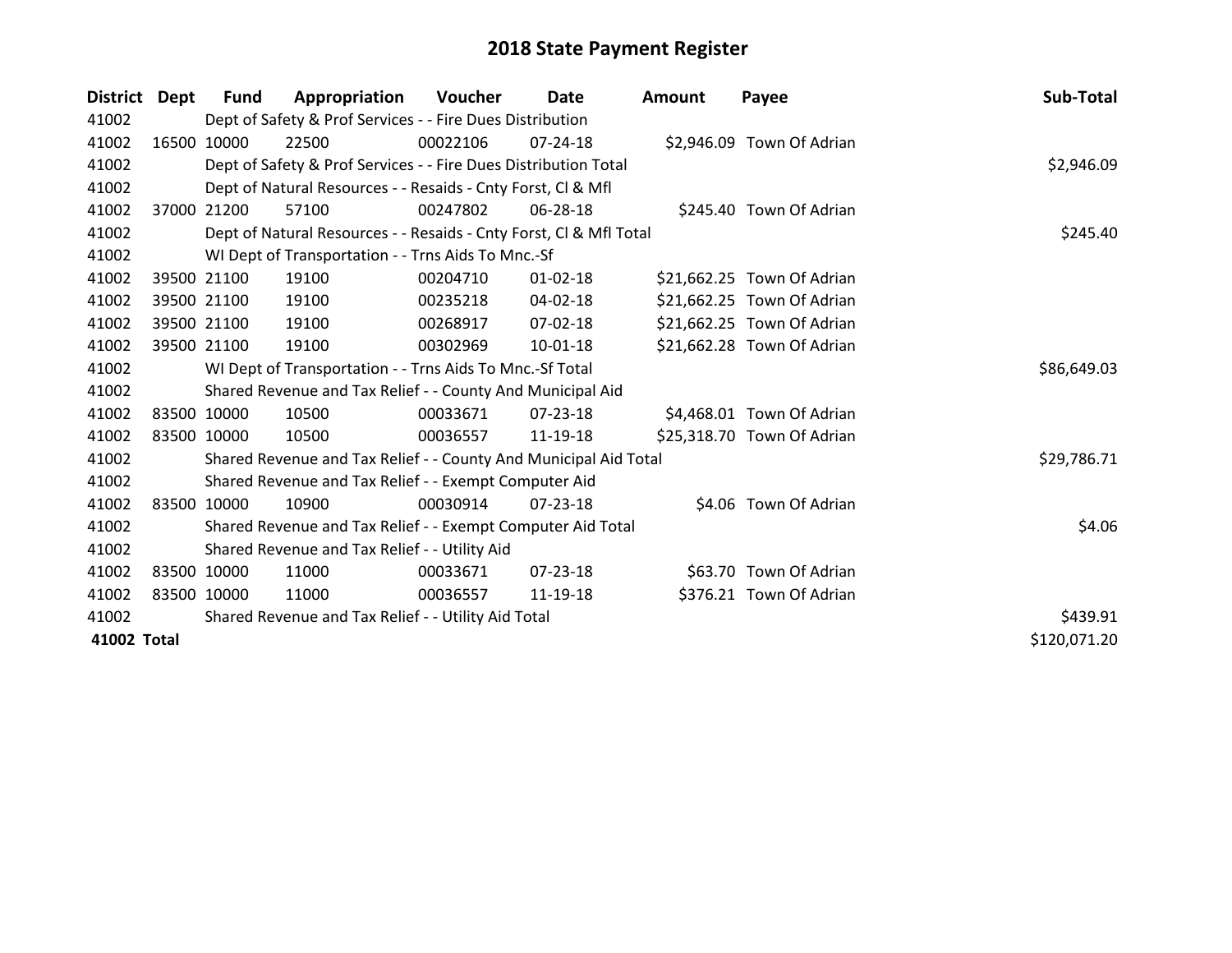| District Dept | <b>Fund</b> | Appropriation                                                      | Voucher  | <b>Date</b>    | <b>Amount</b> | Payee                      | Sub-Total   |
|---------------|-------------|--------------------------------------------------------------------|----------|----------------|---------------|----------------------------|-------------|
| 41004         |             | Dept of Safety & Prof Services - - Fire Dues Distribution          |          |                |               |                            |             |
| 41004         | 16500 10000 | 22500                                                              | 00022107 | 07-24-18       |               | \$3,022.44 Town Of Angelo  |             |
| 41004         |             | Dept of Safety & Prof Services - - Fire Dues Distribution Total    |          |                |               |                            | \$3,022.44  |
| 41004         |             | Dept of Natural Resources - - Aids In Lieu Of Taxes - Gener        |          |                |               |                            |             |
| 41004         | 37000 10000 | 50300                                                              | 00230566 | 04-20-18       |               | \$136.34 Town Of Angelo    |             |
| 41004         | 37000 10000 | 50300                                                              | 00230568 | 04-20-18       |               | \$78.04 Town Of Angelo     |             |
| 41004         |             | Dept of Natural Resources - - Aids In Lieu Of Taxes - Gener Total  |          |                |               |                            | \$214.38    |
| 41004         |             | Dept of Natural Resources - - Resaids - Cnty Forst, Cl & Mfl       |          |                |               |                            |             |
| 41004         | 37000 21200 | 57100                                                              | 00247803 | 06-28-18       |               | \$273.75 Town Of Angelo    |             |
| 41004         |             | Dept of Natural Resources - - Resaids - Cnty Forst, Cl & Mfl Total |          |                |               |                            | \$273.75    |
| 41004         |             | Dept of Natural Resources - - Aids In Lieu Of Taxes - Sum S        |          |                |               |                            |             |
| 41004         | 37000 21200 | 57900                                                              | 00230565 | 04-20-18       |               | \$4.06 Town Of Angelo      |             |
| 41004         | 37000 21200 | 57900                                                              | 00230567 | $04 - 20 - 18$ |               | \$13.63 Town Of Angelo     |             |
| 41004         |             | Dept of Natural Resources - - Aids In Lieu Of Taxes - Sum S Total  |          |                |               |                            | \$17.69     |
| 41004         |             | WI Dept of Transportation - - Trns Aids To Mnc.-Sf                 |          |                |               |                            |             |
| 41004         | 39500 21100 | 19100                                                              | 00204711 | $01 - 02 - 18$ |               | \$13,975.65 Town Of Angelo |             |
| 41004         | 39500 21100 | 19100                                                              | 00235219 | 04-02-18       |               | \$13,975.65 Town Of Angelo |             |
| 41004         | 39500 21100 | 19100                                                              | 00268918 | 07-02-18       |               | \$13,975.65 Town Of Angelo |             |
| 41004         | 39500 21100 | 19100                                                              | 00302970 | $10 - 01 - 18$ |               | \$13,975.65 Town Of Angelo |             |
| 41004         |             | WI Dept of Transportation - - Trns Aids To Mnc.-Sf Total           |          |                |               |                            | \$55,902.60 |
| 41004         |             | Shared Revenue and Tax Relief - - County And Municipal Aid         |          |                |               |                            |             |
| 41004         | 83500 10000 | 10500                                                              | 00033672 | 07-23-18       |               | \$9,512.87 Town Of Angelo  |             |
| 41004         | 83500 10000 | 10500                                                              | 00036558 | 11-19-18       |               | \$53,906.25 Town Of Angelo |             |
| 41004         |             | Shared Revenue and Tax Relief - - County And Municipal Aid Total   |          |                |               |                            | \$63,419.12 |
| 41004         |             | Shared Revenue and Tax Relief - - Exempt Computer Aid              |          |                |               |                            |             |
| 41004         | 83500 10000 | 10900                                                              | 00030915 | $07 - 23 - 18$ |               | \$3.04 Town Of Angelo      |             |
| 41004         |             | Shared Revenue and Tax Relief - - Exempt Computer Aid Total        |          |                |               |                            | \$3.04      |
| 41004         |             | Shared Revenue and Tax Relief - - Utility Aid                      |          |                |               |                            |             |
| 41004         | 83500 10000 | 11000                                                              | 00033672 | 07-23-18       |               | \$75.71 Town Of Angelo     |             |
| 41004         | 83500 10000 | 11000                                                              | 00036558 | 11-19-18       |               | \$423.52 Town Of Angelo    |             |
| 41004         |             | Shared Revenue and Tax Relief - - Utility Aid Total                |          |                |               |                            | \$499.23    |
| 41004         |             | Shared Revenue and Tax Relief - - Lottery & Gaming Credit          |          |                |               |                            |             |
| 41004         | 83500 52100 | 36300                                                              | 00027512 | 03-26-18       |               | \$1,067.12 Town Of Angelo  |             |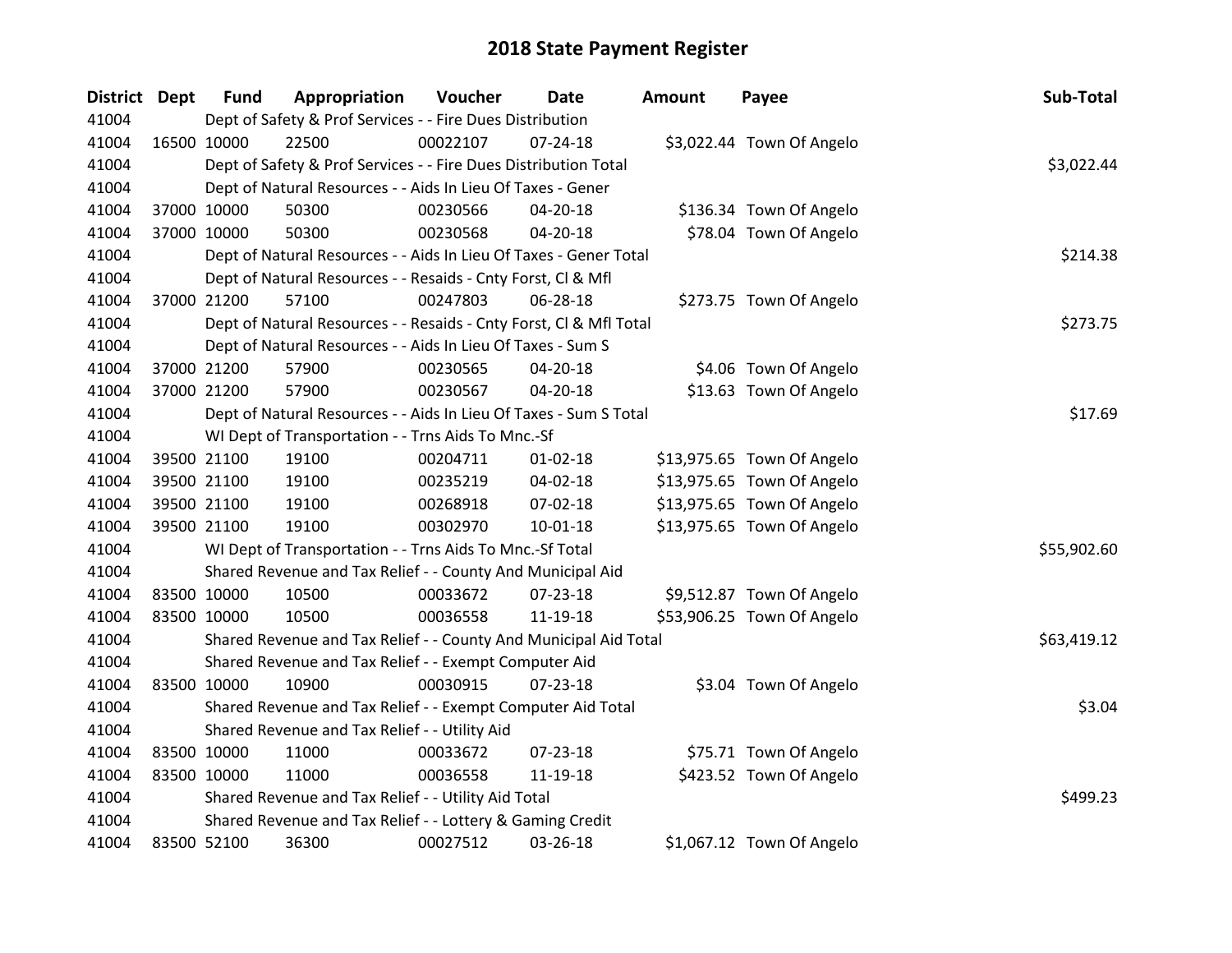| District Dept | Fund | <b>Appropriation</b>                                            | Voucher | Date | Amount | Pavee | Sub-Total    |
|---------------|------|-----------------------------------------------------------------|---------|------|--------|-------|--------------|
| 41004         |      | Shared Revenue and Tax Relief - - Lottery & Gaming Credit Total |         |      |        |       | \$1,067.12   |
| 41004 Total   |      |                                                                 |         |      |        |       | \$124,419.37 |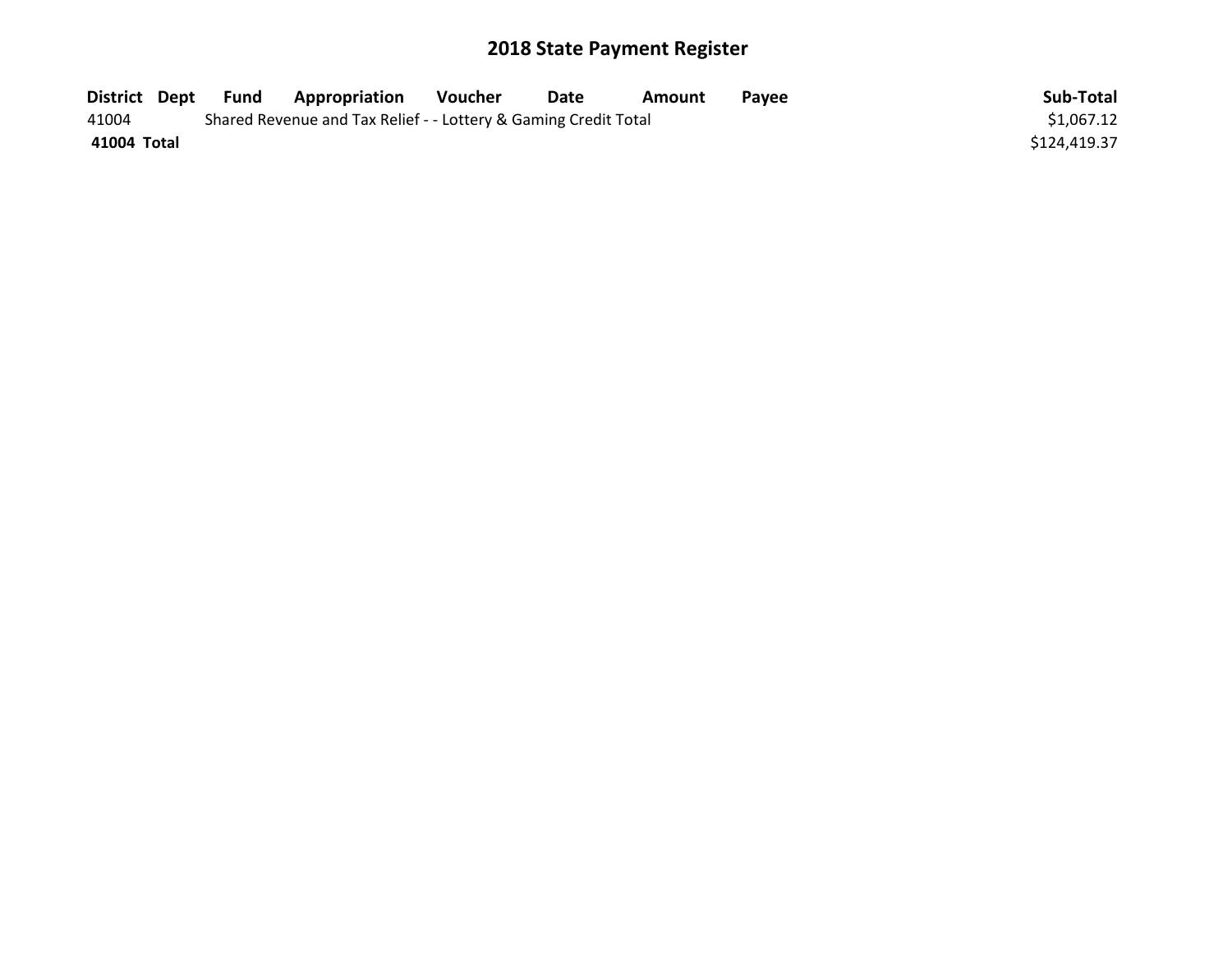| <b>District</b> | Dept  | Fund        | Appropriation                                                      | <b>Voucher</b> | Date           | <b>Amount</b> | Payee                     | Sub-Total    |
|-----------------|-------|-------------|--------------------------------------------------------------------|----------------|----------------|---------------|---------------------------|--------------|
| 41006           |       |             | Dept of Safety & Prof Services - - Fire Dues Distribution          |                |                |               |                           |              |
| 41006           |       | 16500 10000 | 22500                                                              | 00022108       | 07-24-18       |               | \$4,159.20 Town Of Byron  |              |
| 41006           |       |             | Dept of Safety & Prof Services - - Fire Dues Distribution Total    |                | \$4,159.20     |               |                           |              |
| 41006           |       |             | Dept of Natural Resources - - Resaids - Cnty Forst, CI & Mfl       |                |                |               |                           |              |
| 41006           | 37000 | 21200       | 57100                                                              | 00247804       | 06-28-18       |               | \$623.39 Town Of Byron    |              |
| 41006           |       |             | Dept of Natural Resources - - Resaids - Cnty Forst, Cl & Mfl Total |                |                |               |                           | \$623.39     |
| 41006           |       |             | WI Dept of Transportation - - Trns Aids To Mnc.-Sf                 |                |                |               |                           |              |
| 41006           |       | 39500 21100 | 19100                                                              | 00204712       | $01 - 02 - 18$ |               | \$27,718.37 Town Of Byron |              |
| 41006           |       | 39500 21100 | 19100                                                              | 00235220       | $04 - 02 - 18$ |               | \$27,718.37 Town Of Byron |              |
| 41006           |       | 39500 21100 | 19100                                                              | 00268919       | $07-02-18$     |               | \$27,718.37 Town Of Byron |              |
| 41006           |       | 39500 21100 | 19100                                                              | 00302971       | $10 - 01 - 18$ |               | \$27,718.38 Town Of Byron |              |
| 41006           |       |             | WI Dept of Transportation - - Trns Aids To Mnc.-Sf Total           |                |                |               |                           | \$110,873.49 |
| 41006           |       |             | Shared Revenue and Tax Relief - - County And Municipal Aid         |                |                |               |                           |              |
| 41006           |       | 83500 10000 | 10500                                                              | 00033673       | 07-23-18       |               | \$6,552.60 Town Of Byron  |              |
| 41006           |       | 83500 10000 | 10500                                                              | 00036559       | 11-19-18       |               | \$47,055.84 Town Of Byron |              |
| 41006           |       |             | Shared Revenue and Tax Relief - - County And Municipal Aid Total   |                |                |               |                           | \$53,608.44  |
| 41006           |       |             | Shared Revenue and Tax Relief - - Exempt Computer Aid              |                |                |               |                           |              |
| 41006           |       | 83500 10000 | 10900                                                              | 00030916       | 07-23-18       |               | \$339.92 Town Of Byron    |              |
| 41006           |       |             | Shared Revenue and Tax Relief - - Exempt Computer Aid Total        |                |                |               |                           | \$339.92     |
| 41006           |       |             | Shared Revenue and Tax Relief - - Utility Aid                      |                |                |               |                           |              |
| 41006           |       | 83500 10000 | 11000                                                              | 00036559       | 11-19-18       |               | \$2,319.28 Town Of Byron  |              |
| 41006           |       |             | Shared Revenue and Tax Relief - - Utility Aid Total                |                |                |               |                           | \$2,319.28   |
| 41006 Total     |       |             |                                                                    |                |                |               |                           | \$171,923.72 |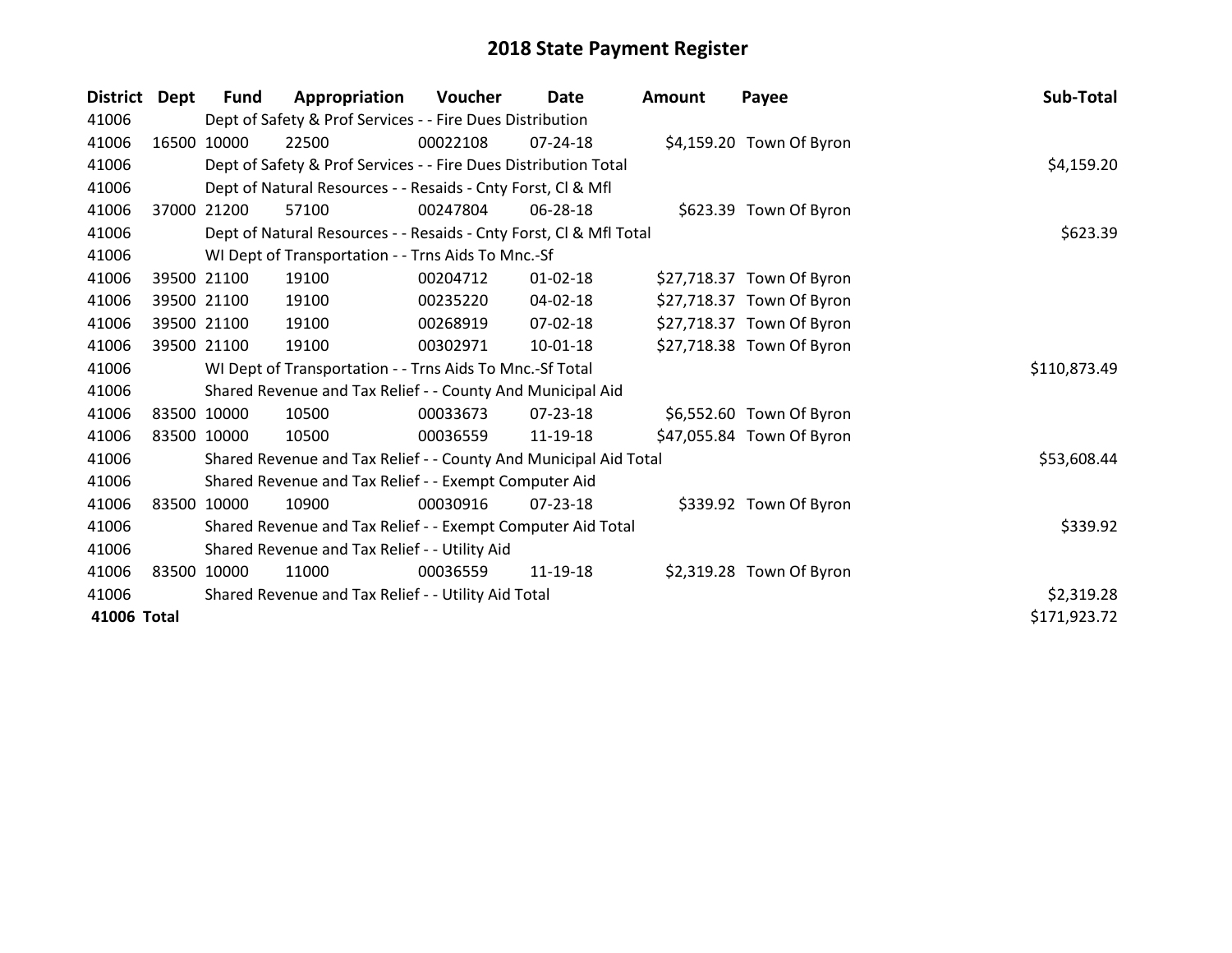| District Dept      |             | <b>Fund</b> | Appropriation                                                      | Voucher  | Date           | <b>Amount</b> | Payee                       | Sub-Total    |
|--------------------|-------------|-------------|--------------------------------------------------------------------|----------|----------------|---------------|-----------------------------|--------------|
| 41008              |             |             | Dept of Safety & Prof Services - - Fire Dues Distribution          |          |                |               |                             |              |
| 41008              |             | 16500 10000 | 22500                                                              | 00022109 | $07 - 25 - 18$ |               | \$1,349.80 Town Of Clifton  |              |
| 41008              |             |             | Dept of Safety & Prof Services - - Fire Dues Distribution Total    |          |                |               |                             | \$1,349.80   |
| 41008              |             |             | Dept of Natural Resources - - Aids In Lieu Of Taxes - Gener        |          |                |               |                             |              |
| 41008              |             | 37000 10000 | 50300                                                              | 00229905 | 04-20-18       |               | \$0.98 Town Of Clifton      |              |
| 41008              |             |             | Dept of Natural Resources - - Aids In Lieu Of Taxes - Gener Total  |          |                |               |                             | \$0.98       |
| 41008              |             |             | Dept of Natural Resources - - Resaids - Cnty Forst, Cl & Mfl       |          |                |               |                             |              |
| 41008              |             | 37000 21200 | 57100                                                              | 00247805 | 06-28-18       |               | \$407.91 Town Of Clifton    |              |
| 41008              |             |             | Dept of Natural Resources - - Resaids - Cnty Forst, CI & Mfl Total |          |                |               |                             | \$407.91     |
| 41008              |             |             | Dept of Natural Resources - - Aids In Lieu Of Taxes - Sum S        |          |                |               |                             |              |
| 41008              |             | 37000 21200 | 57900                                                              | 00229906 | 04-20-18       |               | \$0.10 Town Of Clifton      |              |
| 41008              |             |             | Dept of Natural Resources - - Aids In Lieu Of Taxes - Sum S Total  |          |                |               |                             | \$0.10       |
| 41008              |             |             | WI Dept of Transportation - - Trns Aids To Mnc.-Sf                 |          |                |               |                             |              |
| 41008              |             | 39500 21100 | 19100                                                              | 00204713 | $01 - 02 - 18$ |               | \$24,863.51 Town Of Clifton |              |
| 41008              |             | 39500 21100 | 19100                                                              | 00235221 | 04-02-18       |               | \$24,863.51 Town Of Clifton |              |
| 41008              |             | 39500 21100 | 19100                                                              | 00268920 | 07-02-18       |               | \$24,863.51 Town Of Clifton |              |
| 41008              |             | 39500 21100 | 19100                                                              | 00302972 | $10 - 01 - 18$ |               | \$24,863.54 Town Of Clifton |              |
| 41008              |             |             | WI Dept of Transportation - - Trns Aids To Mnc.-Sf Total           |          |                |               |                             | \$99,454.07  |
| 41008              |             |             | WI Dept of Transportation - - Loc Rd Imp Prg St Fd                 |          |                |               |                             |              |
| 41008              |             | 39500 21100 | 27800                                                              | 00263848 | 06-15-18       |               | \$22,500.00 Town Of Clifton |              |
| 41008              |             |             | WI Dept of Transportation - - Loc Rd Imp Prg St Fd Total           |          |                |               |                             | \$22,500.00  |
| 41008              |             |             | Shared Revenue and Tax Relief - - County And Municipal Aid         |          |                |               |                             |              |
| 41008              |             | 83500 10000 | 10500                                                              | 00033674 | $07 - 23 - 18$ |               | \$8,802.29 Town Of Clifton  |              |
| 41008              |             | 83500 10000 | 10500                                                              | 00036560 | 11-19-18       |               | \$49,879.63 Town Of Clifton |              |
| 41008              |             |             | Shared Revenue and Tax Relief - - County And Municipal Aid Total   |          |                |               |                             | \$58,681.92  |
| 41008              |             |             | Shared Revenue and Tax Relief - - Exempt Computer Aid              |          |                |               |                             |              |
| 41008              |             | 83500 10000 | 10900                                                              | 00030917 | 07-23-18       |               | \$2.03 Town Of Clifton      |              |
| 41008              |             |             | Shared Revenue and Tax Relief - - Exempt Computer Aid Total        |          |                |               |                             | \$2.03       |
| 41008              |             |             | Shared Revenue and Tax Relief - - Utility Aid                      |          |                |               |                             |              |
| 41008              | 83500 10000 |             | 11000                                                              | 00033674 | $07 - 23 - 18$ |               | \$55.63 Town Of Clifton     |              |
| 41008              | 83500 10000 |             | 11000                                                              | 00036560 | 11-19-18       |               | \$332.64 Town Of Clifton    |              |
| 41008              |             |             | Shared Revenue and Tax Relief - - Utility Aid Total                |          |                |               |                             | \$388.27     |
| <b>41008 Total</b> |             |             |                                                                    |          |                |               |                             | \$182,785.08 |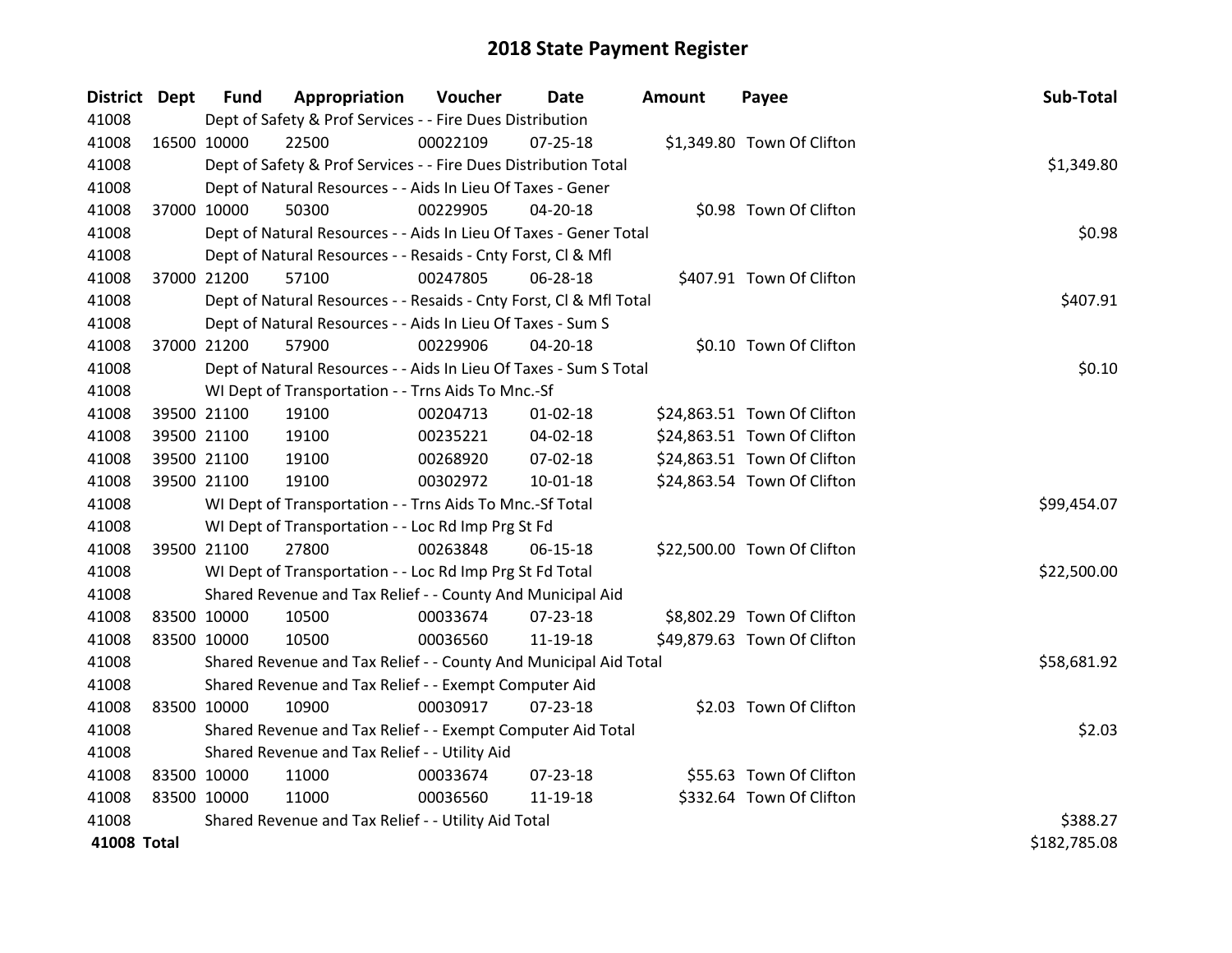| District Dept |             | <b>Fund</b> | Appropriation                                                      | Voucher    | Date           | <b>Amount</b> | Payee                        | Sub-Total    |
|---------------|-------------|-------------|--------------------------------------------------------------------|------------|----------------|---------------|------------------------------|--------------|
| 41010         |             |             | Dept of Safety & Prof Services - - Fire Dues Distribution          |            |                |               |                              |              |
| 41010         | 16500 10000 |             | 22500                                                              | 00022110   | $07 - 25 - 18$ |               | \$1,583.68 Town Of Glendale  |              |
| 41010         |             |             | Dept of Safety & Prof Services - - Fire Dues Distribution Total    |            |                |               |                              | \$1,583.68   |
| 41010         |             |             | Dept of Natural Resources - - Aids In Lieu Of Taxes - Gener        |            |                |               |                              |              |
| 41010         |             | 37000 10000 | 50300                                                              | 00230001   | 04-20-18       |               | \$79.32 Town Of Glendale     |              |
| 41010         |             |             | Dept of Natural Resources - - Aids In Lieu Of Taxes - Gener Total  |            |                |               |                              | \$79.32      |
| 41010         |             |             | Dept of Natural Resources - - Resaids - Cnty Forst, Cl & Mfl       |            |                |               |                              |              |
| 41010         | 37000 21200 |             | 57100                                                              | 00247806   | 06-28-18       |               | \$272.07 Town Of Glendale    |              |
| 41010         |             |             | Dept of Natural Resources - - Resaids - Cnty Forst, CI & Mfl Total |            |                |               |                              | \$272.07     |
| 41010         |             |             | Dept of Natural Resources - - Aids In Lieu Of Taxes - Sum S        |            |                |               |                              |              |
| 41010         | 37000 21200 |             | 57900                                                              | 00230000   | 04-20-18       |               | \$7.18 Town Of Glendale      |              |
| 41010         |             |             | Dept of Natural Resources - - Aids In Lieu Of Taxes - Sum S Total  |            |                |               |                              | \$7.18       |
| 41010         |             |             | Dept of Natural Resources - - Fin Asst For Responsible Units       |            |                |               |                              |              |
| 41010         |             | 37000 27400 | 67000                                                              | 00235382   | $05 - 11 - 18$ |               | \$1,126.10 Town Of Glendale  |              |
| 41010         |             |             | Dept of Natural Resources - - Fin Asst For Responsible Units Total | \$1,126.10 |                |               |                              |              |
| 41010         |             |             | WI Dept of Transportation - - Trns Aids To Mnc.-Sf                 |            |                |               |                              |              |
| 41010         |             | 39500 21100 | 19100                                                              | 00204714   | $01 - 02 - 18$ |               | \$30,973.38 Town Of Glendale |              |
| 41010         | 39500 21100 |             | 19100                                                              | 00235222   | 04-02-18       |               | \$30,973.38 Town Of Glendale |              |
| 41010         | 39500 21100 |             | 19100                                                              | 00268921   | 07-02-18       |               | \$30,973.38 Town Of Glendale |              |
| 41010         |             | 39500 21100 | 19100                                                              | 00302973   | 10-01-18       |               | \$30,973.40 Town Of Glendale |              |
| 41010         |             |             | WI Dept of Transportation - - Trns Aids To Mnc.-Sf Total           |            |                |               |                              | \$123,893.54 |
| 41010         |             |             | Shared Revenue and Tax Relief - - County And Municipal Aid         |            |                |               |                              |              |
| 41010         | 83500 10000 |             | 10500                                                              | 00033675   | $07 - 23 - 18$ |               | \$6,760.85 Town Of Glendale  |              |
| 41010         | 83500 10000 |             | 10500                                                              | 00036561   | 11-19-18       |               | \$38,311.51 Town Of Glendale |              |
| 41010         |             |             | Shared Revenue and Tax Relief - - County And Municipal Aid Total   |            |                |               |                              | \$45,072.36  |
| 41010         |             |             | Shared Revenue and Tax Relief - - Exempt Computer Aid              |            |                |               |                              |              |
| 41010         | 83500 10000 |             | 10900                                                              | 00030918   | $07 - 23 - 18$ |               | \$20.29 Town Of Glendale     |              |
| 41010         |             |             | Shared Revenue and Tax Relief - - Exempt Computer Aid Total        |            |                |               |                              | \$20.29      |
| 41010         |             |             | Shared Revenue and Tax Relief - - Utility Aid                      |            |                |               |                              |              |
| 41010         | 83500 10000 |             | 11000                                                              | 00033675   | $07 - 23 - 18$ |               | \$80.36 Town Of Glendale     |              |
| 41010         | 83500 10000 |             | 11000                                                              | 00036561   | 11-19-18       |               | \$474.57 Town Of Glendale    |              |
| 41010         |             |             | Shared Revenue and Tax Relief - - Utility Aid Total                |            |                |               |                              | \$554.93     |
| 41010 Total   |             |             |                                                                    |            |                |               |                              | \$172,609.47 |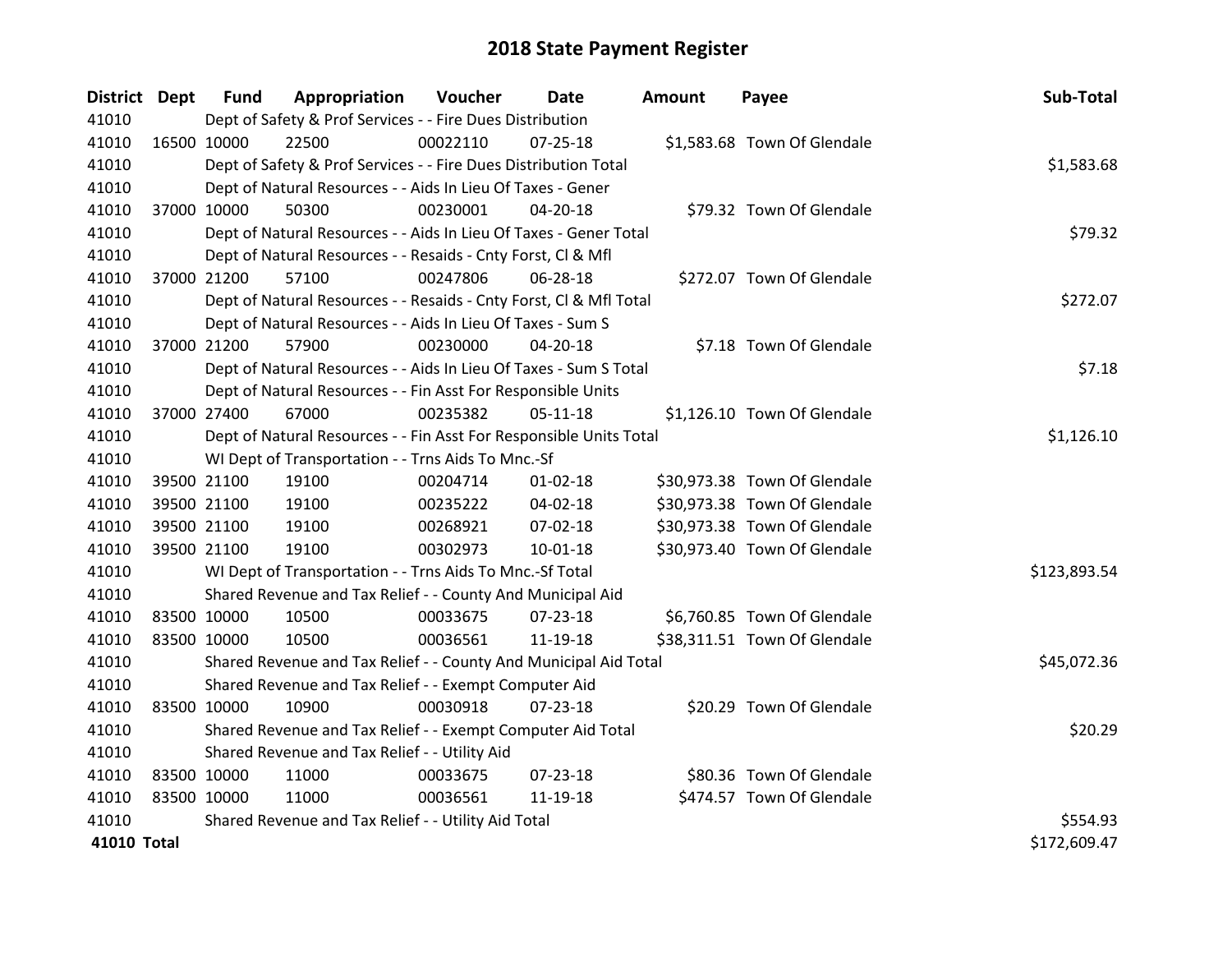| District Dept |             | <b>Fund</b> | Appropriation                                                        | Voucher  | <b>Date</b>    | Amount | Payee                     | Sub-Total   |
|---------------|-------------|-------------|----------------------------------------------------------------------|----------|----------------|--------|---------------------------|-------------|
| 41012         |             |             | Dept of Safety & Prof Services - - Fire Dues Distribution            |          |                |        |                           |             |
| 41012         |             | 16500 10000 | 22500                                                                | 00022111 | 07-25-18       |        | \$1,439.11 Town Of Grant  |             |
| 41012         |             |             | Dept of Safety & Prof Services - - Fire Dues Distribution Total      |          |                |        |                           | \$1,439.11  |
| 41012         |             |             | Dept of Natural Resources - - Resaids - Cnty Forst, CI & Mfl         |          |                |        |                           |             |
| 41012         |             | 37000 21200 | 57100                                                                | 00247807 | 06-28-18       |        | \$524.32 Town Of Grant    |             |
| 41012         |             |             | Dept of Natural Resources - - Resaids - Cnty Forst, Cl & Mfl Total   |          |                |        |                           | \$524.32    |
| 41012         |             |             | Dept of Natural Resources - - Aids In Lieu Of Taxes - Sum S          |          |                |        |                           |             |
| 41012         |             | 37000 21200 | 57900                                                                | 00228946 | 04-20-18       |        | \$93.49 Town Of Grant     |             |
| 41012         |             |             | Dept of Natural Resources - - Aids In Lieu Of Taxes - Sum S Total    |          |                |        |                           | \$93.49     |
| 41012         |             |             | Dept of Natural Resources - - Fin Asst For Responsible Units         |          |                |        |                           |             |
| 41012         |             | 37000 27400 | 67000                                                                | 00235261 | $05-11-18$     |        | \$763.94 Town Of Grant    |             |
| 41012         |             |             | Dept of Natural Resources - - Fin Asst For Responsible Units Total   |          |                |        |                           | \$763.94    |
| 41012         |             |             | WI Dept of Transportation - - Trns Aids To Mnc.-Sf                   |          |                |        |                           |             |
| 41012         |             | 39500 21100 | 19100                                                                | 00204715 | $01 - 02 - 18$ |        | \$13,031.99 Town Of Grant |             |
| 41012         |             | 39500 21100 | 19100                                                                | 00235223 | 04-02-18       |        | \$13,031.99 Town Of Grant |             |
| 41012         |             | 39500 21100 | 19100                                                                | 00268922 | 07-02-18       |        | \$13,031.99 Town Of Grant |             |
| 41012         |             | 39500 21100 | 19100                                                                | 00302974 | 10-01-18       |        | \$13,032.01 Town Of Grant |             |
| 41012         |             |             | WI Dept of Transportation - - Trns Aids To Mnc.-Sf Total             |          |                |        |                           | \$52,127.98 |
| 41012         |             |             | Department of Administration - - Hv Trans Ln Annual Impact Fee       |          |                |        |                           |             |
| 41012         |             | 50500 10000 | 17400                                                                | 00078622 | 05-01-18       |        | \$6,912.00 Town Of Grant  |             |
| 41012         |             |             | Department of Administration - - Hv Trans Ln Annual Impact Fee Total |          |                |        |                           | \$6,912.00  |
| 41012         |             |             | Shared Revenue and Tax Relief - - County And Municipal Aid           |          |                |        |                           |             |
| 41012         | 83500 10000 |             | 10500                                                                | 00033676 | 07-23-18       |        | \$3,619.22 Town Of Grant  |             |
| 41012         | 83500 10000 |             | 10500                                                                | 00036562 | 11-19-18       |        | \$20,508.94 Town Of Grant |             |
| 41012         |             |             | Shared Revenue and Tax Relief - - County And Municipal Aid Total     |          |                |        |                           | \$24,128.16 |
| 41012         |             |             | Shared Revenue and Tax Relief - - Exempt Computer Aid                |          |                |        |                           |             |
| 41012         | 83500 10000 |             | 10900                                                                | 00030919 | $07 - 23 - 18$ |        | \$1.01 Town Of Grant      |             |
| 41012         |             |             | Shared Revenue and Tax Relief - - Exempt Computer Aid Total          |          |                |        |                           | \$1.01      |
| 41012         |             |             | Shared Revenue and Tax Relief - - Utility Aid                        |          |                |        |                           |             |
| 41012         | 83500 10000 |             | 11000                                                                | 00036562 | 11-19-18       |        | \$50.61 Town Of Grant     |             |
| 41012         |             |             | Shared Revenue and Tax Relief - - Utility Aid Total                  |          |                |        |                           | \$50.61     |
| 41012 Total   |             |             |                                                                      |          |                |        |                           | \$86,040.62 |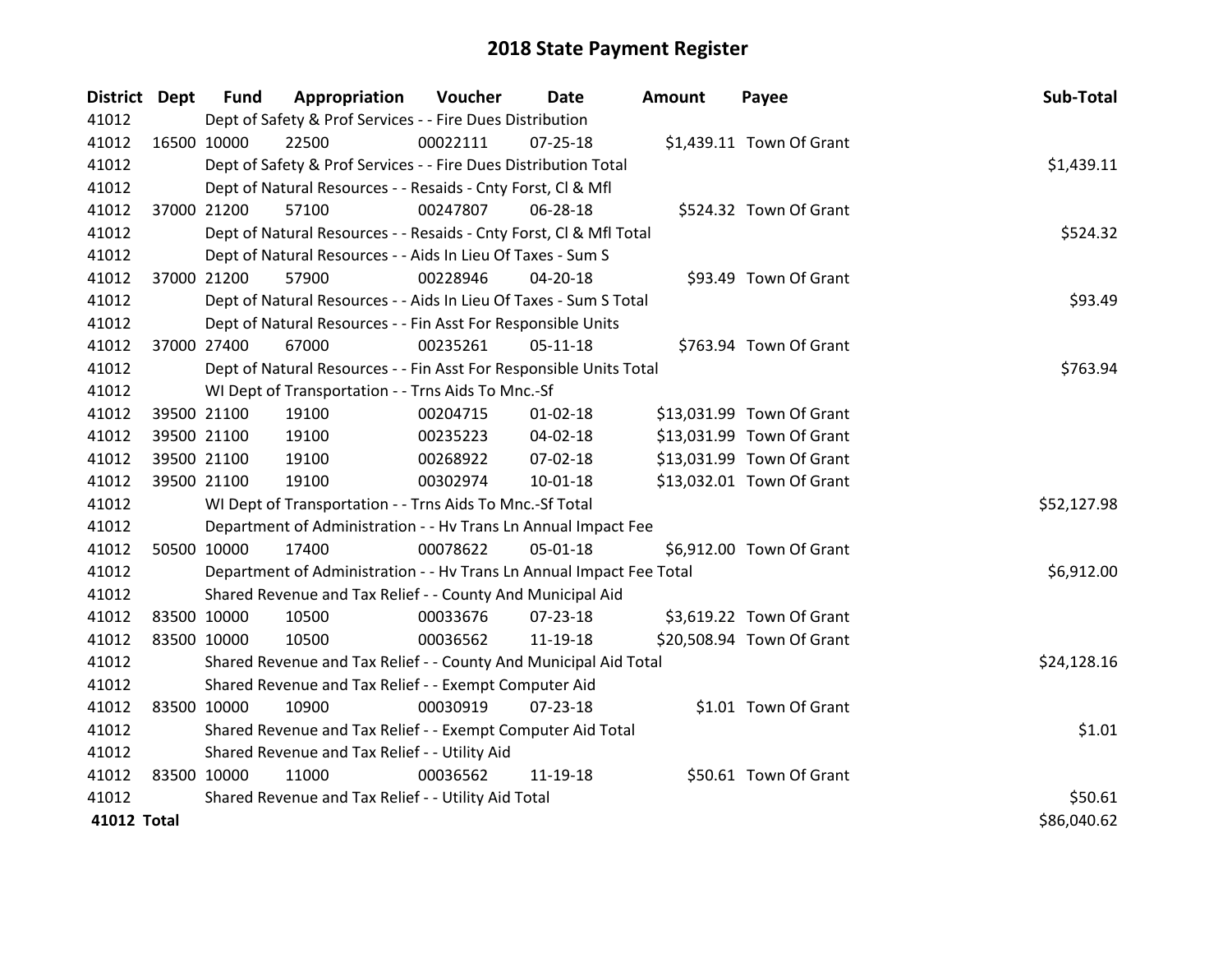| District Dept | Fund                                                | Appropriation                                                      | <b>Voucher</b> | Date           | <b>Amount</b> | Payee                          | Sub-Total    |  |
|---------------|-----------------------------------------------------|--------------------------------------------------------------------|----------------|----------------|---------------|--------------------------------|--------------|--|
| 41014         |                                                     | Dept of Safety & Prof Services - - Fire Dues Distribution          |                |                |               |                                |              |  |
| 41014         | 16500 10000                                         | 22500                                                              | 00022112       | $07 - 25 - 18$ |               | \$4,880.18 Town Of Greenfield  |              |  |
| 41014         |                                                     | Dept of Safety & Prof Services - - Fire Dues Distribution Total    |                |                |               |                                | \$4,880.18   |  |
| 41014         |                                                     | Dept of Natural Resources - - Resaids - Cnty Forst, CI & Mfl       |                |                |               |                                |              |  |
| 41014         | 37000 21200                                         | 57100                                                              | 00247808       | 06-28-18       |               | \$320.21 Town Of Greenfield    |              |  |
| 41014         |                                                     | Dept of Natural Resources - - Resaids - Cnty Forst, Cl & Mfl Total |                |                |               |                                | \$320.21     |  |
| 41014         |                                                     | Dept of Natural Resources - - Aids In Lieu Of Taxes - Sum S        |                |                |               |                                |              |  |
| 41014         | 37000 21200                                         | 57900                                                              | 00230674       | 04-20-18       |               | \$47.84 Town Of Greenfield     |              |  |
| 41014         |                                                     | Dept of Natural Resources - - Aids In Lieu Of Taxes - Sum S Total  |                |                |               |                                | \$47.84      |  |
| 41014         |                                                     | WI Dept of Transportation - - Trns Aids To Mnc.-Sf                 |                |                |               |                                |              |  |
| 41014         | 39500 21100                                         | 19100                                                              | 00204716       | $01 - 02 - 18$ |               | \$15,014.86 Town Of Greenfield |              |  |
| 41014         | 39500 21100                                         | 19100                                                              | 00235224       | 04-02-18       |               | \$15,014.86 Town Of Greenfield |              |  |
| 41014         | 39500 21100                                         | 19100                                                              | 00268923       | $07 - 02 - 18$ |               | \$15,014.86 Town Of Greenfield |              |  |
| 41014         | 39500 21100                                         | 19100                                                              | 00302975       | $10 - 01 - 18$ |               | \$15,014.88 Town Of Greenfield |              |  |
| 41014         |                                                     | WI Dept of Transportation - - Trns Aids To Mnc.-Sf Total           |                |                |               |                                | \$60,059.46  |  |
| 41014         |                                                     | Shared Revenue and Tax Relief - - County And Municipal Aid         |                |                |               |                                |              |  |
| 41014         | 83500 10000                                         | 10500                                                              | 00033677       | $07 - 23 - 18$ |               | \$6,101.81 Town Of Greenfield  |              |  |
| 41014         | 83500 10000                                         | 10500                                                              | 00036563       | 11-19-18       |               | \$34,576.91 Town Of Greenfield |              |  |
| 41014         |                                                     | Shared Revenue and Tax Relief - - County And Municipal Aid Total   |                |                |               |                                | \$40,678.72  |  |
| 41014         |                                                     | Shared Revenue and Tax Relief - - Exempt Computer Aid              |                |                |               |                                |              |  |
| 41014         | 83500 10000                                         | 10900                                                              | 00030920       | 07-23-18       |               | \$55.81 Town Of Greenfield     |              |  |
| 41014         |                                                     | Shared Revenue and Tax Relief - - Exempt Computer Aid Total        |                |                |               |                                |              |  |
| 41014         |                                                     | Shared Revenue and Tax Relief - - Utility Aid                      |                |                |               |                                |              |  |
| 41014         | 83500 10000                                         | 11000                                                              | 00033677       | $07 - 23 - 18$ |               | \$28.77 Town Of Greenfield     |              |  |
| 41014         | 83500 10000                                         | 11000                                                              | 00036563       | 11-19-18       |               | \$136.79 Town Of Greenfield    |              |  |
| 41014         | Shared Revenue and Tax Relief - - Utility Aid Total | \$165.56                                                           |                |                |               |                                |              |  |
| 41014 Total   |                                                     |                                                                    |                |                |               |                                | \$106,207.78 |  |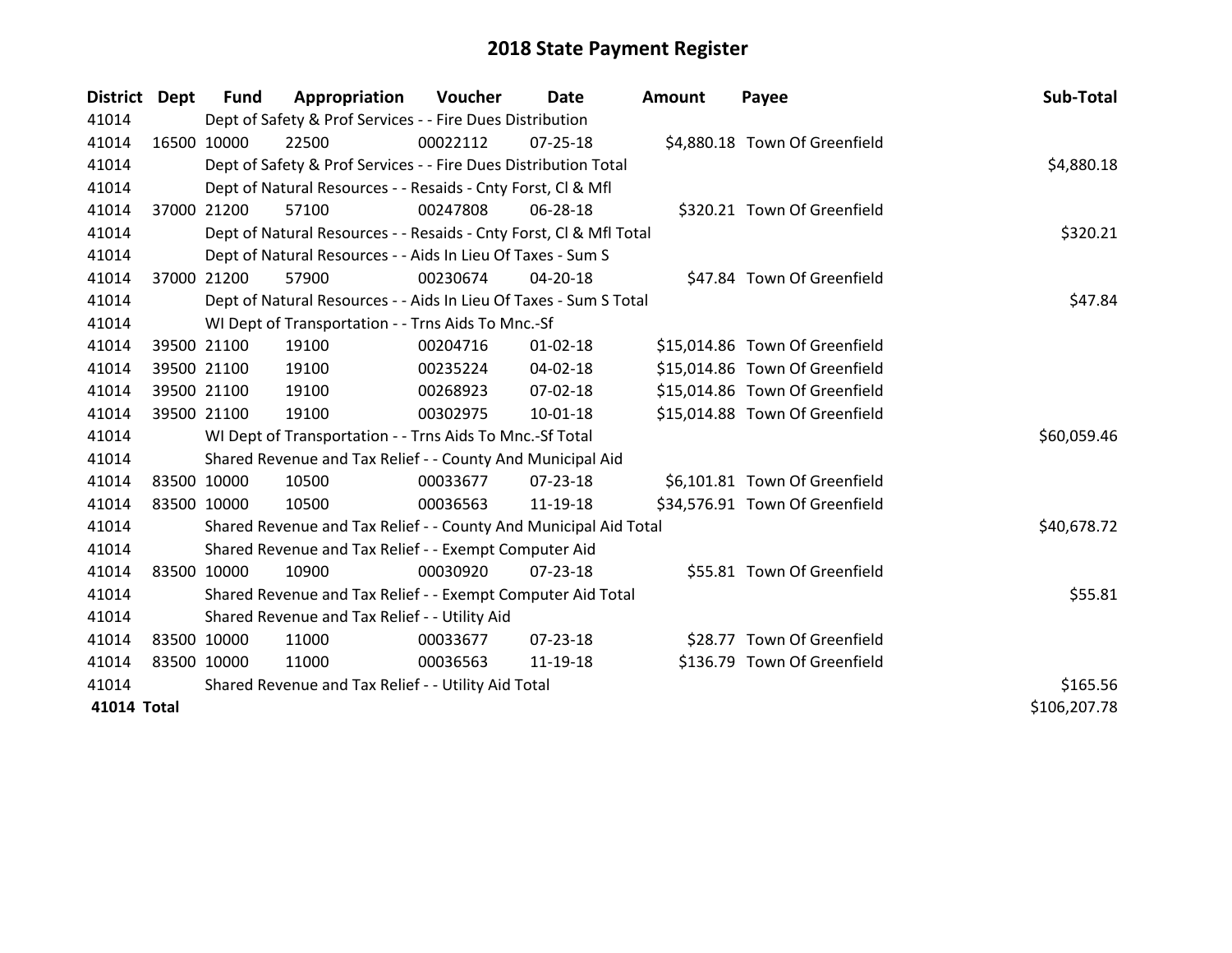| <b>District Dept</b> | <b>Fund</b>                                                      | Appropriation                                                          | Voucher  | Date           | Amount | Payee                          | Sub-Total    |
|----------------------|------------------------------------------------------------------|------------------------------------------------------------------------|----------|----------------|--------|--------------------------------|--------------|
| 41016                |                                                                  | Dept of Safety & Prof Services - - Fire Dues Distribution              |          |                |        |                                |              |
| 41016                | 16500 10000                                                      | 22500                                                                  | 00022113 | $07 - 25 - 18$ |        | \$2,118.37 Town Of Jefferson   |              |
| 41016                |                                                                  | Dept of Safety & Prof Services - - Fire Dues Distribution Total        |          |                |        |                                | \$2,118.37   |
| 41016                |                                                                  | Dept of Natural Resources - - Aids In Lieu Of Taxes - Gener            |          |                |        |                                |              |
| 41016                | 37000 10000                                                      | 50300                                                                  | 00230033 | $04 - 20 - 18$ |        | \$14.34 Town Of Jefferson      |              |
| 41016                |                                                                  | Dept of Natural Resources - - Aids In Lieu Of Taxes - Gener Total      |          |                |        |                                | \$14.34      |
| 41016                |                                                                  | Dept of Natural Resources - - Resaids - Cnty Forst, Cl & Mfl           |          |                |        |                                |              |
| 41016                | 37000 21200                                                      | 57100                                                                  | 00247809 | 06-28-18       |        | \$130.78 Town Of Jefferson     |              |
| 41016                |                                                                  | Dept of Natural Resources - - Resaids - Cnty Forst, Cl & Mfl Total     |          |                |        |                                | \$130.78     |
| 41016                |                                                                  | Dept of Natural Resources - - Aids In Lieu Of Taxes - Sum S            |          |                |        |                                |              |
| 41016                | 37000 21200                                                      | 57900                                                                  | 00230032 | 04-20-18       |        | \$24.05 Town Of Jefferson      |              |
| 41016                |                                                                  | Dept of Natural Resources - - Aids In Lieu Of Taxes - Sum S Total      |          |                |        |                                | \$24.05      |
| 41016                |                                                                  | WI Dept of Transportation - - Trns Aids To Mnc.-Sf                     |          |                |        |                                |              |
| 41016                | 39500 21100                                                      | 19100                                                                  | 00204717 | $01 - 02 - 18$ |        | \$24,087.09 Town Of Jefferson  |              |
| 41016                | 39500 21100                                                      | 19100                                                                  | 00235225 | 04-02-18       |        | \$24,087.09 Town Of Jefferson  |              |
| 41016                | 39500 21100                                                      | 19100                                                                  | 00268924 | 07-02-18       |        | \$24,087.09 Town Of Jefferson  |              |
| 41016                | 39500 21100                                                      | 19100                                                                  | 00302976 | 10-01-18       |        | \$24,087.10 Town Of Jefferson  |              |
| 41016                |                                                                  | WI Dept of Transportation - - Trns Aids To Mnc.-Sf Total               |          |                |        |                                | \$96,348.37  |
| 41016                |                                                                  | Department of Military Affairs - - Disaster Recovery Aid               |          |                |        |                                |              |
| 41016                | 46500 10000                                                      | 30500                                                                  | 00051611 | 11-09-18       |        | \$1,324.96 Town Of Jefferson   |              |
| 41016                |                                                                  | Department of Military Affairs - - Disaster Recovery Aid Total         |          |                |        |                                | \$1,324.96   |
| 41016                |                                                                  | Department of Military Affairs - - Federal Aid, Local Assistance       |          |                |        |                                |              |
| 41016                | 46500 10000                                                      | 34200                                                                  | 00051611 | 11-09-18       |        | \$124,318.04 Town Of Jefferson |              |
| 41016                |                                                                  | Department of Military Affairs - - Federal Aid, Local Assistance Total |          |                |        |                                | \$124,318.04 |
| 41016                |                                                                  | Shared Revenue and Tax Relief - - Expenditure Restraint Program        |          |                |        |                                |              |
| 41016                | 83500 10000                                                      | 10100                                                                  | 00033678 | $07 - 23 - 18$ |        | \$976.46 Town Of Jefferson     |              |
| 41016                | 83500 10000                                                      | 10100                                                                  | 00036564 | 11-19-18       |        | \$0.07 Town Of Jefferson       |              |
| 41016                |                                                                  | Shared Revenue and Tax Relief - - Expenditure Restraint Program Total  |          |                |        |                                | \$976.53     |
| 41016                |                                                                  | Shared Revenue and Tax Relief - - County And Municipal Aid             |          |                |        |                                |              |
| 41016                | 83500 10000                                                      | 10500                                                                  | 00033678 | $07 - 23 - 18$ |        | \$11,812.23 Town Of Jefferson  |              |
| 41016                | 83500 10000                                                      | 10500                                                                  | 00036564 | 11-19-18       |        | \$66,935.99 Town Of Jefferson  |              |
| 41016                | Shared Revenue and Tax Relief - - County And Municipal Aid Total | \$78,748.22                                                            |          |                |        |                                |              |
| 41016                |                                                                  | Shared Revenue and Tax Relief - - Exempt Computer Aid                  |          |                |        |                                |              |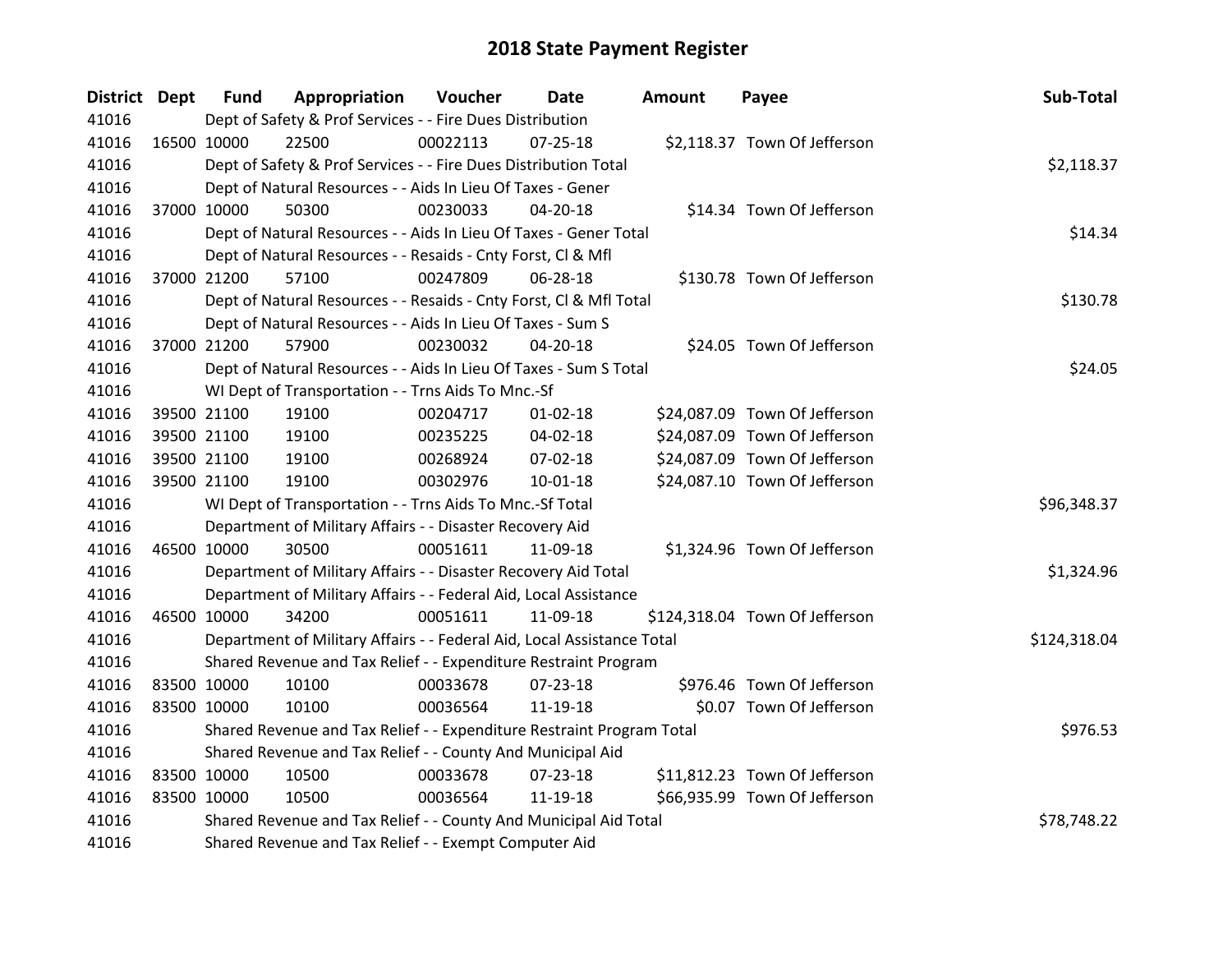| District Dept |             | Fund | Appropriation                                               | <b>Voucher</b> | Date           | Amount | Pavee                      | Sub-Total    |
|---------------|-------------|------|-------------------------------------------------------------|----------------|----------------|--------|----------------------------|--------------|
| 41016         | 83500 10000 |      | 10900                                                       | 00030921       | $07 - 23 - 18$ |        | \$66.97 Town Of Jefferson  |              |
| 41016         |             |      | Shared Revenue and Tax Relief - - Exempt Computer Aid Total |                |                |        |                            | \$66.97      |
| 41016         |             |      | Shared Revenue and Tax Relief - - Utility Aid               |                |                |        |                            |              |
| 41016         | 83500 10000 |      | 11000                                                       | 00033678       | 07-23-18       |        | \$103.16 Town Of Jefferson |              |
| 41016         | 83500 10000 |      | 11000                                                       | 00036564       | 11-19-18       |        | \$606.51 Town Of Jefferson |              |
| 41016         |             |      | Shared Revenue and Tax Relief - - Utility Aid Total         |                |                |        |                            | \$709.67     |
| 41016 Total   |             |      |                                                             |                |                |        |                            | \$304,780.30 |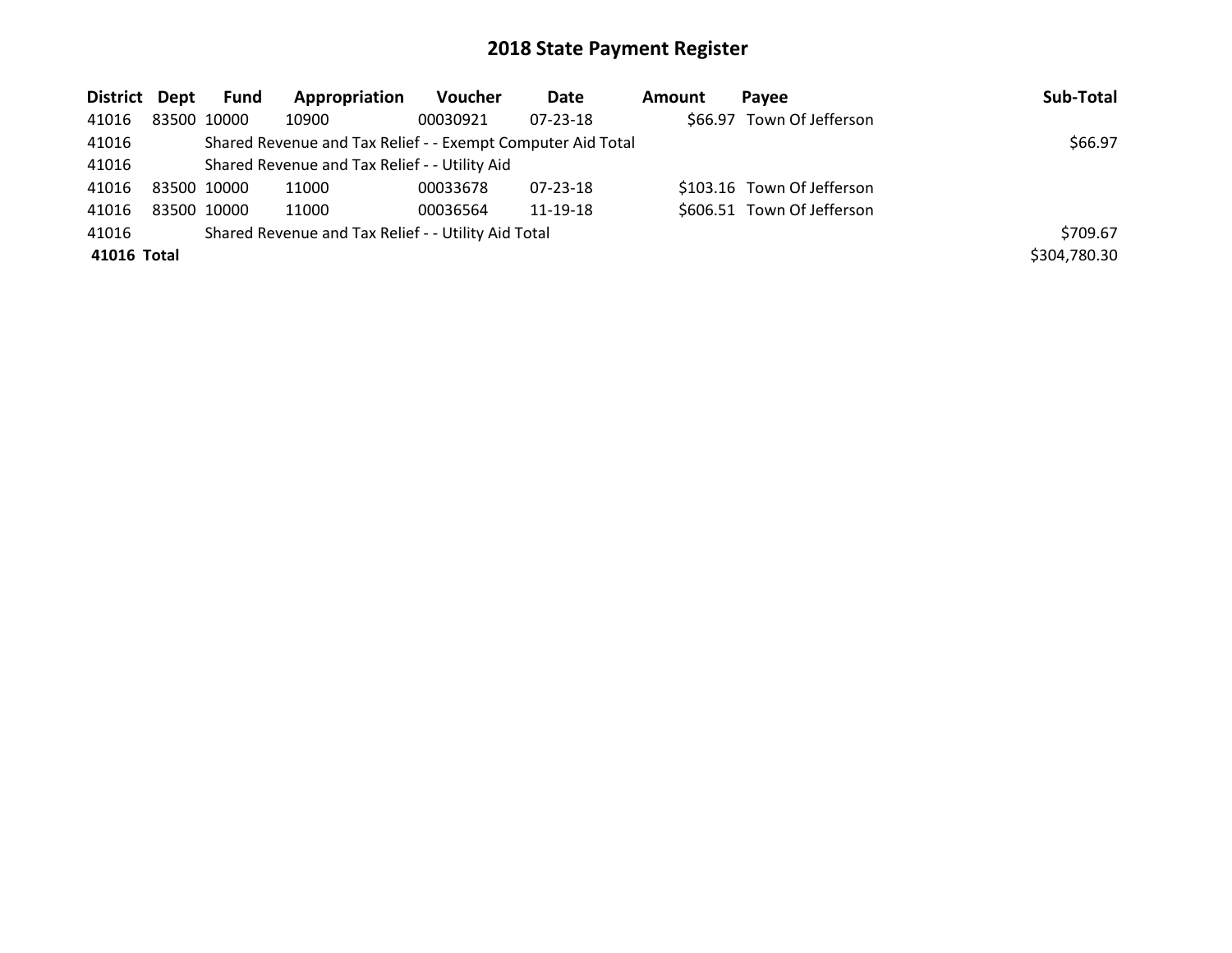| <b>District</b>    | <b>Dept</b> | <b>Fund</b> | Appropriation                                                      | Voucher  | Date           | <b>Amount</b> | Payee                          | Sub-Total   |
|--------------------|-------------|-------------|--------------------------------------------------------------------|----------|----------------|---------------|--------------------------------|-------------|
| 41018              |             |             | Dept of Safety & Prof Services - - Fire Dues Distribution          |          |                |               |                                |             |
| 41018              |             | 16500 10000 | 22500                                                              | 00022114 | $07 - 24 - 18$ |               | \$904.48 Town Of La Fayette    |             |
| 41018              |             |             | Dept of Safety & Prof Services - - Fire Dues Distribution Total    |          |                |               |                                | \$904.48    |
| 41018              |             |             | Dept of Natural Resources - - Aids In Lieu Of Taxes - Gener        |          |                |               |                                |             |
| 41018              |             | 37000 10000 | 50300                                                              | 00230627 | 04-20-18       |               | \$302.75 Town Of La Fayette    |             |
| 41018              |             |             | Dept of Natural Resources - - Aids In Lieu Of Taxes - Gener Total  |          |                |               |                                | \$302.75    |
| 41018              |             |             | Dept of Natural Resources - - Resaids - Cnty Forst, CI & Mfl       |          |                |               |                                |             |
| 41018              |             | 37000 21200 | 57100                                                              | 00247810 | 06-28-18       |               | \$502.16 Town Of La Fayette    |             |
| 41018              |             |             | Dept of Natural Resources - - Resaids - Cnty Forst, Cl & Mfl Total |          |                |               |                                | \$502.16    |
| 41018              |             |             | Dept of Natural Resources - - Aids In Lieu Of Taxes - Sum S        |          |                |               |                                |             |
| 41018              |             | 37000 21200 | 57900                                                              | 00230628 | 04-20-18       |               | \$262.04 Town Of La Fayette    |             |
| 41018              |             |             | Dept of Natural Resources - - Aids In Lieu Of Taxes - Sum S Total  |          |                |               |                                | \$262.04    |
| 41018              |             |             | WI Dept of Transportation - - Trns Aids To Mnc.-Sf                 |          |                |               |                                |             |
| 41018              |             | 39500 21100 | 19100                                                              | 00204718 | $01 - 02 - 18$ |               | \$6,312.93 Town Of La Fayette  |             |
| 41018              |             | 39500 21100 | 19100                                                              | 00235226 | 04-02-18       |               | \$6,312.93 Town Of La Fayette  |             |
| 41018              |             | 39500 21100 | 19100                                                              | 00268925 | 07-02-18       |               | \$6,312.93 Town Of La Fayette  |             |
| 41018              |             | 39500 21100 | 19100                                                              | 00302977 | $10 - 01 - 18$ |               | \$6,312.94 Town Of La Fayette  |             |
| 41018              |             |             | WI Dept of Transportation - - Trns Aids To Mnc.-Sf Total           |          |                |               |                                | \$25,251.73 |
| 41018              |             |             | Shared Revenue and Tax Relief - - County And Municipal Aid         |          |                |               |                                |             |
| 41018              |             | 83500 10000 | 10500                                                              | 00033679 | $07 - 23 - 18$ |               | \$5,142.73 Town Of La Fayette  |             |
| 41018              |             | 83500 10000 | 10500                                                              | 00036565 | 11-19-18       |               | \$29,142.11 Town Of La Fayette |             |
| 41018              |             |             | Shared Revenue and Tax Relief - - County And Municipal Aid Total   |          |                |               |                                | \$34,284.84 |
| 41018              |             |             | Shared Revenue and Tax Relief - - Exempt Computer Aid              |          |                |               |                                |             |
| 41018              |             | 83500 10000 | 10900                                                              | 00030922 | $07 - 23 - 18$ |               | \$2.03 Town Of La Fayette      |             |
| 41018              |             |             | Shared Revenue and Tax Relief - - Exempt Computer Aid Total        |          |                |               |                                | \$2.03      |
| 41018              |             |             | Shared Revenue and Tax Relief - - Utility Aid                      |          |                |               |                                |             |
| 41018              | 83500 10000 |             | 11000                                                              | 00033679 | 07-23-18       |               | \$657.83 Town Of La Fayette    |             |
| 41018              |             | 83500 10000 | 11000                                                              | 00036565 | 11-19-18       |               | \$3,776.53 Town Of La Fayette  |             |
| 41018              |             |             | Shared Revenue and Tax Relief - - Utility Aid Total                |          |                |               |                                | \$4,434.36  |
| <b>41018 Total</b> |             |             |                                                                    |          |                |               |                                | \$65,944.39 |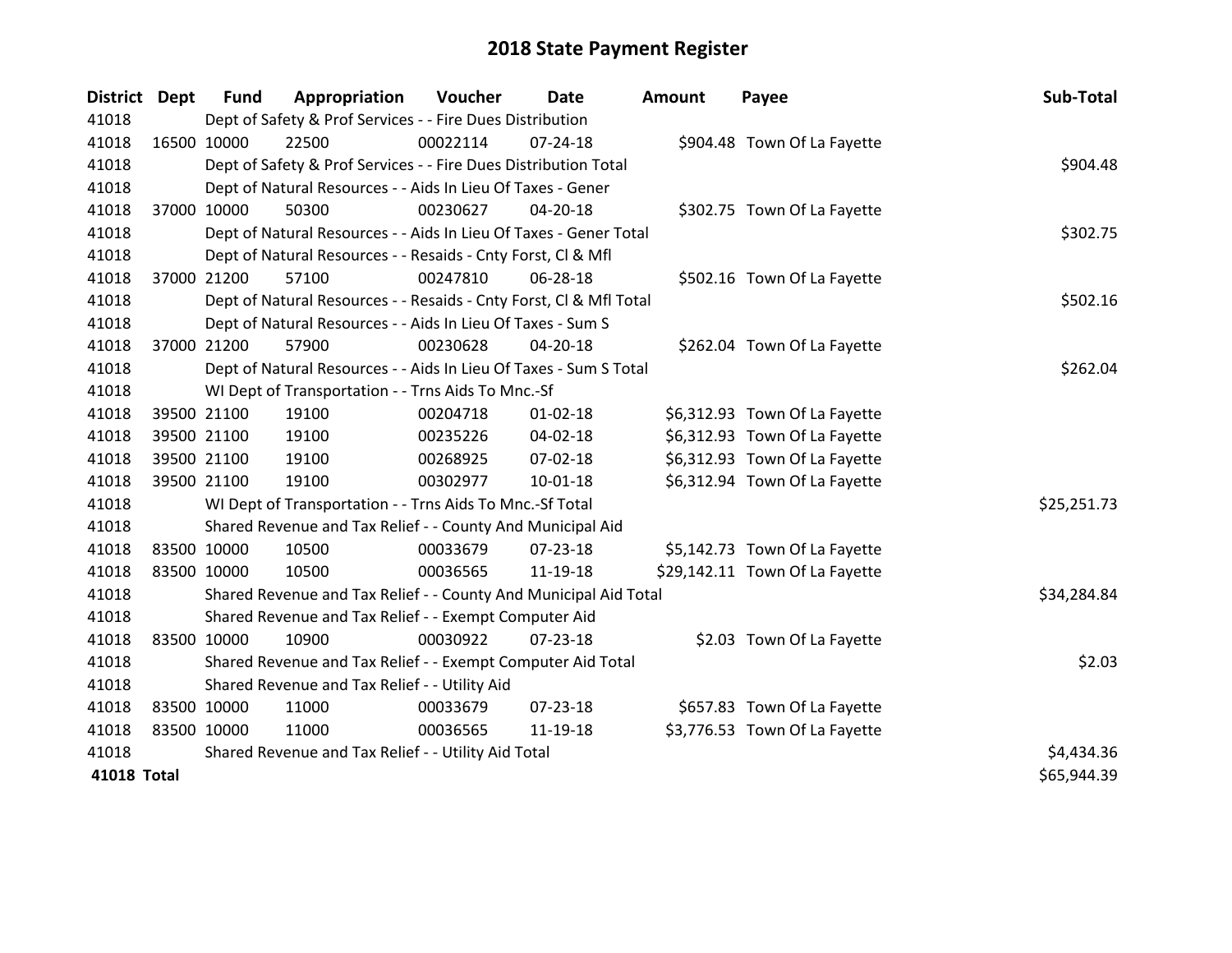| <b>District Dept</b> | <b>Fund</b>                                                     | Appropriation                                                        | Voucher  | Date           | <b>Amount</b> | Payee                         | Sub-Total    |
|----------------------|-----------------------------------------------------------------|----------------------------------------------------------------------|----------|----------------|---------------|-------------------------------|--------------|
| 41020                |                                                                 | Dept of Safety & Prof Services - - Fire Dues Distribution            |          |                |               |                               |              |
| 41020                | 16500 10000                                                     | 22500                                                                | 00022115 | $07 - 25 - 18$ |               | \$6,559.15 Town Of La Grange  |              |
| 41020                | Dept of Safety & Prof Services - - Fire Dues Distribution Total | \$6,559.15                                                           |          |                |               |                               |              |
| 41020                |                                                                 | Dept of Natural Resources - - Aids In Lieu Of Taxes - Gener          |          |                |               |                               |              |
| 41020                | 37000 10000                                                     | 50300                                                                | 00229431 | 04-20-18       |               | \$10.00 Town Of La Grange     |              |
| 41020                |                                                                 | Dept of Natural Resources - - Aids In Lieu Of Taxes - Gener Total    |          |                |               |                               | \$10.00      |
| 41020                |                                                                 | Dept of Natural Resources - - Resaids - Cnty Forst, Cl & Mfl         |          |                |               |                               |              |
| 41020                | 37000 21200                                                     | 57100                                                                | 00247811 | 06-28-18       |               | \$147.26 Town Of La Grange    |              |
| 41020                |                                                                 | Dept of Natural Resources - - Resaids - Cnty Forst, Cl & Mfl Total   |          |                |               |                               | \$147.26     |
| 41020                |                                                                 | Dept of Natural Resources - - Aids In Lieu Of Taxes - Sum S          |          |                |               |                               |              |
| 41020                | 37000 21200                                                     | 57900                                                                | 00229432 | 04-20-18       |               | \$8.80 Town Of La Grange      |              |
| 41020                |                                                                 | Dept of Natural Resources - - Aids In Lieu Of Taxes - Sum S Total    |          |                |               |                               | \$8.80       |
| 41020                |                                                                 | WI Dept of Transportation - - Trns Aids To Mnc.-Sf                   |          |                |               |                               |              |
| 41020                | 39500 21100                                                     | 19100                                                                | 00204719 | $01 - 02 - 18$ |               | \$27,473.50 Town Of La Grange |              |
| 41020                | 39500 21100                                                     | 19100                                                                | 00235227 | 04-02-18       |               | \$27,473.50 Town Of La Grange |              |
| 41020                | 39500 21100                                                     | 19100                                                                | 00268926 | 07-02-18       |               | \$27,473.50 Town Of La Grange |              |
| 41020                | 39500 21100                                                     | 19100                                                                | 00302978 | 10-01-18       |               | \$27,473.50 Town Of La Grange |              |
| 41020                |                                                                 | WI Dept of Transportation - - Trns Aids To Mnc.-Sf Total             |          |                |               |                               | \$109,894.00 |
| 41020                |                                                                 | WI Dept of Transportation - - Loc Rd Imp Prg St Fd                   |          |                |               |                               |              |
| 41020                | 39500 21100                                                     | 27800                                                                | 00323183 | $11 - 15 - 18$ |               | \$14,502.26 Town Of La Grange |              |
| 41020                |                                                                 | WI Dept of Transportation - - Loc Rd Imp Prg St Fd Total             |          |                |               |                               | \$14,502.26  |
| 41020                |                                                                 | WI Dept of Transportation - - Hwy Mgmt & Opers Sf                    |          |                |               |                               |              |
| 41020                | 39500 21100                                                     | 36500                                                                | 00220826 | $02 - 12 - 18$ |               | \$285.00 Town Of La Grange    |              |
| 41020                | 39500 21100                                                     | 36500                                                                | 00220827 | $02 - 12 - 18$ |               | \$500.00 Town Of La Grange    |              |
| 41020                | 39500 21100                                                     | 36500                                                                | 00275177 | $07 - 12 - 18$ |               | \$500.00 Town Of La Grange    |              |
| 41020                | 39500 21100                                                     | 36500                                                                | 00293268 | 09-05-18       |               | \$500.00 Town Of La Grange    |              |
| 41020                | 39500 21100                                                     | 36500                                                                | 00293269 | 09-05-18       |               | \$500.00 Town Of La Grange    |              |
| 41020                | 39500 21100                                                     | 36500                                                                | 00330260 | 12-07-18       |               | \$500.00 Town Of La Grange    |              |
| 41020                |                                                                 | WI Dept of Transportation - - Hwy Mgmt & Opers Sf Total              |          |                |               |                               | \$2,785.00   |
| 41020                |                                                                 | Department of Administration - - Hv Trans Ln Annual Impact Fee       |          |                |               |                               |              |
| 41020                | 50500 10000                                                     | 17400                                                                | 00078663 | 05-01-18       |               | \$46,099.00 Town Of La Grange |              |
| 41020                |                                                                 | Department of Administration - - Hv Trans Ln Annual Impact Fee Total |          |                |               |                               | \$46,099.00  |
| 41020                |                                                                 | Shared Revenue and Tax Relief - - County And Municipal Aid           |          |                |               |                               |              |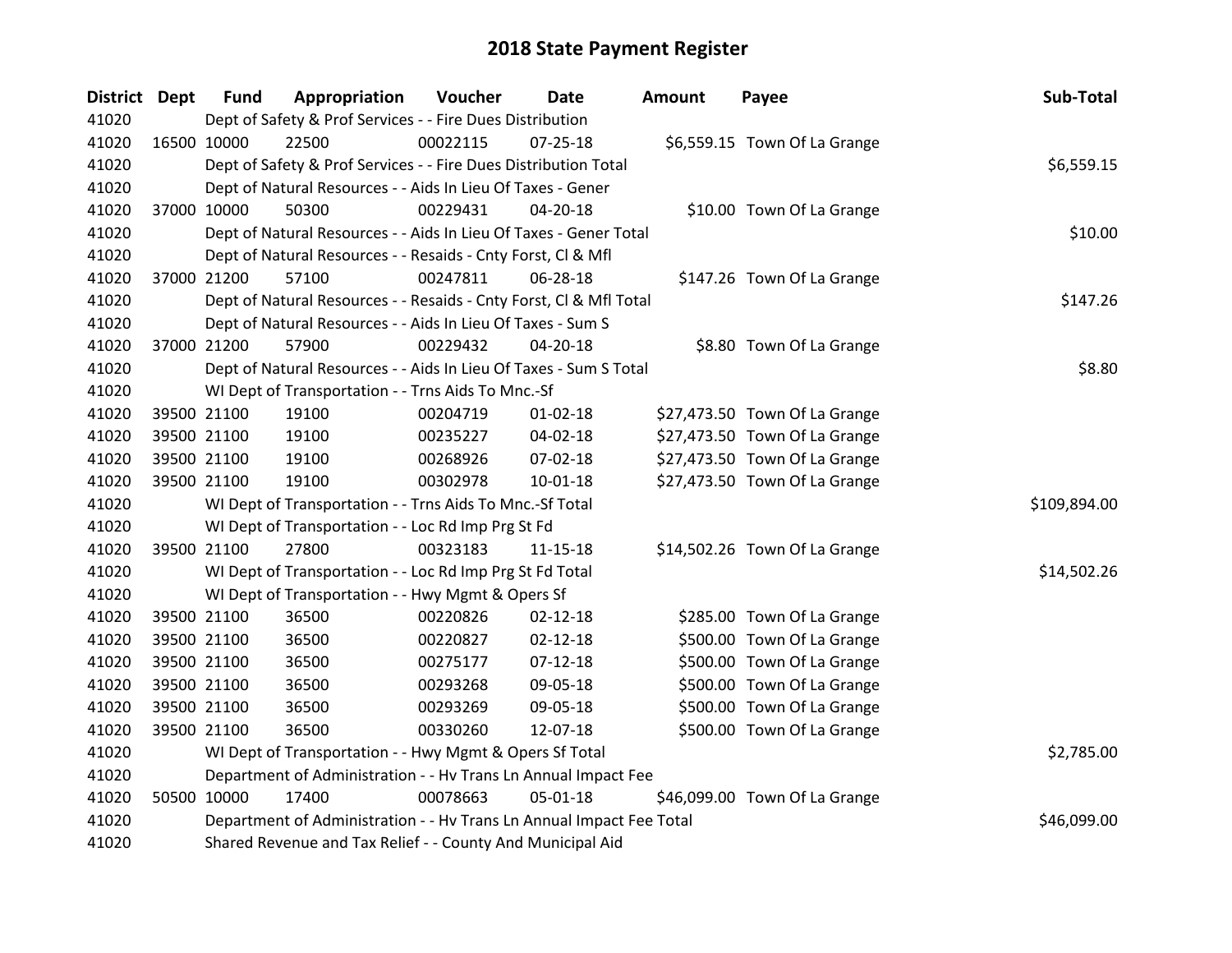| <b>District</b> | Dept        | <b>Fund</b> | Appropriation                                                    | Voucher  | Date           | Amount | Payee                         | Sub-Total    |
|-----------------|-------------|-------------|------------------------------------------------------------------|----------|----------------|--------|-------------------------------|--------------|
| 41020           |             | 83500 10000 | 10500                                                            | 00033680 | 07-23-18       |        | \$4,679.69 Town Of La Grange  |              |
| 41020           |             | 83500 10000 | 10500                                                            | 00036566 | 11-19-18       |        | \$26,518.26 Town Of La Grange |              |
| 41020           |             |             | Shared Revenue and Tax Relief - - County And Municipal Aid Total |          |                |        |                               | \$31,197.95  |
| 41020           |             |             | Shared Revenue and Tax Relief - - Exempt Computer Aid            |          |                |        |                               |              |
| 41020           | 83500       | 10000       | 10900                                                            | 00030923 | $07 - 23 - 18$ |        | \$504.31 Town Of La Grange    |              |
| 41020           |             |             | Shared Revenue and Tax Relief - - Exempt Computer Aid Total      |          |                |        |                               | \$504.31     |
| 41020           |             |             | Shared Revenue and Tax Relief - - Utility Aid                    |          |                |        |                               |              |
| 41020           | 83500 10000 |             | 11000                                                            | 00033680 | $07 - 23 - 18$ |        | \$963.89 Town Of La Grange    |              |
| 41020           |             | 83500 10000 | 11000                                                            | 00036566 | 11-19-18       |        | \$5,596.09 Town Of La Grange  |              |
| 41020           |             |             | Shared Revenue and Tax Relief - - Utility Aid Total              |          |                |        |                               | \$6,559.98   |
| 41020 Total     |             |             |                                                                  |          |                |        |                               | \$218,267.71 |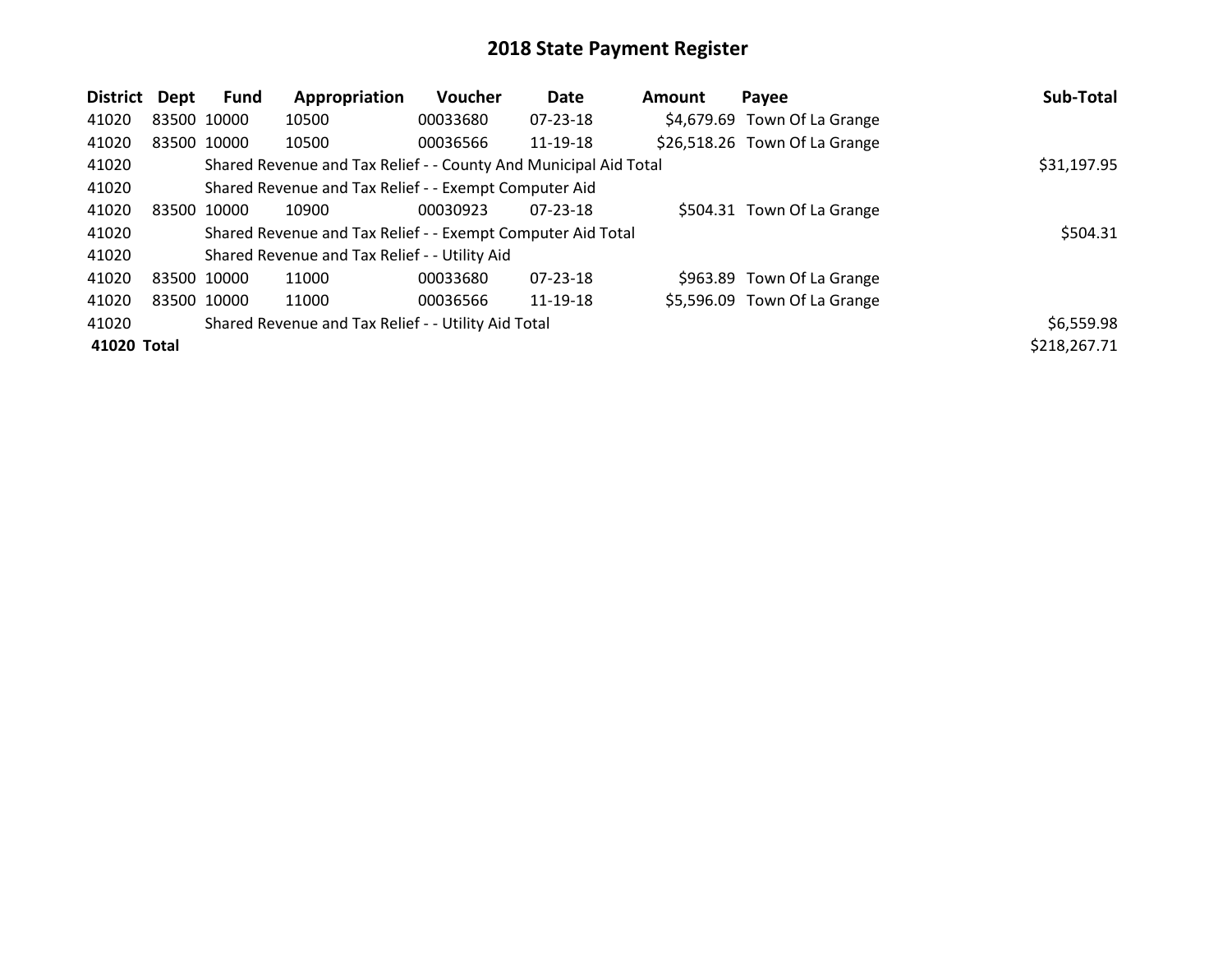| District Dept | <b>Fund</b> | Appropriation                                                          | Voucher  | Date           | <b>Amount</b> | Payee                    | Sub-Total    |
|---------------|-------------|------------------------------------------------------------------------|----------|----------------|---------------|--------------------------|--------------|
| 41022         |             | Dept of Safety & Prof Services - - Fire Dues Distribution              |          |                |               |                          |              |
| 41022         | 16500 10000 | 22500                                                                  | 00022116 | $07 - 24 - 18$ |               | \$4,013.51 Town Of Leon  |              |
| 41022         |             | Dept of Safety & Prof Services - - Fire Dues Distribution Total        |          |                |               |                          | \$4,013.51   |
| 41022         |             | Dept of Natural Resources - - Resaids - Cnty Forst, CI & Mfl           |          |                |               |                          |              |
| 41022         | 37000 21200 | 57100                                                                  | 00247812 | 06-28-18       |               | \$620.41 Town Of Leon    |              |
| 41022         |             | Dept of Natural Resources - - Resaids - Cnty Forst, Cl & Mfl Total     |          | \$620.41       |               |                          |              |
| 41022         |             | WI Dept of Transportation - - Trns Aids To Mnc.-Sf                     |          |                |               |                          |              |
| 41022         | 39500 21100 | 19100                                                                  | 00204720 | $01 - 02 - 18$ |               | \$20,879.86 Town Of Leon |              |
| 41022         | 39500 21100 | 19100                                                                  | 00235228 | 04-02-18       |               | \$20,879.86 Town Of Leon |              |
| 41022         | 39500 21100 | 19100                                                                  | 00268927 | 07-02-18       |               | \$20,879.86 Town Of Leon |              |
| 41022         | 39500 21100 | 19100                                                                  | 00302979 | 10-01-18       |               | \$20,879.86 Town Of Leon |              |
| 41022         |             | WI Dept of Transportation - - Trns Aids To Mnc.-Sf Total               |          |                |               |                          | \$83,519.44  |
| 41022         |             | WI Dept of Transportation - - Loc Rd Imp Prg St Fd                     |          |                |               |                          |              |
| 41022         | 39500 21100 | 27800                                                                  | 00330492 | 12-10-18       |               | \$25,000.00 Town Of Leon |              |
| 41022         |             | WI Dept of Transportation - - Loc Rd Imp Prg St Fd Total               |          |                |               |                          | \$25,000.00  |
| 41022         |             | Department of Military Affairs - - Federal Aid, Local Assistance       |          |                |               |                          |              |
| 41022         | 46500 10000 | 34200                                                                  | 00050656 | 10-18-18       |               | \$41,705.15 Town Of Leon |              |
| 41022         |             | Department of Military Affairs - - Federal Aid, Local Assistance Total |          |                |               |                          | \$41,705.15  |
| 41022         |             | Shared Revenue and Tax Relief - - County And Municipal Aid             |          |                |               |                          |              |
| 41022         | 83500 10000 | 10500                                                                  | 00033681 | 07-23-18       |               | \$9,814.18 Town Of Leon  |              |
| 41022         | 83500 10000 | 10500                                                                  | 00036567 | 11-19-18       |               | \$55,613.71 Town Of Leon |              |
| 41022         |             | Shared Revenue and Tax Relief - - County And Municipal Aid Total       |          |                |               |                          | \$65,427.89  |
| 41022         |             | Shared Revenue and Tax Relief - - Exempt Computer Aid                  |          |                |               |                          |              |
| 41022         | 83500 10000 | 10900                                                                  | 00030924 | $07 - 23 - 18$ |               | \$3.04 Town Of Leon      |              |
| 41022         |             | Shared Revenue and Tax Relief - - Exempt Computer Aid Total            |          |                |               |                          | \$3.04       |
| 41022         |             | Shared Revenue and Tax Relief - - Utility Aid                          |          |                |               |                          |              |
| 41022         | 83500 10000 | 11000                                                                  | 00033681 | 07-23-18       |               | \$49.60 Town Of Leon     |              |
| 41022         | 83500 10000 | 11000                                                                  | 00036567 | 11-19-18       |               | \$294.71 Town Of Leon    |              |
| 41022         |             | Shared Revenue and Tax Relief - - Utility Aid Total                    |          |                |               |                          | \$344.31     |
| 41022 Total   |             |                                                                        |          |                |               |                          | \$220,633.75 |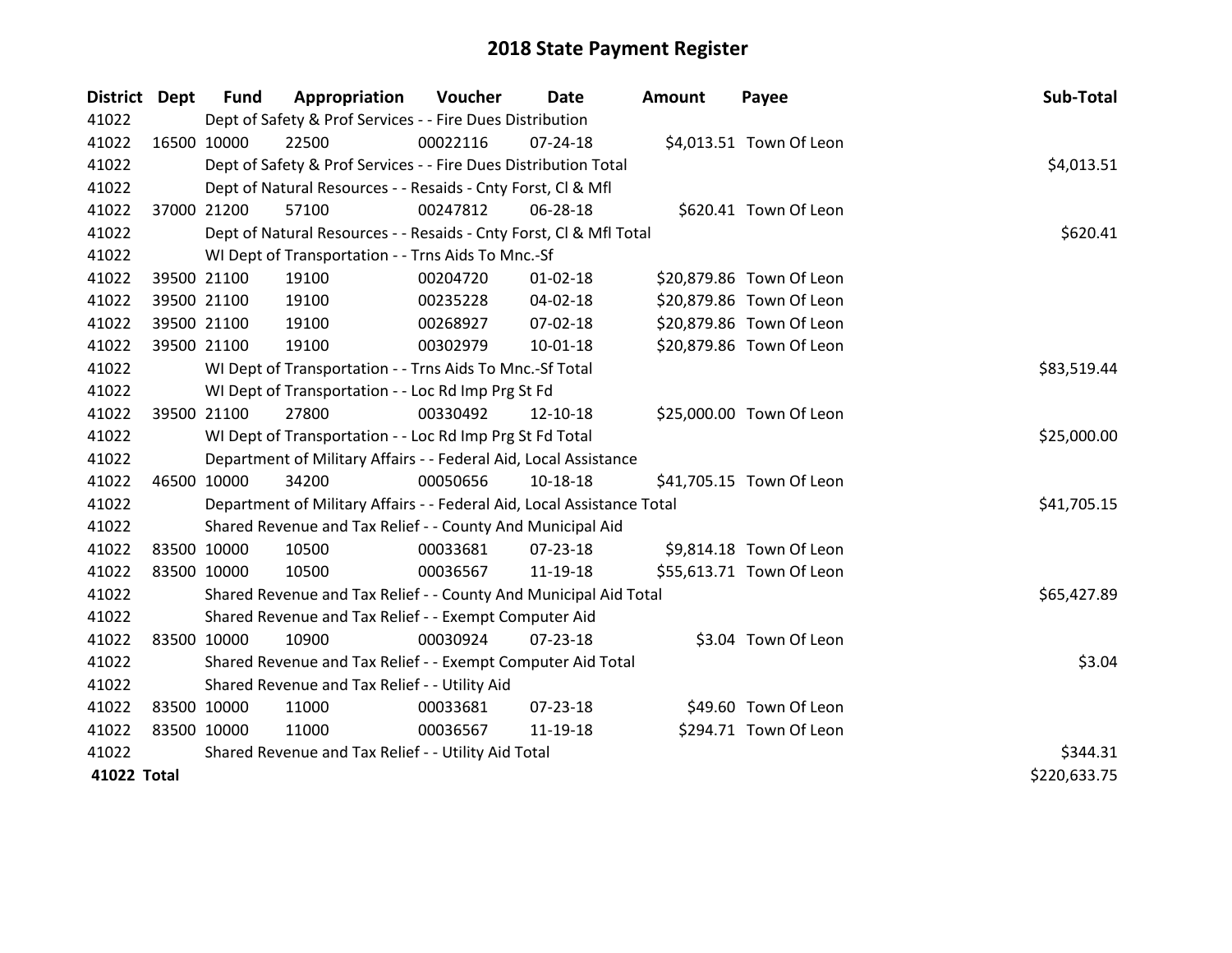| District Dept | <b>Fund</b>                                   | Appropriation                                                        | Voucher    | Date           | <b>Amount</b> | Payee                       | Sub-Total   |
|---------------|-----------------------------------------------|----------------------------------------------------------------------|------------|----------------|---------------|-----------------------------|-------------|
| 41024         |                                               | Dept of Safety & Prof Services - - Fire Dues Distribution            |            |                |               |                             |             |
| 41024         | 16500 10000                                   | 22500                                                                | 00022117   | $07 - 24 - 18$ |               | \$3,271.06 Town Of Lincoln  |             |
| 41024         |                                               | Dept of Safety & Prof Services - - Fire Dues Distribution Total      | \$3,271.06 |                |               |                             |             |
| 41024         |                                               | Dept of Natural Resources - - Aids In Lieu Of Taxes - Gener          |            |                |               |                             |             |
| 41024         | 37000 10000                                   | 50300                                                                | 00212259   | 02-05-18       |               | \$63.35 Town Of Lincoln     |             |
| 41024         |                                               | Dept of Natural Resources - - Aids In Lieu Of Taxes - Gener Total    |            |                |               |                             | \$63.35     |
| 41024         |                                               | Dept of Natural Resources - - Resaids - Cnty Forst, Cl & Mfl         |            |                |               |                             |             |
| 41024         | 37000 21200                                   | 57100                                                                | 00247813   | 06-28-18       |               | \$828.14 Town Of Lincoln    |             |
| 41024         |                                               | Dept of Natural Resources - - Resaids - Cnty Forst, CI & Mfl Total   |            |                |               |                             | \$828.14    |
| 41024         |                                               | Dept of Natural Resources - - Rec & Resource Aids, Fed               |            |                |               |                             |             |
| 41024         | 37000 21200                                   | 58300                                                                | 00262122   | $08 - 27 - 18$ |               | \$902.95 Town Of Lincoln    |             |
| 41024         |                                               | Dept of Natural Resources - - Rec & Resource Aids, Fed Total         |            |                |               |                             | \$902.95    |
| 41024         |                                               | WI Dept of Transportation - - Trns Aids To Mnc.-Sf                   |            |                |               |                             |             |
| 41024         | 39500 21100                                   | 19100                                                                | 00204721   | $01 - 02 - 18$ |               | \$21,124.73 Town Of Lincoln |             |
| 41024         | 39500 21100                                   | 19100                                                                | 00235229   | 04-02-18       |               | \$21,124.73 Town Of Lincoln |             |
| 41024         | 39500 21100                                   | 19100                                                                | 00268928   | $07 - 02 - 18$ |               | \$21,124.73 Town Of Lincoln |             |
| 41024         | 39500 21100                                   | 19100                                                                | 00302980   | $10 - 01 - 18$ |               | \$21,124.74 Town Of Lincoln |             |
| 41024         |                                               | WI Dept of Transportation - - Trns Aids To Mnc.-Sf Total             |            |                |               |                             | \$84,498.93 |
| 41024         |                                               | WI Dept of Transportation - - Loc Rd Imp Prg St Fd                   |            |                |               |                             |             |
| 41024         | 39500 21100                                   | 27800                                                                | 00279048   | $07 - 26 - 18$ |               | \$25,000.00 Town Of Lincoln |             |
| 41024         |                                               | WI Dept of Transportation - - Loc Rd Imp Prg St Fd Total             |            |                |               |                             | \$25,000.00 |
| 41024         |                                               | Department of Administration - - Hv Trans Ln Annual Impact Fee       |            |                |               |                             |             |
| 41024         | 50500 10000                                   | 17400                                                                | 00078748   | $05-02-18$     |               | \$40,493.00 Town Of Lincoln |             |
| 41024         |                                               | Department of Administration - - Hv Trans Ln Annual Impact Fee Total |            |                |               |                             | \$40,493.00 |
| 41024         |                                               | Shared Revenue and Tax Relief - - County And Municipal Aid           |            |                |               |                             |             |
| 41024         | 83500 10000                                   | 10500                                                                | 00033682   | $07 - 23 - 18$ |               | \$2,537.83 Town Of Lincoln  |             |
| 41024         | 83500 10000                                   | 10500                                                                | 00036568   | 11-19-18       |               | \$14,381.04 Town Of Lincoln |             |
| 41024         |                                               | Shared Revenue and Tax Relief - - County And Municipal Aid Total     |            |                |               |                             | \$16,918.87 |
| 41024         |                                               | Shared Revenue and Tax Relief - - Exempt Computer Aid                |            |                |               |                             |             |
| 41024         | 83500 10000                                   | 10900                                                                | 00030925   | $07 - 23 - 18$ |               | \$15.22 Town Of Lincoln     |             |
| 41024         |                                               | Shared Revenue and Tax Relief - - Exempt Computer Aid Total          |            |                |               |                             | \$15.22     |
| 41024         | Shared Revenue and Tax Relief - - Utility Aid |                                                                      |            |                |               |                             |             |
| 41024         | 83500 10000                                   | 11000                                                                | 00033682   | 07-23-18       |               | \$486.07 Town Of Lincoln    |             |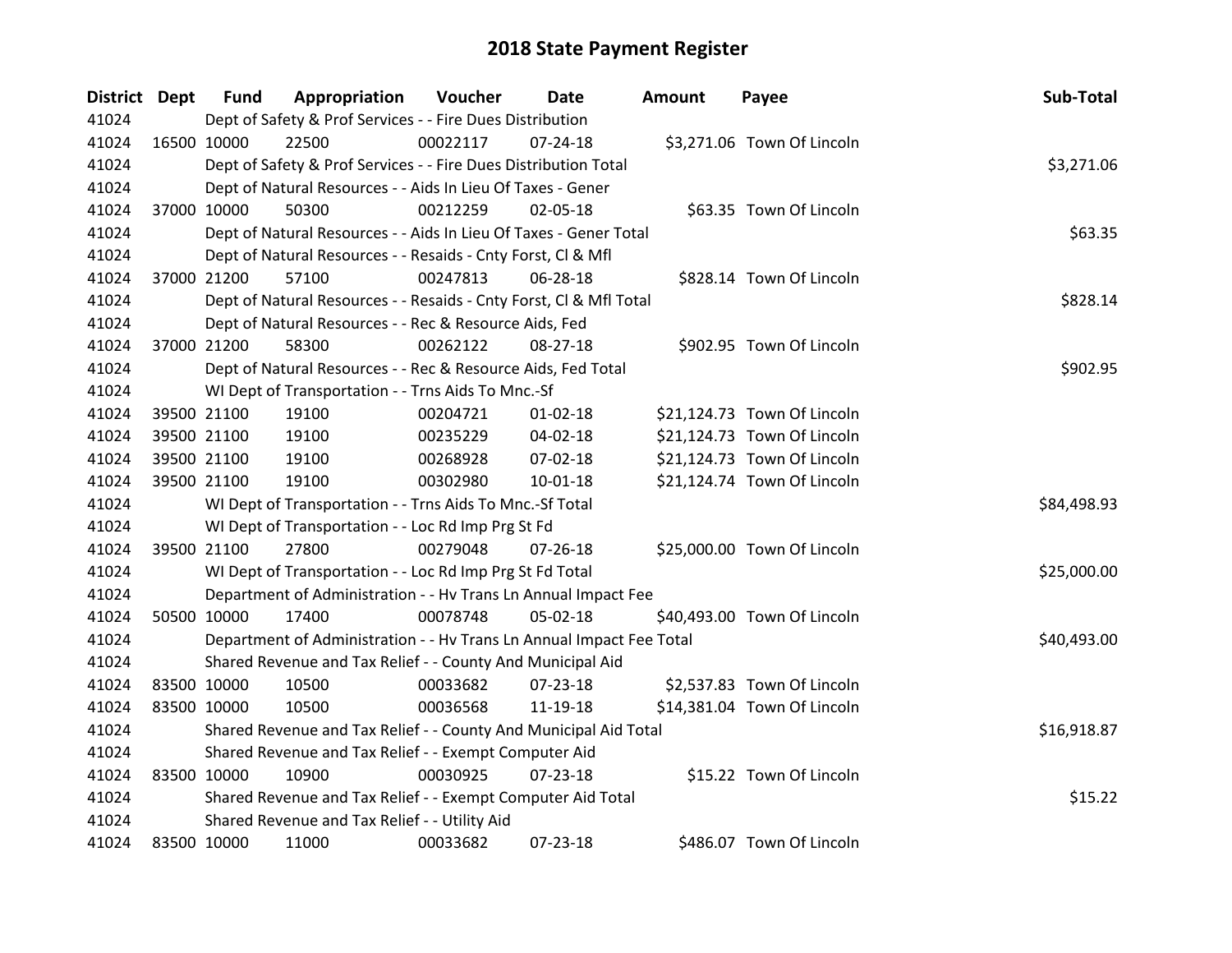| District Dept | Fund        | Appropriation                                       | <b>Voucher</b> | <b>Date</b> | Amount | <b>Pavee</b>               | Sub-Total    |
|---------------|-------------|-----------------------------------------------------|----------------|-------------|--------|----------------------------|--------------|
| 41024         | 83500 10000 | 11000                                               | 00036568       | 11-19-18    |        | \$2,828.77 Town Of Lincoln |              |
| 41024         |             | Shared Revenue and Tax Relief - - Utility Aid Total |                |             |        |                            | \$3,314.84   |
| 41024 Total   |             |                                                     |                |             |        |                            | \$175,306.36 |
|               |             |                                                     |                |             |        |                            |              |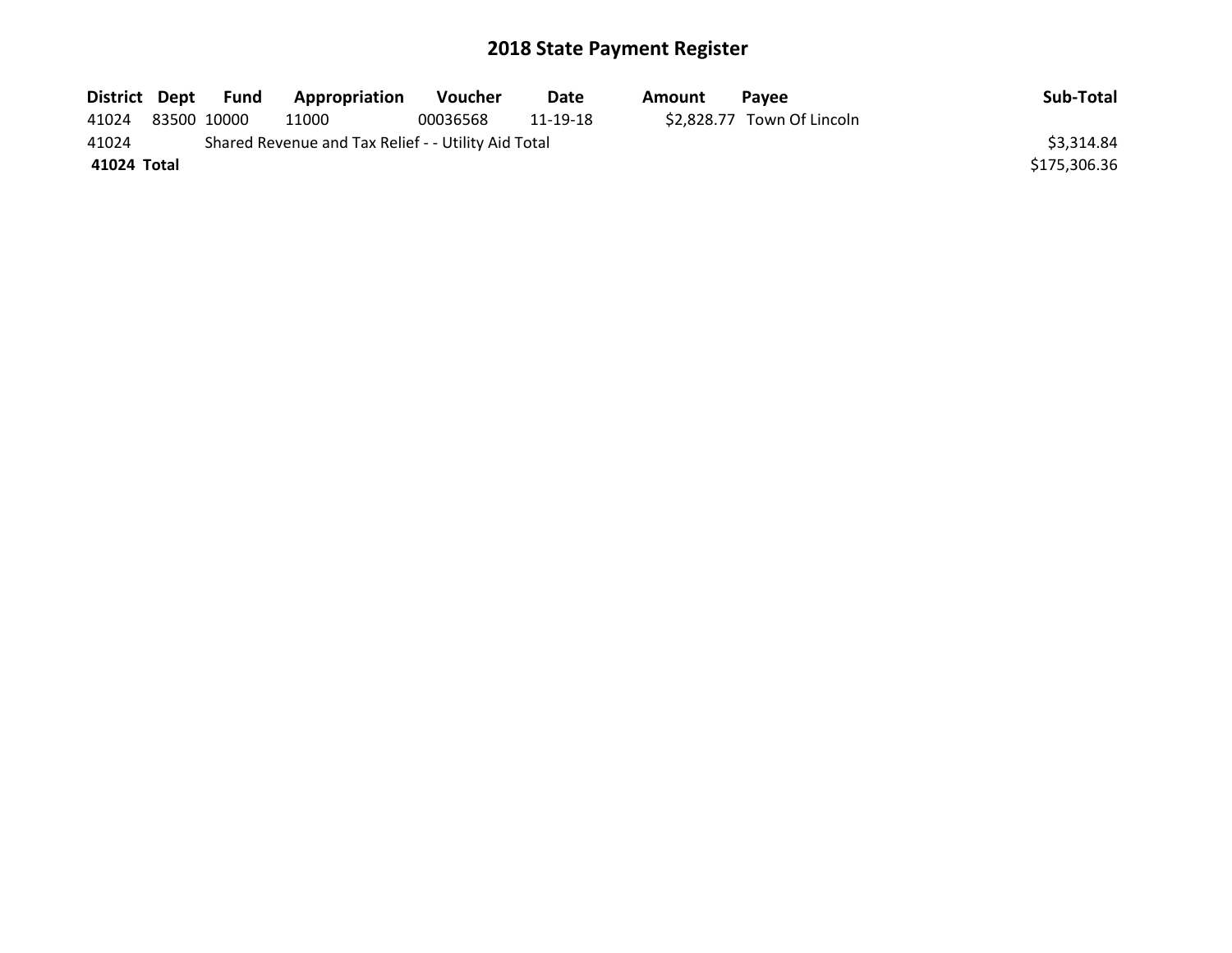| <b>District Dept</b> |             | <b>Fund</b> | Appropriation                                                          | <b>Voucher</b> | Date           | Amount | Payee                            | Sub-Total    |
|----------------------|-------------|-------------|------------------------------------------------------------------------|----------------|----------------|--------|----------------------------------|--------------|
| 41026                |             |             | Dept of Safety & Prof Services - - Fire Dues Distribution              |                |                |        |                                  |              |
| 41026                | 16500 10000 |             | 22500                                                                  | 00022118       | $07 - 24 - 18$ |        | \$4,402.28 Town Of Little Falls  |              |
| 41026                |             |             | Dept of Safety & Prof Services - - Fire Dues Distribution Total        |                |                |        |                                  | \$4,402.28   |
| 41026                |             |             | Dept of Natural Resources - - Aids In Lieu Of Taxes - Gener            |                |                |        |                                  |              |
| 41026                |             | 37000 10000 | 50300                                                                  | 00212257       | 02-05-18       |        | \$19,063.68 Town Of Little Falls |              |
| 41026                |             | 37000 10000 | 50300                                                                  | 00230415       | 04-20-18       |        | \$399.27 Town Of Little Falls    |              |
| 41026                |             |             | Dept of Natural Resources - - Aids In Lieu Of Taxes - Gener Total      |                |                |        |                                  | \$19,462.95  |
| 41026                |             |             | Dept of Natural Resources - - Resaids - Cnty Forst, Cl & Mfl           |                |                |        |                                  |              |
| 41026                |             | 37000 21200 | 57100                                                                  | 00247814       | 06-28-18       |        | \$1,948.58 Town Of Little Falls  |              |
| 41026                |             |             | Dept of Natural Resources - - Resaids - Cnty Forst, CI & Mfl Total     |                |                |        |                                  | \$1,948.58   |
| 41026                |             |             | Dept of Natural Resources - - Aids In Lieu Of Taxes - Sum S            |                |                |        |                                  |              |
| 41026                |             | 37000 21200 | 57900                                                                  | 00230416       | $04 - 20 - 18$ |        | \$537.38 Town Of Little Falls    |              |
| 41026                |             |             | Dept of Natural Resources - - Aids In Lieu Of Taxes - Sum S Total      |                |                |        |                                  | \$537.38     |
| 41026                |             |             | WI Dept of Transportation - - Trns Aids To Mnc.-Sf                     |                |                |        |                                  |              |
| 41026                |             | 39500 21100 | 19100                                                                  | 00204722       | $01 - 02 - 18$ |        | \$44,148.72 Town Of Little Falls |              |
| 41026                |             | 39500 21100 | 19100                                                                  | 00235230       | 04-02-18       |        | \$44,148.72 Town Of Little Falls |              |
| 41026                |             | 39500 21100 | 19100                                                                  | 00268929       | 07-02-18       |        | \$44,148.72 Town Of Little Falls |              |
| 41026                |             | 39500 21100 | 19100                                                                  | 00302981       | 10-01-18       |        | \$44,148.72 Town Of Little Falls |              |
| 41026                |             |             | WI Dept of Transportation - - Trns Aids To Mnc.-Sf Total               |                |                |        |                                  | \$176,594.88 |
| 41026                |             |             | Department of Military Affairs - - Disaster Recovery Aid               |                |                |        |                                  |              |
| 41026                |             | 46500 10000 | 30500                                                                  | 00041338       | 04-04-18       |        | \$729.88 Town Of Little Falls    |              |
| 41026                |             |             | Department of Military Affairs - - Disaster Recovery Aid Total         |                |                |        |                                  | \$729.88     |
| 41026                |             |             | Department of Military Affairs - - Federal Aid, Local Assistance       |                |                |        |                                  |              |
| 41026                |             | 46500 10000 | 34200                                                                  | 00041338       | 04-04-18       |        | \$4,379.29 Town Of Little Falls  |              |
| 41026                |             |             | Department of Military Affairs - - Federal Aid, Local Assistance Total |                |                |        |                                  | \$4,379.29   |
| 41026                |             |             | Shared Revenue and Tax Relief - - County And Municipal Aid             |                |                |        |                                  |              |
| 41026                |             | 83500 10000 | 10500                                                                  | 00033683       | 07-23-18       |        | \$6,401.60 Town Of Little Falls  |              |
| 41026                | 83500 10000 |             | 10500                                                                  | 00036569       | 11-19-18       |        | \$36,275.73 Town Of Little Falls |              |
| 41026                |             |             | Shared Revenue and Tax Relief - - County And Municipal Aid Total       |                |                |        |                                  | \$42,677.33  |
| 41026                |             |             | Shared Revenue and Tax Relief - - Exempt Computer Aid                  |                |                |        |                                  |              |
| 41026                | 83500 10000 |             | 10900                                                                  | 00030926       | $07 - 23 - 18$ |        | \$27.40 Town Of Little Falls     |              |
| 41026                |             |             | Shared Revenue and Tax Relief - - Exempt Computer Aid Total            |                |                |        |                                  | \$27.40      |
| 41026                |             |             | Shared Revenue and Tax Relief - - Utility Aid                          |                |                |        |                                  |              |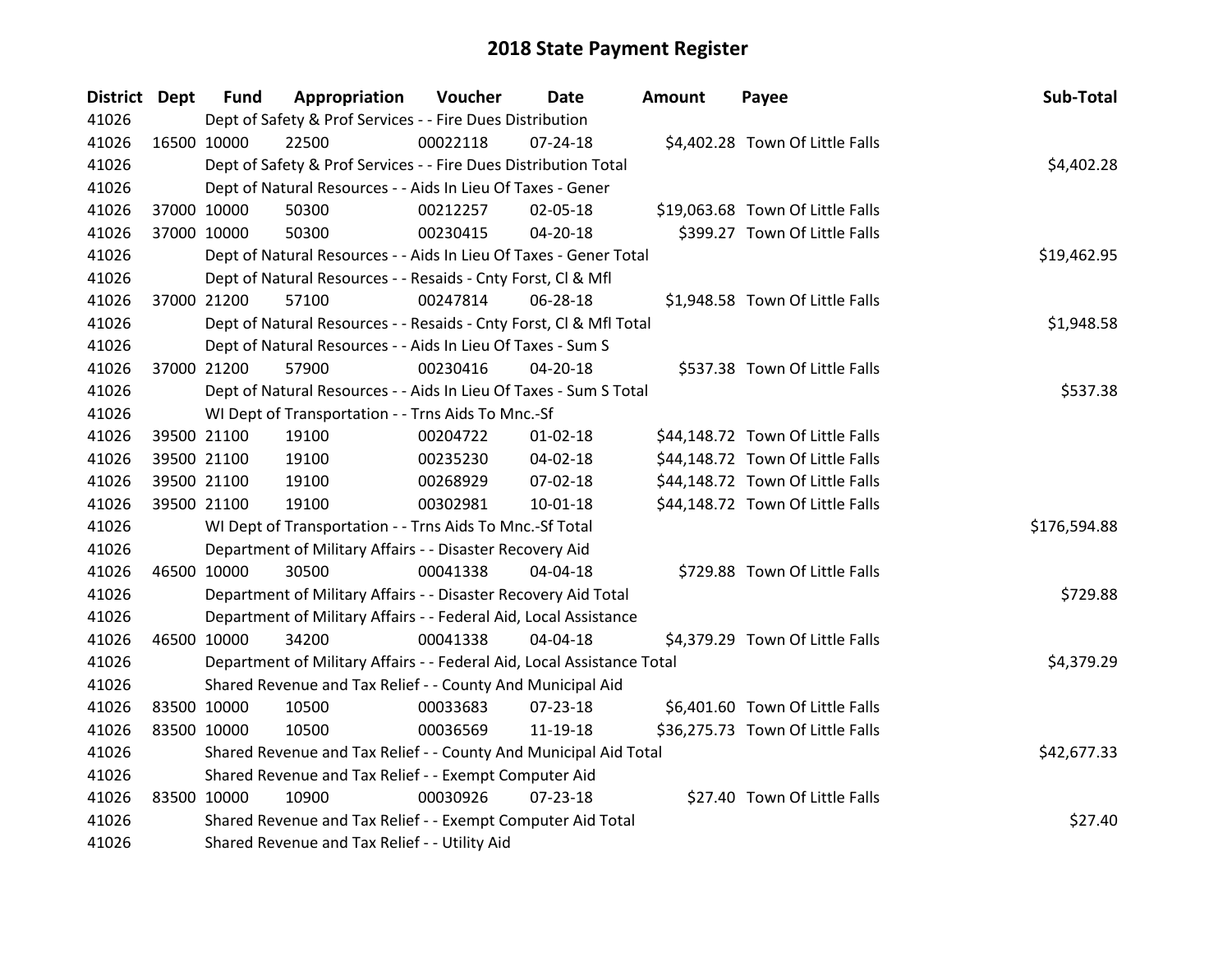|                   | District Dept Fund | <b>Appropriation</b>                                | <b>Voucher</b> | <b>Date</b> | Amount | Pavee                         | Sub-Total    |
|-------------------|--------------------|-----------------------------------------------------|----------------|-------------|--------|-------------------------------|--------------|
| 41026 83500 10000 |                    | 11000                                               | 00033683       | 07-23-18    |        | \$174.06 Town Of Little Falls |              |
| 41026             | 83500 10000        | 11000                                               | 00036569       | 11-19-18    |        | \$853.38 Town Of Little Falls |              |
| 41026             |                    | Shared Revenue and Tax Relief - - Utility Aid Total |                |             |        |                               | \$1,027.44   |
| 41026 Total       |                    |                                                     |                |             |        |                               | \$251,787.41 |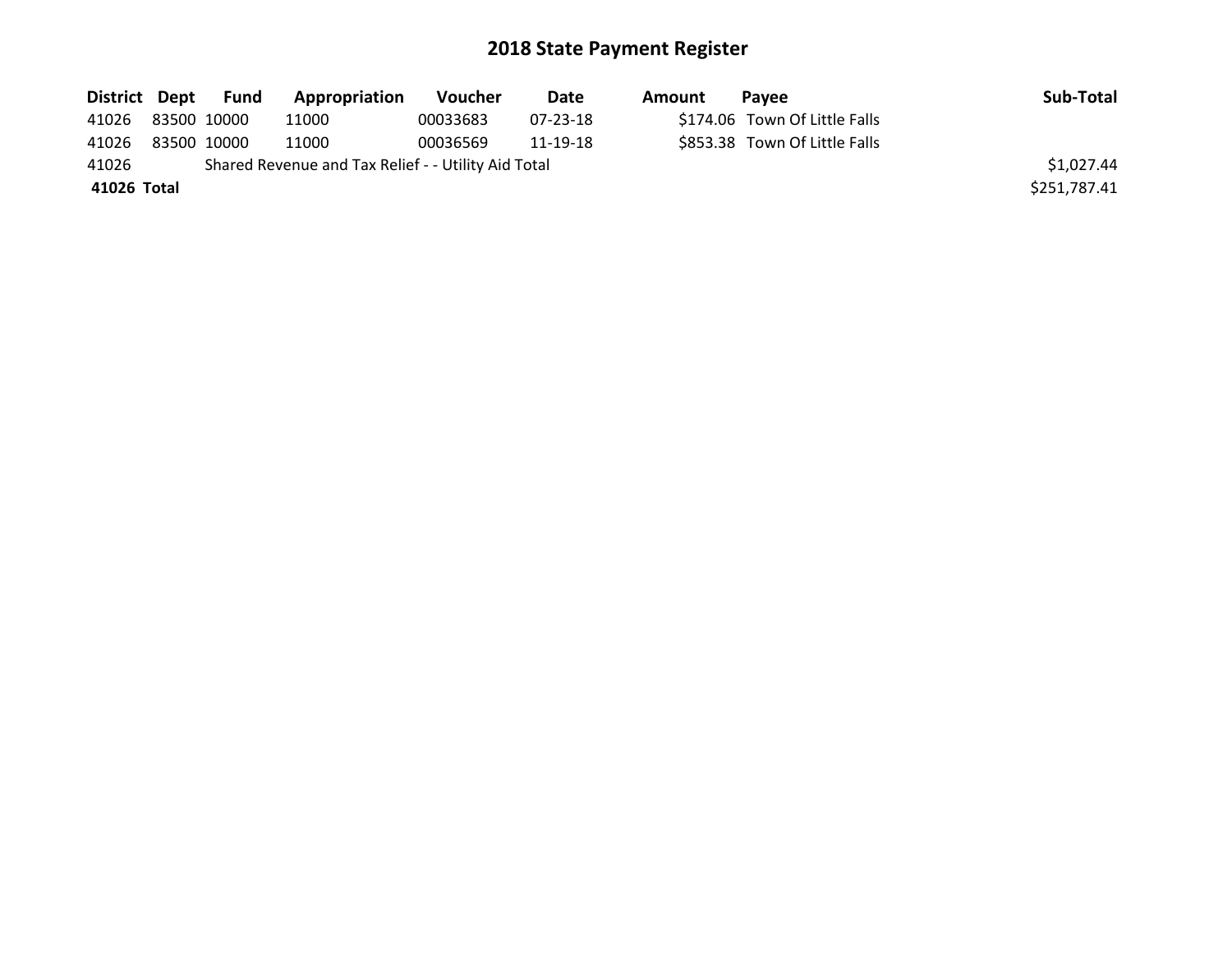| <b>District</b> | Dept  | Fund        | Appropriation                                                      | <b>Voucher</b> | Date           | <b>Amount</b> | Payee                        | Sub-Total   |
|-----------------|-------|-------------|--------------------------------------------------------------------|----------------|----------------|---------------|------------------------------|-------------|
| 41028           |       |             | Dept of Safety & Prof Services - - Fire Dues Distribution          |                |                |               |                              |             |
| 41028           |       | 16500 10000 | 22500                                                              | 00022119       | $07 - 24 - 18$ |               | \$854.62 Town Of New Lyme    |             |
| 41028           |       |             | Dept of Safety & Prof Services - - Fire Dues Distribution Total    |                |                |               |                              | \$854.62    |
| 41028           |       |             | Dept of Natural Resources - - Aids In Lieu Of Taxes - Gener        |                |                |               |                              |             |
| 41028           | 37000 | 10000       | 50300                                                              | 00229724       | 04-20-18       |               | \$15.00 Town Of New Lyme     |             |
| 41028           |       |             | Dept of Natural Resources - - Aids In Lieu Of Taxes - Gener Total  |                |                |               |                              | \$15.00     |
| 41028           |       |             | Dept of Natural Resources - - Resaids - Cnty Forst, Cl & Mfl       |                |                |               |                              |             |
| 41028           | 37000 | 21200       | 57100                                                              | 00247815       | 06-28-18       |               | \$1,761.91 Town Of New Lyme  |             |
| 41028           |       |             | Dept of Natural Resources - - Resaids - Cnty Forst, Cl & Mfl Total |                |                |               |                              | \$1,761.91  |
| 41028           |       |             | Dept of Natural Resources - - Aids In Lieu Of Taxes - Sum S        |                |                |               |                              |             |
| 41028           |       | 37000 21200 | 57900                                                              | 00229723       | 04-20-18       |               | \$1.50 Town Of New Lyme      |             |
| 41028           |       |             | Dept of Natural Resources - - Aids In Lieu Of Taxes - Sum S Total  |                |                |               |                              | \$1.50      |
| 41028           |       |             | WI Dept of Transportation - - Trns Aids To Mnc.-Sf                 |                |                |               |                              |             |
| 41028           |       | 39500 21100 | 19100                                                              | 00204723       | $01 - 02 - 18$ |               | \$9,502.24 Town Of New Lyme  |             |
| 41028           |       | 39500 21100 | 19100                                                              | 00235231       | 04-02-18       |               | \$9,502.24 Town Of New Lyme  |             |
| 41028           |       | 39500 21100 | 19100                                                              | 00268930       | 07-02-18       |               | \$9,502.24 Town Of New Lyme  |             |
| 41028           |       | 39500 21100 | 19100                                                              | 00302982       | $10 - 01 - 18$ |               | \$9,502.27 Town Of New Lyme  |             |
| 41028           |       |             | WI Dept of Transportation - - Trns Aids To Mnc.-Sf Total           |                |                |               |                              | \$38,008.99 |
| 41028           |       |             | Shared Revenue and Tax Relief - - County And Municipal Aid         |                |                |               |                              |             |
| 41028           |       | 83500 10000 | 10500                                                              | 00033684       | 07-23-18       |               | \$1,814.45 Town Of New Lyme  |             |
| 41028           |       | 83500 10000 | 10500                                                              | 00036570       | 11-19-18       |               | \$10,281.90 Town Of New Lyme |             |
| 41028           |       |             | Shared Revenue and Tax Relief - - County And Municipal Aid Total   |                |                |               |                              | \$12,096.35 |
| 41028 Total     |       |             |                                                                    |                |                |               |                              | \$52,738.37 |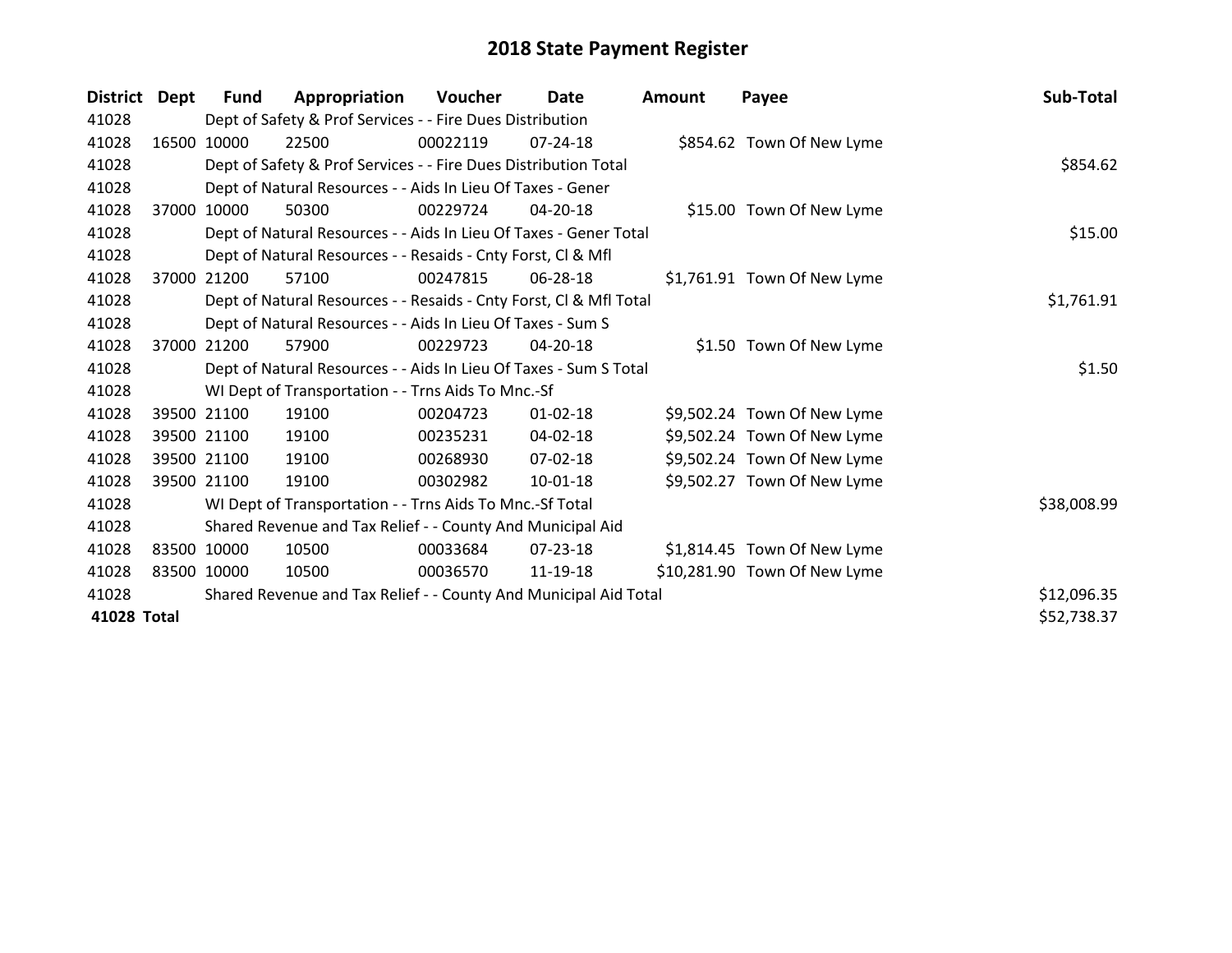| District Dept |             | <b>Fund</b> | Appropriation                                                        | Voucher  | Date           | <b>Amount</b> | Payee                       | Sub-Total   |
|---------------|-------------|-------------|----------------------------------------------------------------------|----------|----------------|---------------|-----------------------------|-------------|
| 41030         |             |             | Dept of Safety & Prof Services - - Fire Dues Distribution            |          |                |               |                             |             |
| 41030         | 16500 10000 |             | 22500                                                                | 00017516 | 07-02-18       |               | \$3,456.43 Town Of Oakdale  |             |
| 41030         |             |             | Dept of Safety & Prof Services - - Fire Dues Distribution Total      |          |                |               |                             | \$3,456.43  |
| 41030         |             |             | Dept of Natural Resources - - Aids In Lieu Of Taxes - Gener          |          |                |               |                             |             |
| 41030         |             | 37000 10000 | 50300                                                                | 00212269 | 02-02-18       |               | \$8,164.53 Town Of Oakdale  |             |
| 41030         |             | 37000 10000 | 50300                                                                | 00230514 | 04-20-18       |               | \$510.96 Town Of Oakdale    |             |
| 41030         |             |             | Dept of Natural Resources - - Aids In Lieu Of Taxes - Gener Total    |          |                |               |                             | \$8,675.49  |
| 41030         |             |             | Dept of Natural Resources - - Resaids - Cnty Forst, Cl & Mfl         |          |                |               |                             |             |
| 41030         |             | 37000 21200 | 57100                                                                | 00247816 | 06-28-18       |               | \$437.35 Town Of Oakdale    |             |
| 41030         |             |             | Dept of Natural Resources - - Resaids - Cnty Forst, CI & Mfl Total   |          |                |               |                             | \$437.35    |
| 41030         |             |             | Dept of Natural Resources - - Aids In Lieu Of Taxes - Sum S          |          |                |               |                             |             |
| 41030         |             | 37000 21200 | 57900                                                                | 00230513 | $04 - 20 - 18$ |               | \$51.44 Town Of Oakdale     |             |
| 41030         |             |             | Dept of Natural Resources - - Aids In Lieu Of Taxes - Sum S Total    |          |                |               |                             | \$51.44     |
| 41030         |             |             | WI Dept of Transportation - - Trns Aids To Mnc.-Sf                   |          |                |               |                             |             |
| 41030         |             | 39500 21100 | 19100                                                                | 00204724 | $01 - 02 - 18$ |               | \$22,265.48 Town Of Oakdale |             |
| 41030         |             | 39500 21100 | 19100                                                                | 00235232 | 04-02-18       |               | \$22,265.48 Town Of Oakdale |             |
| 41030         |             | 39500 21100 | 19100                                                                | 00268931 | 07-02-18       |               | \$22,265.48 Town Of Oakdale |             |
| 41030         |             | 39500 21100 | 19100                                                                | 00302983 | 10-01-18       |               | \$22,265.48 Town Of Oakdale |             |
| 41030         |             |             | WI Dept of Transportation - - Trns Aids To Mnc.-Sf Total             |          |                |               |                             | \$89,061.92 |
| 41030         |             |             | Department of Administration - - Hv Trans Ln Annual Impact Fee       |          |                |               |                             |             |
| 41030         |             | 50500 10000 | 17400                                                                | 00078760 | 05-01-18       |               | \$49,830.00 Town Of Oakdale |             |
| 41030         |             |             | Department of Administration - - Hv Trans Ln Annual Impact Fee Total |          |                |               |                             | \$49,830.00 |
| 41030         |             |             | Department of Revenue - - Payments For Municipal Svcs                |          |                |               |                             |             |
| 41030         |             | 56600 10000 | 50100                                                                | 00026855 | $01 - 31 - 18$ |               | \$76.56 Town Of Oakdale     |             |
| 41030         |             |             | Department of Revenue - - Payments For Municipal Svcs Total          |          |                |               |                             | \$76.56     |
| 41030         |             |             | Shared Revenue and Tax Relief - - County And Municipal Aid           |          |                |               |                             |             |
| 41030         | 83500 10000 |             | 10500                                                                | 00033685 | 07-23-18       |               | \$11,045.59 Town Of Oakdale |             |
| 41030         | 83500 10000 |             | 10500                                                                | 00036571 | 11-19-18       |               | \$62,591.67 Town Of Oakdale |             |
| 41030         |             |             | Shared Revenue and Tax Relief - - County And Municipal Aid Total     |          |                |               |                             | \$73,637.26 |
| 41030         |             |             | Shared Revenue and Tax Relief - - Exempt Computer Aid                |          |                |               |                             |             |
| 41030         | 83500 10000 |             | 10900                                                                | 00030927 | $07 - 23 - 18$ |               | \$132.93 Town Of Oakdale    |             |
| 41030         |             |             | Shared Revenue and Tax Relief - - Exempt Computer Aid Total          |          |                |               |                             | \$132.93    |
| 41030         |             |             | Shared Revenue and Tax Relief - - Utility Aid                        |          |                |               |                             |             |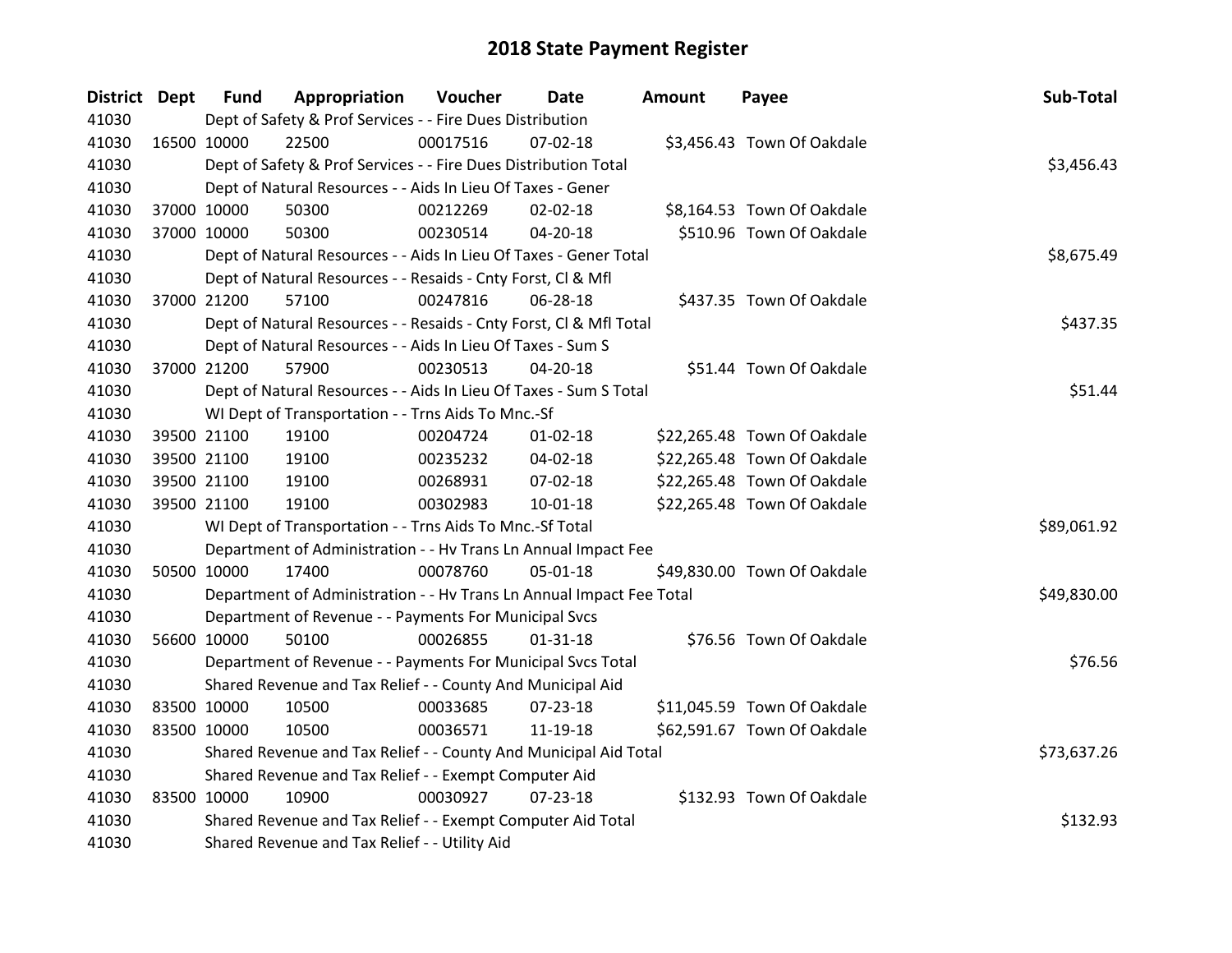|                   |  | District Dept Fund | <b>Appropriation</b>                                | <b>Voucher</b> | <b>Date</b> | Amount | Pavee                      | Sub-Total    |
|-------------------|--|--------------------|-----------------------------------------------------|----------------|-------------|--------|----------------------------|--------------|
| 41030 83500 10000 |  |                    | 11000                                               | 00033685       | 07-23-18    |        | \$821.07 Town Of Oakdale   |              |
| 41030             |  | 83500 10000        | 11000                                               | 00036571       | 11-19-18    |        | \$4,648.46 Town Of Oakdale |              |
| 41030             |  |                    | Shared Revenue and Tax Relief - - Utility Aid Total |                |             |        |                            | \$5,469.53   |
| 41030 Total       |  |                    |                                                     |                |             |        |                            | \$230,828.91 |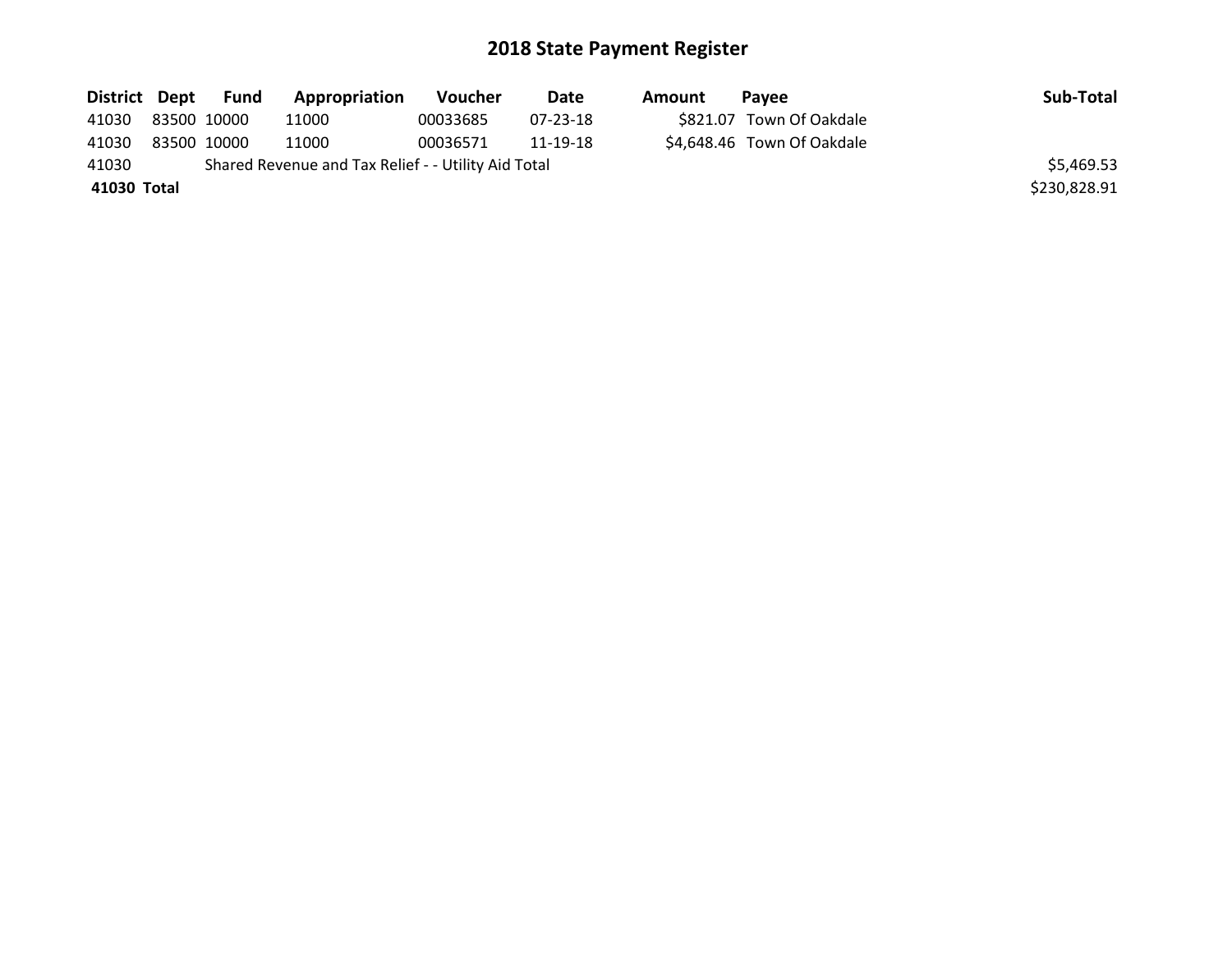| District Dept | <b>Fund</b> | Appropriation                                                          | Voucher  | Date           | <b>Amount</b> | Payee                         | Sub-Total    |
|---------------|-------------|------------------------------------------------------------------------|----------|----------------|---------------|-------------------------------|--------------|
| 41032         |             | Dept of Safety & Prof Services - - Fire Dues Distribution              |          |                |               |                               |              |
| 41032         | 16500 10000 | 22500                                                                  | 00022120 | $07 - 25 - 18$ |               | \$2,393.42 Town Of Portland   |              |
| 41032         |             | Dept of Safety & Prof Services - - Fire Dues Distribution Total        |          |                |               |                               | \$2,393.42   |
| 41032         |             | Dept of Natural Resources - - Aids In Lieu Of Taxes - Gener            |          |                |               |                               |              |
| 41032         | 37000 10000 | 50300                                                                  | 00212231 | 02-05-18       |               | \$2,776.36 Town Of Portland   |              |
| 41032         | 37000 10000 | 50300                                                                  | 00212232 | 02-05-18       |               | \$9,376.58 Town Of Portland   |              |
| 41032         | 37000 10000 | 50300                                                                  | 00230162 | 04-20-18       |               | \$177.92 Town Of Portland     |              |
| 41032         |             | Dept of Natural Resources - - Aids In Lieu Of Taxes - Gener Total      |          |                |               |                               | \$12,330.86  |
| 41032         |             | Dept of Natural Resources - - Resaids - Cnty Forst, Cl & Mfl           |          |                |               |                               |              |
| 41032         | 37000 21200 | 57100                                                                  | 00247817 | 06-28-18       |               | \$258.43 Town Of Portland     |              |
| 41032         |             | Dept of Natural Resources - - Resaids - Cnty Forst, Cl & Mfl Total     |          |                |               |                               | \$258.43     |
| 41032         |             | WI Dept of Transportation - - Trns Aids To Mnc.-Sf                     |          |                |               |                               |              |
| 41032         | 39500 21100 | 19100                                                                  | 00204725 | $01 - 02 - 18$ |               | \$26,947.92 Town Of Portland  |              |
| 41032         | 39500 21100 | 19100                                                                  | 00235233 | 04-02-18       |               | \$26,947.92 Town Of Portland  |              |
| 41032         | 39500 21100 | 19100                                                                  | 00268932 | 07-02-18       |               | \$26,947.92 Town Of Portland  |              |
| 41032         | 39500 21100 | 19100                                                                  | 00302984 | $10-01-18$     |               | \$26,947.92 Town Of Portland  |              |
| 41032         |             | WI Dept of Transportation - - Trns Aids To Mnc.-Sf Total               |          |                |               |                               | \$107,791.68 |
| 41032         |             | Department of Military Affairs - - Disaster Recovery Aid               |          |                |               |                               |              |
| 41032         | 46500 10000 | 30500                                                                  | 00045287 | 06-25-18       |               | \$4,549.74 Town Of Portland   |              |
| 41032         | 46500 10000 | 30500                                                                  | 00048875 | 09-13-18       |               | \$23,476.56 Town Of Portland  |              |
| 41032         | 46500 10000 | 30500                                                                  | 00050808 | 10-24-18       |               | \$892.81 Town Of Portland     |              |
| 41032         | 46500 10000 | 30500                                                                  | 00051048 | 10-26-18       |               | \$24,517.23 Town Of Portland  |              |
| 41032         | 46500 10000 | 30500                                                                  | 00051614 | 11-09-18       |               | \$7,427.14 Town Of Portland   |              |
| 41032         | 46500 10000 | 30500                                                                  | 00052634 | 12-06-18       |               | \$12,670.55 Town Of Portland  |              |
| 41032         | 46500 10000 | 30500                                                                  | 00052975 | 12-12-18       |               | \$1,621.26 Town Of Portland   |              |
| 41032         |             | Department of Military Affairs - - Disaster Recovery Aid Total         |          |                |               |                               | \$75,155.29  |
| 41032         |             | Department of Military Affairs - - Federal Aid, Local Assistance       |          |                |               |                               |              |
| 41032         | 46500 10000 | 34200                                                                  | 00045287 | 06-25-18       |               | \$27,298.45 Town Of Portland  |              |
| 41032         | 46500 10000 | 34200                                                                  | 00047178 | 07-31-18       |               | \$235,577.91 Town Of Portland |              |
| 41032         | 46500 10000 | 34200                                                                  | 00048875 | 09-13-18       |               | \$140,859.36 Town Of Portland |              |
| 41032         | 46500 10000 | 34200                                                                  | 00051048 | 10-26-18       |               | \$47,195.95 Town Of Portland  |              |
| 41032         |             | Department of Military Affairs - - Federal Aid, Local Assistance Total |          |                |               |                               | \$450,931.67 |
| 41032         |             | Shared Revenue and Tax Relief - - Expenditure Restraint Program        |          |                |               |                               |              |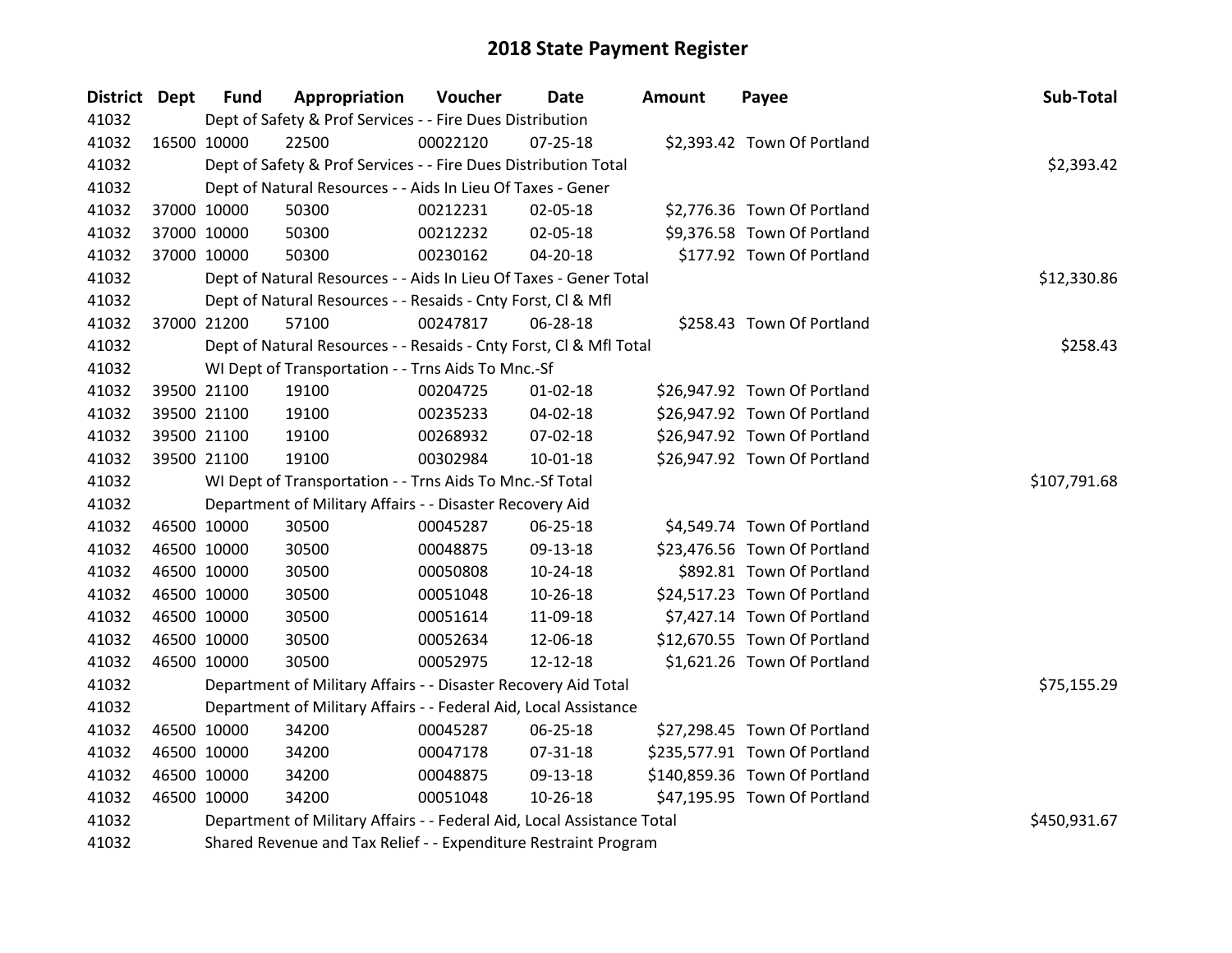| <b>District</b> | Dept        | Fund        | Appropriation                                                         | Voucher  | Date           | <b>Amount</b> | Payee                        | Sub-Total    |
|-----------------|-------------|-------------|-----------------------------------------------------------------------|----------|----------------|---------------|------------------------------|--------------|
| 41032           | 83500 10000 |             | 10100                                                                 | 00033686 | 07-23-18       |               | \$1,751.79 Town Of Portland  |              |
| 41032           | 83500 10000 |             | 10100                                                                 | 00036572 | 11-19-18       |               | \$0.07 Town Of Portland      |              |
| 41032           |             |             | Shared Revenue and Tax Relief - - Expenditure Restraint Program Total |          |                |               |                              | \$1,751.86   |
| 41032           |             |             | Shared Revenue and Tax Relief - - County And Municipal Aid            |          |                |               |                              |              |
| 41032           | 83500 10000 |             | 10500                                                                 | 00033686 | 07-23-18       |               | \$8,045.98 Town Of Portland  |              |
| 41032           | 83500 10000 |             | 10500                                                                 | 00036572 | 11-19-18       |               | \$45,593.88 Town Of Portland |              |
| 41032           |             |             | Shared Revenue and Tax Relief - - County And Municipal Aid Total      |          |                |               |                              | \$53,639.86  |
| 41032           |             |             | Shared Revenue and Tax Relief - - Exempt Computer Aid                 |          |                |               |                              |              |
| 41032           | 83500 10000 |             | 10900                                                                 | 00030928 | $07 - 23 - 18$ |               | \$14.21 Town Of Portland     |              |
| 41032           |             |             | Shared Revenue and Tax Relief - - Exempt Computer Aid Total           |          |                |               |                              | \$14.21      |
| 41032           |             |             | Shared Revenue and Tax Relief - - Utility Aid                         |          |                |               |                              |              |
| 41032           | 83500 10000 |             | 11000                                                                 | 00033686 | $07 - 23 - 18$ |               | \$472.85 Town Of Portland    |              |
| 41032           |             | 83500 10000 | 11000                                                                 | 00036572 | 11-19-18       |               | \$2,655.15 Town Of Portland  |              |
| 41032           |             |             | Shared Revenue and Tax Relief - - Utility Aid Total                   |          |                |               |                              | \$3,128.00   |
| 41032 Total     |             |             |                                                                       |          |                |               |                              | \$707,395.28 |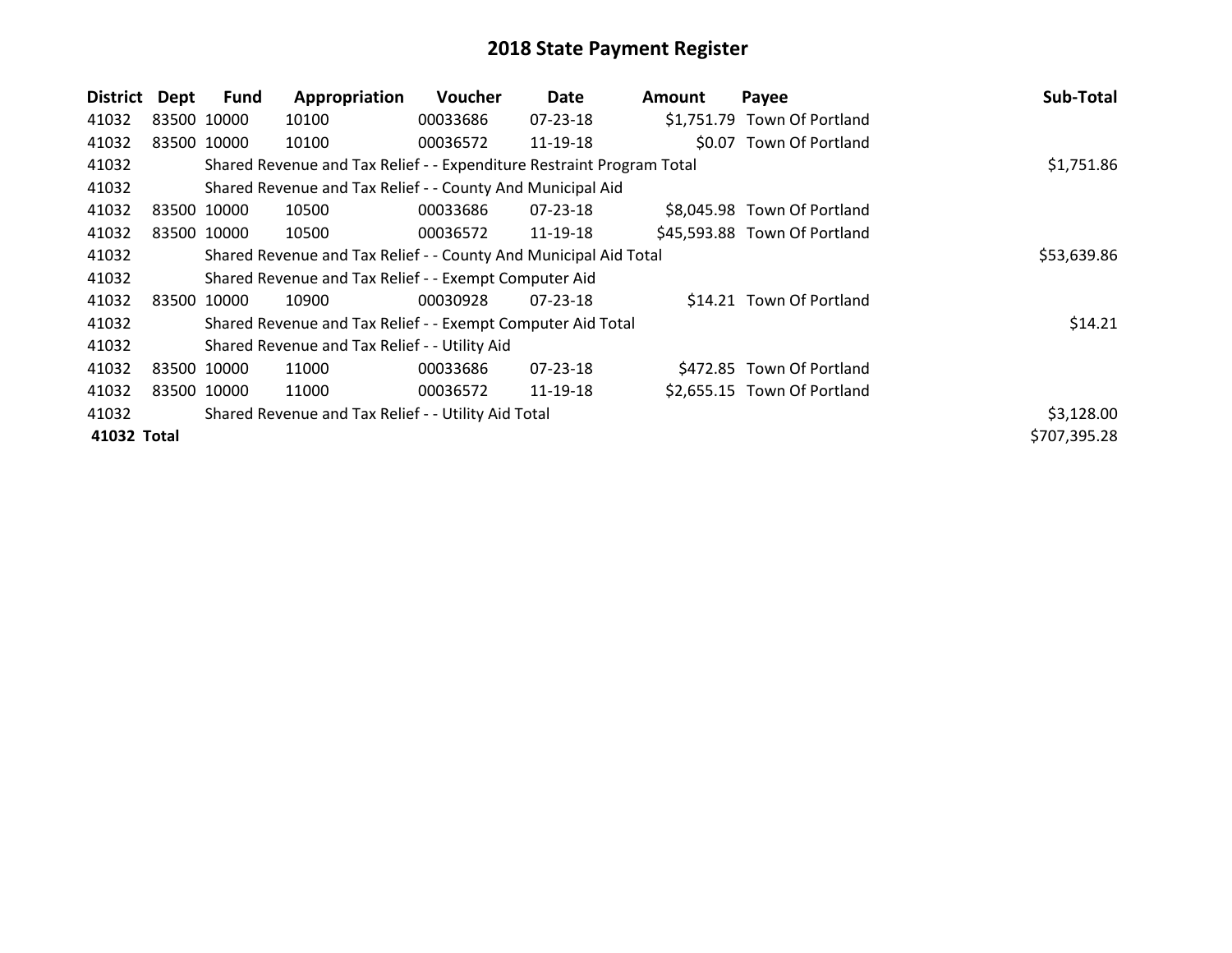| District Dept |             | <b>Fund</b> | Appropriation                                                          | Voucher  | <b>Date</b>    | <b>Amount</b> | Payee                          | Sub-Total   |
|---------------|-------------|-------------|------------------------------------------------------------------------|----------|----------------|---------------|--------------------------------|-------------|
| 41034         |             |             | Dept of Safety & Prof Services - - Fire Dues Distribution              |          |                |               |                                |             |
| 41034         |             | 16500 10000 | 22500                                                                  | 00017518 | $07 - 02 - 18$ |               | \$1,595.71 Town Of Ridgeville  |             |
| 41034         |             |             | Dept of Safety & Prof Services - - Fire Dues Distribution Total        |          |                |               |                                | \$1,595.71  |
| 41034         |             |             | Dept of Natural Resources - - Aids In Lieu Of Taxes - Gener            |          |                |               |                                |             |
| 41034         |             | 37000 10000 | 50300                                                                  | 00230181 | 04-20-18       |               | \$104.48 Town Of Ridgeville    |             |
| 41034         |             |             | Dept of Natural Resources - - Aids In Lieu Of Taxes - Gener Total      |          |                |               |                                | \$104.48    |
| 41034         |             |             | Dept of Natural Resources - - Resaids - Cnty Forst, Cl & Mfl           |          |                |               |                                |             |
| 41034         |             | 37000 21200 | 57100                                                                  | 00247818 | 06-28-18       |               | \$333.85 Town Of Ridgeville    |             |
| 41034         |             |             | Dept of Natural Resources - - Resaids - Cnty Forst, CI & Mfl Total     |          |                |               |                                | \$333.85    |
| 41034         |             |             | Dept of Natural Resources - - Aids In Lieu Of Taxes - Sum S            |          |                |               |                                |             |
| 41034         |             | 37000 21200 | 57900                                                                  | 00230182 | 04-20-18       |               | \$10.37 Town Of Ridgeville     |             |
| 41034         |             |             | Dept of Natural Resources - - Aids In Lieu Of Taxes - Sum S Total      |          |                |               |                                | \$10.37     |
| 41034         |             |             | WI Dept of Transportation - - Trns Aids To Mnc.-Sf                     |          |                |               |                                |             |
| 41034         |             | 39500 21100 | 19100                                                                  | 00204726 | $01 - 02 - 18$ |               | \$23,316.64 Town Of Ridgeville |             |
| 41034         |             | 39500 21100 | 19100                                                                  | 00235234 | 04-02-18       |               | \$23,316.64 Town Of Ridgeville |             |
| 41034         |             | 39500 21100 | 19100                                                                  | 00268933 | 07-02-18       |               | \$23,316.64 Town Of Ridgeville |             |
| 41034         |             | 39500 21100 | 19100                                                                  | 00302985 | $10 - 01 - 18$ |               | \$23,316.64 Town Of Ridgeville |             |
| 41034         |             |             | WI Dept of Transportation - - Trns Aids To Mnc.-Sf Total               |          |                |               |                                | \$93,266.56 |
| 41034         |             |             | Department of Military Affairs - - Disaster Recovery Aid               |          |                |               |                                |             |
| 41034         |             | 46500 10000 | 30500                                                                  | 00041634 | $04 - 16 - 18$ |               | \$975.51 Town Of Ridgeville    |             |
| 41034         |             | 46500 10000 | 30500                                                                  | 00051376 | 11-01-18       |               | \$4,601.94 Town Of Ridgeville  |             |
| 41034         |             |             | Department of Military Affairs - - Disaster Recovery Aid Total         |          |                |               |                                | \$5,577.45  |
| 41034         |             |             | Department of Military Affairs - - Federal Aid, Local Assistance       |          |                |               |                                |             |
| 41034         |             | 46500 10000 | 34200                                                                  | 00041634 | $04 - 16 - 18$ |               | \$5,853.04 Town Of Ridgeville  |             |
| 41034         |             | 46500 10000 | 34200                                                                  | 00047154 | 07-31-18       |               | \$27,611.64 Town Of Ridgeville |             |
| 41034         |             |             | Department of Military Affairs - - Federal Aid, Local Assistance Total |          |                |               |                                | \$33,464.68 |
| 41034         |             |             | Department of Revenue - - Payments For Municipal Svcs                  |          |                |               |                                |             |
| 41034         |             | 56600 10000 | 50100                                                                  | 00026856 | $01 - 31 - 18$ |               | \$114.48 Town Of Ridgeville    |             |
| 41034         |             |             | Department of Revenue - - Payments For Municipal Svcs Total            |          |                |               |                                | \$114.48    |
| 41034         |             |             | Shared Revenue and Tax Relief - - County And Municipal Aid             |          |                |               |                                |             |
| 41034         | 83500 10000 |             | 10500                                                                  | 00033687 | 07-23-18       |               | \$5,579.00 Town Of Ridgeville  |             |
| 41034         | 83500 10000 |             | 10500                                                                  | 00036573 | 11-19-18       |               | \$31,614.32 Town Of Ridgeville |             |
| 41034         |             |             | Shared Revenue and Tax Relief - - County And Municipal Aid Total       |          |                |               |                                | \$37,193.32 |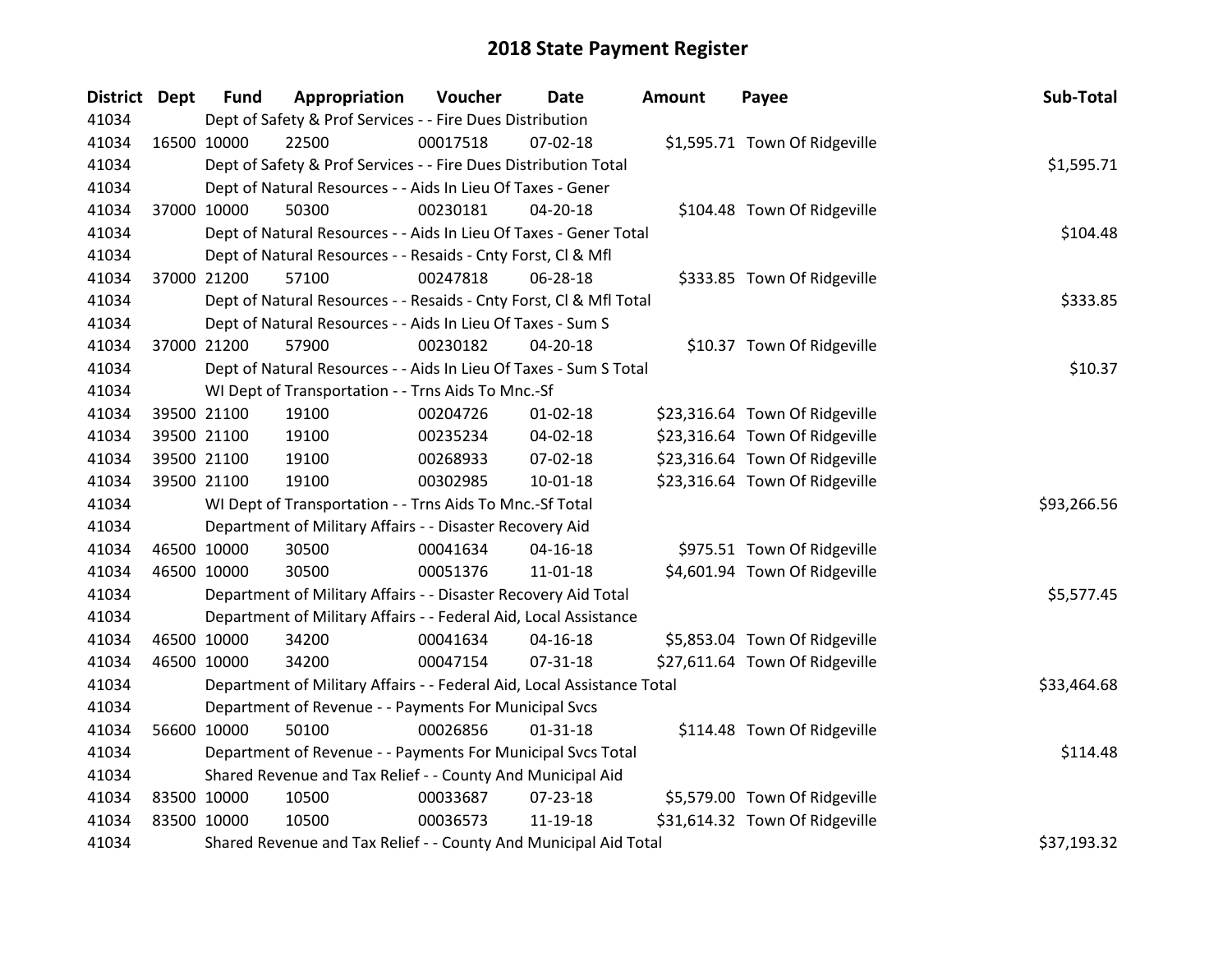| District Dept | Fund        | Appropriation                                               | <b>Voucher</b> | Date     | Amount | Pavee                      | Sub-Total    |
|---------------|-------------|-------------------------------------------------------------|----------------|----------|--------|----------------------------|--------------|
| 41034         |             | Shared Revenue and Tax Relief - - Exempt Computer Aid       |                |          |        |                            |              |
| 41034         | 83500 10000 | 10900                                                       | 00030929       | 07-23-18 |        | \$38.56 Town Of Ridgeville |              |
| 41034         |             | Shared Revenue and Tax Relief - - Exempt Computer Aid Total |                |          |        |                            | \$38.56      |
| 41034 Total   |             |                                                             |                |          |        |                            | \$171,699.46 |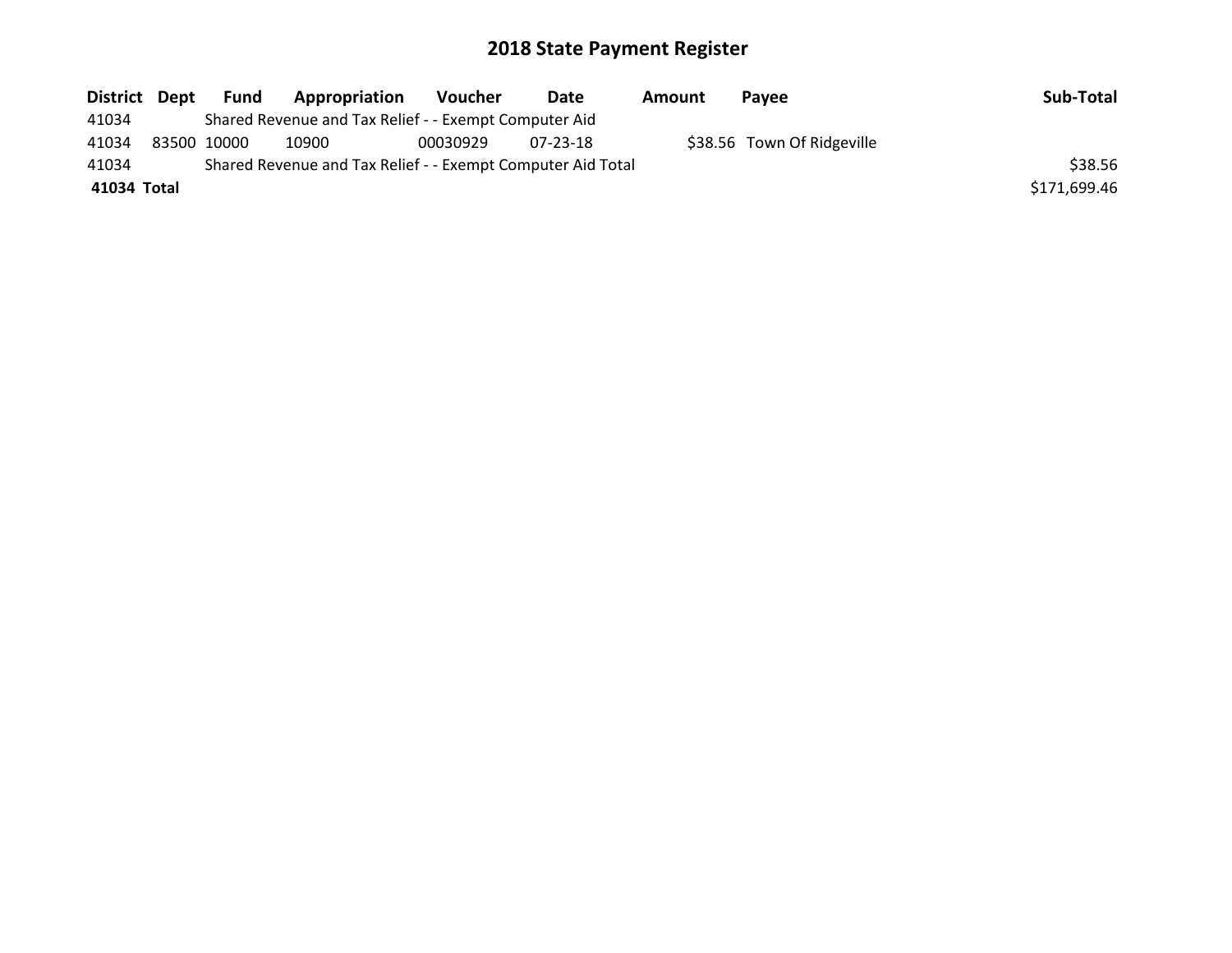| District Dept |             | <b>Fund</b> | Appropriation                                                      | Voucher  | Date           | <b>Amount</b> | Payee                     | Sub-Total   |
|---------------|-------------|-------------|--------------------------------------------------------------------|----------|----------------|---------------|---------------------------|-------------|
| 41036         |             |             | Dept of Safety & Prof Services - - Fire Dues Distribution          |          |                |               |                           |             |
| 41036         |             | 16500 10000 | 22500                                                              | 00022121 | $07 - 24 - 18$ |               | \$309.90 Town Of Scott    |             |
| 41036         |             |             | Dept of Safety & Prof Services - - Fire Dues Distribution Total    |          |                |               |                           | \$309.90    |
| 41036         |             |             | Dept of Natural Resources - - Aids In Lieu Of Taxes - Gener        |          |                |               |                           |             |
| 41036         |             | 37000 10000 | 50300                                                              | 00230583 | 04-20-18       |               | \$144.13 Town Of Scott    |             |
| 41036         |             |             | Dept of Natural Resources - - Aids In Lieu Of Taxes - Gener Total  |          |                |               |                           | \$144.13    |
| 41036         |             |             | Dept of Natural Resources - - Resaids - Cnty Forst, CI & Mfl       |          |                |               |                           |             |
| 41036         |             | 37000 21200 | 57100                                                              | 00247819 | 06-28-18       |               | \$280.35 Town Of Scott    |             |
| 41036         |             |             | Dept of Natural Resources - - Resaids - Cnty Forst, Cl & Mfl Total |          |                |               |                           | \$280.35    |
| 41036         |             |             | Dept of Natural Resources - - Aids In Lieu Of Taxes - Sum S        |          |                |               |                           |             |
| 41036         |             | 37000 21200 | 57900                                                              | 00230582 | 04-20-18       |               | \$13,554.90 Town Of Scott |             |
| 41036         |             |             | Dept of Natural Resources - - Aids In Lieu Of Taxes - Sum S Total  |          |                |               |                           | \$13,554.90 |
| 41036         |             |             | WI Dept of Transportation - - Trns Aids To Mnc.-Sf                 |          |                |               |                           |             |
| 41036         |             | 39500 21100 | 19100                                                              | 00204727 | $01 - 02 - 18$ |               | \$14,224.75 Town Of Scott |             |
| 41036         |             | 39500 21100 | 19100                                                              | 00235235 | 04-02-18       |               | \$14,224.75 Town Of Scott |             |
| 41036         |             | 39500 21100 | 19100                                                              | 00268934 | 07-02-18       |               | \$14,224.75 Town Of Scott |             |
| 41036         |             | 39500 21100 | 19100                                                              | 00302986 | $10 - 01 - 18$ |               | \$14,224.75 Town Of Scott |             |
| 41036         |             |             | WI Dept of Transportation - - Trns Aids To Mnc.-Sf Total           |          |                |               |                           | \$56,899.00 |
| 41036         |             |             | Department of Revenue - - Payments For Municipal Svcs              |          |                |               |                           |             |
| 41036         |             | 56600 10000 | 50100                                                              | 00026857 | $01 - 31 - 18$ |               | \$59.61 Town Of Scott     |             |
| 41036         |             |             | Department of Revenue - - Payments For Municipal Svcs Total        |          |                |               |                           | \$59.61     |
| 41036         |             |             | Shared Revenue and Tax Relief - - County And Municipal Aid         |          |                |               |                           |             |
| 41036         |             | 83500 10000 | 10500                                                              | 00033688 | 07-23-18       |               | \$2,734.42 Town Of Scott  |             |
| 41036         |             | 83500 10000 | 10500                                                              | 00036574 | 11-19-18       |               | \$15,495.06 Town Of Scott |             |
| 41036         |             |             | Shared Revenue and Tax Relief - - County And Municipal Aid Total   |          |                |               |                           | \$18,229.48 |
| 41036         |             |             | Shared Revenue and Tax Relief - - Utility Aid                      |          |                |               |                           |             |
| 41036         |             | 83500 10000 | 11000                                                              | 00033688 | 07-23-18       |               | \$43.74 Town Of Scott     |             |
| 41036         | 83500 10000 |             | 11000                                                              | 00036574 | 11-19-18       |               | \$258.29 Town Of Scott    |             |
| 41036         |             |             | Shared Revenue and Tax Relief - - Utility Aid Total                |          |                |               |                           | \$302.03    |
| 41036 Total   |             |             |                                                                    |          |                |               |                           | \$89,779.40 |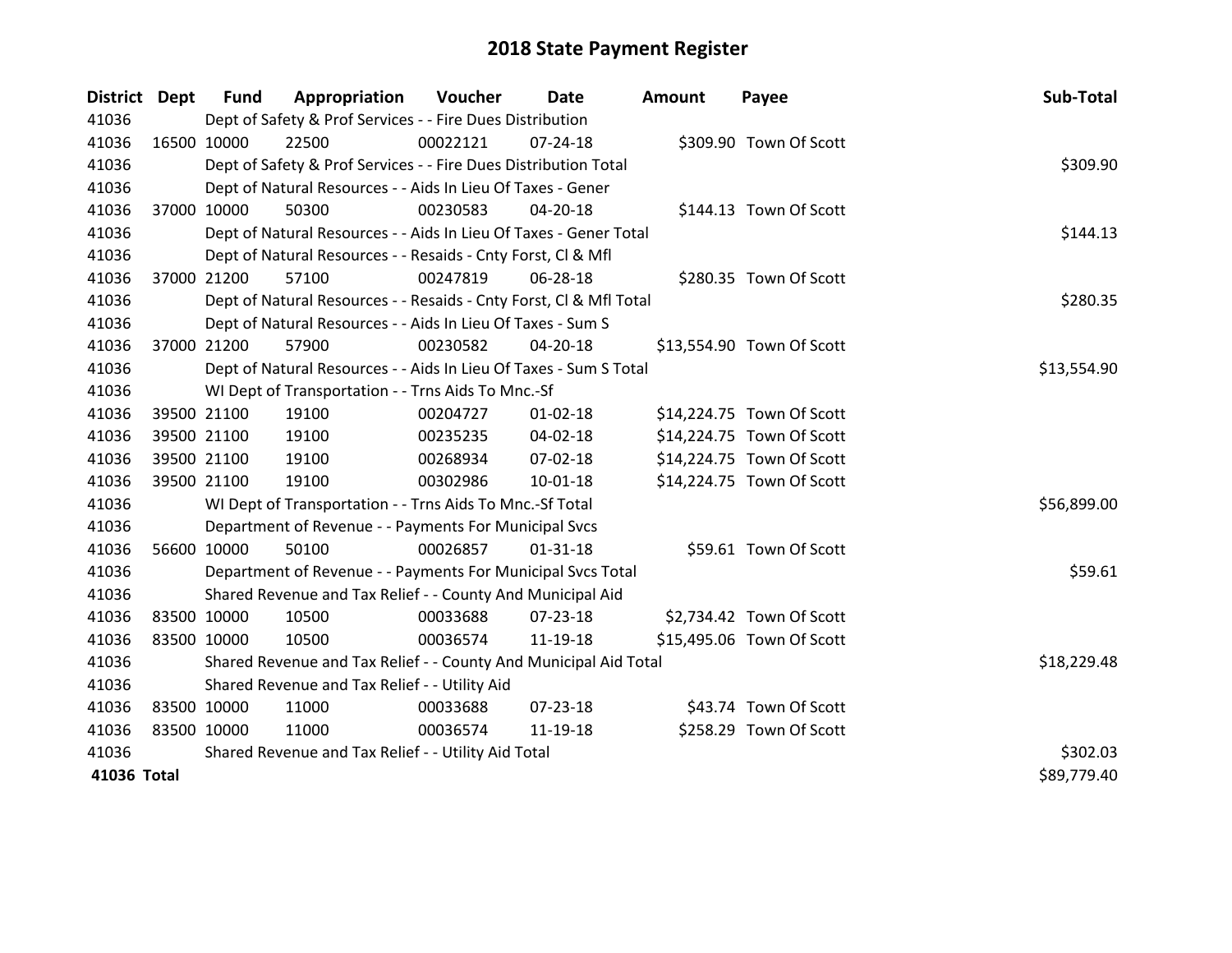| <b>District</b> | Dept | <b>Fund</b> | Appropriation                                                          | Voucher  | Date           | <b>Amount</b> | Payee                       | Sub-Total    |
|-----------------|------|-------------|------------------------------------------------------------------------|----------|----------------|---------------|-----------------------------|--------------|
| 41038           |      |             | Dept of Natural Resources - - Resaids - Cnty Forst, Cl & Mfl           |          |                |               |                             |              |
| 41038           |      | 37000 21200 | 57100                                                                  | 00247820 | $06 - 28 - 18$ |               | \$360.50 Town Of Sheldon    |              |
| 41038           |      |             | Dept of Natural Resources - - Resaids - Cnty Forst, Cl & Mfl Total     |          |                |               |                             | \$360.50     |
| 41038           |      |             | WI Dept of Transportation - - Trns Aids To Mnc.-Sf                     |          |                |               |                             |              |
| 41038           |      | 39500 21100 | 19100                                                                  | 00204728 | $01 - 02 - 18$ |               | \$27,909.49 Town Of Sheldon |              |
| 41038           |      | 39500 21100 | 19100                                                                  | 00235236 | 04-02-18       |               | \$27,909.49 Town Of Sheldon |              |
| 41038           |      | 39500 21100 | 19100                                                                  | 00268935 | 07-02-18       |               | \$27,909.49 Town Of Sheldon |              |
| 41038           |      | 39500 21100 | 19100                                                                  | 00302987 | 10-01-18       |               | \$27,909.50 Town Of Sheldon |              |
| 41038           |      |             | WI Dept of Transportation - - Trns Aids To Mnc.-Sf Total               |          |                |               |                             | \$111,637.97 |
| 41038           |      |             | Department of Military Affairs - - Disaster Recovery Aid               |          |                |               |                             |              |
| 41038           |      | 46500 10000 | 30500                                                                  | 00050664 | 10-18-18       |               | \$8,346.25 Town Of Sheldon  |              |
| 41038           |      |             | Department of Military Affairs - - Disaster Recovery Aid Total         |          |                |               |                             | \$8,346.25   |
| 41038           |      |             | Department of Military Affairs - - Federal Aid, Local Assistance       |          |                |               |                             |              |
| 41038           |      | 46500 10000 | 34200                                                                  | 00050664 | 10-18-18       |               | \$74,352.08 Town Of Sheldon |              |
| 41038           |      |             | Department of Military Affairs - - Federal Aid, Local Assistance Total |          |                |               |                             | \$74,352.08  |
| 41038           |      |             | Shared Revenue and Tax Relief - - County And Municipal Aid             |          |                |               |                             |              |
| 41038           |      | 83500 10000 | 10500                                                                  | 00033689 | 07-23-18       |               | \$7,805.11 Town Of Sheldon  |              |
| 41038           |      | 83500 10000 | 10500                                                                  | 00036575 | 11-19-18       |               | \$44,228.94 Town Of Sheldon |              |
| 41038           |      |             | Shared Revenue and Tax Relief - - County And Municipal Aid Total       |          |                |               |                             | \$52,034.05  |
| 41038           |      |             | Shared Revenue and Tax Relief - - Exempt Computer Aid                  |          |                |               |                             |              |
| 41038           |      | 83500 10000 | 10900                                                                  | 00030930 | $07 - 23 - 18$ |               | \$18.26 Town Of Sheldon     |              |
| 41038           |      |             | Shared Revenue and Tax Relief - - Exempt Computer Aid Total            |          |                |               |                             | \$18.26      |
| 41038 Total     |      |             |                                                                        |          |                |               |                             | \$246,749.11 |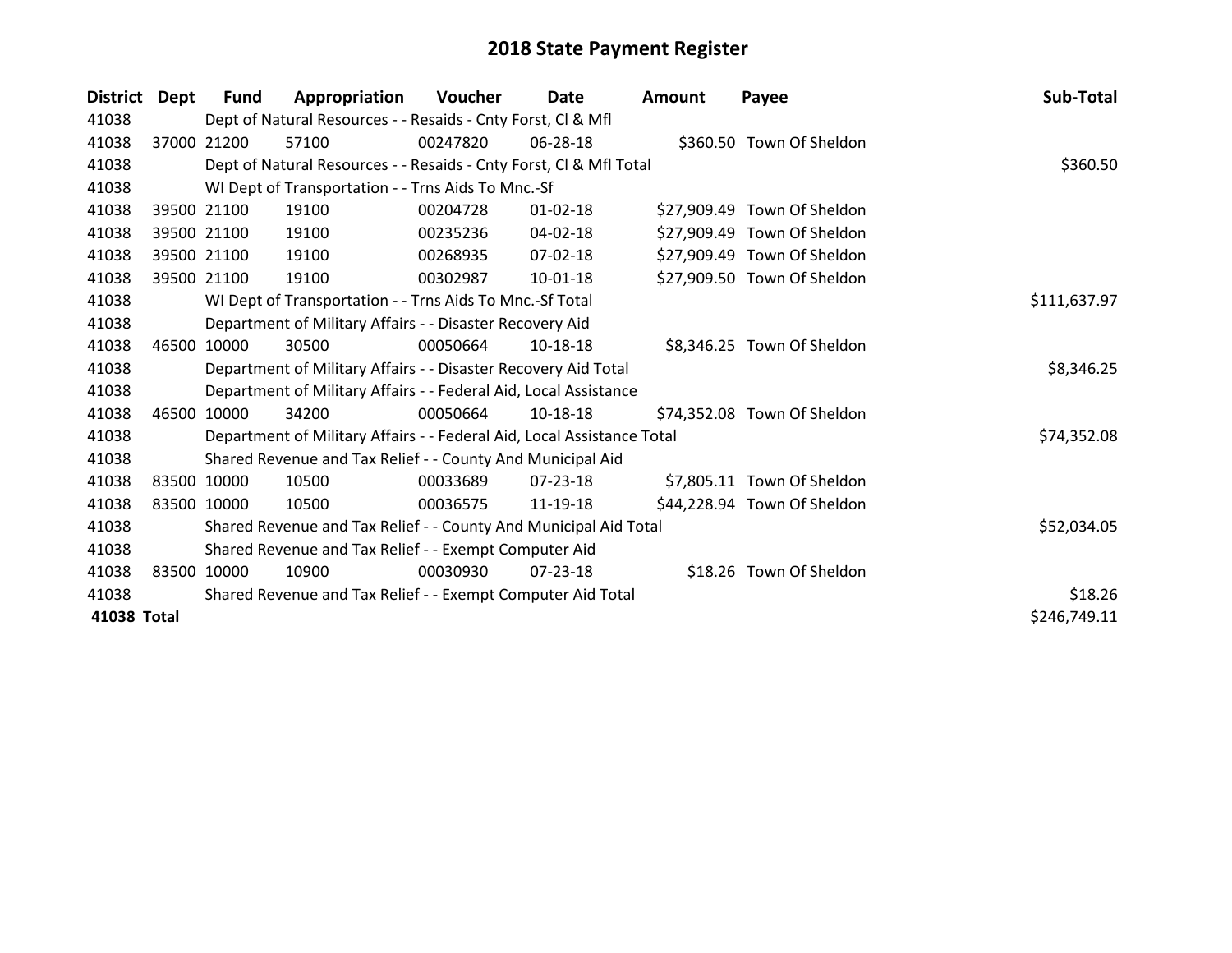| District Dept | <b>Fund</b> | Appropriation                                                          | Voucher  | <b>Date</b>    | <b>Amount</b> | Payee                      | Sub-Total    |
|---------------|-------------|------------------------------------------------------------------------|----------|----------------|---------------|----------------------------|--------------|
| 41040         |             | Dept of Safety & Prof Services - - Fire Dues Distribution              |          |                |               |                            |              |
| 41040         | 16500 10000 | 22500                                                                  | 00022122 | $07 - 25 - 18$ |               | \$9,715.66 Town Of Sparta  |              |
| 41040         |             | Dept of Safety & Prof Services - - Fire Dues Distribution Total        |          |                |               |                            | \$9,715.66   |
| 41040         |             | Dept of Natural Resources - - Aids In Lieu Of Taxes - Gener            |          |                |               |                            |              |
| 41040         | 37000 10000 | 50300                                                                  | 00212265 | 02-05-18       |               | \$819.85 Town Of Sparta    |              |
| 41040         | 37000 10000 | 50300                                                                  | 00212266 | 02-05-18       |               | \$320.16 Town Of Sparta    |              |
| 41040         | 37000 10000 | 50300                                                                  | 00230474 | 04-20-18       |               | \$57.23 Town Of Sparta     |              |
| 41040         |             | Dept of Natural Resources - - Aids In Lieu Of Taxes - Gener Total      |          |                |               |                            | \$1,197.24   |
| 41040         |             | Dept of Natural Resources - - Resaids - Cnty Forst, Cl & Mfl           |          |                |               |                            |              |
| 41040         | 37000 21200 | 57100                                                                  | 00247821 | 06-28-18       |               | \$628.76 Town Of Sparta    |              |
| 41040         |             | Dept of Natural Resources - - Resaids - Cnty Forst, Cl & Mfl Total     |          |                |               |                            | \$628.76     |
| 41040         |             | Dept of Natural Resources - - Aids In Lieu Of Taxes - Sum S            |          |                |               |                            |              |
| 41040         | 37000 21200 | 57900                                                                  | 00230473 | $04 - 20 - 18$ |               | \$0.04 Town Of Sparta      |              |
| 41040         |             | Dept of Natural Resources - - Aids In Lieu Of Taxes - Sum S Total      |          |                |               |                            | \$0.04       |
| 41040         |             | WI Dept of Transportation - - Trns Aids To Mnc.-Sf                     |          |                |               |                            |              |
| 41040         | 39500 21100 | 19100                                                                  | 00204729 | $01 - 02 - 18$ |               | \$41,634.29 Town Of Sparta |              |
| 41040         | 39500 21100 | 19100                                                                  | 00235237 | 04-02-18       |               | \$41,634.29 Town Of Sparta |              |
| 41040         | 39500 21100 | 19100                                                                  | 00268936 | 07-02-18       |               | \$41,634.29 Town Of Sparta |              |
| 41040         | 39500 21100 | 19100                                                                  | 00302988 | 10-01-18       |               | \$41,634.32 Town Of Sparta |              |
| 41040         |             | WI Dept of Transportation - - Trns Aids To Mnc.-Sf Total               |          |                |               |                            | \$166,537.19 |
| 41040         |             | Department of Military Affairs - - Disaster Recovery Aid               |          |                |               |                            |              |
| 41040         | 46500 10000 | 30500                                                                  | 00050806 | $10-24-18$     |               | \$1,500.52 Town Of Sparta  |              |
| 41040         | 46500 10000 | 30500                                                                  | 00051317 | 10-31-18       |               | \$2,546.18 Town Of Sparta  |              |
| 41040         |             | Department of Military Affairs - - Disaster Recovery Aid Total         |          |                |               |                            | \$4,046.70   |
| 41040         |             | Department of Military Affairs - - Federal Aid, Local Assistance       |          |                |               |                            |              |
| 41040         | 46500 10000 | 34200                                                                  | 00050806 | 10-24-18       |               | \$9,003.08 Town Of Sparta  |              |
| 41040         | 46500 10000 | 34200                                                                  | 00051317 | $10-31-18$     |               | \$15,277.06 Town Of Sparta |              |
| 41040         |             | Department of Military Affairs - - Federal Aid, Local Assistance Total |          |                |               |                            | \$24,280.14  |
| 41040         |             | Shared Revenue and Tax Relief - - County And Municipal Aid             |          |                |               |                            |              |
| 41040         | 83500 10000 | 10500                                                                  | 00033690 | 07-23-18       |               | \$11,677.29 Town Of Sparta |              |
| 41040         | 83500 10000 | 10500                                                                  | 00036576 | 11-19-18       |               | \$66,171.33 Town Of Sparta |              |
| 41040         |             | Shared Revenue and Tax Relief - - County And Municipal Aid Total       |          |                |               |                            | \$77,848.62  |
| 41040         |             | Shared Revenue and Tax Relief - - Exempt Computer Aid                  |          |                |               |                            |              |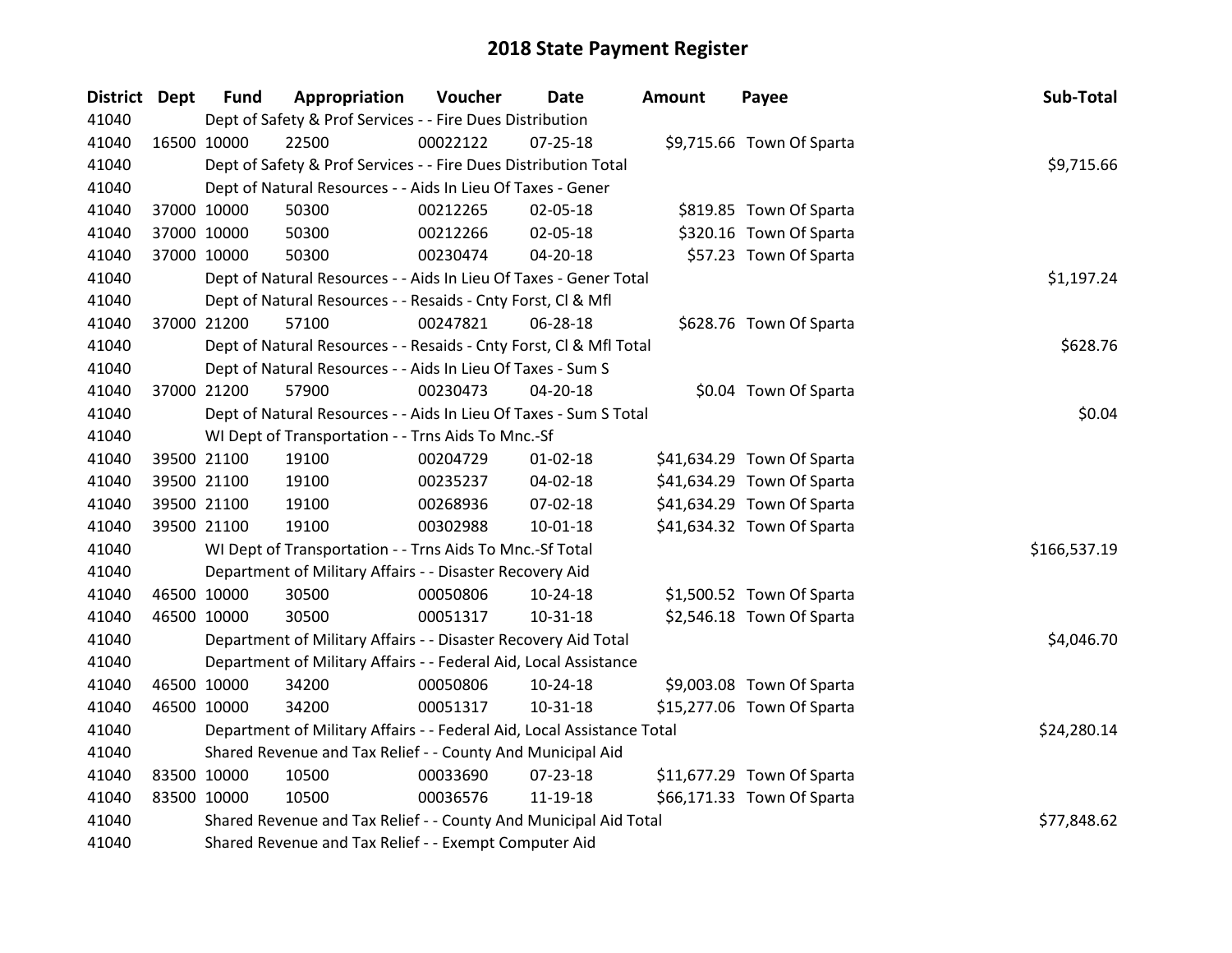| <b>District</b> | Dept        | Fund        | Appropriation                                                   | Voucher  | Date           | <b>Amount</b> | Payee                      | Sub-Total    |
|-----------------|-------------|-------------|-----------------------------------------------------------------|----------|----------------|---------------|----------------------------|--------------|
| 41040           |             | 83500 10000 | 10900                                                           | 00030931 | $07 - 23 - 18$ |               | \$23.34 Town Of Sparta     |              |
| 41040           |             |             | Shared Revenue and Tax Relief - - Exempt Computer Aid Total     |          |                |               |                            | \$23.34      |
| 41040           |             |             | Shared Revenue and Tax Relief - - Utility Aid                   |          |                |               |                            |              |
| 41040           | 83500 10000 |             | 11000                                                           | 00033690 | $07 - 23 - 18$ |               | \$4,889.70 Town Of Sparta  |              |
| 41040           |             | 83500 10000 | 11000                                                           | 00036576 | 11-19-18       |               | \$27,908.22 Town Of Sparta |              |
| 41040           |             |             | Shared Revenue and Tax Relief - - Utility Aid Total             |          |                |               |                            | \$32,797.92  |
| 41040           |             |             | Shared Revenue and Tax Relief - - Lottery & Gaming Credit       |          |                |               |                            |              |
| 41040           | 83500 52100 |             | 36300                                                           | 00027513 | $03 - 26 - 18$ |               | \$4,424.52 Town Of Sparta  |              |
| 41040           |             |             | Shared Revenue and Tax Relief - - Lottery & Gaming Credit Total |          |                |               |                            | \$4,424.52   |
| 41040 Total     |             |             |                                                                 |          |                |               |                            | \$321,500.13 |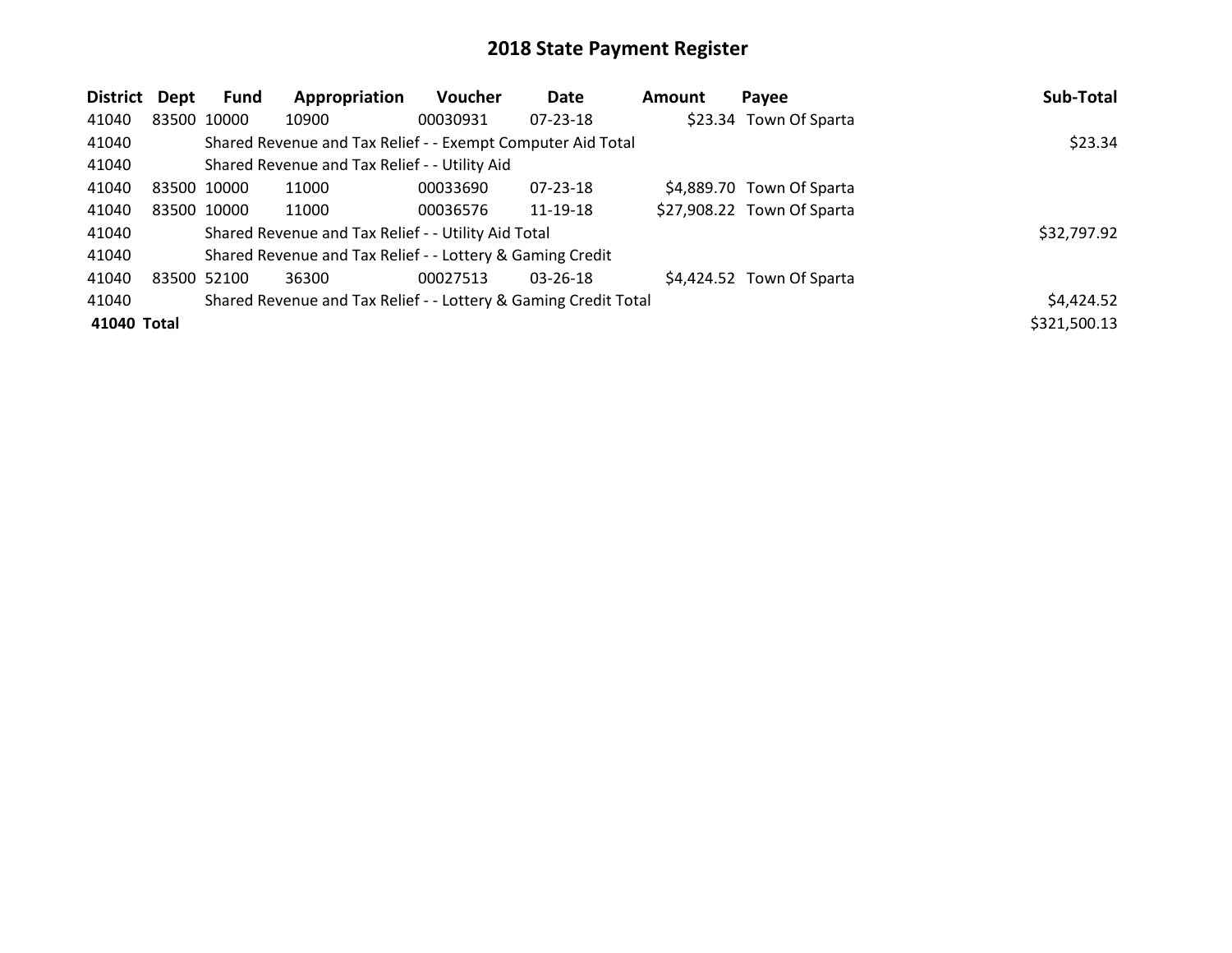| <b>District Dept</b> | <b>Fund</b> | Appropriation                                                        | Voucher     | Date           | <b>Amount</b> | Payee                     | Sub-Total    |
|----------------------|-------------|----------------------------------------------------------------------|-------------|----------------|---------------|---------------------------|--------------|
| 41042                |             | Dept of Safety & Prof Services - - Fire Dues Distribution            |             |                |               |                           |              |
| 41042                | 16500 10000 | 22500                                                                | 00022123    | $07 - 25 - 18$ |               | \$5,121.19 Town Of Tomah  |              |
| 41042                |             | Dept of Safety & Prof Services - - Fire Dues Distribution Total      |             |                |               |                           | \$5,121.19   |
| 41042                |             | Dept of Natural Resources - - Resaids - Cnty Forst, Cl & Mfl         |             |                |               |                           |              |
| 41042                | 37000 21200 | 57100                                                                | 00247822    | 06-28-18       |               | \$138.38 Town Of Tomah    |              |
| 41042                |             | Dept of Natural Resources - - Resaids - Cnty Forst, CI & Mfl Total   |             |                |               |                           | \$138.38     |
| 41042                |             | WI Dept of Transportation - - Trns Aids To Mnc.-Sf                   |             |                |               |                           |              |
| 41042                | 39500 21100 | 19100                                                                | 00204730    | $01 - 02 - 18$ |               | \$26,995.70 Town Of Tomah |              |
| 41042                | 39500 21100 | 19100                                                                | 00235238    | 04-02-18       |               | \$26,995.70 Town Of Tomah |              |
| 41042                | 39500 21100 | 19100                                                                | 00268937    | 07-02-18       |               | \$26,995.70 Town Of Tomah |              |
| 41042                | 39500 21100 | 19100                                                                | 00302989    | $10 - 01 - 18$ |               | \$26,995.70 Town Of Tomah |              |
| 41042                |             | WI Dept of Transportation - - Trns Aids To Mnc.-Sf Total             |             |                |               |                           | \$107,982.80 |
| 41042                |             | WI Dept of Transportation - - Loc Rd Imp Prg St Fd                   |             |                |               |                           |              |
| 41042                | 39500 21100 | 27800                                                                | 00323184    | $11 - 15 - 18$ |               | \$19,975.11 Town Of Tomah |              |
| 41042                |             | WI Dept of Transportation - - Loc Rd Imp Prg St Fd Total             | \$19,975.11 |                |               |                           |              |
| 41042                |             | WI Dept of Transportation - - Hwy Mgmt & Opers Sf                    |             |                |               |                           |              |
| 41042                | 39500 21100 | 36500                                                                | 00330252    | 12-07-18       |               | \$500.00 Town Of Tomah    |              |
| 41042                |             | WI Dept of Transportation - - Hwy Mgmt & Opers Sf Total              |             |                |               |                           | \$500.00     |
| 41042                |             | Department of Administration - - Hv Trans Ln Annual Impact Fee       |             |                |               |                           |              |
| 41042                | 50500 10000 | 17400                                                                | 00078733    | 05-01-18       |               | \$2,211.00 Town Of Tomah  |              |
| 41042                |             | Department of Administration - - Hv Trans Ln Annual Impact Fee Total |             |                |               |                           | \$2,211.00   |
| 41042                |             | Department of Revenue - - Payments For Municipal Svcs                |             |                |               |                           |              |
| 41042                | 56600 10000 | 50100                                                                | 00026858    | $01 - 31 - 18$ |               | \$289.04 Town Of Tomah    |              |
| 41042                |             | Department of Revenue - - Payments For Municipal Svcs Total          |             |                |               |                           | \$289.04     |
| 41042                |             | Shared Revenue and Tax Relief - - County And Municipal Aid           |             |                |               |                           |              |
| 41042                | 83500 10000 | 10500                                                                | 00033691    | $07 - 23 - 18$ |               | \$5,655.35 Town Of Tomah  |              |
| 41042                | 83500 10000 | 10500                                                                | 00036577    | 11-19-18       |               | \$32,046.96 Town Of Tomah |              |
| 41042                |             | Shared Revenue and Tax Relief - - County And Municipal Aid Total     |             |                |               |                           | \$37,702.31  |
| 41042                |             | Shared Revenue and Tax Relief - - Exempt Computer Aid                |             |                |               |                           |              |
| 41042                | 83500 10000 | 10900                                                                | 00030932    | $07 - 23 - 18$ |               | \$589.54 Town Of Tomah    |              |
| 41042                |             | Shared Revenue and Tax Relief - - Exempt Computer Aid Total          |             |                |               |                           | \$589.54     |
| 41042                |             | Shared Revenue and Tax Relief - - Utility Aid                        |             |                |               |                           |              |
| 41042                | 83500 10000 | 11000                                                                | 00033691    | 07-23-18       |               | \$892.97 Town Of Tomah    |              |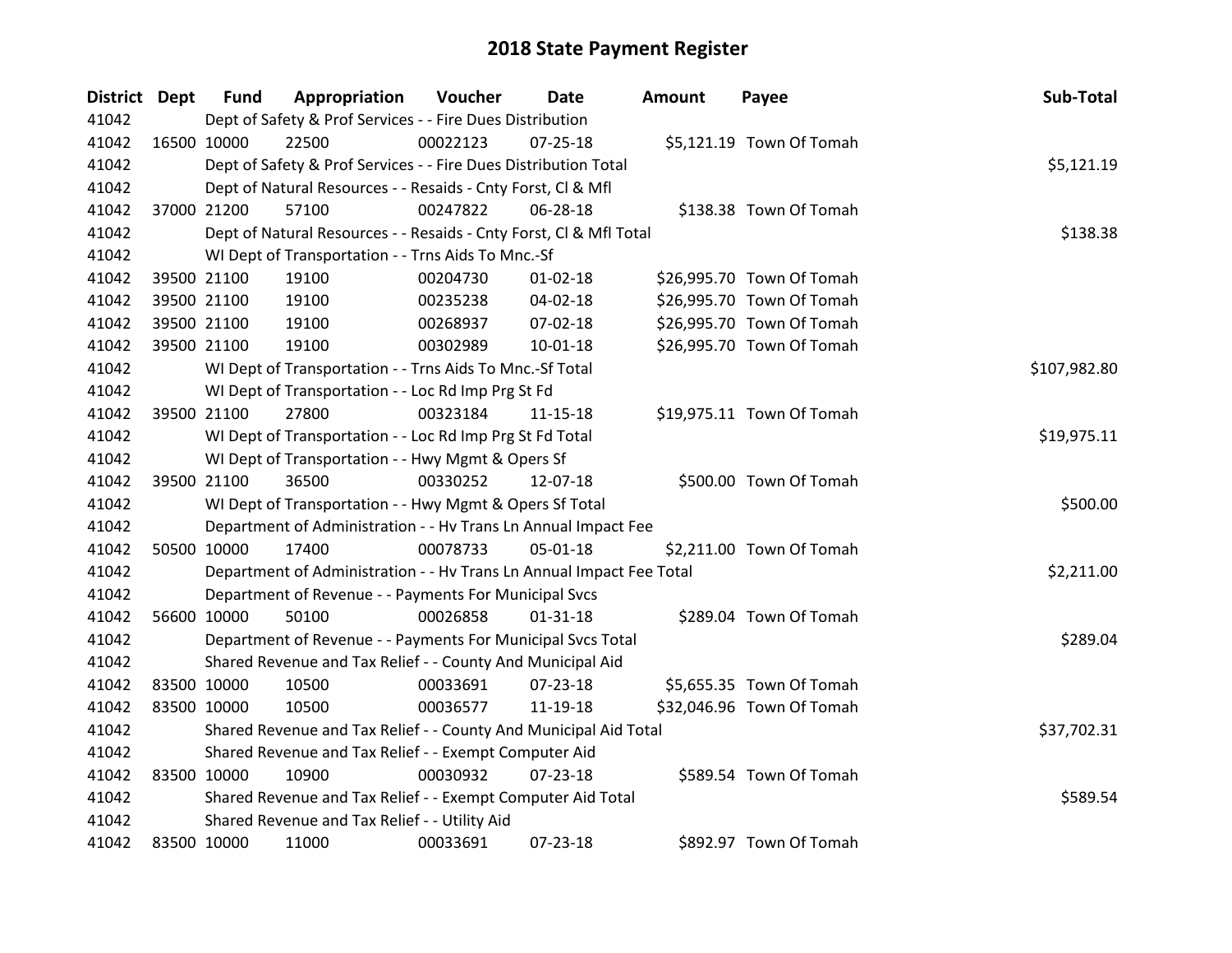| District Dept | <b>Fund</b>                                               | Appropriation                                                   | <b>Voucher</b> | Date           | Amount | <b>Pavee</b>             | Sub-Total    |
|---------------|-----------------------------------------------------------|-----------------------------------------------------------------|----------------|----------------|--------|--------------------------|--------------|
| 41042         | 83500 10000                                               | 11000                                                           | 00036577       | 11-19-18       |        | \$5,121.44 Town Of Tomah |              |
| 41042         |                                                           | Shared Revenue and Tax Relief - - Utility Aid Total             |                |                |        |                          | \$6,014.41   |
| 41042         | Shared Revenue and Tax Relief - - Lottery & Gaming Credit |                                                                 |                |                |        |                          |              |
| 41042         | 83500 52100                                               | 36300                                                           | 00027514       | $03 - 26 - 18$ |        | \$2,105.62 Town Of Tomah |              |
| 41042         |                                                           | Shared Revenue and Tax Relief - - Lottery & Gaming Credit Total |                |                |        |                          | \$2,105.62   |
| 41042 Total   |                                                           |                                                                 |                |                |        |                          | \$182,629.40 |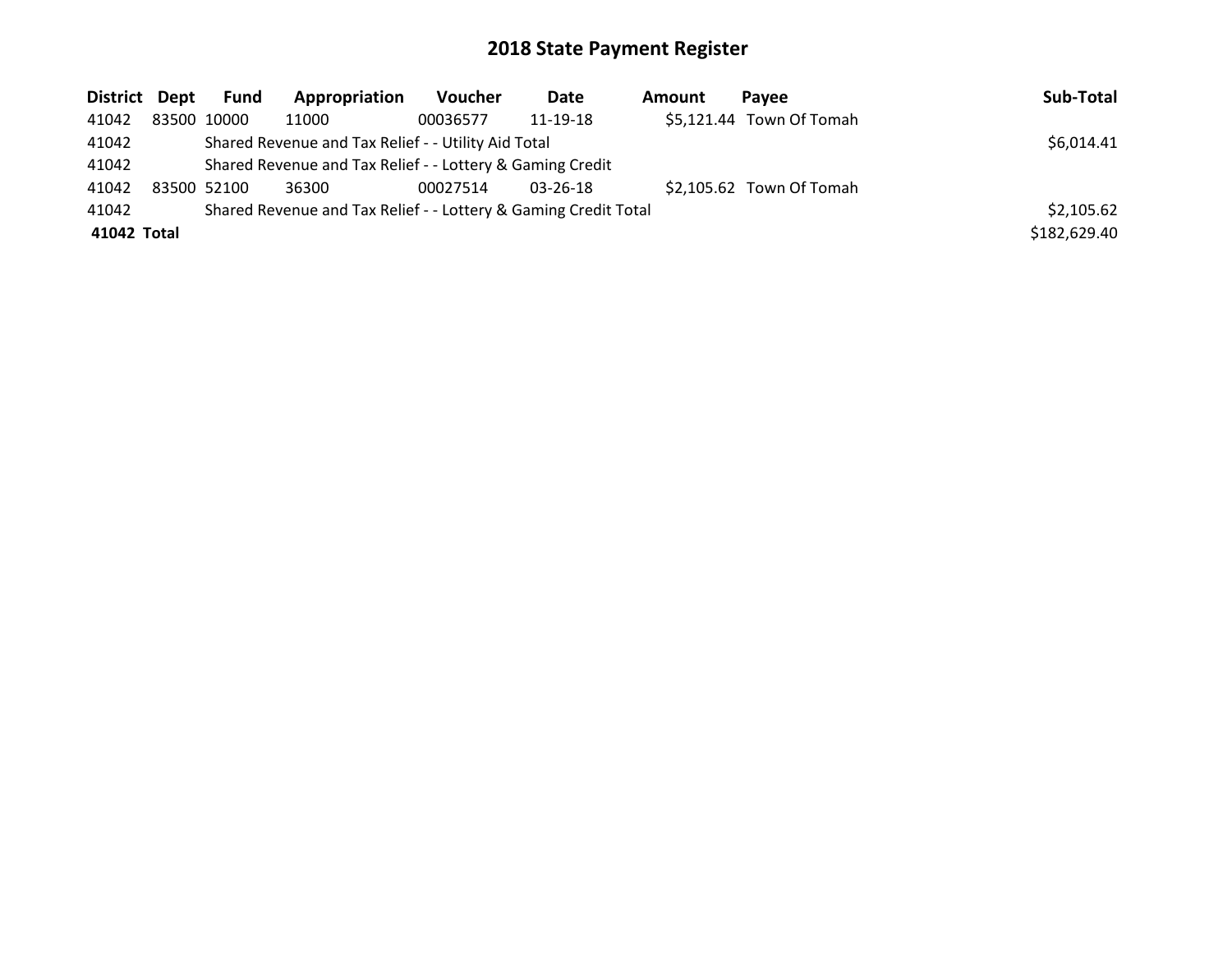| <b>District</b> | <b>Dept</b> | <b>Fund</b>                                   | Appropriation                                                          | Voucher  | <b>Date</b>    | <b>Amount</b> | Payee                          | Sub-Total    |
|-----------------|-------------|-----------------------------------------------|------------------------------------------------------------------------|----------|----------------|---------------|--------------------------------|--------------|
| 41044           |             |                                               | Dept of Natural Resources - - Resaids - Cnty Forst, CI & Mfl           |          |                |               |                                |              |
| 41044           |             | 37000 21200                                   | 57100                                                                  | 00247823 | 06-28-18       |               | \$417.14 Town Of Wellington    |              |
| 41044           |             |                                               | Dept of Natural Resources - - Resaids - Cnty Forst, CI & Mfl Total     |          |                |               |                                | \$417.14     |
| 41044           |             |                                               | WI Dept of Transportation - - Trns Aids To Mnc.-Sf                     |          |                |               |                                |              |
| 41044           |             | 39500 21100                                   | 19100                                                                  | 00204731 | $01 - 02 - 18$ |               | \$26,709.02 Town Of Wellington |              |
| 41044           |             | 39500 21100                                   | 19100                                                                  | 00235239 | $04 - 02 - 18$ |               | \$26,709.02 Town Of Wellington |              |
| 41044           |             | 39500 21100                                   | 19100                                                                  | 00268938 | $07 - 02 - 18$ |               | \$26,709.02 Town Of Wellington |              |
| 41044           |             | 39500 21100                                   | 19100                                                                  | 00302990 | $10 - 01 - 18$ |               | \$26,709.02 Town Of Wellington |              |
| 41044           |             |                                               | WI Dept of Transportation - - Trns Aids To Mnc.-Sf Total               |          |                |               |                                | \$106,836.08 |
| 41044           |             |                                               | Department of Military Affairs - - Disaster Recovery Aid               |          |                |               |                                |              |
| 41044           |             | 46500 10000                                   | 30500                                                                  | 00052980 | 12-13-18       |               | \$1,623.71 Town Of Wellington  |              |
| 41044           |             |                                               | Department of Military Affairs - - Disaster Recovery Aid Total         |          |                |               |                                | \$1,623.71   |
| 41044           |             |                                               | Department of Military Affairs - - Federal Aid, Local Assistance       |          |                |               |                                |              |
| 41044           |             | 46500 10000                                   | 34200                                                                  | 00052980 | 12-13-18       |               | \$9,742.24 Town Of Wellington  |              |
| 41044           |             |                                               | Department of Military Affairs - - Federal Aid, Local Assistance Total |          |                |               |                                | \$9,742.24   |
| 41044           |             |                                               | Shared Revenue and Tax Relief - - County And Municipal Aid             |          |                |               |                                |              |
| 41044           |             | 83500 10000                                   | 10500                                                                  | 00033692 | $07 - 23 - 18$ |               | \$8,736.91 Town Of Wellington  |              |
| 41044           |             | 83500 10000                                   | 10500                                                                  | 00036578 | 11-19-18       |               | \$49,509.17 Town Of Wellington |              |
| 41044           |             |                                               | Shared Revenue and Tax Relief - - County And Municipal Aid Total       |          |                |               |                                | \$58,246.08  |
| 41044           |             |                                               | Shared Revenue and Tax Relief - - Exempt Computer Aid                  |          |                |               |                                |              |
| 41044           |             | 83500 10000                                   | 10900                                                                  | 00030933 | 07-23-18       |               | \$2.03 Town Of Wellington      |              |
| 41044           |             |                                               | Shared Revenue and Tax Relief - - Exempt Computer Aid Total            |          |                |               |                                | \$2.03       |
| 41044           |             | Shared Revenue and Tax Relief - - Utility Aid |                                                                        |          |                |               |                                |              |
| 41044           |             | 83500 10000                                   | 11000                                                                  | 00033692 | $07 - 23 - 18$ |               | \$20.97 Town Of Wellington     |              |
| 41044           |             | 83500 10000                                   | 11000                                                                  | 00036578 | 11-19-18       |               | \$140.94 Town Of Wellington    |              |
| 41044           |             |                                               | Shared Revenue and Tax Relief - - Utility Aid Total                    |          |                |               |                                | \$161.91     |
| 41044 Total     |             |                                               |                                                                        |          |                |               |                                | \$177,029.19 |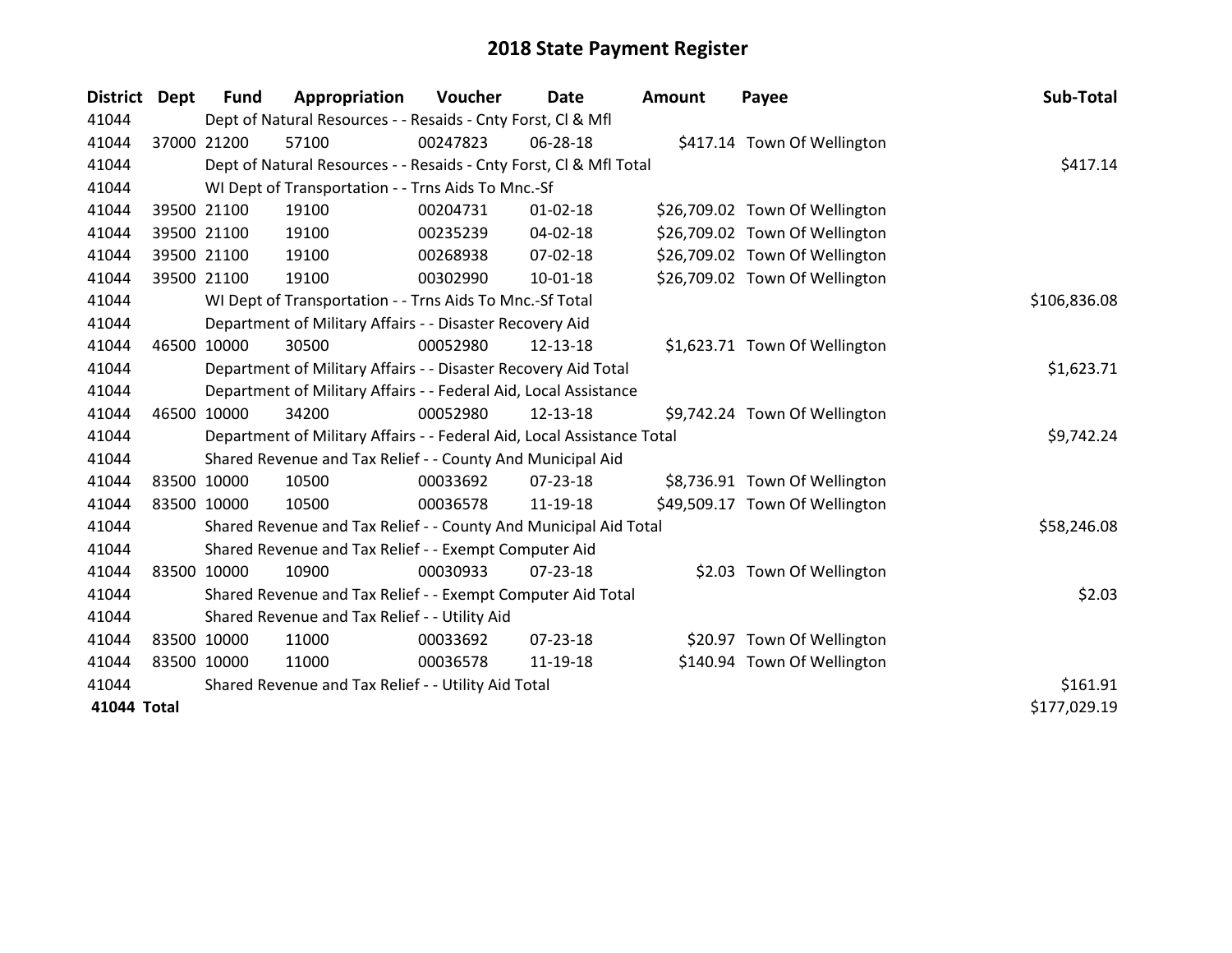| District Dept |             | <b>Fund</b> | Appropriation                                                          | Voucher  | Date           | <b>Amount</b> | Payee                     | Sub-Total   |
|---------------|-------------|-------------|------------------------------------------------------------------------|----------|----------------|---------------|---------------------------|-------------|
| 41046         |             |             | Dept of Safety & Prof Services - - Fire Dues Distribution              |          |                |               |                           |             |
| 41046         |             | 16500 10000 | 22500                                                                  | 00022124 | $07 - 25 - 18$ |               | \$1,976.42 Town Of Wells  |             |
| 41046         |             |             | Dept of Safety & Prof Services - - Fire Dues Distribution Total        |          |                |               |                           | \$1,976.42  |
| 41046         |             |             | Dept of Natural Resources - - Aids In Lieu Of Taxes - Gener            |          |                |               |                           |             |
| 41046         |             | 37000 10000 | 50300                                                                  | 00212126 | 02-05-18       |               | \$2,758.46 Town Of Wells  |             |
| 41046         |             | 37000 10000 | 50300                                                                  | 00212127 | 02-05-18       |               | \$23.21 Town Of Wells     |             |
| 41046         |             | 37000 10000 | 50300                                                                  | 00229518 | 04-20-18       |               | \$172.90 Town Of Wells    |             |
| 41046         |             | 37000 10000 | 50300                                                                  | 00229519 | 04-20-18       |               | \$68.45 Town Of Wells     |             |
| 41046         |             |             | Dept of Natural Resources - - Aids In Lieu Of Taxes - Gener Total      |          |                |               |                           | \$3,023.02  |
| 41046         |             |             | Dept of Natural Resources - - Resaids - Cnty Forst, CI & Mfl           |          |                |               |                           |             |
| 41046         |             | 37000 21200 | 57100                                                                  | 00247824 | 06-28-18       |               | \$812.11 Town Of Wells    |             |
| 41046         |             |             | Dept of Natural Resources - - Resaids - Cnty Forst, Cl & Mfl Total     |          |                |               |                           | \$812.11    |
| 41046         |             |             | Dept of Natural Resources - - Aids In Lieu Of Taxes - Sum S            |          |                |               |                           |             |
| 41046         |             | 37000 21200 | 57900                                                                  | 00229520 | 04-20-18       |               | \$6.84 Town Of Wells      |             |
| 41046         |             |             | Dept of Natural Resources - - Aids In Lieu Of Taxes - Sum S Total      | \$6.84   |                |               |                           |             |
| 41046         |             |             | WI Dept of Transportation - - Trns Aids To Mnc.-Sf                     |          |                |               |                           |             |
| 41046         |             | 39500 21100 | 19100                                                                  | 00204732 | $01 - 02 - 18$ |               | \$15,343.35 Town Of Wells |             |
| 41046         |             | 39500 21100 | 19100                                                                  | 00235240 | 04-02-18       |               | \$15,343.35 Town Of Wells |             |
| 41046         |             | 39500 21100 | 19100                                                                  | 00268939 | 07-02-18       |               | \$15,343.35 Town Of Wells |             |
| 41046         |             | 39500 21100 | 19100                                                                  | 00302991 | 10-01-18       |               | \$15,343.36 Town Of Wells |             |
| 41046         |             |             | WI Dept of Transportation - - Trns Aids To Mnc.-Sf Total               |          |                |               |                           | \$61,373.41 |
| 41046         |             |             | Department of Military Affairs - - Disaster Recovery Aid               |          |                |               |                           |             |
| 41046         |             | 46500 10000 | 30500                                                                  | 00050830 | $10-24-18$     |               | \$4,111.79 Town Of Wells  |             |
| 41046         |             | 46500 10000 | 30500                                                                  | 00051674 | 11-09-18       |               | \$8,443.33 Town Of Wells  |             |
| 41046         |             |             | Department of Military Affairs - - Disaster Recovery Aid Total         |          |                |               |                           | \$12,555.12 |
| 41046         |             |             | Department of Military Affairs - - Federal Aid, Local Assistance       |          |                |               |                           |             |
| 41046         |             | 46500 10000 | 34200                                                                  | 00047153 | 07-31-18       |               | \$50,660.00 Town Of Wells |             |
| 41046         |             | 46500 10000 | 34200                                                                  | 00050830 | 10-24-18       |               | \$24,670.70 Town Of Wells |             |
| 41046         |             |             | Department of Military Affairs - - Federal Aid, Local Assistance Total |          |                |               |                           | \$75,330.70 |
| 41046         |             |             | Shared Revenue and Tax Relief - - County And Municipal Aid             |          |                |               |                           |             |
| 41046         | 83500 10000 |             | 10500                                                                  | 00033693 | 07-23-18       |               | \$5,013.50 Town Of Wells  |             |
| 41046         | 83500 10000 |             | 10500                                                                  | 00036579 | 11-19-18       |               | \$28,409.85 Town Of Wells |             |
| 41046         |             |             | Shared Revenue and Tax Relief - - County And Municipal Aid Total       |          |                |               |                           | \$33,423.35 |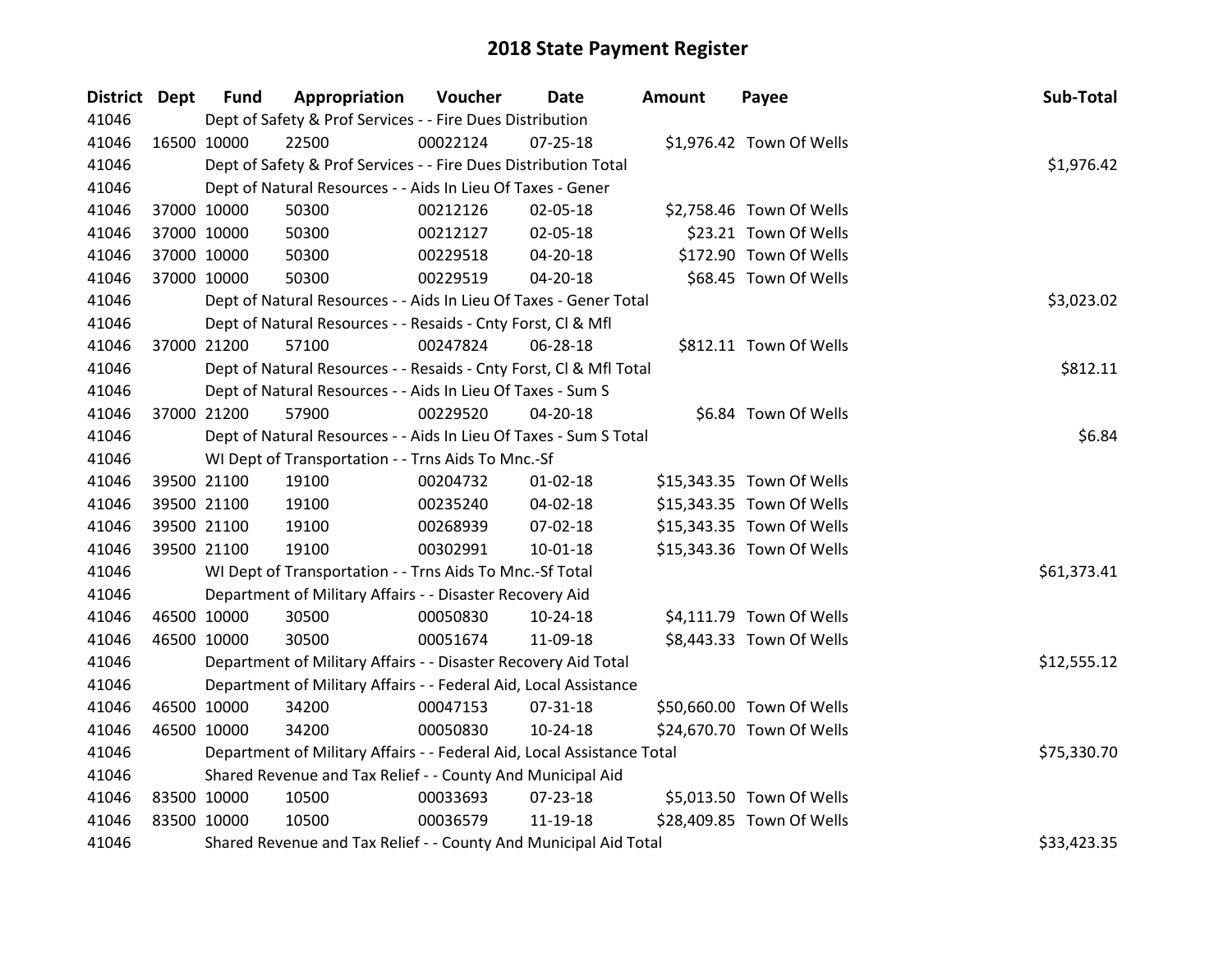|             | District Dept Fund Appropriation | Voucher | <b>Date</b> | <b>Amount</b> | Payee | Sub-Total    |
|-------------|----------------------------------|---------|-------------|---------------|-------|--------------|
| 41046 Total |                                  |         |             |               |       | \$188,500.97 |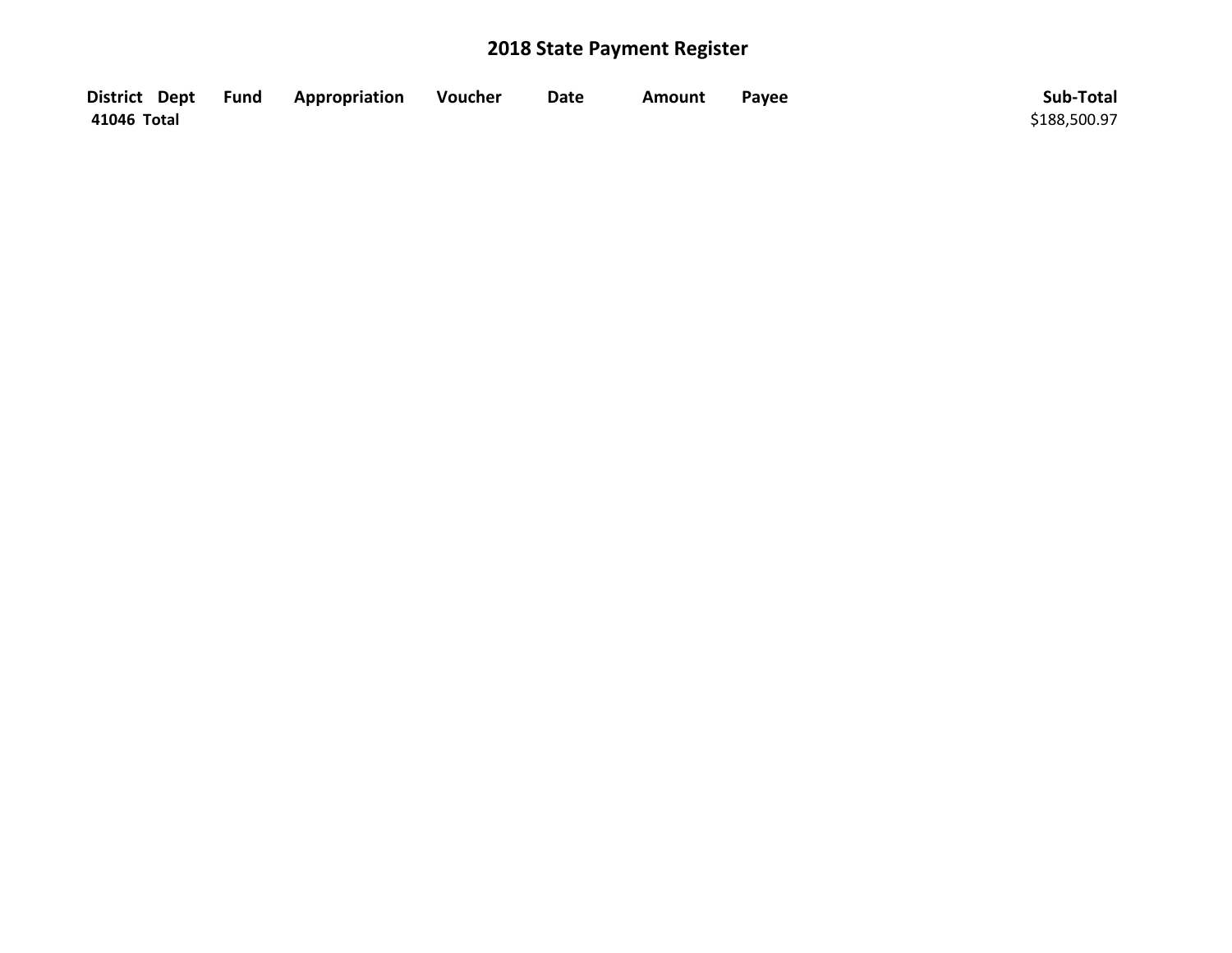| District Dept |             | <b>Fund</b> | Appropriation                                                          | Voucher  | Date           | <b>Amount</b> | Payee                      | Sub-Total   |
|---------------|-------------|-------------|------------------------------------------------------------------------|----------|----------------|---------------|----------------------------|-------------|
| 41048         |             |             | Dept of Safety & Prof Services - - Fire Dues Distribution              |          |                |               |                            |             |
| 41048         | 16500 10000 |             | 22500                                                                  | 00022125 | $07 - 25 - 18$ |               | \$1,837.54 Town Of Wilton  |             |
| 41048         |             |             | Dept of Safety & Prof Services - - Fire Dues Distribution Total        |          |                |               |                            | \$1,837.54  |
| 41048         |             |             | Dept of Natural Resources - - Aids In Lieu Of Taxes - Gener            |          |                |               |                            |             |
| 41048         |             | 37000 10000 | 50300                                                                  | 00230482 | 04-20-18       |               | \$23.82 Town Of Wilton     |             |
| 41048         |             | 37000 10000 | 50300                                                                  | 00230483 | 04-20-18       |               | \$72.70 Town Of Wilton     |             |
| 41048         |             |             | Dept of Natural Resources - - Aids In Lieu Of Taxes - Gener Total      |          |                |               |                            | \$96.52     |
| 41048         |             |             | Dept of Natural Resources - - Resaids - Cnty Forst, CI & Mfl           |          |                |               |                            |             |
| 41048         |             | 37000 21200 | 57100                                                                  | 00247825 | 06-28-18       |               | \$170.73 Town Of Wilton    |             |
| 41048         |             |             | Dept of Natural Resources - - Resaids - Cnty Forst, Cl & Mfl Total     |          |                |               |                            | \$170.73    |
| 41048         |             |             | Dept of Natural Resources - - Aids In Lieu Of Taxes - Sum S            |          |                |               |                            |             |
| 41048         |             | 37000 21200 | 57900                                                                  | 00230480 | 04-20-18       |               | \$7.27 Town Of Wilton      |             |
| 41048         |             | 37000 21200 | 57900                                                                  | 00230481 | 04-20-18       |               | \$2.38 Town Of Wilton      |             |
| 41048         |             |             | Dept of Natural Resources - - Aids In Lieu Of Taxes - Sum S Total      |          |                |               |                            | \$9.65      |
| 41048         |             |             | WI Dept of Transportation - - Trns Aids To Mnc.-Sf                     |          |                |               |                            |             |
| 41048         |             | 39500 21100 | 19100                                                                  | 00204733 | $01 - 02 - 18$ |               | \$21,375.57 Town Of Wilton |             |
| 41048         |             | 39500 21100 | 19100                                                                  | 00235241 | 04-02-18       |               | \$21,375.57 Town Of Wilton |             |
| 41048         |             | 39500 21100 | 19100                                                                  | 00268940 | 07-02-18       |               | \$21,375.57 Town Of Wilton |             |
| 41048         |             | 39500 21100 | 19100                                                                  | 00302992 | 10-01-18       |               | \$21,375.60 Town Of Wilton |             |
| 41048         |             |             | WI Dept of Transportation - - Trns Aids To Mnc.-Sf Total               |          |                |               |                            | \$85,502.31 |
| 41048         |             |             | WI Dept of Transportation - - Loc Rd Imp Prg St Fd                     |          |                |               |                            |             |
| 41048         |             | 39500 21100 | 27800                                                                  | 00312346 | 10-18-18       |               | \$10,068.07 Town Of Wilton |             |
| 41048         |             |             | WI Dept of Transportation - - Loc Rd Imp Prg St Fd Total               |          |                |               |                            | \$10,068.07 |
| 41048         |             |             | Department of Military Affairs - - Disaster Recovery Aid               |          |                |               |                            |             |
| 41048         |             | 46500 10000 | 30500                                                                  | 00041337 | 04-04-18       |               | \$2,128.69 Town Of Wilton  |             |
| 41048         |             |             | Department of Military Affairs - - Disaster Recovery Aid Total         |          |                |               |                            | \$2,128.69  |
| 41048         |             |             | Department of Military Affairs - - Federal Aid, Local Assistance       |          |                |               |                            |             |
| 41048         |             | 46500 10000 | 34200                                                                  | 00041337 | 04-04-18       |               | \$12,772.16 Town Of Wilton |             |
| 41048         |             |             | Department of Military Affairs - - Federal Aid, Local Assistance Total |          |                |               |                            | \$12,772.16 |
| 41048         |             |             | Shared Revenue and Tax Relief - - County And Municipal Aid             |          |                |               |                            |             |
| 41048         | 83500 10000 |             | 10500                                                                  | 00033694 | 07-23-18       |               | \$10,928.47 Town Of Wilton |             |
| 41048         | 83500 10000 |             | 10500                                                                  | 00036580 | 11-19-18       |               | \$61,928.00 Town Of Wilton |             |
| 41048         |             |             | Shared Revenue and Tax Relief - - County And Municipal Aid Total       |          |                |               |                            | \$72,856.47 |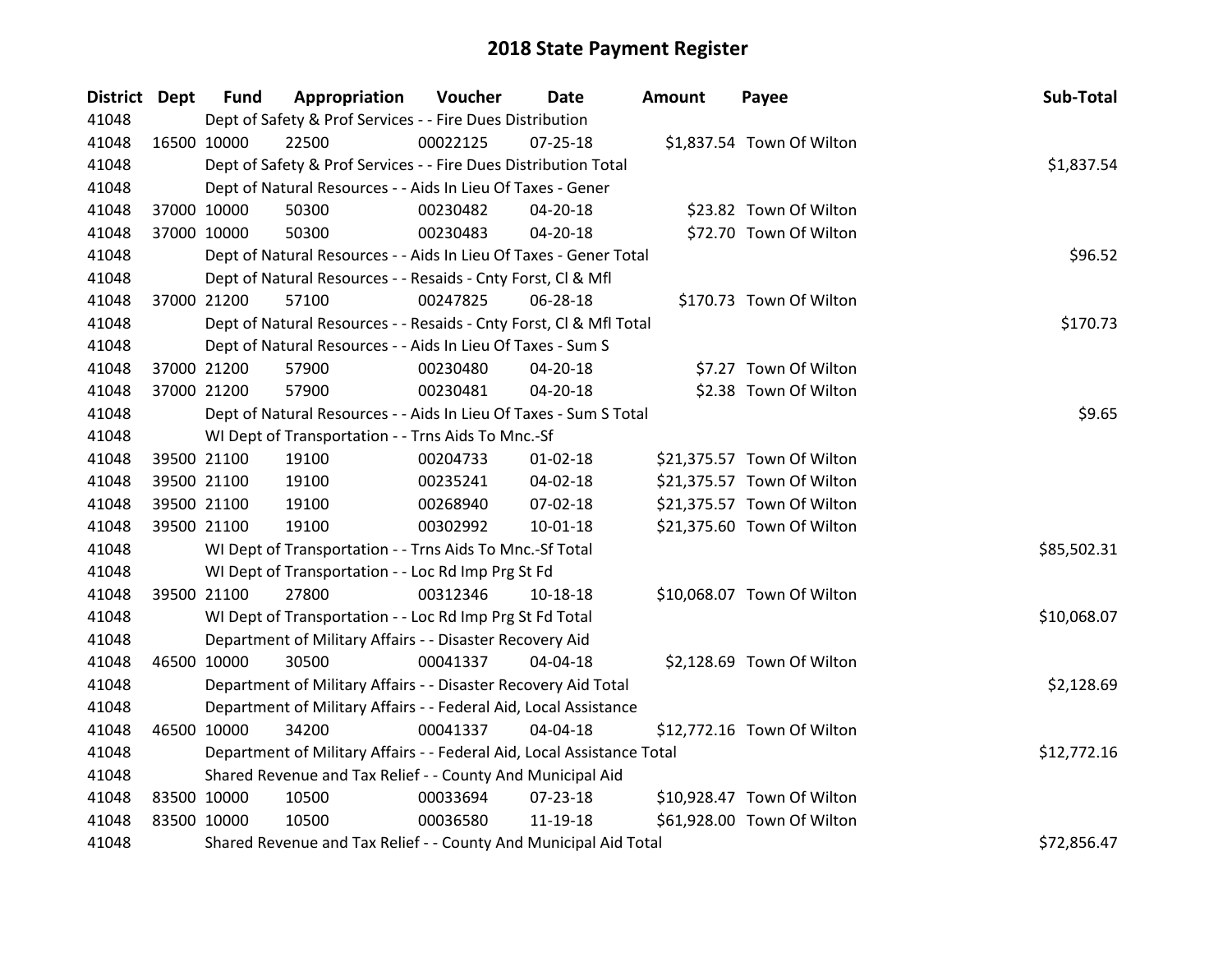| District Dept | Fund        | Appropriation                                               | <b>Voucher</b> | Date     | Amount | Payee                     | Sub-Total    |
|---------------|-------------|-------------------------------------------------------------|----------------|----------|--------|---------------------------|--------------|
| 41048         |             | Shared Revenue and Tax Relief - - Exempt Computer Aid       |                |          |        |                           |              |
| 41048         | 83500 10000 | 10900                                                       | 00030934       | 07-23-18 |        | \$2.03 Town Of Wilton     |              |
| 41048         |             | Shared Revenue and Tax Relief - - Exempt Computer Aid Total |                |          |        |                           | \$2.03       |
| 41048         |             | Shared Revenue and Tax Relief - - Utility Aid               |                |          |        |                           |              |
| 41048         | 83500 10000 | 11000                                                       | 00033694       | 07-23-18 |        | \$173.67 Town Of Wilton   |              |
| 41048         | 83500 10000 | 11000                                                       | 00036580       | 11-19-18 |        | \$1,034.03 Town Of Wilton |              |
| 41048         |             | Shared Revenue and Tax Relief - - Utility Aid Total         |                |          |        |                           | \$1,207.70   |
| 41048 Total   |             |                                                             |                |          |        |                           | \$186,651.87 |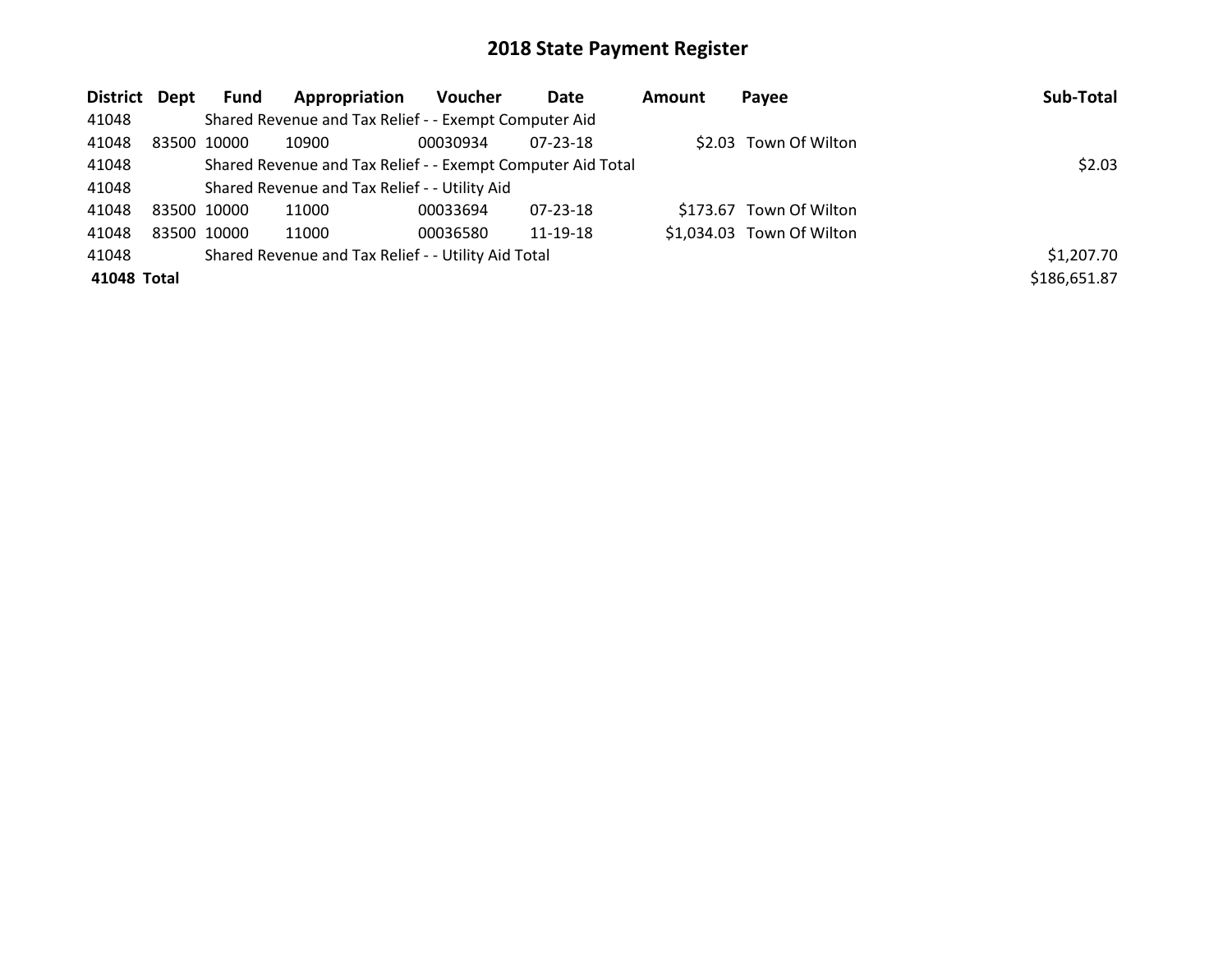| <b>District</b>    | Dept  | <b>Fund</b> | Appropriation                                                    | Voucher  | <b>Date</b>    | <b>Amount</b> | Payee                           | Sub-Total    |
|--------------------|-------|-------------|------------------------------------------------------------------|----------|----------------|---------------|---------------------------------|--------------|
| 41111              |       |             | Dept of Safety & Prof Services - - Fire Dues Distribution        |          |                |               |                                 |              |
| 41111              |       | 16500 10000 | 22500                                                            | 00022126 | $07 - 24 - 18$ |               | \$3,598.87 Village Of Cashton   |              |
| 41111              |       |             | Dept of Safety & Prof Services - - Fire Dues Distribution Total  |          |                |               |                                 | \$3,598.87   |
| 41111              |       |             | WI Dept of Transportation - - Trns Aids To Mnc.-Sf               |          |                |               |                                 |              |
| 41111              |       | 39500 21100 | 19100                                                            | 00204734 | $01 - 02 - 18$ |               | \$38,714.83 Village Of Cashton  |              |
| 41111              |       | 39500 21100 | 19100                                                            | 00235242 | 04-02-18       |               | \$38,714.83 Village Of Cashton  |              |
| 41111              |       | 39500 21100 | 19100                                                            | 00268941 | 07-02-18       |               | \$38,714.83 Village Of Cashton  |              |
| 41111              |       | 39500 21100 | 19100                                                            | 00302993 | $10 - 01 - 18$ |               | \$38,714.83 Village Of Cashton  |              |
| 41111              |       |             | WI Dept of Transportation - - Trns Aids To Mnc.-Sf Total         |          |                |               |                                 | \$154,859.32 |
| 41111              |       |             | Department of Justice - - Law Enforcement Train, Local           |          |                |               |                                 |              |
| 41111              | 45500 | 10000       | 23100                                                            | 00052222 | 09-25-18       |               | \$480.00 Village Of Cashton     |              |
| 41111              |       |             | Department of Justice - - Law Enforcement Train, Local Total     |          |                |               |                                 | \$480.00     |
| 41111              |       |             | Shared Revenue and Tax Relief - - County And Municipal Aid       |          |                |               |                                 |              |
| 41111              |       | 83500 10000 | 10500                                                            | 00033695 | 07-23-18       |               | \$39,485.55 Village Of Cashton  |              |
| 41111              |       | 83500 10000 | 10500                                                            | 00036581 | 11-19-18       |               | \$223,751.46 Village Of Cashton |              |
| 41111              |       |             | Shared Revenue and Tax Relief - - County And Municipal Aid Total |          |                |               |                                 | \$263,237.01 |
| 41111              |       |             | Shared Revenue and Tax Relief - - Exempt Computer Aid            |          |                |               |                                 |              |
| 41111              |       | 83500 10000 | 10900                                                            | 00030935 | $07 - 23 - 18$ |               | \$749.86 Village Of Cashton     |              |
| 41111              |       | 83500 10000 | 10900                                                            | 00032429 | $07 - 23 - 18$ |               | \$22,859.90 Village Of Cashton  |              |
| 41111              |       |             | Shared Revenue and Tax Relief - - Exempt Computer Aid Total      |          |                |               |                                 | \$23,609.76  |
| 41111              |       |             | Shared Revenue and Tax Relief - - Lottery & Gaming Credit        |          |                |               |                                 |              |
| 41111              |       | 83500 52100 | 36300                                                            | 00027515 | $03 - 26 - 18$ |               | \$3,549.12 Village Of Cashton   |              |
| 41111              |       |             | Shared Revenue and Tax Relief - - Lottery & Gaming Credit Total  |          |                |               |                                 | \$3,549.12   |
| <b>41111 Total</b> |       |             |                                                                  |          |                |               |                                 | \$449,334.08 |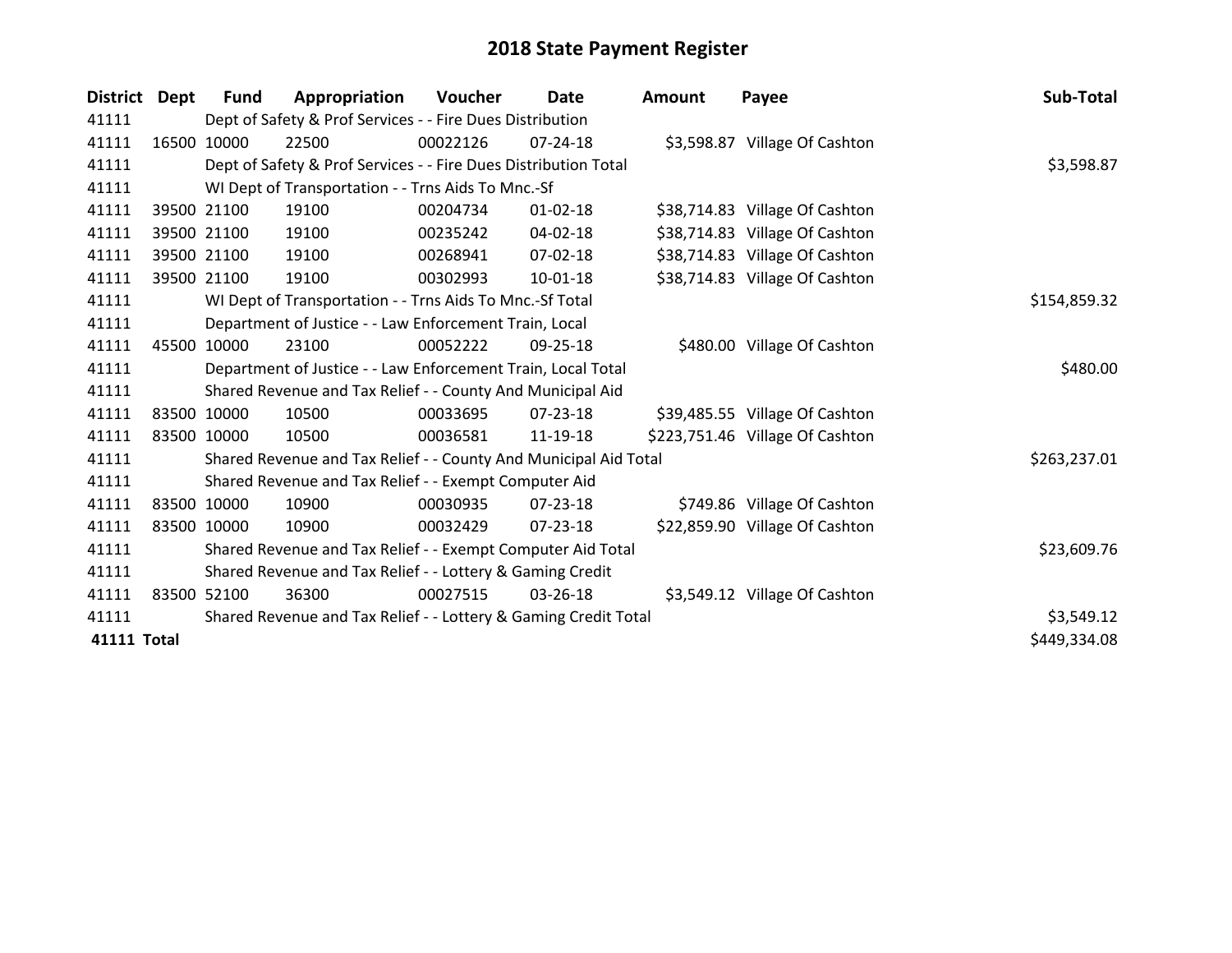| District Dept | <b>Fund</b> | Appropriation                                                        | Voucher  | <b>Date</b> | <b>Amount</b> | Payee                          | Sub-Total   |
|---------------|-------------|----------------------------------------------------------------------|----------|-------------|---------------|--------------------------------|-------------|
| 41141         |             | Dept of Safety & Prof Services - - Fire Dues Distribution            |          |             |               |                                |             |
| 41141         | 16500 10000 | 22500                                                                | 00022127 | 07-24-18    |               | \$821.63 Village Of Kendall    |             |
| 41141         |             | Dept of Safety & Prof Services - - Fire Dues Distribution Total      |          |             |               |                                | \$821.63    |
| 41141         |             | Dept of Natural Resources - - Aids In Lieu Of Taxes - Gener          |          |             |               |                                |             |
| 41141         | 37000 10000 | 50300                                                                | 00230345 | 04-20-18    |               | \$10.90 Village Of Kendall     |             |
| 41141         |             | Dept of Natural Resources - - Aids In Lieu Of Taxes - Gener Total    |          | \$10.90     |               |                                |             |
| 41141         |             | Dept of Natural Resources - - Gen Program Ops-State Funds            |          |             |               |                                |             |
| 41141         | 37000 21200 | 16100                                                                | 00234229 | 05-08-18    |               | \$48.37 Village Of Kendall     |             |
| 41141         | 37000 21200 | 16100                                                                | 00252798 | 07-19-18    |               | \$41.07 Village Of Kendall     |             |
| 41141         | 37000 21200 | 16100                                                                | 00252810 | 07-19-18    |               | \$42.31 Village Of Kendall     |             |
| 41141         | 37000 21200 | 16100                                                                | 00262474 | 08-27-18    |               | \$70.20 Village Of Kendall     |             |
| 41141         | 37000 21200 | 16100                                                                | 00277115 | 11-05-18    |               | \$114.73 Village Of Kendall    |             |
| 41141         | 37000 21200 | 16100                                                                | 00278451 | 11-09-18    |               | \$205.51 Village Of Kendall    |             |
| 41141         |             | Dept of Natural Resources - - Gen Program Ops-State Funds Total      |          |             |               |                                | \$522.19    |
| 41141         |             | Dept of Natural Resources - - Aids In Lieu Of Taxes - Sum S          |          |             |               |                                |             |
| 41141         | 37000 21200 | 57900                                                                | 00230346 | 04-20-18    |               | \$1.09 Village Of Kendall      |             |
| 41141         |             | Dept of Natural Resources - - Aids In Lieu Of Taxes - Sum S Total    |          |             |               |                                | \$1.09      |
| 41141         |             | Dept of Natural Resources - - Gpo--State Funds                       |          |             |               |                                |             |
| 41141         | 37000 21200 | 86100                                                                | 00234229 | 05-08-18    |               | \$0.48 Village Of Kendall      |             |
| 41141         |             | Dept of Natural Resources - - Gpo--State Funds Total                 |          |             |               |                                | \$0.48      |
| 41141         |             | WI Dept of Transportation - - Trns Aids To Mnc.-Sf                   |          |             |               |                                |             |
| 41141         | 39500 21100 | 19100                                                                | 00204735 | 01-02-18    |               | \$5,145.83 Village Of Kendall  |             |
| 41141         | 39500 21100 | 19100                                                                | 00235243 | 04-02-18    |               | \$5,145.83 Village Of Kendall  |             |
| 41141         | 39500 21100 | 19100                                                                | 00268942 | 07-02-18    |               | \$5,145.83 Village Of Kendall  |             |
| 41141         | 39500 21100 | 19100                                                                | 00302994 | 10-01-18    |               | \$5,145.86 Village Of Kendall  |             |
| 41141         |             | WI Dept of Transportation - - Trns Aids To Mnc.-Sf Total             |          |             |               |                                | \$20,583.35 |
| 41141         |             | WI Dept of Transportation - - Loc Rd Imp Prg St Fd                   |          |             |               |                                |             |
| 41141         | 39500 21100 | 27800                                                                | 00220229 | 02-08-18    |               | \$10,207.91 Village Of Kendall |             |
| 41141         |             | WI Dept of Transportation - - Loc Rd Imp Prg St Fd Total             |          |             |               |                                | \$10,207.91 |
| 41141         |             | Department of Administration - - Federal Aid, Local Assistance       |          |             |               |                                |             |
| 41141         | 50500 10000 | 74300                                                                | 00093927 | 12-26-18    |               | \$24,761.12 Village Of Kendall |             |
| 41141         |             | Department of Administration - - Federal Aid, Local Assistance Total |          |             |               |                                | \$24,761.12 |
| 41141         |             | Department of Administration - - Telecom Access; School Dist         |          |             |               |                                |             |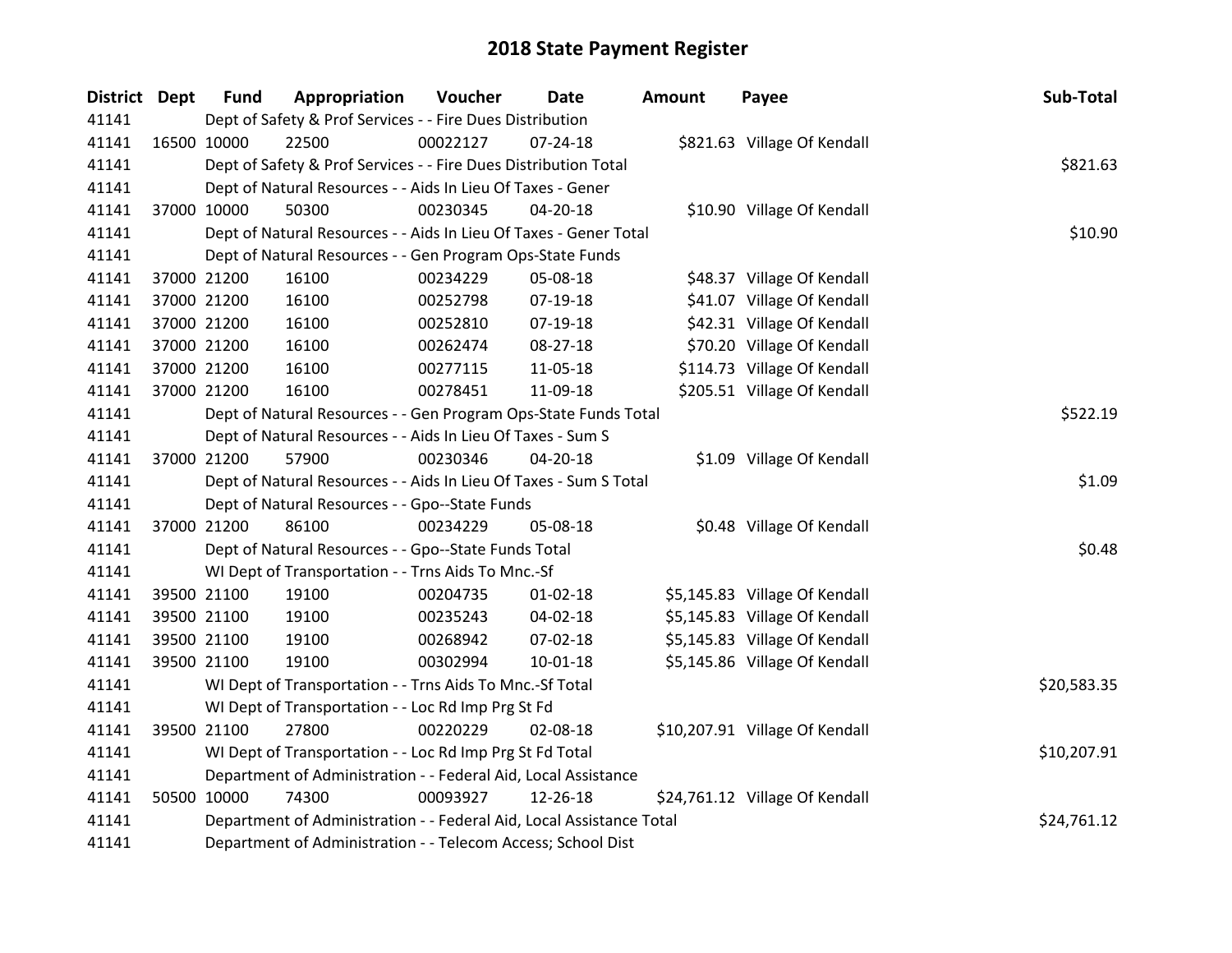| <b>District</b> | Dept        | <b>Fund</b> | Appropriation                                                      | Voucher  | Date           | <b>Amount</b> | Payee                           | Sub-Total    |
|-----------------|-------------|-------------|--------------------------------------------------------------------|----------|----------------|---------------|---------------------------------|--------------|
| 41141           |             | 50500 25500 | 46600                                                              | 00089517 | 10-03-18       |               | \$302.00 Village Of Kendall     |              |
| 41141           |             | 50500 25500 | 46600                                                              | 00093084 | 12-06-18       |               | \$195.00 Village Of Kendall     |              |
| 41141           |             |             | Department of Administration - - Telecom Access; School Dist Total |          |                |               |                                 | \$497.00     |
| 41141           |             |             | Department of Revenue - - Payments For Municipal Svcs              |          |                |               |                                 |              |
| 41141           |             | 56600 10000 | 50100                                                              | 00026859 | 01-31-18       |               | \$274.09 Village Of Kendall     |              |
| 41141           |             |             | Department of Revenue - - Payments For Municipal Svcs Total        |          |                |               |                                 | \$274.09     |
| 41141           |             |             | Shared Revenue and Tax Relief - - County And Municipal Aid         |          |                |               |                                 |              |
| 41141           | 83500 10000 |             | 10500                                                              | 00033696 | 07-23-18       |               | \$18,553.44 Village Of Kendall  |              |
| 41141           | 83500 10000 |             | 10500                                                              | 00036582 | 11-19-18       |               | \$105,136.17 Village Of Kendall |              |
| 41141           |             |             | Shared Revenue and Tax Relief - - County And Municipal Aid Total   |          |                |               |                                 | \$123,689.61 |
| 41141           |             |             | Shared Revenue and Tax Relief - - Exempt Computer Aid              |          |                |               |                                 |              |
| 41141           | 83500 10000 |             | 10900                                                              | 00030936 | $07 - 23 - 18$ |               | \$200.91 Village Of Kendall     |              |
| 41141           |             | 83500 10000 | 10900                                                              | 00032430 | $07 - 23 - 18$ |               | \$667.83 Village Of Kendall     |              |
| 41141           |             |             | Shared Revenue and Tax Relief - - Exempt Computer Aid Total        |          |                |               |                                 | \$868.74     |
| 41141 Total     |             |             |                                                                    |          |                |               |                                 | \$182,238.11 |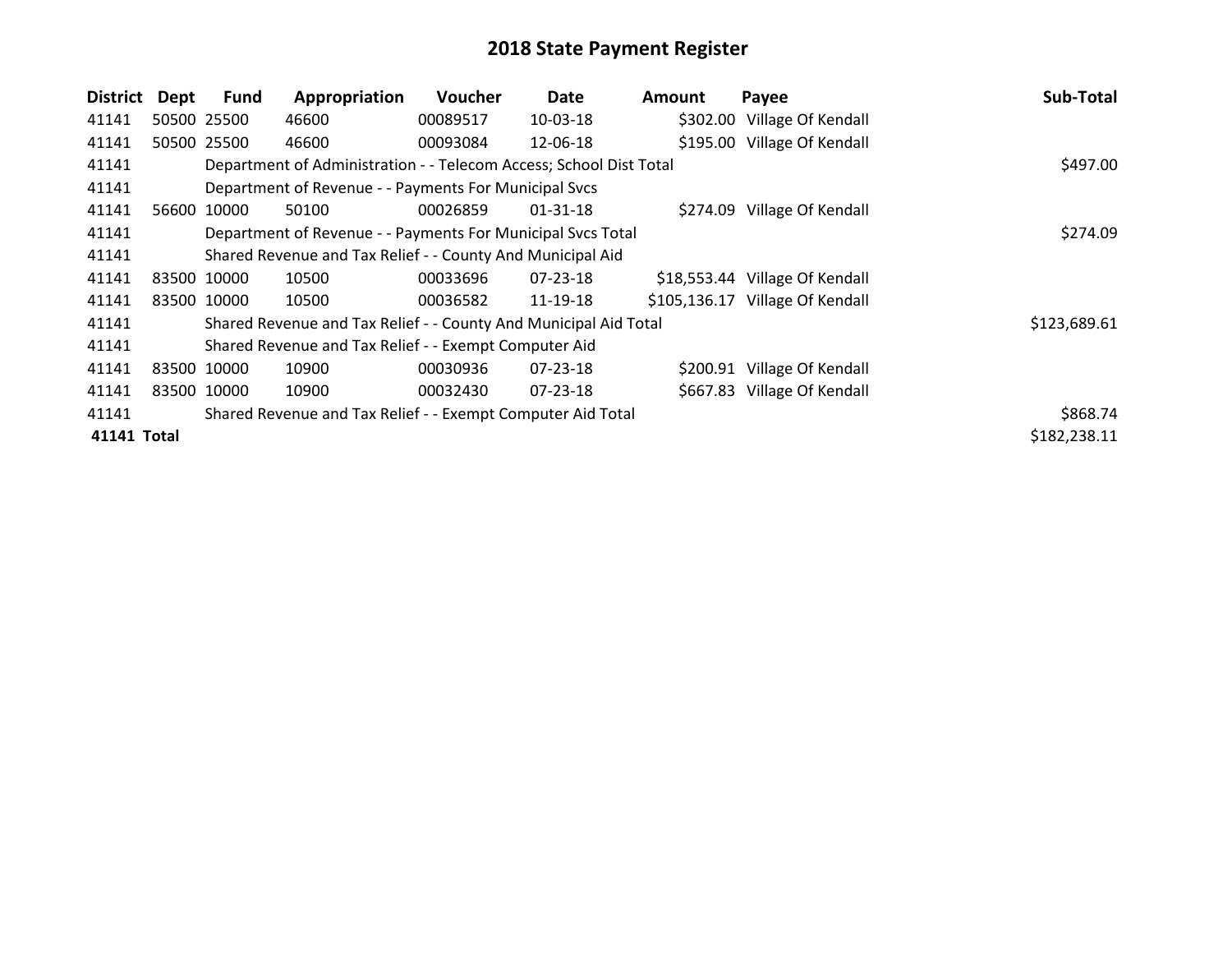| District    | Dept        | Fund        | Appropriation                                                    | <b>Voucher</b> | Date           | Amount     | Payee                          | Sub-Total   |
|-------------|-------------|-------------|------------------------------------------------------------------|----------------|----------------|------------|--------------------------------|-------------|
| 41151       |             |             | Dept of Safety & Prof Services - - Fire Dues Distribution        |                |                |            |                                |             |
| 41151       |             | 16500 10000 | 22500                                                            | 00017528       | $07-02-18$     |            | \$107.05 Village Of Melvina    |             |
| 41151       |             |             | Dept of Safety & Prof Services - - Fire Dues Distribution Total  |                |                |            |                                | \$107.05    |
| 41151       |             |             | WI Dept of Transportation - - Trns Aids To Mnc.-Sf               |                |                |            |                                |             |
| 41151       |             | 39500 21100 | 19100                                                            | 00204736       | $01 - 02 - 18$ |            | \$937.68 Village Of Melvina    |             |
| 41151       |             | 39500 21100 | 19100                                                            | 00235244       | 04-02-18       |            | \$937.68 Village Of Melvina    |             |
| 41151       |             | 39500 21100 | 19100                                                            | 00268943       | 07-02-18       |            | \$937.68 Village Of Melvina    |             |
| 41151       |             | 39500 21100 | 19100                                                            | 00302995       | $10 - 01 - 18$ |            | \$937.69 Village Of Melvina    |             |
| 41151       |             |             | WI Dept of Transportation - - Trns Aids To Mnc.-Sf Total         |                |                |            |                                | \$3,750.73  |
| 41151       |             |             | Shared Revenue and Tax Relief - - County And Municipal Aid       |                |                |            |                                |             |
| 41151       | 83500 10000 |             | 10500                                                            | 00033697       | $07 - 23 - 18$ | \$6,452.77 | Village Of Melvina             |             |
| 41151       | 83500 10000 |             | 10500                                                            | 00036583       | 11-19-18       |            | \$36,565.71 Village Of Melvina |             |
| 41151       |             |             | Shared Revenue and Tax Relief - - County And Municipal Aid Total |                |                |            |                                | \$43,018.48 |
| 41151 Total |             |             |                                                                  |                |                |            |                                | \$46,876.26 |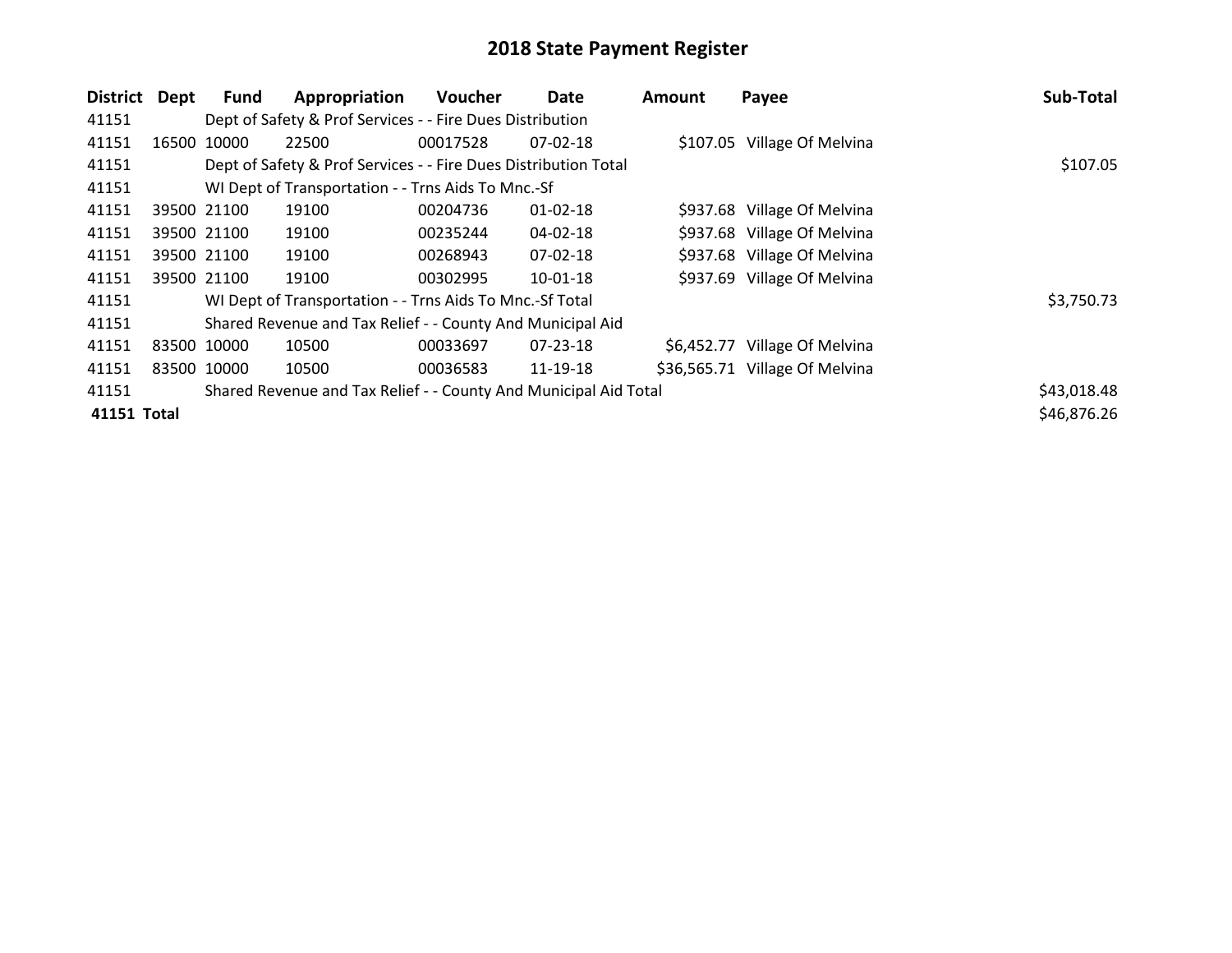| District Dept | <b>Fund</b> | Appropriation                                                         | Voucher  | Date           | Amount | Payee                           | Sub-Total    |
|---------------|-------------|-----------------------------------------------------------------------|----------|----------------|--------|---------------------------------|--------------|
| 41161         |             | Dept of Safety & Prof Services - - Fire Dues Distribution             |          |                |        |                                 |              |
| 41161         | 16500 10000 | 22500                                                                 | 00022128 | $07 - 24 - 18$ |        | \$751.93 Village Of Norwalk     |              |
| 41161         |             | Dept of Safety & Prof Services - - Fire Dues Distribution Total       |          |                |        |                                 | \$751.93     |
| 41161         |             | Dept of Natural Resources - - Aids In Lieu Of Taxes - Gener           |          |                |        |                                 |              |
| 41161         | 37000 10000 | 50300                                                                 | 00230356 | 04-20-18       |        | \$5.00 Village Of Norwalk       |              |
| 41161         |             | Dept of Natural Resources - - Aids In Lieu Of Taxes - Gener Total     | \$5.00   |                |        |                                 |              |
| 41161         |             | Dept of Natural Resources - - Resaids - Cnty Forst, Cl & Mfl          |          |                |        |                                 |              |
| 41161         | 37000 21200 | 57100                                                                 | 00247826 | 06-28-18       |        | \$4.20 Village Of Norwalk       |              |
| 41161         |             | Dept of Natural Resources - - Resaids - Cnty Forst, CI & Mfl Total    |          |                |        |                                 | \$4.20       |
| 41161         |             | Dept of Natural Resources - - Aids In Lieu Of Taxes - Sum S           |          |                |        |                                 |              |
| 41161         | 37000 21200 | 57900                                                                 | 00230355 | 04-20-18       |        | \$0.50 Village Of Norwalk       |              |
| 41161         |             | Dept of Natural Resources - - Aids In Lieu Of Taxes - Sum S Total     |          |                |        |                                 | \$0.50       |
| 41161         |             | WI Dept of Transportation - - Trns Aids To Mnc.-Sf                    |          |                |        |                                 |              |
| 41161         | 39500 21100 | 19100                                                                 | 00204737 | $01 - 02 - 18$ |        | \$6,458.36 Village Of Norwalk   |              |
| 41161         | 39500 21100 | 19100                                                                 | 00235245 | 04-02-18       |        | \$6,458.36 Village Of Norwalk   |              |
| 41161         | 39500 21100 | 19100                                                                 | 00268944 | 07-02-18       |        | \$6,458.36 Village Of Norwalk   |              |
| 41161         | 39500 21100 | 19100                                                                 | 00302996 | $10 - 01 - 18$ |        | \$6,458.39 Village Of Norwalk   |              |
| 41161         |             | WI Dept of Transportation - - Trns Aids To Mnc.-Sf Total              |          |                |        |                                 | \$25,833.47  |
| 41161         |             | Department of Justice - - Law Enforcement Train, Local                |          |                |        |                                 |              |
| 41161         | 45500 10000 | 23100                                                                 | 00053586 | 10-18-18       |        | \$160.00 Village Of Norwalk     |              |
| 41161         |             | Department of Justice - - Law Enforcement Train, Local Total          |          |                |        |                                 | \$160.00     |
| 41161         |             | Department of Administration - - Telecom Access; School Dist          |          |                |        |                                 |              |
| 41161         | 50500 25500 | 46600                                                                 | 00088581 | 09-26-18       |        | \$202.00 Village Of Norwalk     |              |
| 41161         |             | Department of Administration - - Telecom Access; School Dist Total    |          |                |        |                                 | \$202.00     |
| 41161         |             | Shared Revenue and Tax Relief - - Expenditure Restraint Program       |          |                |        |                                 |              |
| 41161         | 83500 10000 | 10100                                                                 | 00033698 | 07-23-18       |        | \$6,490.83 Village Of Norwalk   |              |
| 41161         | 83500 10000 | 10100                                                                 | 00036584 | 11-19-18       |        | \$0.07 Village Of Norwalk       |              |
| 41161         |             | Shared Revenue and Tax Relief - - Expenditure Restraint Program Total |          |                |        |                                 | \$6,490.90   |
| 41161         |             | Shared Revenue and Tax Relief - - County And Municipal Aid            |          |                |        |                                 |              |
| 41161         | 83500 10000 | 10500                                                                 | 00033698 | 07-23-18       |        | \$26,888.49 Village Of Norwalk  |              |
| 41161         | 83500 10000 | 10500                                                                 | 00036584 | 11-19-18       |        | \$152,368.11 Village Of Norwalk |              |
| 41161         |             | Shared Revenue and Tax Relief - - County And Municipal Aid Total      |          |                |        |                                 | \$179,256.60 |
| 41161         |             | Shared Revenue and Tax Relief - - Exempt Computer Aid                 |          |                |        |                                 |              |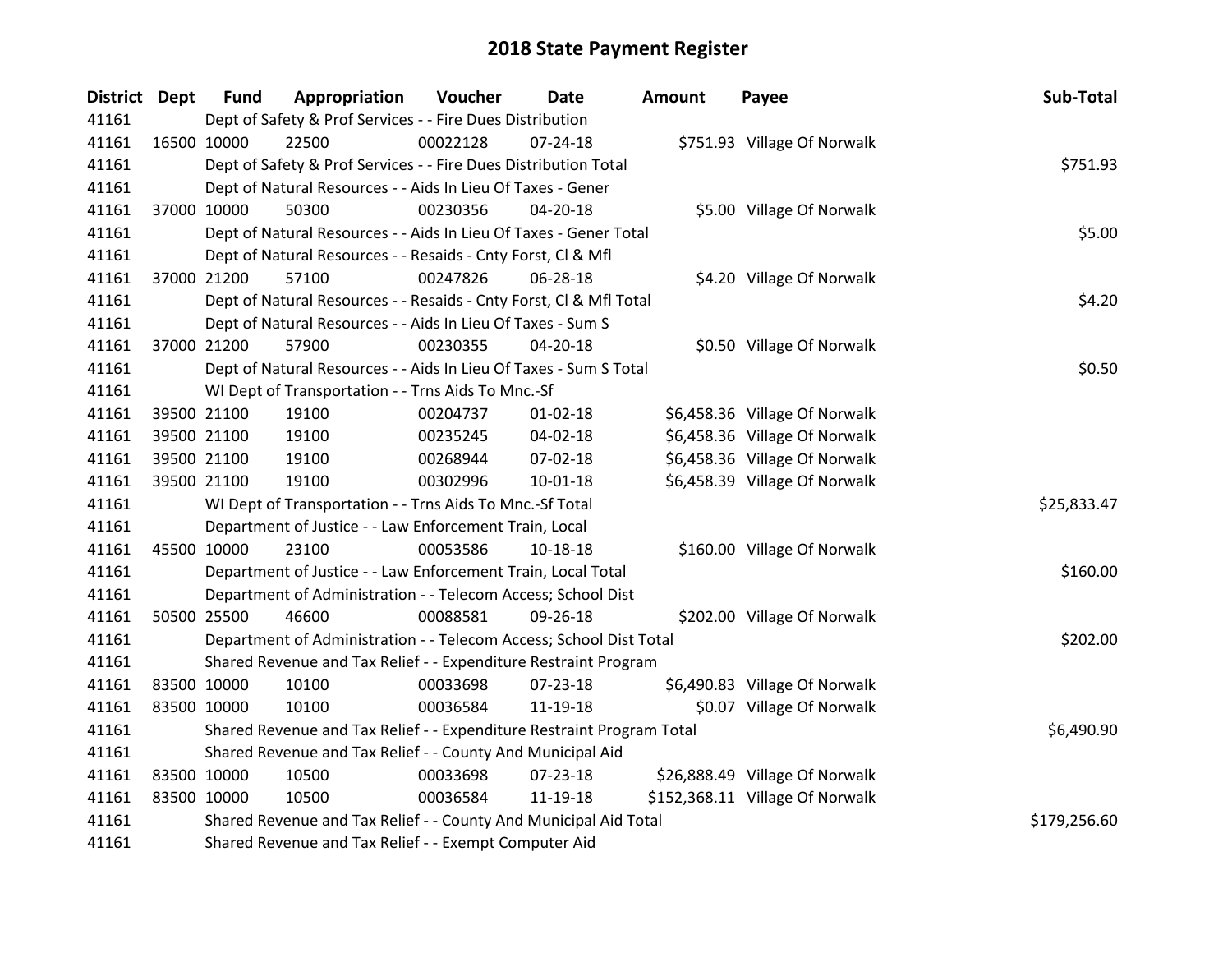| District Dept |             | Fund | Appropriation                                               | <b>Voucher</b> | Date     | Amount | Pavee                       | Sub-Total    |
|---------------|-------------|------|-------------------------------------------------------------|----------------|----------|--------|-----------------------------|--------------|
| 41161         | 83500 10000 |      | 10900                                                       | 00030937       | 07-23-18 |        | \$276.00 Village Of Norwalk |              |
| 41161         |             |      | Shared Revenue and Tax Relief - - Exempt Computer Aid Total |                |          |        |                             | \$276.00     |
| 41161 Total   |             |      |                                                             |                |          |        |                             | \$212,980.60 |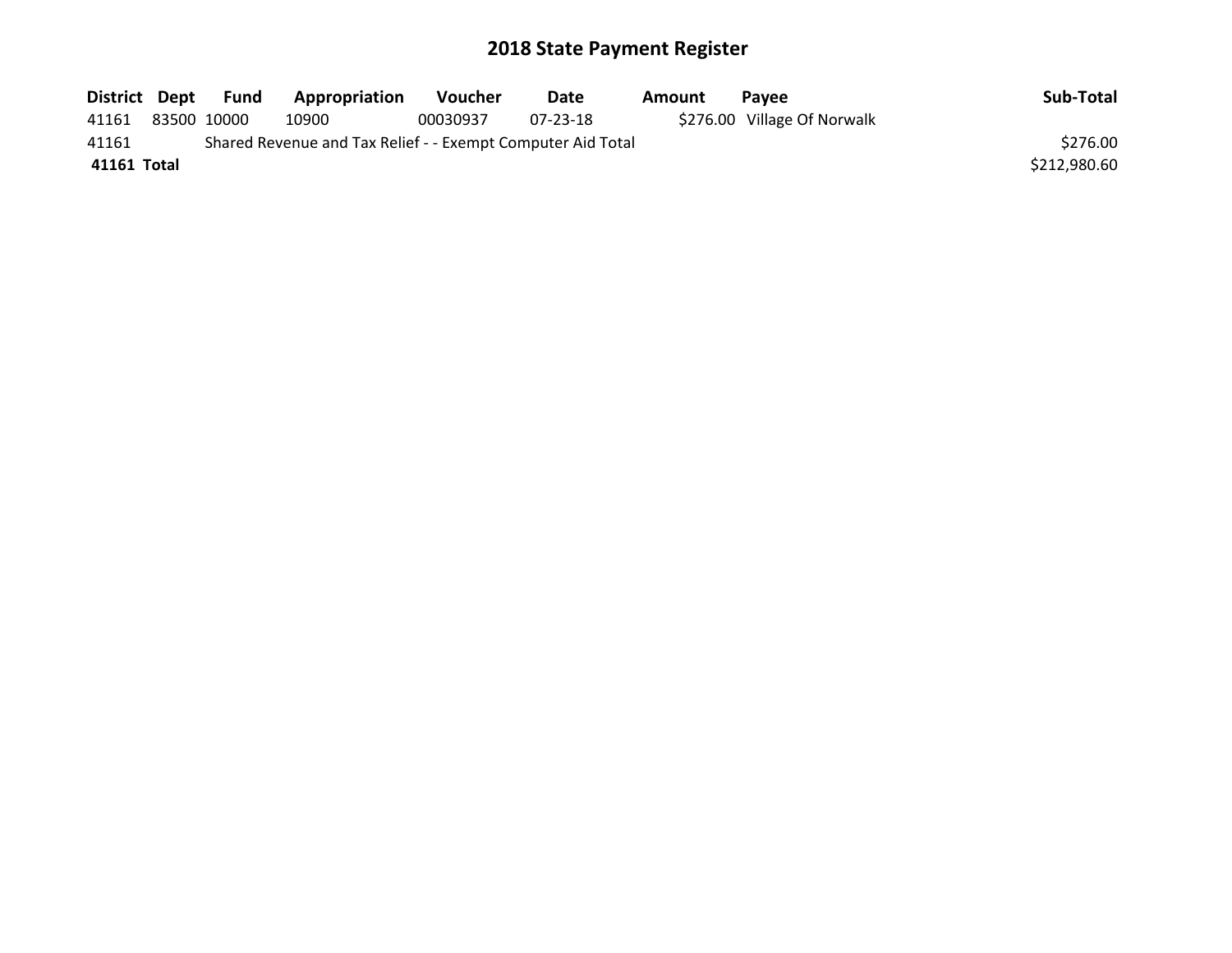| District Dept | <b>Fund</b> | Appropriation                                                         | Voucher  | Date           | Amount | Payee                           | Sub-Total   |
|---------------|-------------|-----------------------------------------------------------------------|----------|----------------|--------|---------------------------------|-------------|
| 41165         |             | Dept of Safety & Prof Services - - Fire Dues Distribution             |          |                |        |                                 |             |
| 41165         | 16500 10000 | 22500                                                                 | 00022129 | 07-24-18       |        | \$975.19 Oakdale, Village Of    |             |
| 41165         |             | Dept of Safety & Prof Services - - Fire Dues Distribution Total       |          |                |        |                                 | \$975.19    |
| 41165         |             | Dept of Natural Resources - - General Program Operations --           |          |                |        |                                 |             |
| 41165         | 37000 21200 | 25400                                                                 | 00246414 | 07-06-18       |        | \$3,590.00 Oakdale, Village Of  |             |
| 41165         | 37000 21200 | 25400                                                                 | 00246418 | 06-28-18       |        | \$350.00 Oakdale, Village Of    |             |
| 41165         |             | Dept of Natural Resources - - General Program Operations -- Total     |          |                |        |                                 | \$3,940.00  |
| 41165         |             | Dept of Natural Resources - - Resaids - Cnty Forst, Cl & Mfl          |          |                |        |                                 |             |
| 41165         | 37000 21200 | 57100                                                                 | 00247827 | 06-28-18       |        | \$1.40 Oakdale, Village Of      |             |
| 41165         |             | Dept of Natural Resources - - Resaids - Cnty Forst, Cl & Mfl Total    |          |                |        |                                 | \$1.40      |
| 41165         |             | WI Dept of Transportation - - Trns Aids To Mnc.-Sf                    |          |                |        |                                 |             |
| 41165         | 39500 21100 | 19100                                                                 | 00204738 | $01 - 02 - 18$ |        | \$3,165.06 Oakdale, Village Of  |             |
| 41165         | 39500 21100 | 19100                                                                 | 00235246 | 04-02-18       |        | \$3,165.06 Oakdale, Village Of  |             |
| 41165         | 39500 21100 | 19100                                                                 | 00268945 | 07-02-18       |        | \$3,165.06 Oakdale, Village Of  |             |
| 41165         | 39500 21100 | 19100                                                                 | 00302997 | 10-01-18       |        | \$3,165.09 Oakdale, Village Of  |             |
| 41165         |             | WI Dept of Transportation - - Trns Aids To Mnc.-Sf Total              |          |                |        |                                 | \$12,660.27 |
| 41165         |             | Department of Administration - - Hv Trans Ln Annual Impact Fee        |          |                |        |                                 |             |
| 41165         | 50500 10000 | 17400                                                                 | 00078681 | 05-01-18       |        | \$6,157.00 Oakdale, Village Of  |             |
| 41165         |             | Department of Administration - - Hv Trans Ln Annual Impact Fee Total  |          |                |        |                                 | \$6,157.00  |
| 41165         |             | Shared Revenue and Tax Relief - - Expenditure Restraint Program       |          |                |        |                                 |             |
| 41165         | 83500 10000 | 10100                                                                 | 00033699 | 07-23-18       |        | \$1,484.97 Oakdale, Village Of  |             |
| 41165         | 83500 10000 | 10100                                                                 | 00036585 | 11-19-18       |        | \$0.07 Oakdale, Village Of      |             |
| 41165         |             | Shared Revenue and Tax Relief - - Expenditure Restraint Program Total |          |                |        |                                 | \$1,485.04  |
| 41165         |             | Shared Revenue and Tax Relief - - County And Municipal Aid            |          |                |        |                                 |             |
| 41165         | 83500 10000 | 10500                                                                 | 00033699 | 07-23-18       |        | \$5,231.92 Oakdale, Village Of  |             |
| 41165         | 83500 10000 | 10500                                                                 | 00036585 | 11-19-18       |        | \$29,647.54 Oakdale, Village Of |             |
| 41165         |             | Shared Revenue and Tax Relief - - County And Municipal Aid Total      |          |                |        |                                 | \$34,879.46 |
| 41165         |             | Shared Revenue and Tax Relief - - Exempt Computer Aid                 |          |                |        |                                 |             |
| 41165         | 83500 10000 | 10900                                                                 | 00030938 | 07-23-18       |        | \$507.35 Oakdale, Village Of    |             |
| 41165         | 83500 10000 | 10900                                                                 | 00032431 | 07-23-18       |        | \$50.37 Oakdale, Village Of     |             |
| 41165         |             | Shared Revenue and Tax Relief - - Exempt Computer Aid Total           |          |                |        |                                 | \$557.72    |
| 41165         |             | Shared Revenue and Tax Relief - - Utility Aid                         |          |                |        |                                 |             |
| 41165         | 83500 10000 | 11000                                                                 | 00033699 | 07-23-18       |        | \$2,597.00 Oakdale, Village Of  |             |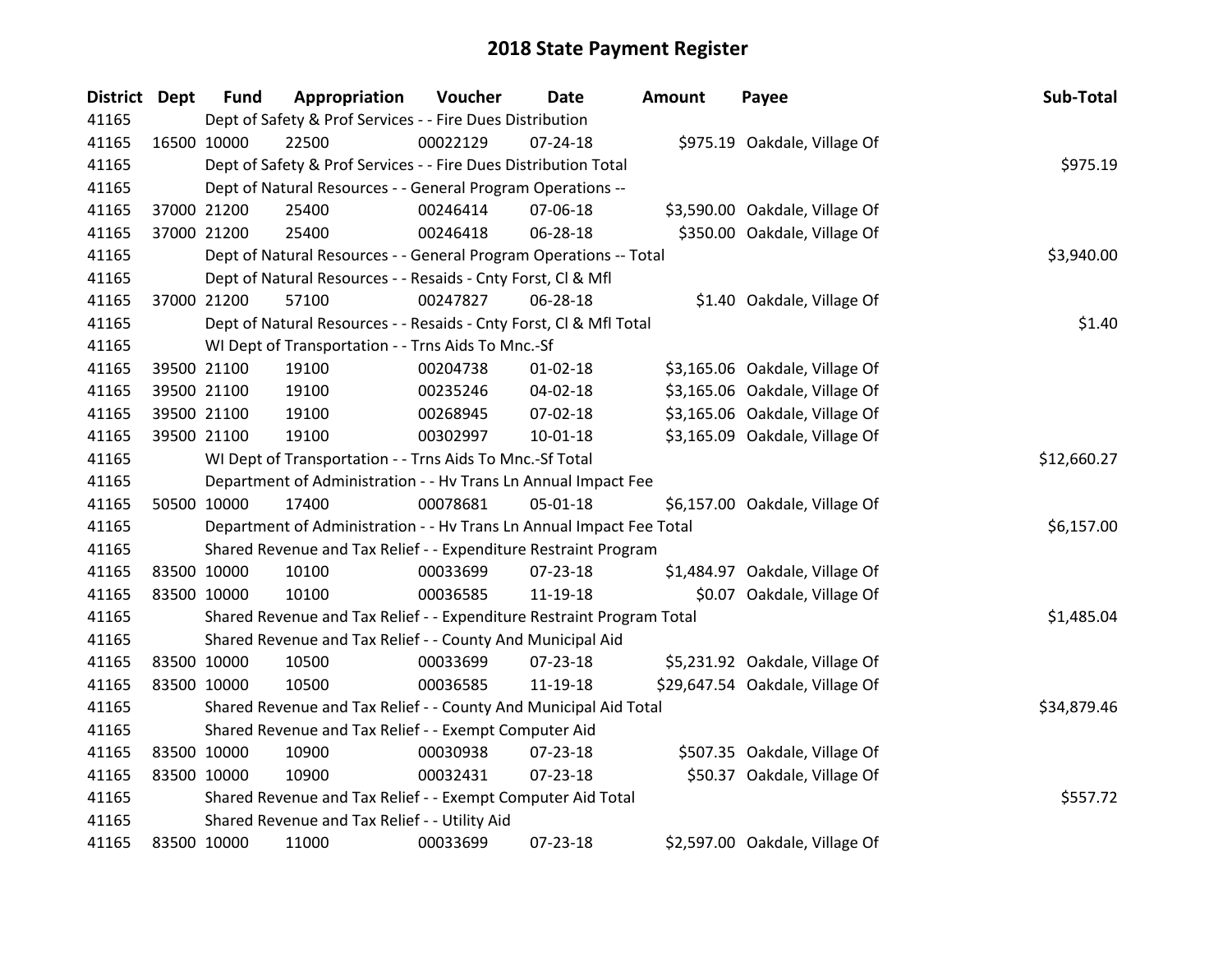| District Dept | <b>Fund</b> | Appropriation                                                   | <b>Voucher</b> | Date     | <b>Amount</b> | Pavee                           | Sub-Total   |
|---------------|-------------|-----------------------------------------------------------------|----------------|----------|---------------|---------------------------------|-------------|
| 41165         | 83500 10000 | 11000                                                           | 00036585       | 11-19-18 |               | \$14,393.57 Oakdale, Village Of |             |
| 41165         |             | Shared Revenue and Tax Relief - - Utility Aid Total             |                |          |               |                                 | \$16,990.57 |
| 41165         |             | Shared Revenue and Tax Relief - - Lottery & Gaming Credit       |                |          |               |                                 |             |
| 41165         | 83500 52100 | 36300                                                           | 00027516       | 03-26-18 |               | \$448.20 Oakdale, Village Of    |             |
| 41165         |             | Shared Revenue and Tax Relief - - Lottery & Gaming Credit Total |                |          |               |                                 | \$448.20    |
| 41165 Total   |             |                                                                 |                |          |               |                                 | \$78,094.85 |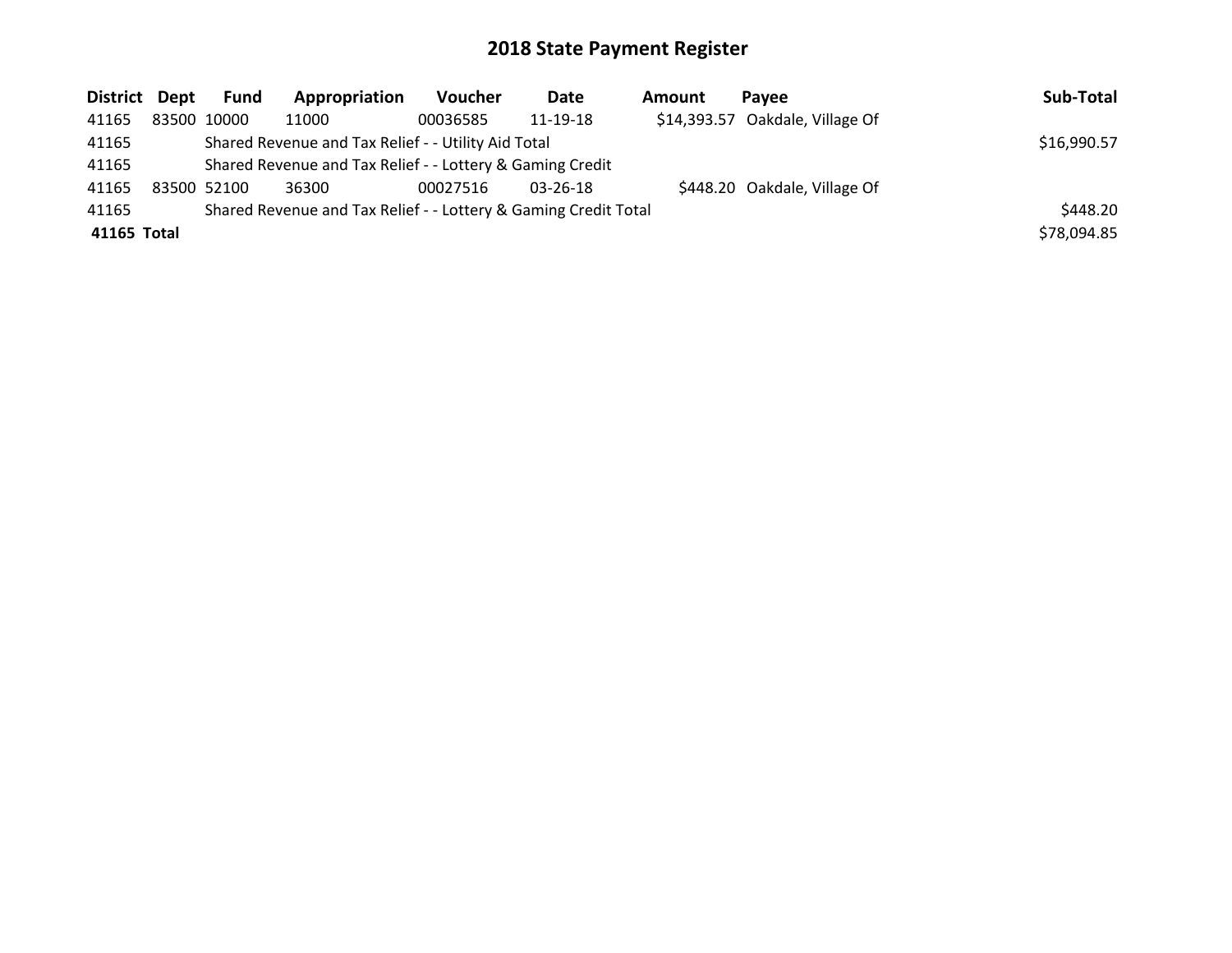| District Dept |                                                     | <b>Fund</b> | Appropriation                                                         | Voucher  | <b>Date</b>    | <b>Amount</b> | Payee                          | Sub-Total   |
|---------------|-----------------------------------------------------|-------------|-----------------------------------------------------------------------|----------|----------------|---------------|--------------------------------|-------------|
| 41185         |                                                     |             | Dept of Safety & Prof Services - - Fire Dues Distribution             |          |                |               |                                |             |
| 41185         |                                                     | 16500 10000 | 22500                                                                 | 00026391 | 09-27-18       |               | \$2,115.46 Village Of Warrens  |             |
| 41185         |                                                     |             | Dept of Safety & Prof Services - - Fire Dues Distribution Total       |          |                |               |                                | \$2,115.46  |
| 41185         |                                                     |             | Dept of Natural Resources - - Resaids - Cnty Forst, CI & Mfl          |          |                |               |                                |             |
| 41185         |                                                     | 37000 21200 | 57100                                                                 | 00247828 | 06-28-18       |               | \$2.26 Village Of Warrens      |             |
| 41185         |                                                     |             | Dept of Natural Resources - - Resaids - Cnty Forst, Cl & Mfl Total    |          |                |               |                                | \$2.26      |
| 41185         |                                                     |             | WI Dept of Transportation - - Trns Aids To Mnc.-Sf                    |          |                |               |                                |             |
| 41185         |                                                     | 39500 21100 | 19100                                                                 | 00204739 | $01 - 02 - 18$ |               | \$5,875.85 Village Of Warrens  |             |
| 41185         |                                                     | 39500 21100 | 19100                                                                 | 00235247 | $04 - 02 - 18$ |               | \$5,875.85 Village Of Warrens  |             |
| 41185         |                                                     | 39500 21100 | 19100                                                                 | 00281542 | $07 - 31 - 18$ |               | \$5,875.85 Village Of Warrens  |             |
| 41185         |                                                     | 39500 21100 | 19100                                                                 | 00309073 | 10-09-18       |               | \$5,875.87 Village Of Warrens  |             |
| 41185         |                                                     |             | WI Dept of Transportation - - Trns Aids To Mnc.-Sf Total              |          |                |               |                                | \$23,503.42 |
| 41185         |                                                     |             | Shared Revenue and Tax Relief - - Expenditure Restraint Program       |          |                |               |                                |             |
| 41185         |                                                     | 83500 10000 | 10100                                                                 | 00034605 | 08-02-18       |               | \$48,979.11 Village Of Warrens |             |
| 41185         |                                                     |             | Shared Revenue and Tax Relief - - Expenditure Restraint Program Total |          |                |               |                                | \$48,979.11 |
| 41185         |                                                     |             | Shared Revenue and Tax Relief - - County And Municipal Aid            |          |                |               |                                |             |
| 41185         |                                                     | 83500 10000 | 10500                                                                 | 00034605 | 08-02-18       |               | \$11,673.27 Village Of Warrens |             |
| 41185         |                                                     |             | Shared Revenue and Tax Relief - - County And Municipal Aid Total      |          |                |               |                                | \$11,673.27 |
| 41185         |                                                     |             | Shared Revenue and Tax Relief - - Exempt Computer Aid                 |          |                |               |                                |             |
| 41185         |                                                     | 83500 10000 | 10900                                                                 | 00034603 | 08-02-18       |               | \$520.11 Village Of Warrens    |             |
| 41185         |                                                     | 83500 10000 | 10900                                                                 | 00034604 | 08-02-18       |               | \$388.63 Village Of Warrens    |             |
| 41185         |                                                     |             | Shared Revenue and Tax Relief - - Exempt Computer Aid Total           |          | \$908.74       |               |                                |             |
| 41185         |                                                     |             | Shared Revenue and Tax Relief - - Utility Aid                         |          |                |               |                                |             |
| 41185         |                                                     | 83500 10000 | 11000                                                                 | 00034605 | 08-02-18       |               | \$79.45 Village Of Warrens     |             |
| 41185         | Shared Revenue and Tax Relief - - Utility Aid Total |             |                                                                       |          |                |               |                                | \$79.45     |
| 41185 Total   |                                                     |             |                                                                       |          |                |               |                                | \$87,261.71 |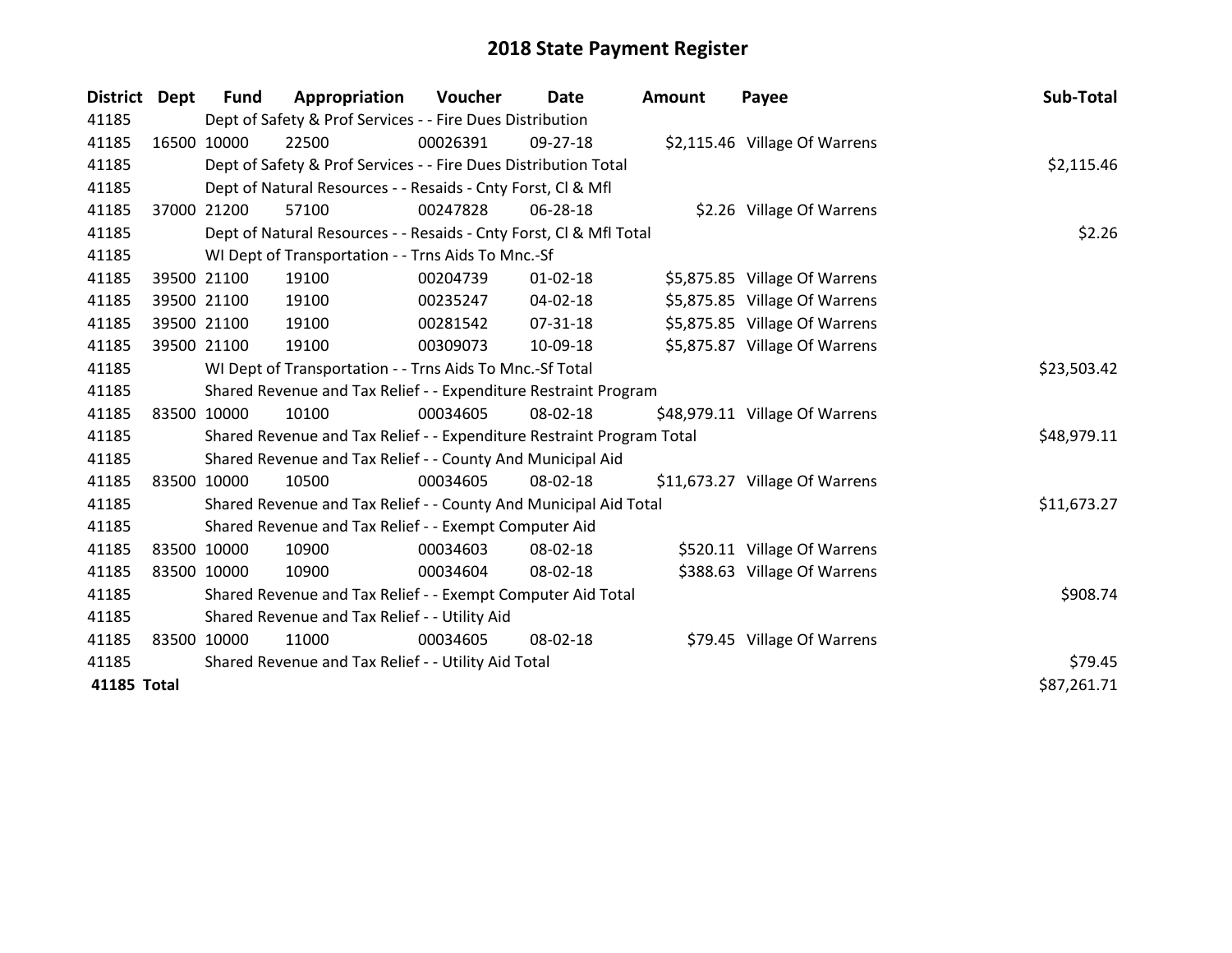| <b>Fund</b>   | Appropriation                                                                                                                                                                                                                                | Voucher | Date                                                                                                                                                                             | <b>Amount</b>                                                                                                                                                                                                                                                                                                                                                                                                                                                                                                                                                                                                                                   | Payee                                                                                                                                                                                                                                                                                                                                                   | Sub-Total                                                                                                                                                                                                                                                                                                                                                                                                                                                                                                                                                                                                                                                         |
|---------------|----------------------------------------------------------------------------------------------------------------------------------------------------------------------------------------------------------------------------------------------|---------|----------------------------------------------------------------------------------------------------------------------------------------------------------------------------------|-------------------------------------------------------------------------------------------------------------------------------------------------------------------------------------------------------------------------------------------------------------------------------------------------------------------------------------------------------------------------------------------------------------------------------------------------------------------------------------------------------------------------------------------------------------------------------------------------------------------------------------------------|---------------------------------------------------------------------------------------------------------------------------------------------------------------------------------------------------------------------------------------------------------------------------------------------------------------------------------------------------------|-------------------------------------------------------------------------------------------------------------------------------------------------------------------------------------------------------------------------------------------------------------------------------------------------------------------------------------------------------------------------------------------------------------------------------------------------------------------------------------------------------------------------------------------------------------------------------------------------------------------------------------------------------------------|
|               |                                                                                                                                                                                                                                              |         |                                                                                                                                                                                  |                                                                                                                                                                                                                                                                                                                                                                                                                                                                                                                                                                                                                                                 |                                                                                                                                                                                                                                                                                                                                                         |                                                                                                                                                                                                                                                                                                                                                                                                                                                                                                                                                                                                                                                                   |
|               | 22500                                                                                                                                                                                                                                        |         | $07 - 25 - 18$                                                                                                                                                                   |                                                                                                                                                                                                                                                                                                                                                                                                                                                                                                                                                                                                                                                 |                                                                                                                                                                                                                                                                                                                                                         |                                                                                                                                                                                                                                                                                                                                                                                                                                                                                                                                                                                                                                                                   |
|               |                                                                                                                                                                                                                                              |         |                                                                                                                                                                                  |                                                                                                                                                                                                                                                                                                                                                                                                                                                                                                                                                                                                                                                 |                                                                                                                                                                                                                                                                                                                                                         | \$1,460.90                                                                                                                                                                                                                                                                                                                                                                                                                                                                                                                                                                                                                                                        |
|               |                                                                                                                                                                                                                                              |         |                                                                                                                                                                                  |                                                                                                                                                                                                                                                                                                                                                                                                                                                                                                                                                                                                                                                 |                                                                                                                                                                                                                                                                                                                                                         |                                                                                                                                                                                                                                                                                                                                                                                                                                                                                                                                                                                                                                                                   |
|               | 50300                                                                                                                                                                                                                                        |         | 04-20-18                                                                                                                                                                         |                                                                                                                                                                                                                                                                                                                                                                                                                                                                                                                                                                                                                                                 |                                                                                                                                                                                                                                                                                                                                                         |                                                                                                                                                                                                                                                                                                                                                                                                                                                                                                                                                                                                                                                                   |
|               |                                                                                                                                                                                                                                              |         |                                                                                                                                                                                  |                                                                                                                                                                                                                                                                                                                                                                                                                                                                                                                                                                                                                                                 |                                                                                                                                                                                                                                                                                                                                                         | \$7.94                                                                                                                                                                                                                                                                                                                                                                                                                                                                                                                                                                                                                                                            |
|               |                                                                                                                                                                                                                                              |         |                                                                                                                                                                                  |                                                                                                                                                                                                                                                                                                                                                                                                                                                                                                                                                                                                                                                 |                                                                                                                                                                                                                                                                                                                                                         |                                                                                                                                                                                                                                                                                                                                                                                                                                                                                                                                                                                                                                                                   |
|               | 16100                                                                                                                                                                                                                                        |         | $01 - 11 - 18$                                                                                                                                                                   |                                                                                                                                                                                                                                                                                                                                                                                                                                                                                                                                                                                                                                                 |                                                                                                                                                                                                                                                                                                                                                         |                                                                                                                                                                                                                                                                                                                                                                                                                                                                                                                                                                                                                                                                   |
|               | 16100                                                                                                                                                                                                                                        |         | $04 - 13 - 18$                                                                                                                                                                   |                                                                                                                                                                                                                                                                                                                                                                                                                                                                                                                                                                                                                                                 |                                                                                                                                                                                                                                                                                                                                                         |                                                                                                                                                                                                                                                                                                                                                                                                                                                                                                                                                                                                                                                                   |
|               | 16100                                                                                                                                                                                                                                        |         | 06-04-18                                                                                                                                                                         |                                                                                                                                                                                                                                                                                                                                                                                                                                                                                                                                                                                                                                                 |                                                                                                                                                                                                                                                                                                                                                         |                                                                                                                                                                                                                                                                                                                                                                                                                                                                                                                                                                                                                                                                   |
|               | 16100                                                                                                                                                                                                                                        |         | $07-13-18$                                                                                                                                                                       |                                                                                                                                                                                                                                                                                                                                                                                                                                                                                                                                                                                                                                                 |                                                                                                                                                                                                                                                                                                                                                         |                                                                                                                                                                                                                                                                                                                                                                                                                                                                                                                                                                                                                                                                   |
|               | 16100                                                                                                                                                                                                                                        |         | $07 - 18 - 18$                                                                                                                                                                   |                                                                                                                                                                                                                                                                                                                                                                                                                                                                                                                                                                                                                                                 |                                                                                                                                                                                                                                                                                                                                                         |                                                                                                                                                                                                                                                                                                                                                                                                                                                                                                                                                                                                                                                                   |
|               | 16100                                                                                                                                                                                                                                        |         | 10-03-18                                                                                                                                                                         |                                                                                                                                                                                                                                                                                                                                                                                                                                                                                                                                                                                                                                                 |                                                                                                                                                                                                                                                                                                                                                         |                                                                                                                                                                                                                                                                                                                                                                                                                                                                                                                                                                                                                                                                   |
|               |                                                                                                                                                                                                                                              |         |                                                                                                                                                                                  |                                                                                                                                                                                                                                                                                                                                                                                                                                                                                                                                                                                                                                                 |                                                                                                                                                                                                                                                                                                                                                         | \$411.45                                                                                                                                                                                                                                                                                                                                                                                                                                                                                                                                                                                                                                                          |
|               |                                                                                                                                                                                                                                              |         |                                                                                                                                                                                  |                                                                                                                                                                                                                                                                                                                                                                                                                                                                                                                                                                                                                                                 |                                                                                                                                                                                                                                                                                                                                                         |                                                                                                                                                                                                                                                                                                                                                                                                                                                                                                                                                                                                                                                                   |
|               | 57900                                                                                                                                                                                                                                        |         | 04-20-18                                                                                                                                                                         |                                                                                                                                                                                                                                                                                                                                                                                                                                                                                                                                                                                                                                                 |                                                                                                                                                                                                                                                                                                                                                         |                                                                                                                                                                                                                                                                                                                                                                                                                                                                                                                                                                                                                                                                   |
|               |                                                                                                                                                                                                                                              |         |                                                                                                                                                                                  |                                                                                                                                                                                                                                                                                                                                                                                                                                                                                                                                                                                                                                                 |                                                                                                                                                                                                                                                                                                                                                         | \$0.57                                                                                                                                                                                                                                                                                                                                                                                                                                                                                                                                                                                                                                                            |
|               |                                                                                                                                                                                                                                              |         |                                                                                                                                                                                  |                                                                                                                                                                                                                                                                                                                                                                                                                                                                                                                                                                                                                                                 |                                                                                                                                                                                                                                                                                                                                                         |                                                                                                                                                                                                                                                                                                                                                                                                                                                                                                                                                                                                                                                                   |
|               | 19100                                                                                                                                                                                                                                        |         | $01 - 02 - 18$                                                                                                                                                                   |                                                                                                                                                                                                                                                                                                                                                                                                                                                                                                                                                                                                                                                 |                                                                                                                                                                                                                                                                                                                                                         |                                                                                                                                                                                                                                                                                                                                                                                                                                                                                                                                                                                                                                                                   |
|               | 19100                                                                                                                                                                                                                                        |         | 04-02-18                                                                                                                                                                         |                                                                                                                                                                                                                                                                                                                                                                                                                                                                                                                                                                                                                                                 |                                                                                                                                                                                                                                                                                                                                                         |                                                                                                                                                                                                                                                                                                                                                                                                                                                                                                                                                                                                                                                                   |
|               | 19100                                                                                                                                                                                                                                        |         | 07-02-18                                                                                                                                                                         |                                                                                                                                                                                                                                                                                                                                                                                                                                                                                                                                                                                                                                                 |                                                                                                                                                                                                                                                                                                                                                         |                                                                                                                                                                                                                                                                                                                                                                                                                                                                                                                                                                                                                                                                   |
|               | 19100                                                                                                                                                                                                                                        |         | $10 - 01 - 18$                                                                                                                                                                   |                                                                                                                                                                                                                                                                                                                                                                                                                                                                                                                                                                                                                                                 |                                                                                                                                                                                                                                                                                                                                                         |                                                                                                                                                                                                                                                                                                                                                                                                                                                                                                                                                                                                                                                                   |
|               |                                                                                                                                                                                                                                              |         |                                                                                                                                                                                  |                                                                                                                                                                                                                                                                                                                                                                                                                                                                                                                                                                                                                                                 |                                                                                                                                                                                                                                                                                                                                                         | \$23,687.25                                                                                                                                                                                                                                                                                                                                                                                                                                                                                                                                                                                                                                                       |
|               |                                                                                                                                                                                                                                              |         |                                                                                                                                                                                  |                                                                                                                                                                                                                                                                                                                                                                                                                                                                                                                                                                                                                                                 |                                                                                                                                                                                                                                                                                                                                                         |                                                                                                                                                                                                                                                                                                                                                                                                                                                                                                                                                                                                                                                                   |
|               | 11900                                                                                                                                                                                                                                        |         | 08-31-18                                                                                                                                                                         |                                                                                                                                                                                                                                                                                                                                                                                                                                                                                                                                                                                                                                                 |                                                                                                                                                                                                                                                                                                                                                         |                                                                                                                                                                                                                                                                                                                                                                                                                                                                                                                                                                                                                                                                   |
|               |                                                                                                                                                                                                                                              |         |                                                                                                                                                                                  |                                                                                                                                                                                                                                                                                                                                                                                                                                                                                                                                                                                                                                                 |                                                                                                                                                                                                                                                                                                                                                         | \$4,729.08                                                                                                                                                                                                                                                                                                                                                                                                                                                                                                                                                                                                                                                        |
|               |                                                                                                                                                                                                                                              |         |                                                                                                                                                                                  |                                                                                                                                                                                                                                                                                                                                                                                                                                                                                                                                                                                                                                                 |                                                                                                                                                                                                                                                                                                                                                         |                                                                                                                                                                                                                                                                                                                                                                                                                                                                                                                                                                                                                                                                   |
|               | 16300                                                                                                                                                                                                                                        |         |                                                                                                                                                                                  |                                                                                                                                                                                                                                                                                                                                                                                                                                                                                                                                                                                                                                                 |                                                                                                                                                                                                                                                                                                                                                         |                                                                                                                                                                                                                                                                                                                                                                                                                                                                                                                                                                                                                                                                   |
|               |                                                                                                                                                                                                                                              |         |                                                                                                                                                                                  |                                                                                                                                                                                                                                                                                                                                                                                                                                                                                                                                                                                                                                                 |                                                                                                                                                                                                                                                                                                                                                         | \$2,000.00                                                                                                                                                                                                                                                                                                                                                                                                                                                                                                                                                                                                                                                        |
|               |                                                                                                                                                                                                                                              |         |                                                                                                                                                                                  |                                                                                                                                                                                                                                                                                                                                                                                                                                                                                                                                                                                                                                                 |                                                                                                                                                                                                                                                                                                                                                         |                                                                                                                                                                                                                                                                                                                                                                                                                                                                                                                                                                                                                                                                   |
|               | 23100                                                                                                                                                                                                                                        |         | $10 - 25 - 18$                                                                                                                                                                   |                                                                                                                                                                                                                                                                                                                                                                                                                                                                                                                                                                                                                                                 |                                                                                                                                                                                                                                                                                                                                                         |                                                                                                                                                                                                                                                                                                                                                                                                                                                                                                                                                                                                                                                                   |
|               |                                                                                                                                                                                                                                              |         |                                                                                                                                                                                  |                                                                                                                                                                                                                                                                                                                                                                                                                                                                                                                                                                                                                                                 |                                                                                                                                                                                                                                                                                                                                                         | \$320.00                                                                                                                                                                                                                                                                                                                                                                                                                                                                                                                                                                                                                                                          |
|               |                                                                                                                                                                                                                                              |         |                                                                                                                                                                                  |                                                                                                                                                                                                                                                                                                                                                                                                                                                                                                                                                                                                                                                 |                                                                                                                                                                                                                                                                                                                                                         |                                                                                                                                                                                                                                                                                                                                                                                                                                                                                                                                                                                                                                                                   |
| District Dept | 16500 10000<br>37000 10000<br>37000 21200<br>37000 21200<br>37000 21200<br>37000 21200<br>37000 21200<br>37000 21200<br>37000 21200<br>39500 21100<br>39500 21100<br>39500 21100<br>39500 21100<br>43500 10000<br>43500 10000<br>45500 10000 |         | 00022131<br>00230403<br>00207134<br>00226728<br>00240551<br>00252210<br>00253827<br>00270659<br>00230402<br>00204740<br>00235248<br>00268947<br>00302999<br>00229476<br>00053837 | Dept of Safety & Prof Services - - Fire Dues Distribution<br>Dept of Safety & Prof Services - - Fire Dues Distribution Total<br>Dept of Natural Resources - - Aids In Lieu Of Taxes - Gener<br>Dept of Natural Resources - - Gen Program Ops-State Funds<br>Dept of Natural Resources - - Aids In Lieu Of Taxes - Sum S<br>WI Dept of Transportation - - Trns Aids To Mnc.-Sf<br>WI Dept of Transportation - - Trns Aids To Mnc.-Sf Total<br>AMBULANCE 11-08-18<br>Department of Justice - - Law Enforcement Train, Local<br>Department of Justice - - Law Enforcement Train, Local Total<br>Department of Justice - - Federal Aid; Victim Comp | Dept of Natural Resources - - Aids In Lieu Of Taxes - Gener Total<br>Dept of Natural Resources - - Gen Program Ops-State Funds Total<br>Dept of Natural Resources - - Aids In Lieu Of Taxes - Sum S Total<br>Department of Health Services - - Emergency Medical Services, Ai<br>Department of Health Services - - Emergency Medical Services, Ai Total | \$1,460.90 Village Of Wilton<br>\$7.94 Village Of Wilton<br>\$77.70 Village Of Wilton<br>\$55.89 Village Of Wilton<br>\$15.00 Village Of Wilton<br>\$88.47 Village Of Wilton<br>\$15.00 Village Of Wilton<br>\$159.39 Village Of Wilton<br>\$0.57 Village Of Wilton<br>\$5,921.81 Village Of Wilton<br>\$5,921.81 Village Of Wilton<br>\$5,921.81 Village Of Wilton<br>\$5,921.82 Village Of Wilton<br>\$4,729.08 Village Of Wilton<br>Department of Health Services - - Prepaid Medical Transport Reimbursement<br>\$2,000.00 Village Of Wilton<br>Department of Health Services - - Prepaid Medical Transport Reimbursement Total<br>\$320.00 Village Of Wilton |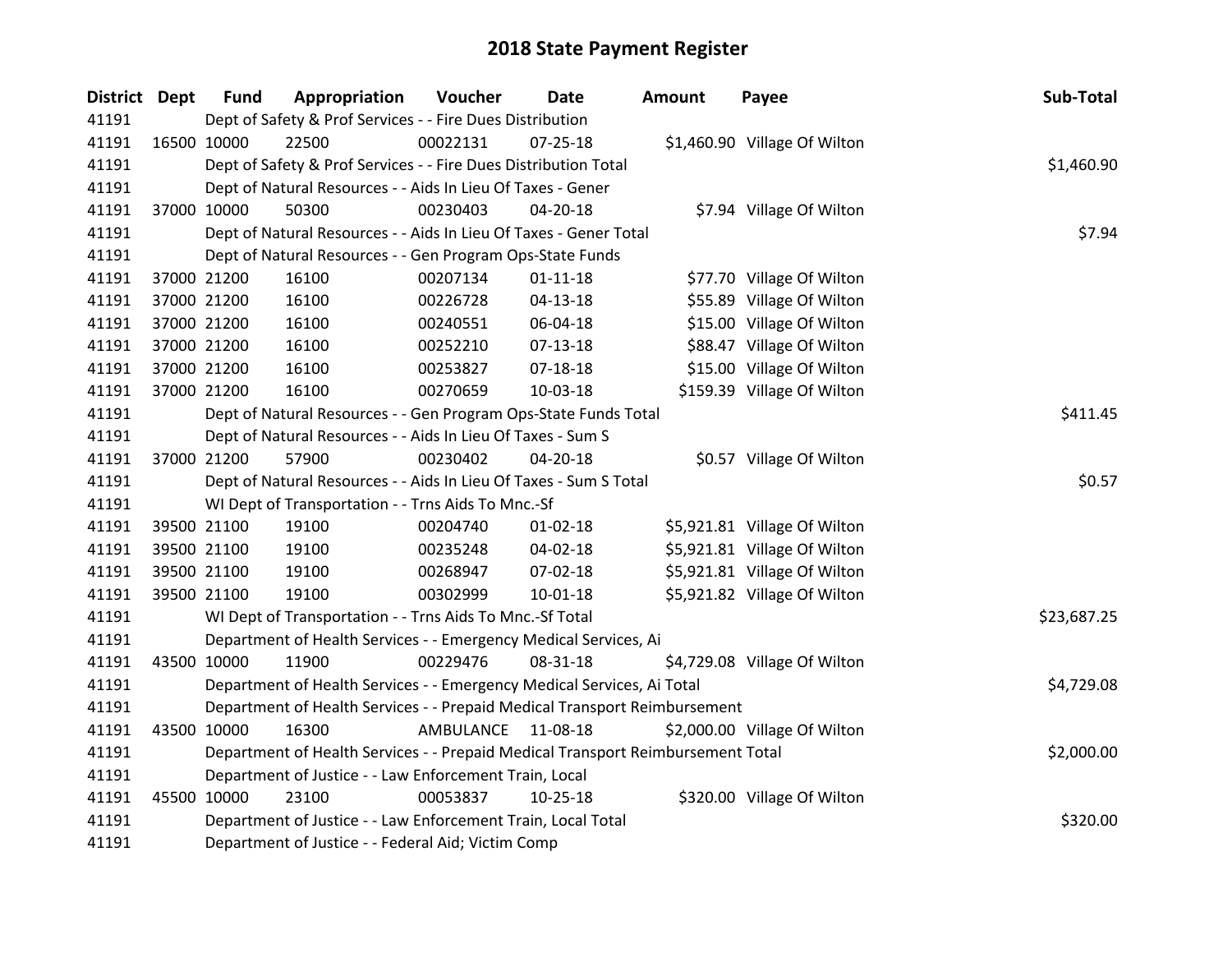| <b>District</b> | <b>Dept</b> | <b>Fund</b>  | Appropriation                                                    | Voucher  | Date           | Amount | Payee                          | Sub-Total    |
|-----------------|-------------|--------------|------------------------------------------------------------------|----------|----------------|--------|--------------------------------|--------------|
| 41191           |             | 45500 10000  | 54100                                                            | 00045815 | $05-16-18$     |        | \$150.00 Village Of Wilton     |              |
| 41191           |             |              | Department of Justice - - Federal Aid; Victim Comp Total         |          |                |        |                                | \$150.00     |
| 41191           |             |              | Department of Administration - - Federal Aid, Local Assistance   |          |                |        |                                |              |
| 41191           |             | 50500 10000  | 74300                                                            | 00084324 | 07-09-18       |        | \$87,587.00 Village Of Wilton  |              |
| 41191           |             | 50500 10000  | 74300                                                            | 00087916 | 09-12-18       |        | \$97,500.00 Village Of Wilton  |              |
| 41191           |             | 50500 10000  | 74300                                                            | 00089761 | $10-10-18$     |        | \$47,856.00 Village Of Wilton  |              |
| 41191           |             | 50500 10000  | 74300                                                            | 00090809 | 10-30-18       |        | \$123,976.00 Village Of Wilton |              |
| 41191           |             | 50500 10000  | 74300                                                            | 00092357 | 11-26-18       |        | \$118,081.00 Village Of Wilton |              |
| 41191           |             | \$475,000.00 |                                                                  |          |                |        |                                |              |
| 41191           |             |              | Department of Administration - - Telecom Access; School Dist     |          |                |        |                                |              |
| 41191           |             | 50500 25500  | 46600                                                            | 00088594 | 09-26-18       |        | \$202.00 Village Of Wilton     |              |
| 41191           |             | \$202.00     |                                                                  |          |                |        |                                |              |
| 41191           |             |              | Shared Revenue and Tax Relief - - County And Municipal Aid       |          |                |        |                                |              |
| 41191           |             | 83500 10000  | 10500                                                            | 00033701 | 07-23-18       |        | \$27,602.20 Village Of Wilton  |              |
| 41191           |             | 83500 10000  | 10500                                                            | 00036587 | 11-19-18       |        | \$154,412.48 Village Of Wilton |              |
| 41191           |             |              | Shared Revenue and Tax Relief - - County And Municipal Aid Total |          |                |        |                                | \$182,014.68 |
| 41191           |             |              | Shared Revenue and Tax Relief - - Exempt Computer Aid            |          |                |        |                                |              |
| 41191           |             | 83500 10000  | 10900                                                            | 00030940 | $07 - 23 - 18$ |        | \$138.00 Village Of Wilton     |              |
| 41191           |             | 83500 10000  | 10900                                                            | 00032433 | $07 - 23 - 18$ |        | \$1,465.72 Village Of Wilton   |              |
| 41191           |             |              | Shared Revenue and Tax Relief - - Exempt Computer Aid Total      |          |                |        |                                | \$1,603.72   |
| 41191           |             |              |                                                                  |          |                |        |                                |              |
| 41191           |             | 83500 52100  | 36300                                                            | 00027517 | 03-26-18       |        | \$96.48 Village Of Wilton      |              |
| 41191           |             |              | Shared Revenue and Tax Relief - - Lottery & Gaming Credit Total  |          |                |        |                                | \$96.48      |
| 41191 Total     |             |              |                                                                  |          |                |        |                                | \$691,684.07 |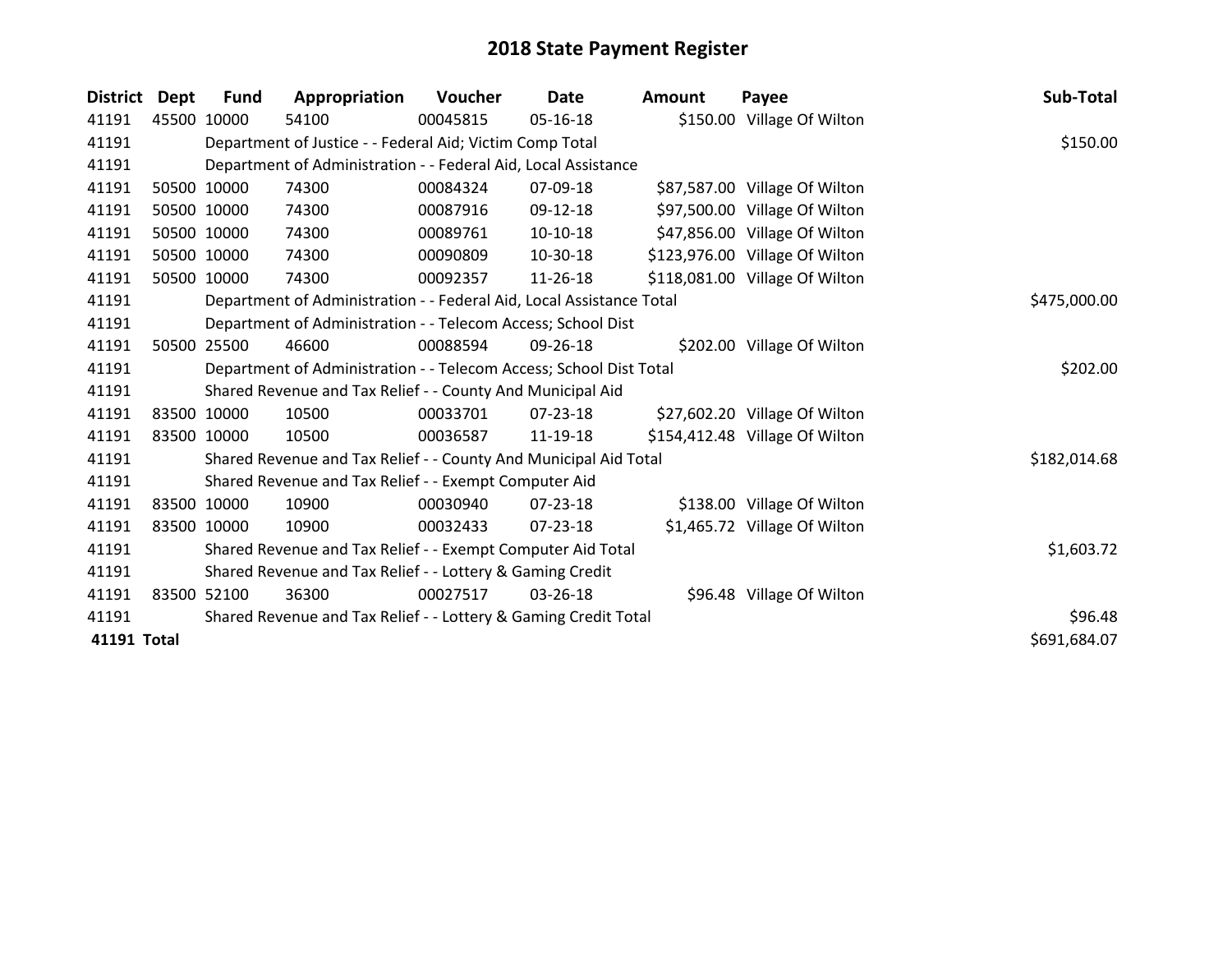| <b>District</b> | Dept        | Fund        | Appropriation                                                    | Voucher  | Date           | <b>Amount</b> | Payee                           | Sub-Total   |
|-----------------|-------------|-------------|------------------------------------------------------------------|----------|----------------|---------------|---------------------------------|-------------|
| 41192           |             |             | Dept of Safety & Prof Services - - Fire Dues Distribution        |          |                |               |                                 |             |
| 41192           |             | 16500 10000 | 22500                                                            | 00022132 | $07 - 24 - 18$ |               | \$268.03 Village Of Wyeville    |             |
| 41192           |             |             | Dept of Safety & Prof Services - - Fire Dues Distribution Total  |          |                |               |                                 | \$268.03    |
| 41192           |             |             |                                                                  |          |                |               |                                 |             |
| 41192           |             | 39500 21100 | 19100                                                            | 00204741 | $01 - 02 - 18$ |               | \$1,714.10 Village Of Wyeville  |             |
| 41192           |             | 39500 21100 | 19100                                                            | 00235249 | 04-02-18       |               | \$1,714.10 Village Of Wyeville  |             |
| 41192           |             | 39500 21100 | 19100                                                            | 00268948 | $07 - 02 - 18$ |               | \$1,714.10 Village Of Wyeville  |             |
| 41192           |             | 39500 21100 | 19100                                                            | 00303000 | $10-01-18$     |               | \$1,714.13 Village Of Wyeville  |             |
| 41192           |             |             | WI Dept of Transportation - - Trns Aids To Mnc.-Sf Total         |          |                |               |                                 | \$6,856.43  |
| 41192           |             |             | Shared Revenue and Tax Relief - - County And Municipal Aid       |          |                |               |                                 |             |
| 41192           | 83500 10000 |             | 10500                                                            | 00033702 | $07 - 23 - 18$ |               | \$6,253.23 Village Of Wyeville  |             |
| 41192           | 83500 10000 |             | 10500                                                            | 00036588 | 11-19-18       |               | \$35,434.96 Village Of Wyeville |             |
| 41192           |             |             | Shared Revenue and Tax Relief - - County And Municipal Aid Total |          |                |               |                                 | \$41,688.19 |
| 41192 Total     |             |             |                                                                  |          |                |               |                                 | \$48,812.65 |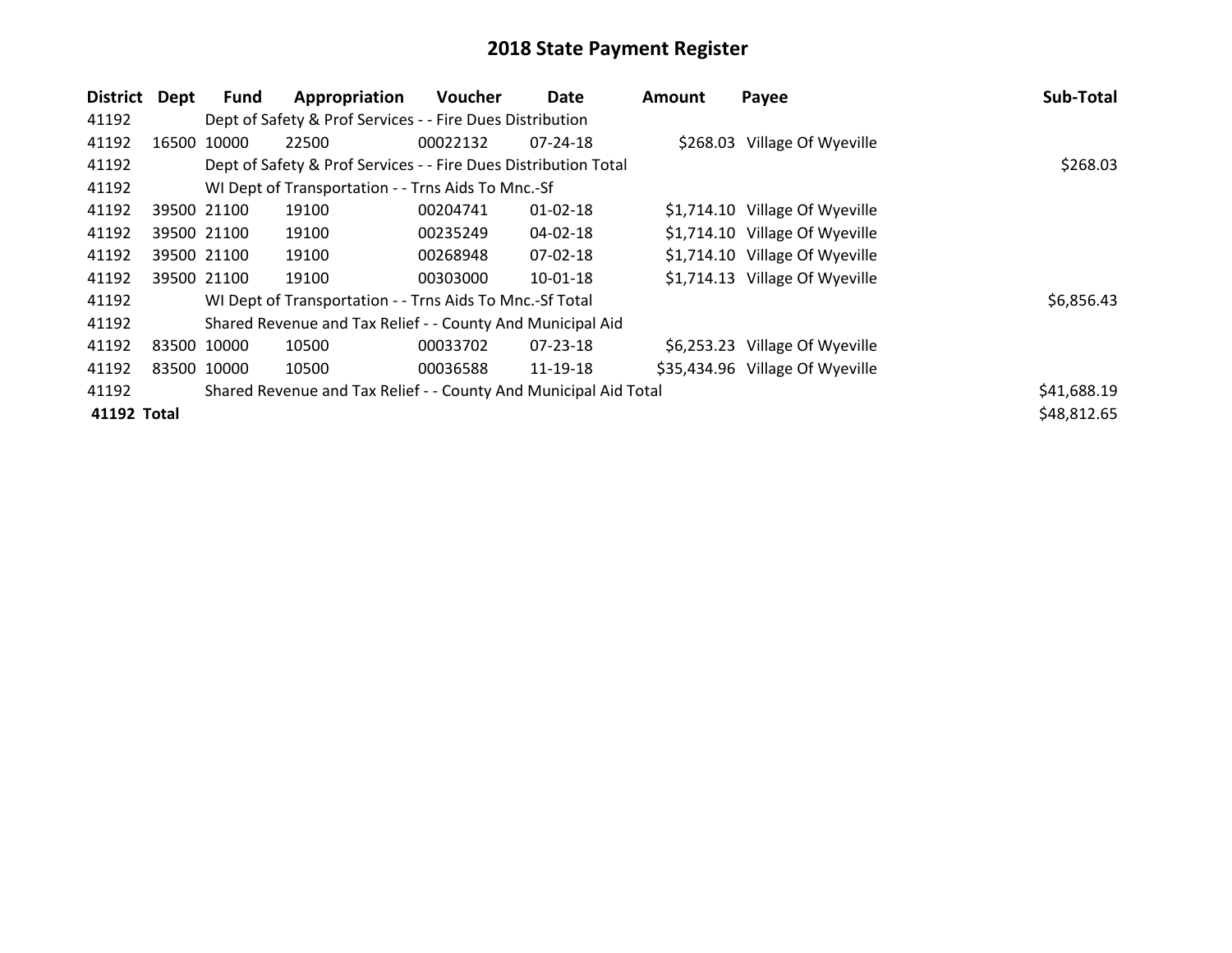| District Dept |             | <b>Fund</b>                                              | Appropriation                                                       | Voucher  | Date           | <b>Amount</b> | Payee                       | Sub-Total    |
|---------------|-------------|----------------------------------------------------------|---------------------------------------------------------------------|----------|----------------|---------------|-----------------------------|--------------|
| 41281         |             |                                                          | Dept of Safety & Prof Services - - Fire Dues Distribution           |          |                |               |                             |              |
| 41281         | 16500 10000 |                                                          | 22500                                                               | 00022133 | $07 - 26 - 18$ |               | \$25,067.68 City Of Sparta  |              |
| 41281         |             |                                                          | Dept of Safety & Prof Services - - Fire Dues Distribution Total     |          |                |               |                             | \$25,067.68  |
| 41281         |             |                                                          | Dept of Public Instruction - - Federal Funds, Local Assistanc       |          |                |               |                             |              |
| 41281         | 25500 10000 |                                                          | 34300                                                               | 00148808 | 11-19-18       |               | \$9,381.02 City Of Sparta   |              |
| 41281         |             |                                                          | Dept of Public Instruction - - Federal Funds, Local Assistanc Total |          |                |               |                             | \$9,381.02   |
| 41281         |             |                                                          | Dept of Natural Resources - - Aids In Lieu Of Taxes - Gener         |          |                |               |                             |              |
| 41281         | 37000 10000 |                                                          | 50300                                                               | 00229830 | 04-20-18       |               | \$175.13 City Of Sparta     |              |
| 41281         |             |                                                          | Dept of Natural Resources - - Aids In Lieu Of Taxes - Gener Total   |          |                |               |                             | \$175.13     |
| 41281         |             |                                                          | WI Dept of Transportation - - Conn Hwy Aids St Fds                  |          |                |               |                             |              |
| 41281         |             | 39500 21100                                              | 16200                                                               | 00205604 | $01 - 02 - 18$ |               | \$14,043.36 City Of Sparta  |              |
| 41281         |             | 39500 21100                                              | 16200                                                               | 00236112 | 04-02-18       |               | \$14,043.36 City Of Sparta  |              |
| 41281         |             | 39500 21100                                              | 16200                                                               | 00269811 | 07-02-18       |               | \$14,043.36 City Of Sparta  |              |
| 41281         | 39500 21100 |                                                          | 16200                                                               | 00303863 | $10 - 01 - 18$ |               | \$14,043.39 City Of Sparta  |              |
| 41281         |             | WI Dept of Transportation - - Conn Hwy Aids St Fds Total | \$56,173.47                                                         |          |                |               |                             |              |
| 41281         |             |                                                          | WI Dept of Transportation - - Trns Aids To Mnc.-Sf                  |          |                |               |                             |              |
| 41281         |             | 39500 21100                                              | 19100                                                               | 00204742 | $01 - 02 - 18$ |               | \$122,652.91 City Of Sparta |              |
| 41281         |             | 39500 21100                                              | 19100                                                               | 00235250 | 04-02-18       |               | \$122,652.91 City Of Sparta |              |
| 41281         |             | 39500 21100                                              | 19100                                                               | 00268949 | 07-02-18       |               | \$122,652.91 City Of Sparta |              |
| 41281         | 39500 21100 |                                                          | 19100                                                               | 00303001 | $10 - 01 - 18$ |               | \$122,652.94 City Of Sparta |              |
| 41281         |             |                                                          | WI Dept of Transportation - - Trns Aids To Mnc.-Sf Total            |          |                |               |                             | \$490,611.67 |
| 41281         |             |                                                          | WI Dept of Transportation - - Loc Rd Imp Prg St Fd                  |          |                |               |                             |              |
| 41281         | 39500 21100 |                                                          | 27800                                                               | 00218945 | 02-05-18       |               | \$11,210.87 City Of Sparta  |              |
| 41281         |             |                                                          | WI Dept of Transportation - - Loc Rd Imp Prg St Fd Total            |          |                |               |                             | \$11,210.87  |
| 41281         |             |                                                          | Department of Justice - - Law Enforcement Train, Local              |          |                |               |                             |              |
| 41281         | 45500 10000 |                                                          | 23100                                                               | 00053752 | 10-25-18       |               | \$3,200.00 City Of Sparta   |              |
| 41281         |             |                                                          | Department of Justice - - Law Enforcement Train, Local Total        |          |                |               |                             | \$3,200.00   |
| 41281         |             | Department of Justice - - Internet Crimes Against Childr |                                                                     |          |                |               |                             |              |
| 41281         | 45500 10000 |                                                          | 28400                                                               | 00040904 | $01 - 25 - 18$ |               | \$164.00 City Of Sparta     |              |
| 41281         |             |                                                          | Department of Justice - - Internet Crimes Against Childr Total      |          |                |               |                             | \$164.00     |
| 41281         |             |                                                          | Department of Military Affairs - - Energy Costs, Energy-Related A   |          |                |               |                             |              |
| 41281         | 46500 10000 |                                                          | 10600                                                               | 00036975 | $01 - 10 - 18$ |               | \$206.13 City Of Sparta     |              |
| 41281         | 46500 10000 |                                                          | 10600                                                               | 00041854 | $04-17-18$     |               | \$222.15 City Of Sparta     |              |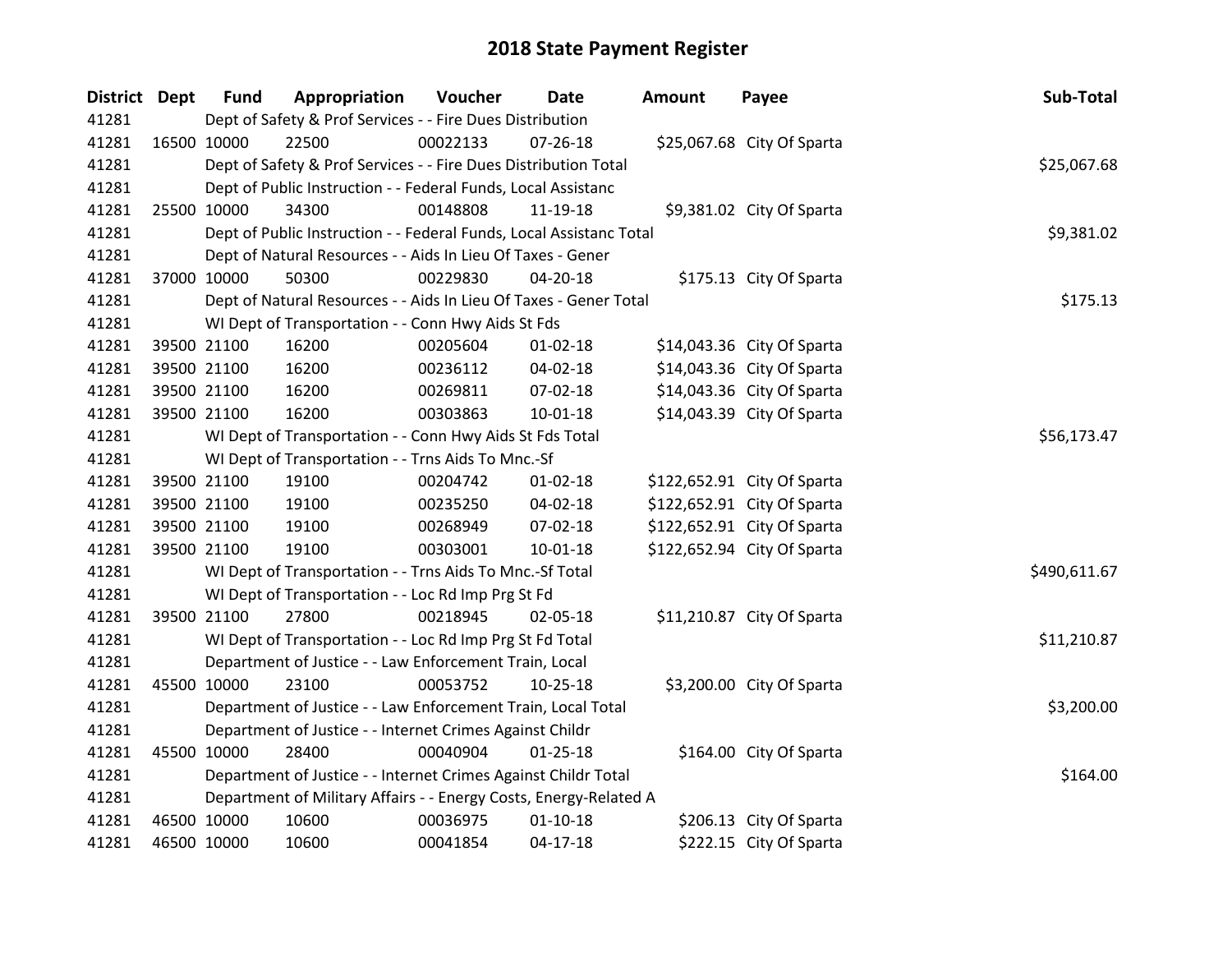| <b>District</b> | <b>Dept</b> | <b>Fund</b>                                                | Appropriation                                                           | Voucher  | <b>Date</b>    | <b>Amount</b> | Payee                         | Sub-Total      |
|-----------------|-------------|------------------------------------------------------------|-------------------------------------------------------------------------|----------|----------------|---------------|-------------------------------|----------------|
| 41281           |             | 46500 10000                                                | 10600                                                                   | 00046291 | $07 - 12 - 18$ |               | \$206.13 City Of Sparta       |                |
| 41281           | 46500 10000 |                                                            | 10600                                                                   | 00050307 | $10 - 11 - 18$ |               | \$232.83 City Of Sparta       |                |
| 41281           |             |                                                            | Department of Military Affairs - - Energy Costs, Energy-Related A Total |          |                |               |                               | \$867.24       |
| 41281           |             |                                                            | Public Defender Board - - Transcript, Discovery And Int                 |          |                |               |                               |                |
| 41281           |             | 55000 10000                                                | 10600                                                                   | 00134019 | 03-26-18       |               | \$21.70 City Of Sparta        |                |
| 41281           |             | 55000 10000                                                | 10600                                                                   | 00135564 | 04-04-18       |               | \$27.48 City Of Sparta        |                |
| 41281           |             |                                                            | Public Defender Board - - Transcript, Discovery And Int Total           |          |                |               |                               | \$49.18        |
| 41281           |             |                                                            | Department of Revenue - - Payments For Municipal Svcs                   |          |                |               |                               |                |
| 41281           |             | 56600 10000                                                | 50100                                                                   | 00026860 | $01 - 31 - 18$ |               | \$3,459.60 City Of Sparta     |                |
| 41281           |             |                                                            | Department of Revenue - - Payments For Municipal Svcs Total             |          |                |               |                               | \$3,459.60     |
| 41281           |             | Shared Revenue and Tax Relief - - County And Municipal Aid |                                                                         |          |                |               |                               |                |
| 41281           | 83500 10000 |                                                            | 10500                                                                   | 00033703 | 07-23-18       |               | \$290,276.01 City Of Sparta   |                |
| 41281           |             | 83500 10000                                                | 10500                                                                   | 00036589 | 11-19-18       |               | \$1,663,934.51 City Of Sparta |                |
| 41281           |             | \$1,954,210.52                                             |                                                                         |          |                |               |                               |                |
| 41281           |             |                                                            | Shared Revenue and Tax Relief - - Exempt Computer Aid                   |          |                |               |                               |                |
| 41281           |             | 83500 10000                                                | 10900                                                                   | 00030941 | 07-23-18       |               | \$6,467.70 City Of Sparta     |                |
| 41281           |             | 83500 10000                                                | 10900                                                                   | 00032434 | $07 - 23 - 18$ |               | \$3,272.83 City Of Sparta     |                |
| 41281           |             |                                                            | Shared Revenue and Tax Relief - - Exempt Computer Aid Total             |          |                |               |                               | \$9,740.53     |
| 41281           |             |                                                            | Shared Revenue and Tax Relief - - Utility Aid                           |          |                |               |                               |                |
| 41281           |             | 83500 10000                                                | 11000                                                                   | 00036589 | 11-19-18       |               | \$10,935.39 City Of Sparta    |                |
| 41281           |             |                                                            | Shared Revenue and Tax Relief - - Utility Aid Total                     |          |                |               |                               | \$10,935.39    |
| 41281           |             |                                                            | Shared Revenue and Tax Relief - - School Lvy Tx/First Dollar Cr         |          |                |               |                               |                |
| 41281           | 83500 10000 |                                                            | 30200                                                                   | 00029652 | 07-23-18       |               | \$185,795.64 City Of Sparta   |                |
| 41281           | 83500 10000 |                                                            | 30200                                                                   | 00029800 | $07 - 23 - 18$ |               | \$890,220.59 City Of Sparta   |                |
| 41281           |             |                                                            | Shared Revenue and Tax Relief - - School Lvy Tx/First Dollar Cr Total   |          |                |               |                               | \$1,076,016.23 |
| 41281           |             |                                                            |                                                                         |          |                |               |                               |                |
| 41281           | 83500 52100 |                                                            | 36300                                                                   | 00027167 | 03-26-18       |               | \$204,773.64 City Of Sparta   |                |
| 41281           |             | 83500 52100                                                | 36300                                                                   | 00027518 | 03-26-18       |               | \$34,000.20 City Of Sparta    |                |
| 41281           |             |                                                            | Shared Revenue and Tax Relief - - Lottery & Gaming Credit Total         |          |                |               |                               | \$238,773.84   |
| 41281 Total     |             |                                                            |                                                                         |          |                |               |                               | \$3,890,036.37 |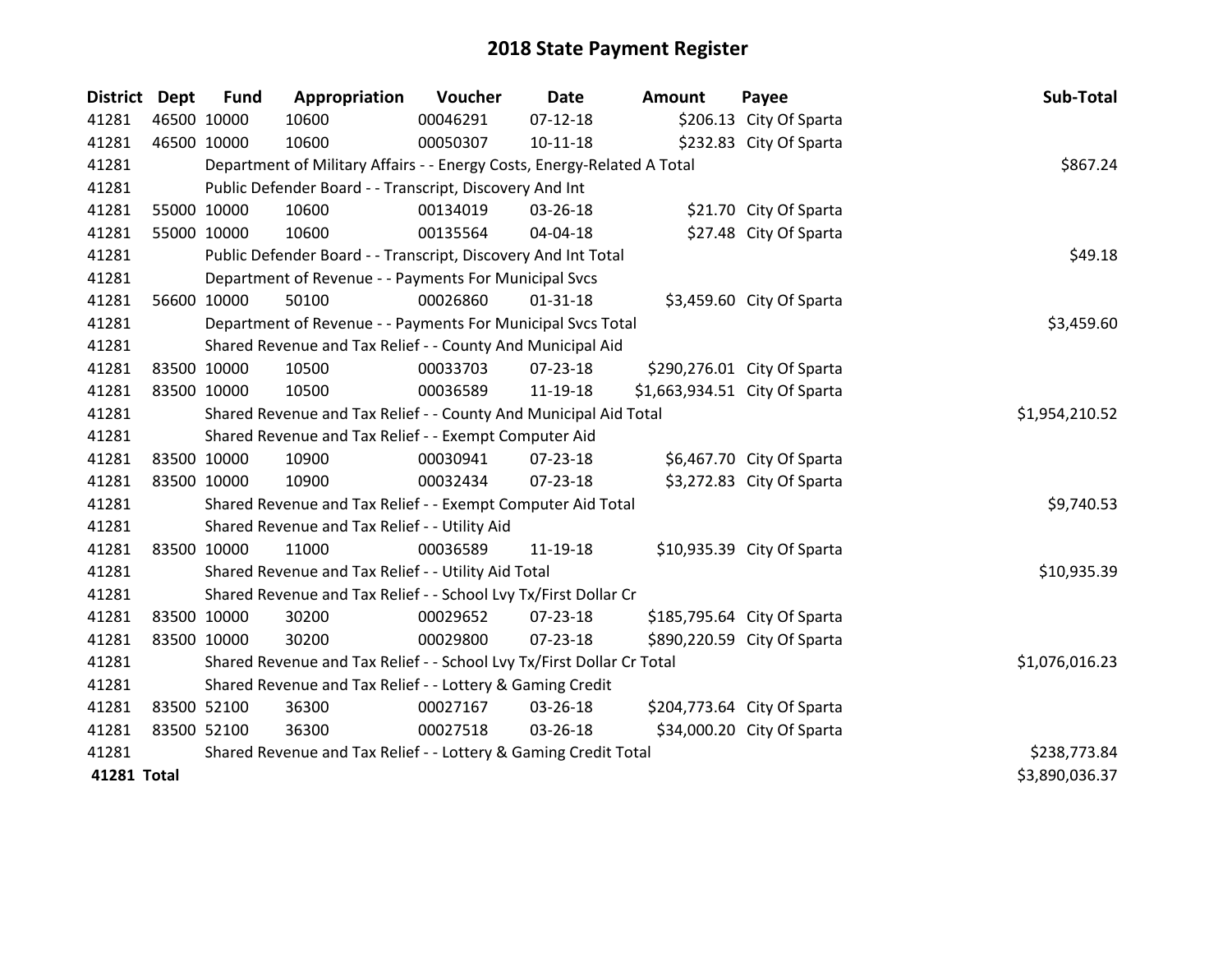| District Dept | <b>Fund</b> | Appropriation                                                      | Voucher  | <b>Date</b>    | <b>Amount</b> | Payee                      | Sub-Total   |
|---------------|-------------|--------------------------------------------------------------------|----------|----------------|---------------|----------------------------|-------------|
| 41286         |             | Dept of Safety & Prof Services - - Fire Dues Distribution          |          |                |               |                            |             |
| 41286         | 16500 10000 | 22500                                                              | 00022134 | 07-26-18       |               | \$28,533.31 Tomah, City of |             |
| 41286         |             | Dept of Safety & Prof Services - - Fire Dues Distribution Total    |          |                |               |                            | \$28,533.31 |
| 41286         |             | Dept of Natural Resources - - Aids In Lieu Of Taxes - Gener        |          |                |               |                            |             |
| 41286         | 37000 10000 | 50300                                                              | 00212189 | 02-05-18       |               | \$939.60 Tomah, City of    |             |
| 41286         |             | Dept of Natural Resources - - Aids In Lieu Of Taxes - Gener Total  |          |                |               |                            | \$939.60    |
| 41286         |             | Dept of Natural Resources - - Gen Program Ops-State Funds-Fr       |          |                |               |                            |             |
| 41286         | 37000 21200 | 16600                                                              | 00209819 | $01 - 25 - 18$ |               | \$69.68 Tomah, City of     |             |
| 41286         | 37000 21200 | 16600                                                              | 00209821 | $01 - 25 - 18$ |               | \$64.71 Tomah, City of     |             |
| 41286         |             | Dept of Natural Resources - - Gen Program Ops-State Funds-Fr Total |          |                |               |                            | \$134.39    |
| 41286         |             | Dept of Natural Resources - - General Program Operations --        |          |                |               |                            |             |
| 41286         | 37000 21200 | 25400                                                              | 00216624 | 02-27-18       |               | \$62.83 Tomah, City of     |             |
| 41286         | 37000 21200 | 25400                                                              | 00216629 | 02-27-18       |               | \$69.68 Tomah, City of     |             |
| 41286         | 37000 21200 | 25400                                                              | 00222537 | 03-29-18       |               | \$73.17 Tomah, City of     |             |
| 41286         | 37000 21200 | 25400                                                              | 00222541 | 03-29-18       |               | \$62.83 Tomah, City of     |             |
| 41286         | 37000 21200 | 25400                                                              | 00227073 | $04 - 17 - 18$ |               | \$85.02 Tomah, City of     |             |
| 41286         | 37000 21200 | 25400                                                              | 00230812 | 04-24-18       |               | \$90.96 Tomah, City of     |             |
| 41286         | 37000 21200 | 25400                                                              | 00231674 | 05-10-18       |               | \$630.00 Tomah, City of    |             |
| 41286         | 37000 21200 | 25400                                                              | 00238627 | 05-30-18       |               | \$72.34 Tomah, City of     |             |
| 41286         | 37000 21200 | 25400                                                              | 00238630 | 05-29-18       |               | \$82.07 Tomah, City of     |             |
| 41286         | 37000 21200 | 25400                                                              | 00245202 | 06-22-18       |               | \$88.19 Tomah, City of     |             |
| 41286         | 37000 21200 | 25400                                                              | 00245204 | 06-22-18       |               | \$82.07 Tomah, City of     |             |
| 41286         | 37000 21200 | 25400                                                              | 00246403 | 07-06-18       |               | \$120.00 Tomah, City of    |             |
| 41286         | 37000 21200 | 25400                                                              | 00255555 | 07-27-18       |               | \$73.17 Tomah, City of     |             |
| 41286         | 37000 21200 | 25400                                                              | 00255557 | 07-27-18       |               | \$69.17 Tomah, City of     |             |
| 41286         | 37000 21200 | 25400                                                              | 00260077 | 08-21-18       |               | \$75.51 Tomah, City of     |             |
| 41286         | 37000 21200 | 25400                                                              | 00260080 | $08 - 21 - 18$ |               | \$83.62 Tomah, City of     |             |
| 41286         | 37000 21200 | 25400                                                              | 00267613 | 09-19-18       |               | \$59.40 Tomah, City of     |             |
| 41286         | 37000 21200 | 25400                                                              | 00267615 | 09-19-18       |               | \$93.79 Tomah, City of     |             |
| 41286         | 37000 21200 | 25400                                                              | 00272628 | 10-16-18       |               | \$73.45 Tomah, City of     |             |
| 41286         | 37000 21200 | 25400                                                              | 00272632 | $10 - 16 - 18$ |               | \$59.40 Tomah, City of     |             |
| 41286         | 37000 21200 | 25400                                                              | 00278322 | $11 - 14 - 18$ |               | \$93.79 Tomah, City of     |             |
| 41286         | 37000 21200 | 25400                                                              | 00278473 | 11-14-18       |               | \$69.17 Tomah, City of     |             |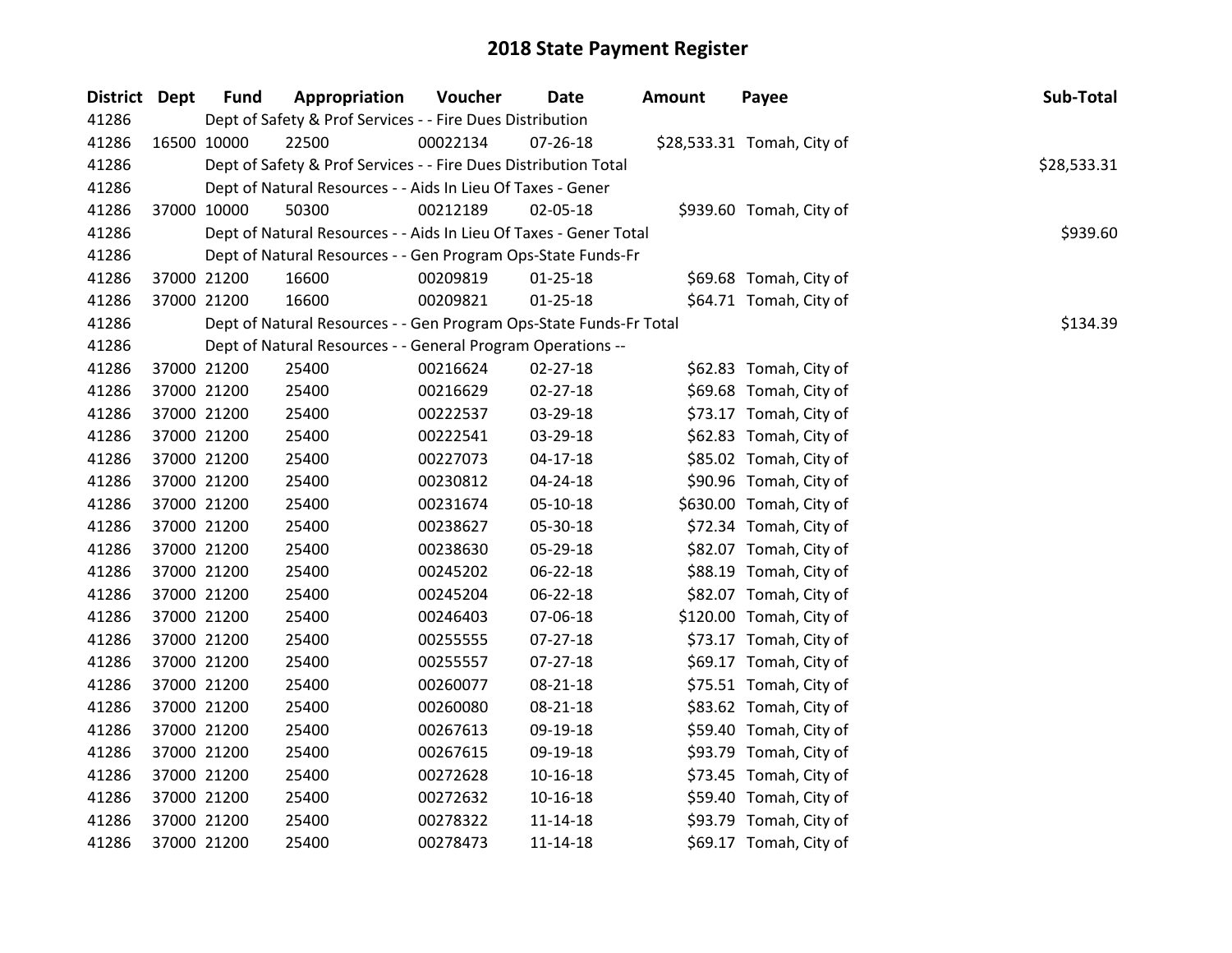| District Dept |                                                      | <b>Fund</b> | Appropriation                                                     | Voucher  | <b>Date</b>    | <b>Amount</b> | Payee                      | Sub-Total    |  |
|---------------|------------------------------------------------------|-------------|-------------------------------------------------------------------|----------|----------------|---------------|----------------------------|--------------|--|
| 41286         |                                                      | 37000 21200 | 25400                                                             | 00285628 | 12-19-18       |               | \$56.57 Tomah, City of     |              |  |
| 41286         |                                                      | 37000 21200 | 25400                                                             | 00285745 | 12-19-18       |               | \$71.67 Tomah, City of     |              |  |
| 41286         |                                                      |             | Dept of Natural Resources - - General Program Operations -- Total |          |                |               |                            | \$2,397.87   |  |
| 41286         |                                                      |             | Dept of Natural Resources - - Gpo--State Funds                    |          |                |               |                            |              |  |
| 41286         |                                                      | 37000 21200 | 36100                                                             | 00209819 | $01 - 25 - 18$ |               | \$13.94 Tomah, City of     |              |  |
| 41286         |                                                      | 37000 21200 | 36100                                                             | 00216629 | $02 - 27 - 18$ |               | \$13.94 Tomah, City of     |              |  |
| 41286         |                                                      | 37000 21200 | 36100                                                             | 00222537 | 03-29-18       |               | \$10.45 Tomah, City of     |              |  |
| 41286         |                                                      | 37000 21200 | 36100                                                             | 00230812 | 04-24-18       |               | \$13.00 Tomah, City of     |              |  |
| 41286         |                                                      | 37000 21200 | 36100                                                             | 00238630 | 05-29-18       |               | \$11.72 Tomah, City of     |              |  |
| 41286         |                                                      | 37000 21200 | 36100                                                             | 00245204 | 06-22-18       |               | \$11.72 Tomah, City of     |              |  |
| 41286         |                                                      | 37000 21200 | 36100                                                             | 00255555 | 07-27-18       |               | \$10.45 Tomah, City of     |              |  |
| 41286         |                                                      | 37000 21200 | 36100                                                             | 00267613 | 09-19-18       |               | \$6.60 Tomah, City of      |              |  |
| 41286         |                                                      | 37000 21200 | 36100                                                             | 00272632 | $10 - 16 - 18$ |               | \$6.60 Tomah, City of      |              |  |
| 41286         |                                                      | 37000 21200 | 36100                                                             | 00285628 | 12-19-18       |               | \$9.43 Tomah, City of      |              |  |
| 41286         |                                                      | 37000 21200 | 36100                                                             | 00285745 | 12-19-18       |               | \$11.95 Tomah, City of     |              |  |
| 41286         | Dept of Natural Resources - - Gpo--State Funds Total |             |                                                                   |          |                |               |                            |              |  |
| 41286         |                                                      |             | WI Dept of Transportation - - Conn Hwy Aids St Fds                |          |                |               |                            |              |  |
| 41286         |                                                      | 39500 21100 | 16200                                                             | 00205605 | $01 - 02 - 18$ |               | \$9,725.13 Tomah, City of  |              |  |
| 41286         |                                                      | 39500 21100 | 16200                                                             | 00236113 | 04-02-18       |               | \$9,725.13 Tomah, City of  |              |  |
| 41286         |                                                      | 39500 21100 | 16200                                                             | 00269812 | 07-02-18       |               | \$9,725.13 Tomah, City of  |              |  |
| 41286         |                                                      | 39500 21100 | 16200                                                             | 00303864 | $10 - 01 - 18$ |               | \$9,725.14 Tomah, City of  |              |  |
| 41286         |                                                      |             | WI Dept of Transportation - - Conn Hwy Aids St Fds Total          |          |                |               |                            | \$38,900.53  |  |
| 41286         |                                                      |             | WI Dept of Transportation - - Tc, Trns Oper Aid Sf                |          |                |               |                            |              |  |
| 41286         |                                                      | 39500 21100 | 17700                                                             | 00229594 | 03-13-18       |               | \$6,890.00 Tomah, City of  |              |  |
| 41286         |                                                      | 39500 21100 | 17700                                                             | 00229595 | 03-13-18       |               | \$2,643.00 Tomah, City of  |              |  |
| 41286         |                                                      | 39500 21100 | 17700                                                             | 00229596 | 03-13-18       |               | \$7,554.00 Tomah, City of  |              |  |
| 41286         |                                                      | 39500 21100 | 17700                                                             | 00262504 | 06-14-18       |               | \$26,099.00 Tomah, City of |              |  |
| 41286         |                                                      | 39500 21100 | 17700                                                             | 00289456 | 08-27-18       |               | \$78,296.00 Tomah, City of |              |  |
| 41286         |                                                      |             | WI Dept of Transportation - - Tc, Trns Oper Aid Sf Total          |          |                |               |                            | \$121,482.00 |  |
| 41286         |                                                      |             | WI Dept of Transportation - - Trnst/Trns-Rel Aid F                |          |                |               |                            |              |  |
| 41286         |                                                      | 39500 21100 | 18200                                                             | 00216882 | 02-01-18       |               | \$30,065.60 Tomah, City of |              |  |
| 41286         |                                                      | 39500 21100 | 18200                                                             | 00229969 | $03 - 15 - 18$ |               | \$10,646.70 Tomah, City of |              |  |
| 41286         |                                                      | 39500 21100 | 18200                                                             | 00323504 | 11-16-18       |               | \$27,639.96 Tomah, City of |              |  |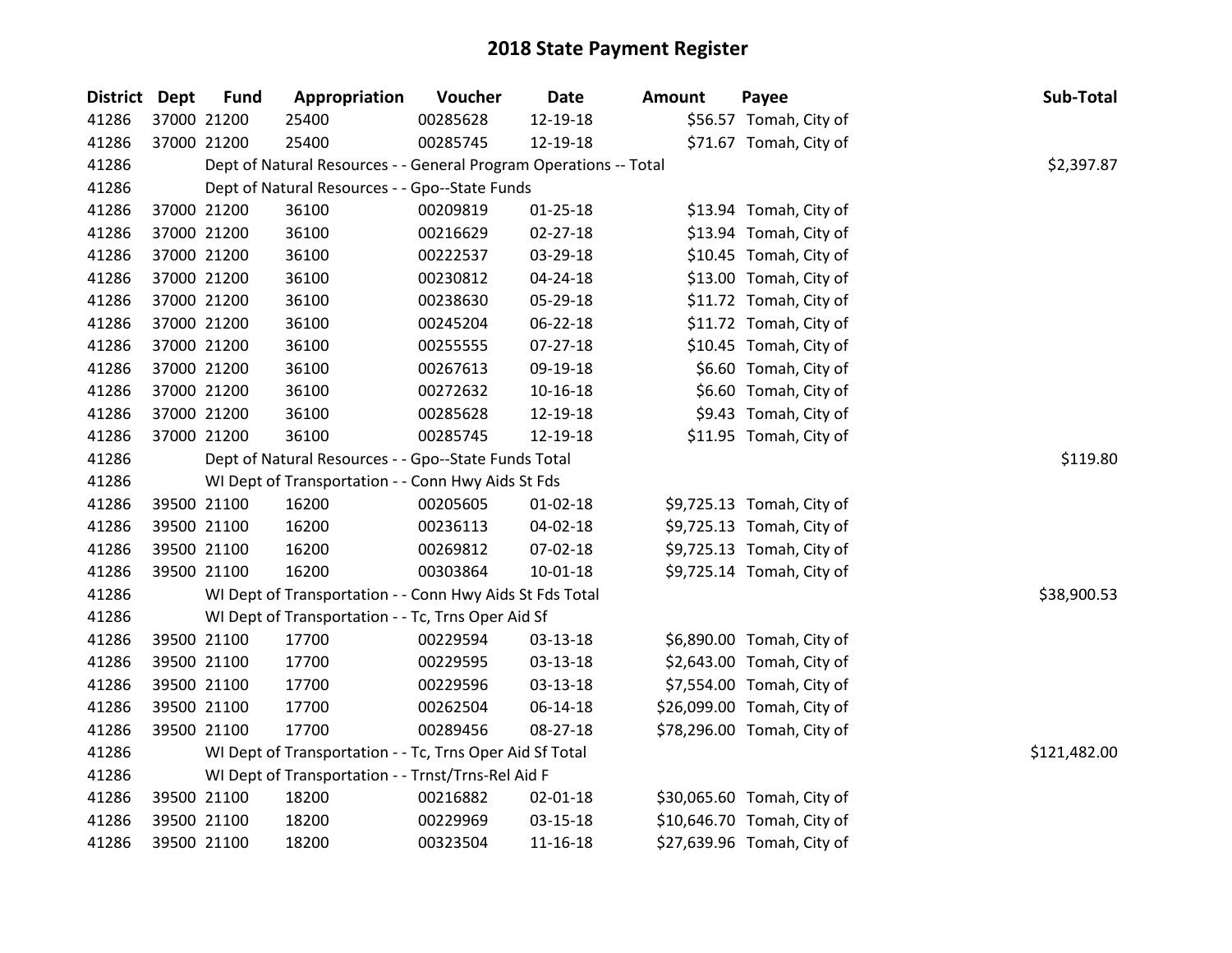| District Dept | <b>Fund</b> | Appropriation                                                                   | Voucher     | Date           | <b>Amount</b> | Payee                       | Sub-Total    |
|---------------|-------------|---------------------------------------------------------------------------------|-------------|----------------|---------------|-----------------------------|--------------|
| 41286         | 39500 21100 | 18200                                                                           | 00323563    | $11 - 16 - 18$ |               | \$29,247.62 Tomah, City of  |              |
| 41286         | 39500 21100 | 18200                                                                           | 00323564    | 11-16-18       |               | \$28,536.73 Tomah, City of  |              |
| 41286         |             | WI Dept of Transportation - - Trnst/Trns-Rel Aid F Total                        |             |                |               |                             | \$126,136.61 |
| 41286         |             | WI Dept of Transportation - - Trns Aids To Mnc.-Sf                              |             |                |               |                             |              |
| 41286         | 39500 21100 | 19100                                                                           | 00204743    | $01 - 02 - 18$ |               | \$143,074.03 Tomah, City of |              |
| 41286         | 39500 21100 | 19100                                                                           | 00235251    | 04-02-18       |               | \$143,074.03 Tomah, City of |              |
| 41286         | 39500 21100 | 19100                                                                           | 00268950    | 07-02-18       |               | \$143,074.03 Tomah, City of |              |
| 41286         | 39500 21100 | 19100                                                                           | 00303002    | $10-01-18$     |               | \$143,074.06 Tomah, City of |              |
| 41286         |             | WI Dept of Transportation - - Trns Aids To Mnc.-Sf Total                        |             |                |               |                             | \$572,296.15 |
| 41286         |             | Department of Health Services - - Emergency Medical Services, Ai                |             |                |               |                             |              |
| 41286         | 43500 10000 | 11900                                                                           | 00229455    | 08-31-18       |               | \$6,091.78 Tomah, City of   |              |
| 41286         |             | Department of Health Services - - Emergency Medical Services, Ai Total          |             |                |               |                             | \$6,091.78   |
| 41286         |             | Department of Health Services - - Prepaid Medical Transport Reimbursement       |             |                |               |                             |              |
| 41286         | 43500 10000 | 16300                                                                           | AMBULANCE   | 11-08-18       |               | \$30,039.75 Tomah, City of  |              |
| 41286         |             | Department of Health Services - - Prepaid Medical Transport Reimbursement Total | \$30,039.75 |                |               |                             |              |
| 41286         |             | Department of Justice - - Law Enforcement Train, Local                          |             |                |               |                             |              |
| 41286         | 45500 10000 | 23100                                                                           | 00053771    | $10 - 25 - 18$ |               | \$2,560.00 Tomah, City of   |              |
| 41286         |             | Department of Justice - - Law Enforcement Train, Local Total                    |             |                |               |                             | \$2,560.00   |
| 41286         |             | Department of Justice - - Internet Crimes Against Childr                        |             |                |               |                             |              |
| 41286         | 45500 10000 | 28400                                                                           | 00039422    | $01 - 02 - 18$ |               | \$227.10 Tomah, City of     |              |
| 41286         | 45500 10000 | 28400                                                                           | 00040905    | $01 - 25 - 18$ |               | \$905.20 Tomah, City of     |              |
| 41286         | 45500 10000 | 28400                                                                           | 00043447    | 03-20-18       |               | \$306.96 Tomah, City of     |              |
| 41286         | 45500 10000 | 28400                                                                           | 00051434    | 09-10-18       |               | \$166.68 Tomah, City of     |              |
| 41286         |             | Department of Justice - - Internet Crimes Against Childr Total                  |             |                |               |                             | \$1,605.94   |
| 41286         |             | Department of Military Affairs - - Energy Costs, Energy-Related A               |             |                |               |                             |              |
| 41286         | 46500 10000 | 10600                                                                           | 00036346    | $01 - 02 - 18$ |               | \$175.85 Tomah, City of     |              |
| 41286         | 46500 10000 | 10600                                                                           | 00037178    | $01 - 18 - 18$ |               | \$181.12 Tomah, City of     |              |
| 41286         | 46500 10000 | 10600                                                                           | 00039703    | $02 - 26 - 18$ |               | \$186.02 Tomah, City of     |              |
| 41286         | 46500 10000 | 10600                                                                           | 00040384    | 03-14-18       |               | \$165.68 Tomah, City of     |              |
| 41286         | 46500 10000 | 10600                                                                           | 00041875    | 04-18-18       |               | \$175.85 Tomah, City of     |              |
| 41286         | 46500 10000 | 10600                                                                           | 00043143    | 05-15-18       |               | \$186.02 Tomah, City of     |              |
| 41286         | 46500 10000 | 10600                                                                           | 00044676    | 06-14-18       |               | \$186.02 Tomah, City of     |              |
| 41286         | 46500 10000 | 10600                                                                           | 00046536    | 07-18-18       |               | \$196.19 Tomah, City of     |              |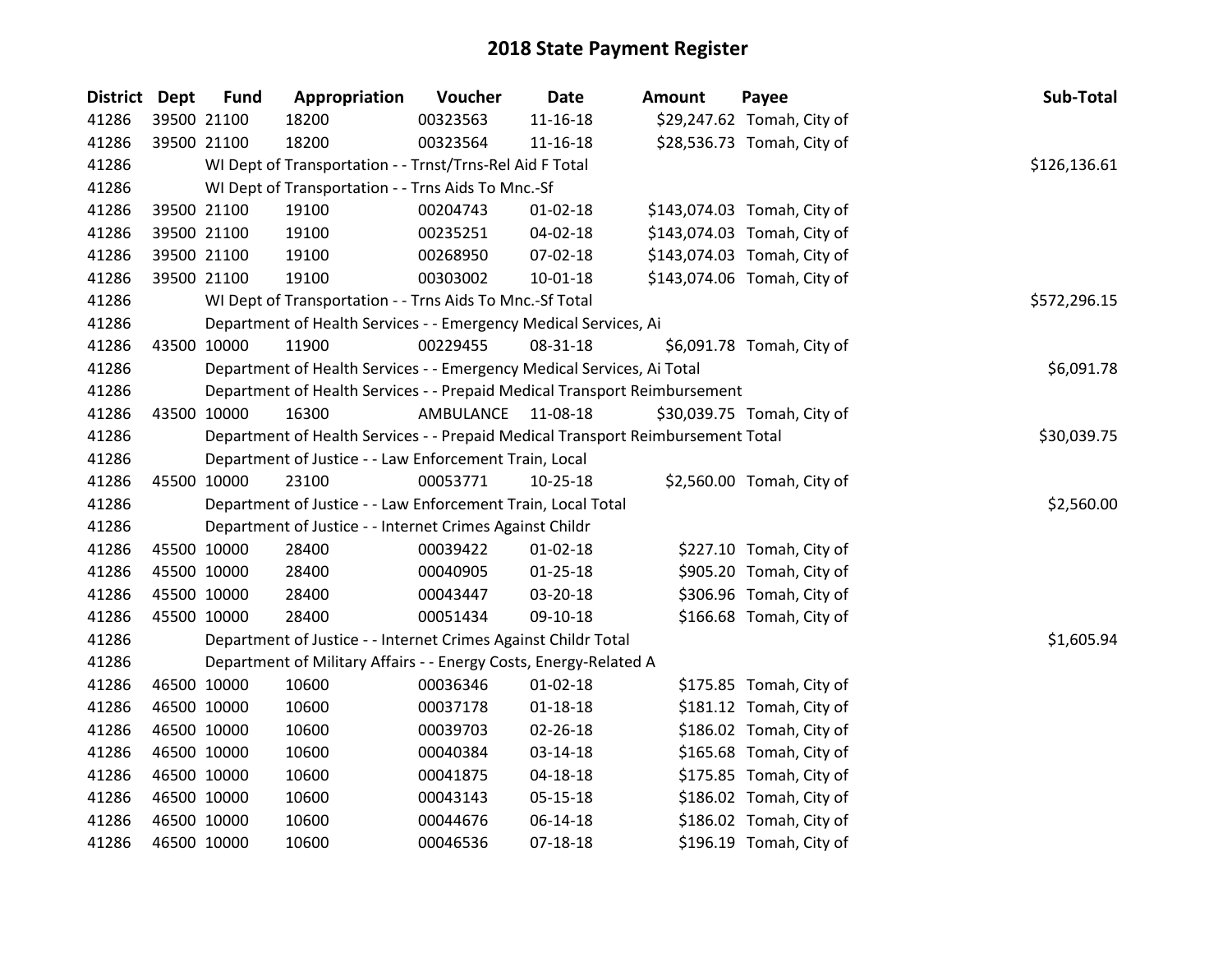| District Dept | <b>Fund</b>                                                 | Appropriation                                                           | Voucher  | <b>Date</b>    | <b>Amount</b> | Payee                         | Sub-Total      |
|---------------|-------------------------------------------------------------|-------------------------------------------------------------------------|----------|----------------|---------------|-------------------------------|----------------|
| 41286         | 46500 10000                                                 | 10600                                                                   | 00047599 | 08-13-18       |               | \$196.19 Tomah, City of       |                |
| 41286         | 46500 10000                                                 | 10600                                                                   | 00049326 | 09-19-18       |               | \$175.85 Tomah, City of       |                |
| 41286         | 46500 10000                                                 | 10600                                                                   | 00050309 | $10-12-18$     |               | \$186.02 Tomah, City of       |                |
| 41286         | 46500 10000                                                 | 10600                                                                   | 00052164 | $11 - 21 - 18$ |               | \$175.85 Tomah, City of       |                |
| 41286         | 46500 10000                                                 | 10600                                                                   | 00053108 | 12-14-18       |               | \$175.85 Tomah, City of       |                |
| 41286         |                                                             | Department of Military Affairs - - Energy Costs, Energy-Related A Total |          |                |               |                               | \$2,362.51     |
| 41286         |                                                             | Department of Administration - - Hv Trans Ln Annual Impact Fee          |          |                |               |                               |                |
| 41286         | 50500 10000                                                 | 17400                                                                   | 00078698 | 05-01-18       |               | \$7,573.00 Tomah, City of     |                |
| 41286         |                                                             | Department of Administration - - Hv Trans Ln Annual Impact Fee Total    |          |                |               |                               | \$7,573.00     |
| 41286         |                                                             | Public Defender Board - - Trial Representation                          |          |                |               |                               |                |
| 41286         | 55000 10000                                                 | 10300                                                                   | 00151418 | 07-13-18       |               | \$80.50 Tomah, City of        |                |
| 41286         | 55000 10000                                                 | 10300                                                                   | 00163008 | 10-02-18       |               | \$262.50 Tomah, City of       |                |
| 41286         |                                                             | Public Defender Board - - Trial Representation Total                    |          |                |               |                               | \$343.00       |
| 41286         |                                                             | Public Defender Board - - Transcript, Discovery And Int                 |          |                |               |                               |                |
| 41286         | 55000 10000                                                 | 10600                                                                   | 00144898 | 06-01-18       |               | \$20.00 Tomah, City of        |                |
| 41286         |                                                             | Public Defender Board - - Transcript, Discovery And Int Total           | \$20.00  |                |               |                               |                |
| 41286         |                                                             | Department of Revenue - - Payments For Municipal Svcs                   |          |                |               |                               |                |
| 41286         | 56600 10000                                                 | 50100                                                                   | 00026861 | $01 - 31 - 18$ |               | \$5,017.42 Tomah, City of     |                |
| 41286         |                                                             | Department of Revenue - - Payments For Municipal Svcs Total             |          |                |               |                               | \$5,017.42     |
| 41286         |                                                             | Shared Revenue and Tax Relief - - Expenditure Restraint Program         |          |                |               |                               |                |
| 41286         | 83500 10000                                                 | 10100                                                                   | 00033704 | $07 - 23 - 18$ |               | \$132,029.60 Tomah, City of   |                |
| 41286         |                                                             | Shared Revenue and Tax Relief - - Expenditure Restraint Program Total   |          |                |               |                               | \$132,029.60   |
| 41286         |                                                             | Shared Revenue and Tax Relief - - County And Municipal Aid              |          |                |               |                               |                |
| 41286         | 83500 10000                                                 | 10500                                                                   | 00033704 | 07-23-18       |               | \$238,711.42 Tomah, City of   |                |
| 41286         | 83500 10000                                                 | 10500                                                                   | 00036590 | 11-19-18       |               | \$1,322,658.31 Tomah, City of |                |
| 41286         |                                                             | Shared Revenue and Tax Relief - - County And Municipal Aid Total        |          |                |               |                               | \$1,561,369.73 |
| 41286         | Shared Revenue and Tax Relief - - Exempt Computer Aid       |                                                                         |          |                |               |                               |                |
| 41286         | 83500 10000                                                 | 10900                                                                   | 00030942 | 07-23-18       |               | \$19,215.37 Tomah, City of    |                |
| 41286         | 83500 10000                                                 | 10900                                                                   | 00032435 | $07 - 23 - 18$ |               | \$11,052.48 Tomah, City of    |                |
| 41286         | Shared Revenue and Tax Relief - - Exempt Computer Aid Total | \$30,267.85                                                             |          |                |               |                               |                |
| 41286         |                                                             | Shared Revenue and Tax Relief - - Utility Aid                           |          |                |               |                               |                |
| 41286         | 83500 10000                                                 | 11000                                                                   | 00033704 | 07-23-18       |               | \$9,739.41 Tomah, City of     |                |
| 41286         | 83500 10000                                                 | 11000                                                                   | 00036590 | 11-19-18       |               | \$55,853.45 Tomah, City of    |                |